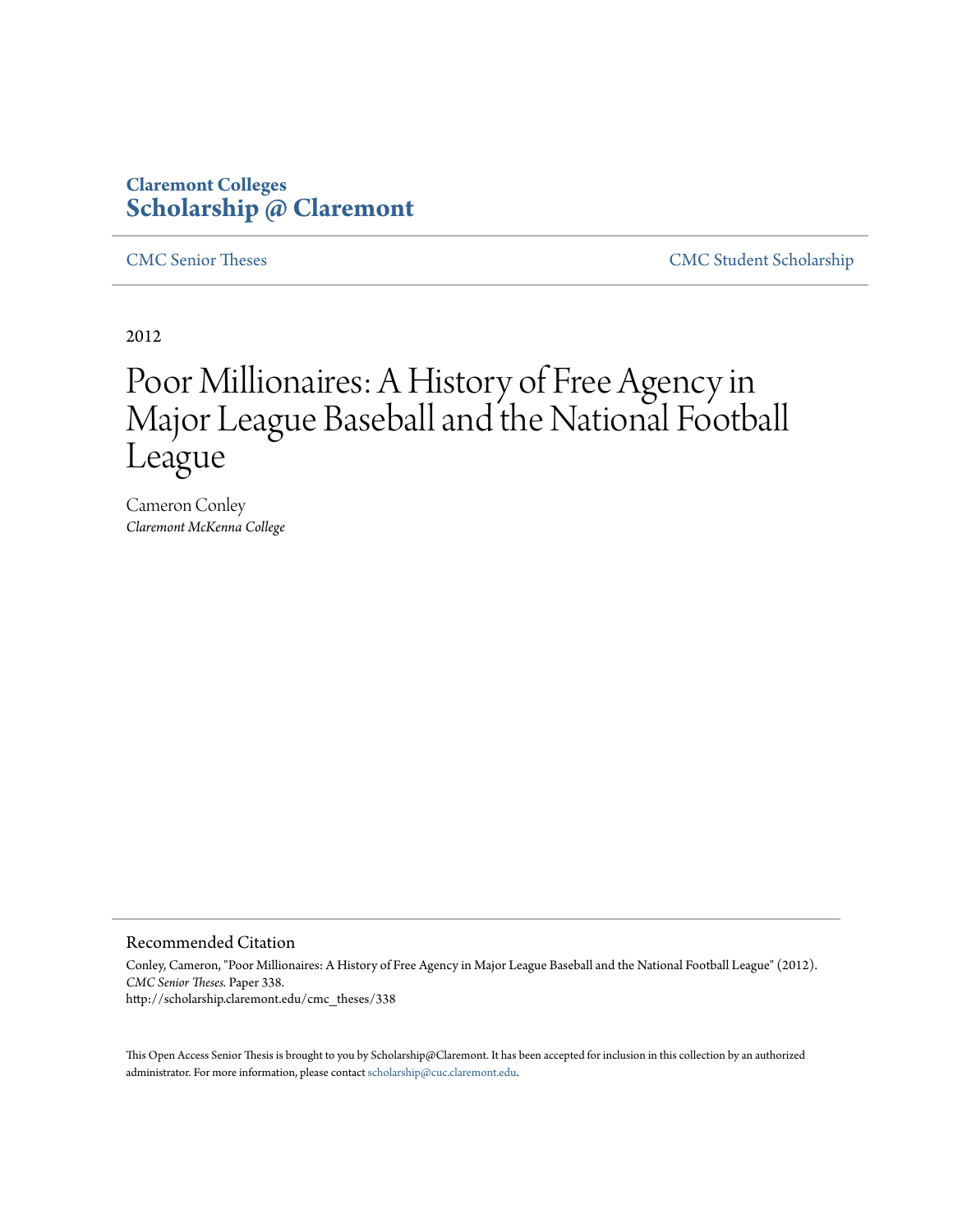## CLAREMONT MCKENNA COLLEGE

## POOR MILLIONAIRES: A HISTORY OF FREE AGENCY IN MAJOR LEAGUE BASEBALL AND THE NATIONAL FOOTBALL LEAGUE

SUBMITTED TO

PROFESSOR NIKLAS FRYKMAN

AND

DEAN GREGORY HESS

BY

CAMERON CONLEY

FOR

SENIOR THESIS

 SPRING 2012 APRIL 23, 2012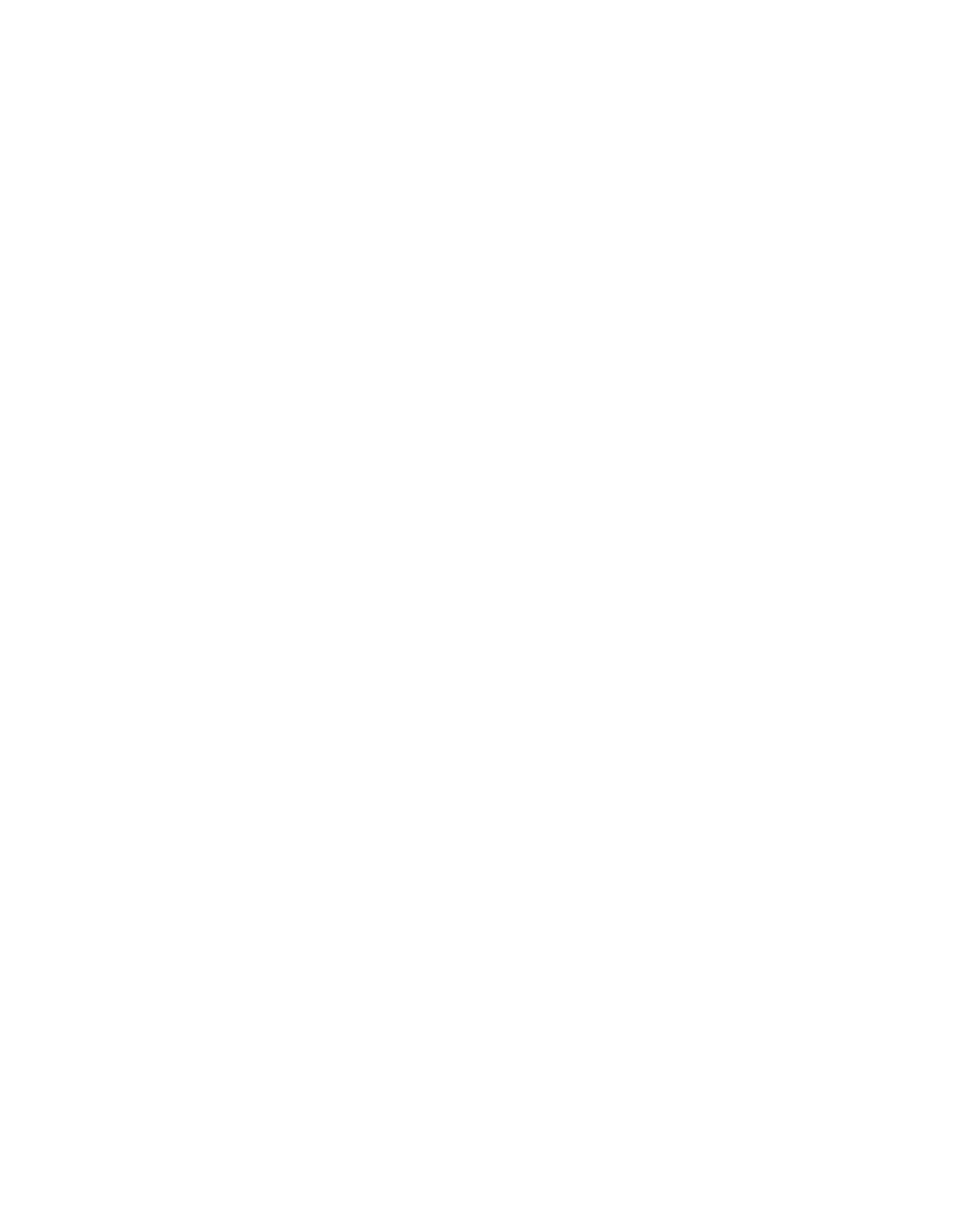## Table of Contents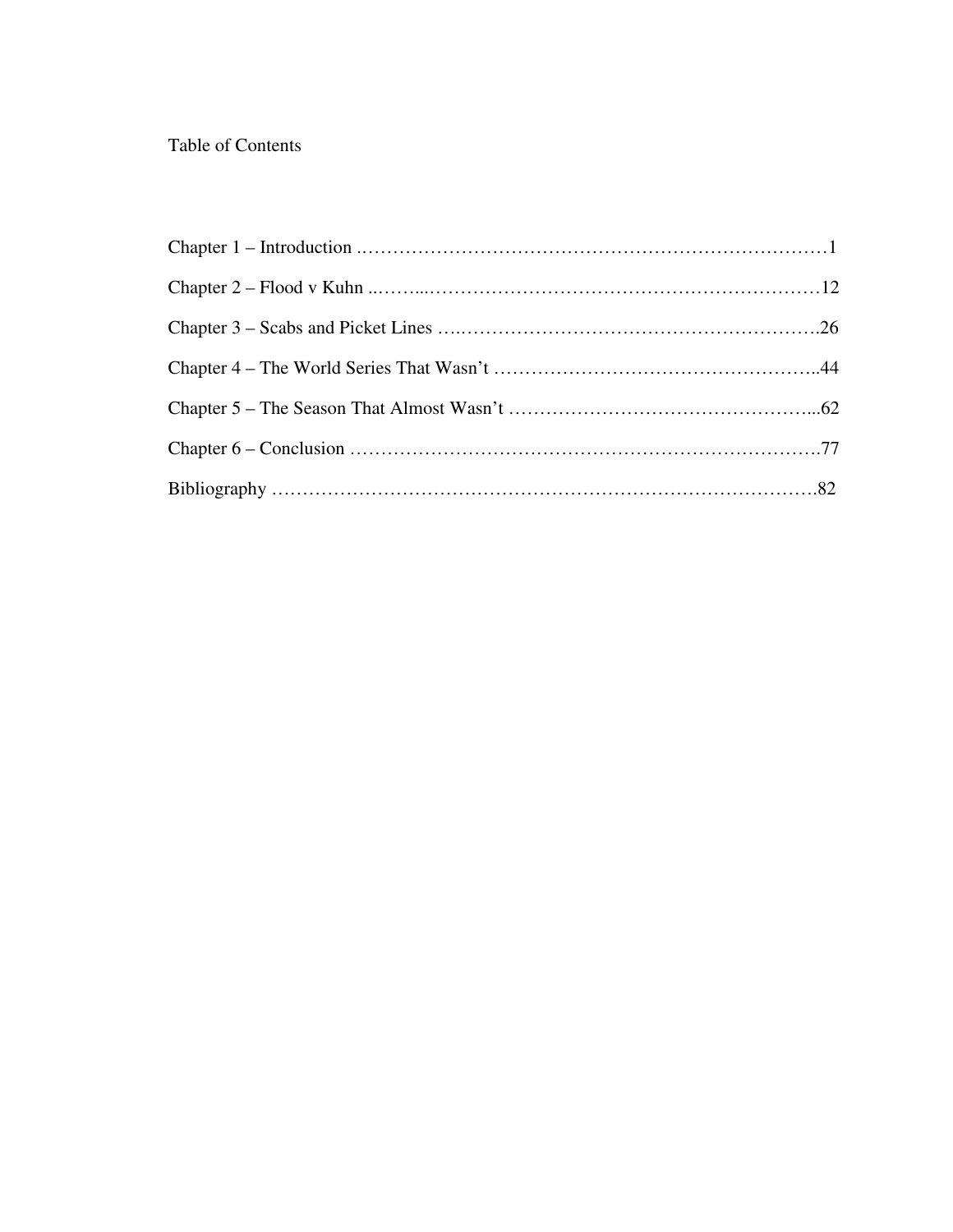#### Chapter 1 – Introduction

In 2011, both Major League Baseball (MLB) and the National Football League (NFL) saw the expiration of their collective bargaining agreements (CBAs) between the players' unions and owners. Without an agreement in place, the two leagues would have been unable to play the next season. The CBAs established basic contract provisions, pensions and other benefits for players, and, most importantly, granted players the right to move between teams at their own discretion and outlined the manner in which they could do so. This process of changing teams was known as free agency.

As the two most popular sports leagues in the United States, MLB and the NFL generated \$6.1 billion and \$9.3 billion in revenue, respectively, in  $2010$ .<sup>1</sup> Countless children played the games in their home towns, hoping to one day play professionally and tens of millions of fans attended games each year. A long-term work stoppage could harm that popularity and in doing so could cause a significant reduction in revenue if it extended into the regular season and resulted in the loss of games.

While the 2011 negotiations both focused largely around issues like player safety and the fair sharing of the billions of dollars in revenue in each league, negotiations for earlier CBAs had been over very different issues. Free agency, or the freedom to choose

<sup>1</sup> Cork Gaines, "NFL Is Still King Among American Sport Fans," Business Insider Sports Page, 21 Oct. 2011, http://articles.businessinsider.com (accessed 17 Apr. 2012); Doris Burke, Brian Hendrickson, and Daniel Roberts, "The Gross Football Product" *Sports Illustrated*, 14 Mar. 2011, http://www.sportsillustrated.cnn.com/vault (accessed 17 Apr. 2012); Forbes.com, "MLB Team Values: The Business of Baseball," 22 Mar. 2011, http://www.forbes.com/lists/2011/33/baseball-valuations-

-

<sup>11</sup>\_land.html (accessed 17 Apr. 2012).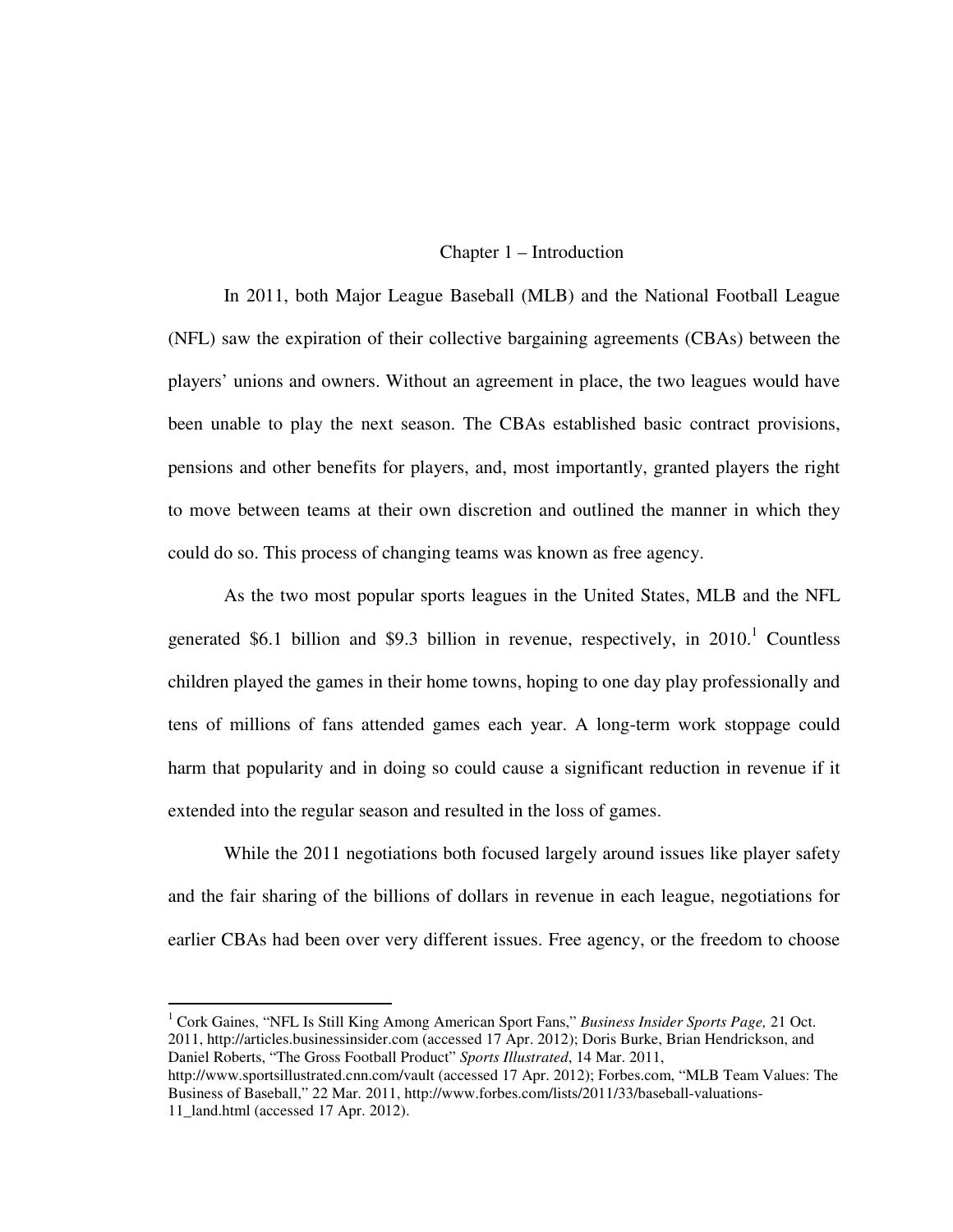where they worked, was not always a part of professional sports. Previously, players had been bound to a single team for life and they had no way to move to another team if they felt that they were being unfairly treated. As this issue of fair treatment was slowly resolved, the players were able to shift their focus to profit sharing, safety, and other issues.

In an effort to fight the owners and their oppressive restrictions, the players in both leagues formed unions, the NFL Players Association (NFLPA) and the MLB Players Association (MLBPA). The unionization of wealthy groups of young men who were paid a great deal more than the average American seemed strange. Usually, unions represented the working class in difficult and under-paid jobs such as autoworkers or teachers. They protected their members from abuse by owners and management, usually in regards to compensation, work conditions, and rights regarding the industry in which they worked. Because of their specialized skills, professional athletes were generally well paid compared to typical Americans. They were also being paid to play a game and many people considered that to be a privilege. Yet they still faced similar issues to other labor unions. They wanted the right to work where they saw fit, to earn a fair wage with respect to the profitability of the industry, and to have rules and systems in place which would ensure their safety and well-being. They also wanted something that would seem common to most workers: the ability to leave an undesirable job and find similar employment elsewhere at a similar wage.

In order to maintain league stability, the CBAs are used by both sides to negotiate everything from the number of practices during a week to the different provisions which can be placed into a player's contract. CBAs are a very normal part of labor negotiations,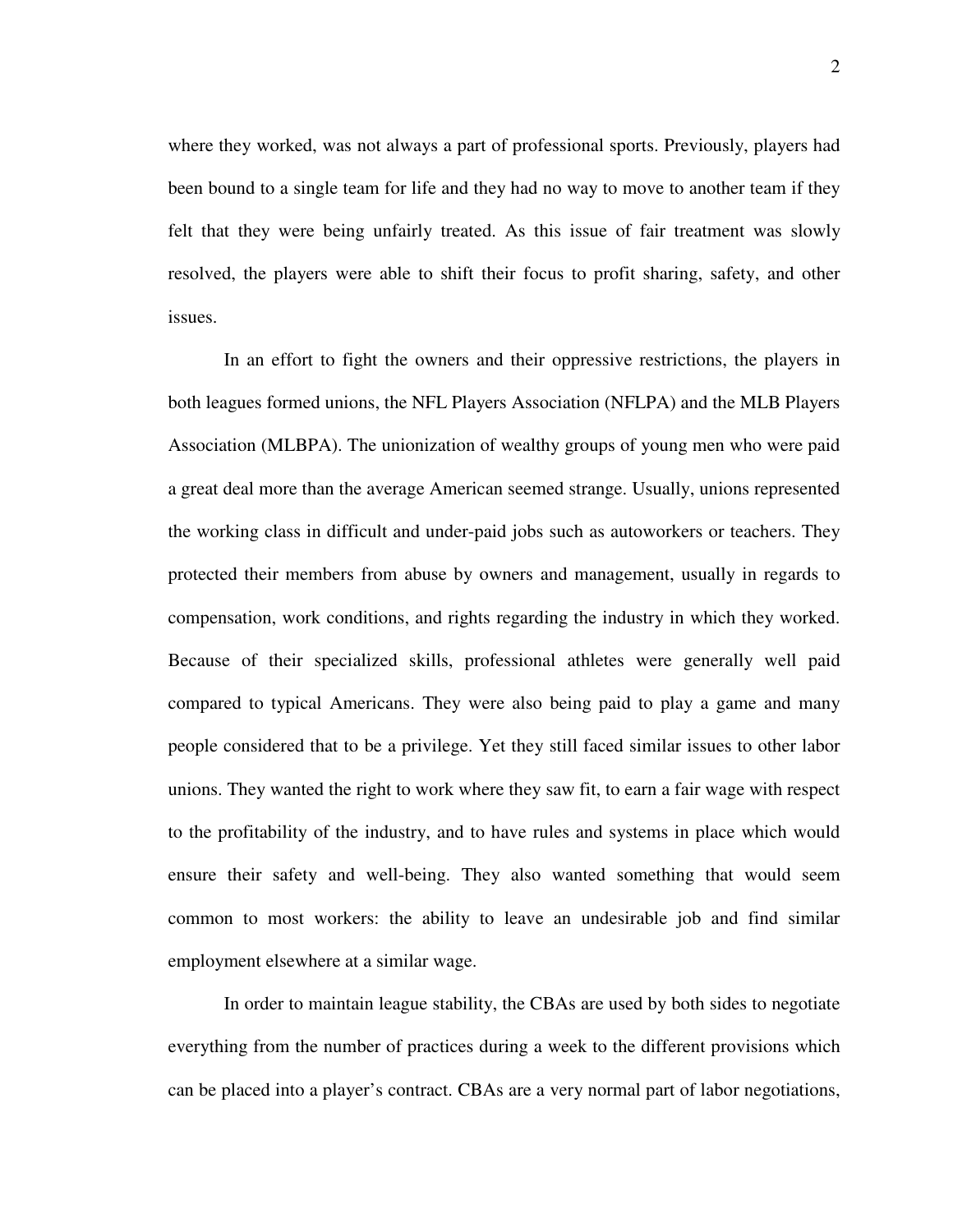regardless of the industry. Whenever they expire, the labor representatives and owners meet to discuss the success and failures of the previous agreement and how to structure the next one. When those negotiations go well, they do not take much time. When there are difficulties, they can extend for some time. In extreme cases, they can result in lockouts or strikes, which may cost both sides money: owners through lost revenue and laborers through lost wages.

In CBA negotiations, owners are try to keep their costs down by keeping players' salaries down. They also strive to create fairness between all of the teams. The wealthiest owners might not want a fair system because they could simply purchase their success, but the majority of the owners want a system which provides each team with a chance for success. Part of that fairness between teams is restricting the movement of labor. This has been done in the NFL and MLB by creating player drafts, utilizing processes such as salary arbitration, and restrictions on free agency among others.

Laborers, in this case players, take almost the exact opposite stance. They want to maximize their own income, which comes mostly from their salary. However, when they have only one team that offers them a salary, they must take it or leave it no matter how much it is. Free agency gives them the ability to play for the team which offers them the best contract arrangement. By competing for the services of players, the owners drive the overall salary up and the cost of owning a team increases tremendously. Players also are less concerned with fair competition between teams because they want the teams that can spend the most to inject as much money as possible into the market.

The two leagues have both found financial success but by balancing the desires of the players and owners in very different ways. The NFL has morphed into a very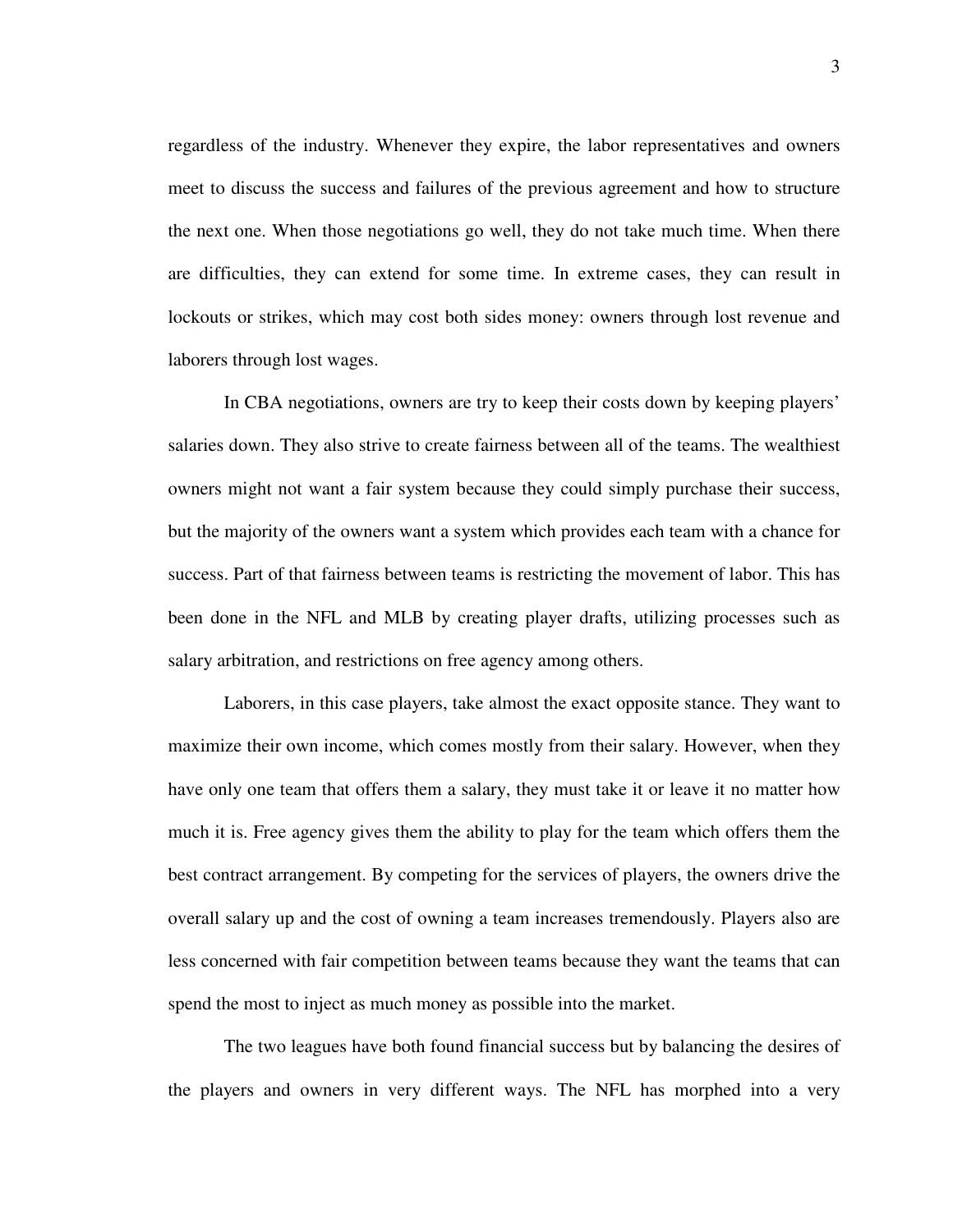egalitarian league where teams share revenue and are restricted in their spending. The NFL has a salary cap and floor which protect the owners from spending too much on players but also guarantee the players a minimum total salary. Baseball has no such limitations, and some players make nearly as much as entire teams in the league.

The salary cap and floor create parity within the NFL because the wealthiest teams cannot simply buy the best players with the most lucrative contracts. This parity is demonstrated by the fact that all but one of the league's 32 teams have made the playoffs in the past ten years and all but four have made it in the past five years. In baseball, six of the 30 teams have not reached the playoffs in a decade and two have not done so in over 25 years. The wealthiest teams in baseball are able outspend the poorer teams and therefore have the best players, form the best teams and win the most games. The poorer teams are forced to find success by using young players who have not yet proven that they are worth expensive contracts and older players who are past their prime.

November of 1892 was when the first player was paid to play football. William Heffelfinger received \$500, or about \$12,000 in today's money, to play in one game for the Allegheny Athletic Association (AAA) against the Pittsburgh Athletic Club (PAC). The very next year, the Pittsburgh Athletic Club signed the first player to a contract for multiple games. By 1896, an entire team of professional players was fielded by the AAA, and the next year the Latrobe Athletic Association played its entire season with professional players.<sup>2</sup>

By 1920, professional football faced several problems: the frequency of players moving from team to team in order to follow the highest bid for their playing services,

 2 NFL.com, "Chronology of Professional Football." *2011 NFL Record & Fact Book* (New York: Time Inc. Home Entertainment, 2011), 348, http://www.nfl.com/history, (accessed 2 Dec. 2011).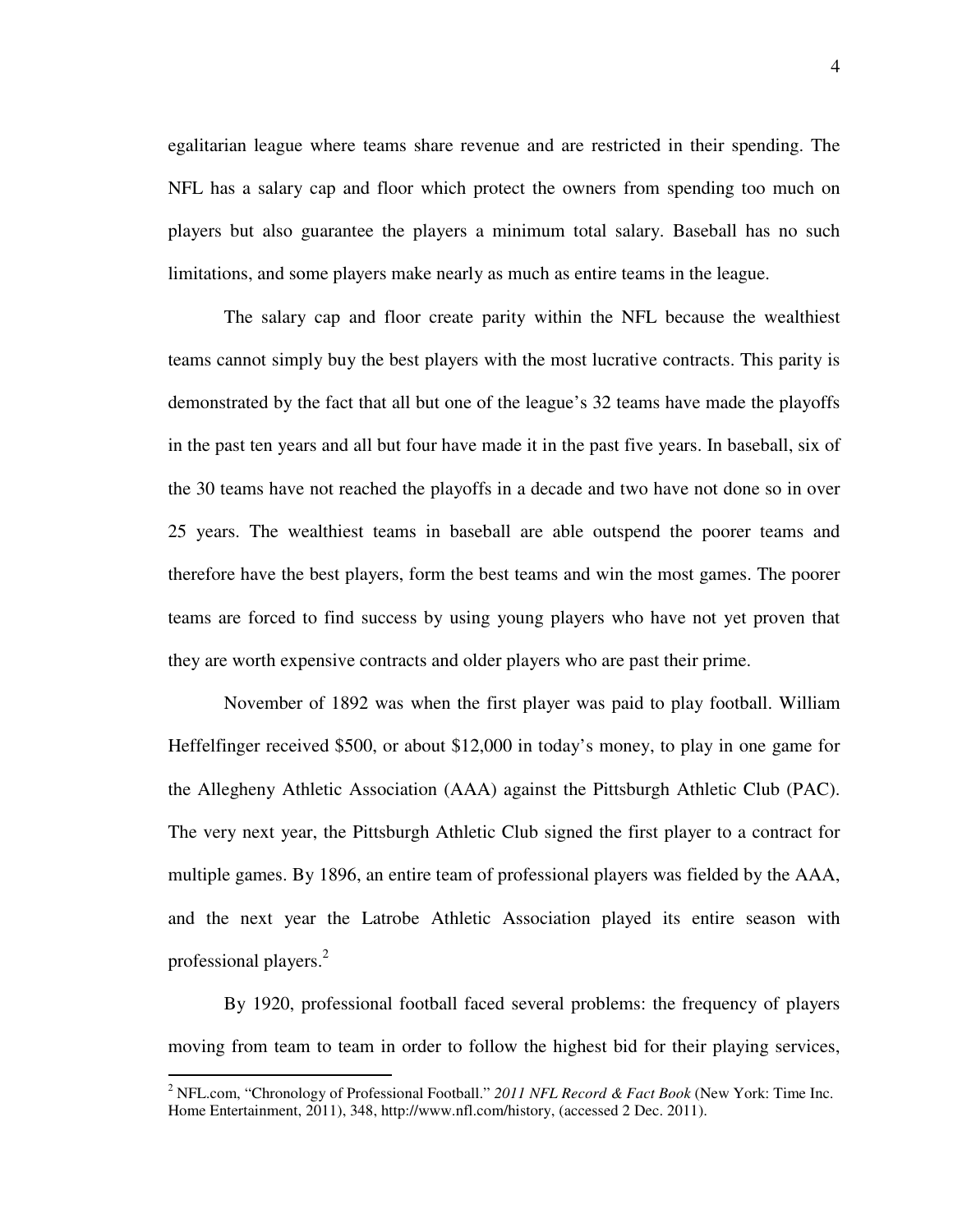the subsequent rise in salaries due to bidding wars between teams and the use of college students in professional games. In order to combat these problems by creating consistency in the rules, ten teams from four states agreed to form the American Professional Football Association, which would eventually become the NFL. For the 1920 season, there was little organization among the teams in the APFA and little done to solve the problems for which it had been created. This changed for the 1921 season. Between the 1920 and 1921 seasons, the league wrote a league constitution which, among other things, limited the movement of players between teams.<sup>3</sup>

1935 marked the beginning of the college draft. Previously, college players could sign with any team that they chose. With the draft, the teams each drafted the rights to different players. The first game to be shown on television occurred on October 22, 1939 between the Brooklyn Dodgers and Philadelphia Eagles. In 1946, the NFL became more nationally relevant with the movement of the Cleveland Rams to Los Angeles.<sup>4</sup>

The 1960s saw a large increase in player salaries and improvements in player treatment. Two of the reasons were the establishment of a players' union in 1956, and the emergence of the American Football League (AFL) in 1959.<sup>5</sup> The AFL provided a competitor for the NFL which drove up the cost of both veteran and rookie players.<sup>6</sup> The AFL also competed with the NFL for the attention of fans by starting teams in cities which for the most part did not have a NFL presence and by offering a different, more

<sup>3</sup> *Ibid*, 348-9.

<sup>4</sup> *Ibid,* 350-52.

<sup>5</sup> Michael MacCambridge, *America's Game: The Epic Story of How Pro Football Captured a Nation* (New York: Anchor Books, 2005), 316.

<sup>6</sup> *Ibid.*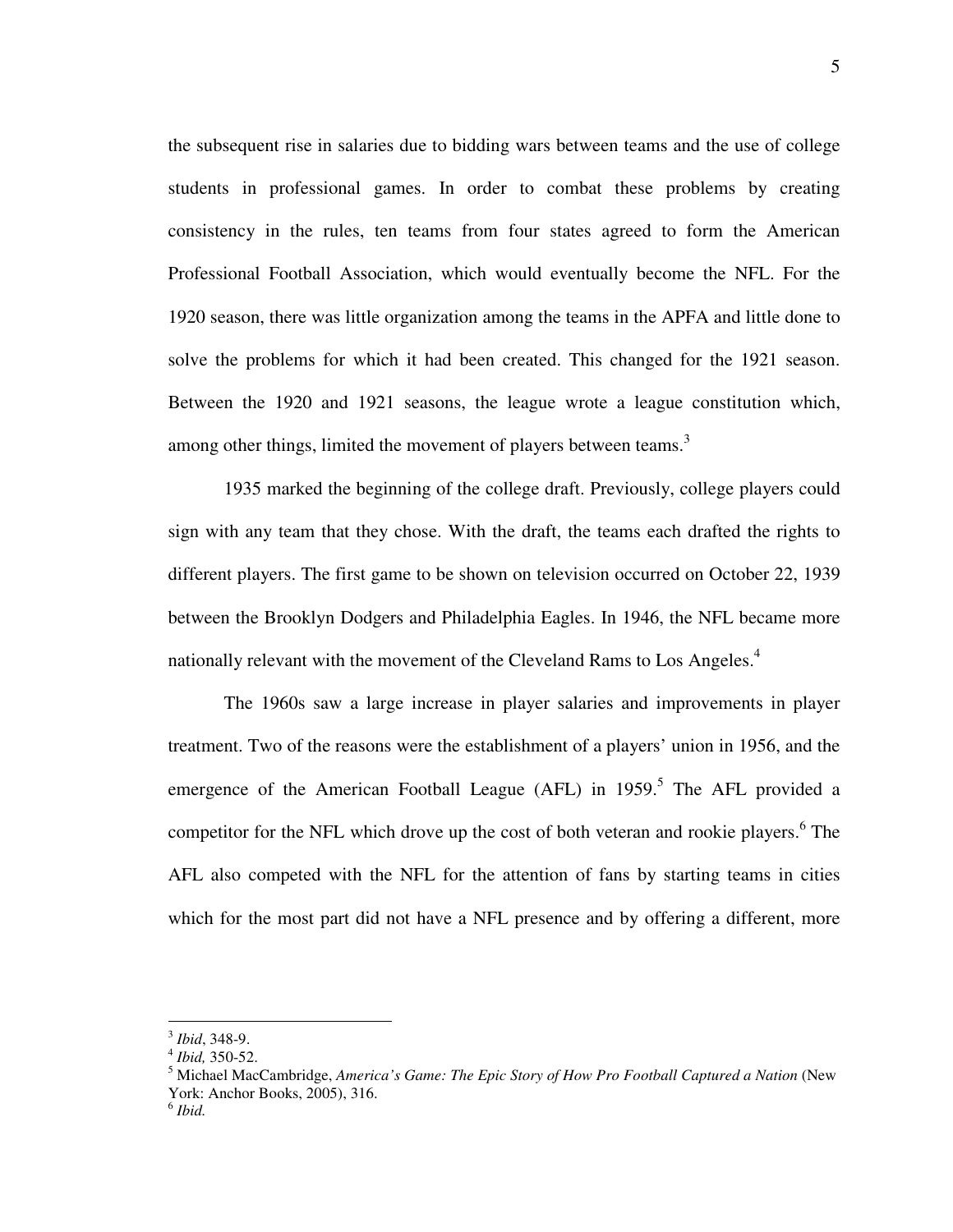exciting style of play.<sup>7</sup> The NFLPA was established in 1956 and began to fight for players' rights. The NFLPA fought for an increase in salary to match the league's increase in revenue. Despite the growing success of the NFL, players were paid a pittance compared to professional players in other sports.<sup>8</sup>

In June of 1966 the AFL and NFL merged to form a 26 team league with plans to expand further in the near future. The merger eliminated many of the competitive advantages which the players had previously exploited for higher salaries. There was now but one draft, and therefore no competition among teams for new talent. The ability to leave a team in one league for a team in the other was eliminated as well.<sup>9</sup>

The NFL had rules which prevented the movement of players and with the merger, these rules would apply to all football players. The option clause and the Rozelle rule combined to make the movement of players between teams very difficult. Under these rules, teams had the ability to retain a player for an extra year beyond his contract for only 90 percent of his previous salary. Then if he wanted to sign with another team, that team was required to compensate his previous team. If the teams could not come to an agreement, then Pete Rozelle, the NFL Commissioner, would decide for the teams what was fair compensation. These restrictions stilted player movement among teams.<sup>10</sup>

In 1974, the players went on strike in an attempt to earn an increase in their salaries. Among their demands were the removal of the amateur draft, removal of the Rozelle rule and the option clause, and guaranteed salaries. Essentially the players

<sup>7</sup> *Ibid*, 120.

<sup>8</sup> *Ibid*, 316.

<sup>9</sup> *Ibid,* 216-228.

<sup>10</sup> *Ibid*, 293.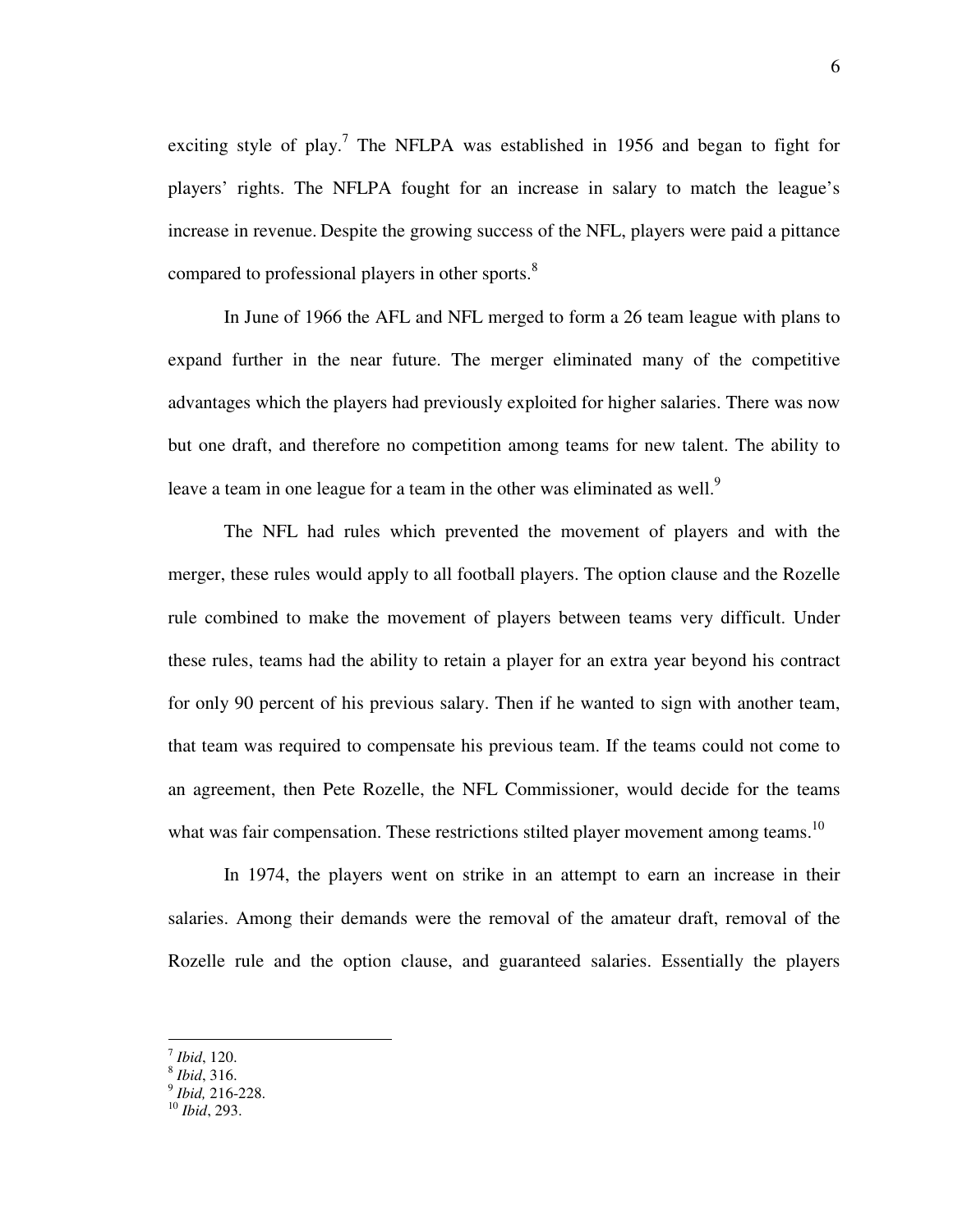wanted the ability to choose where they would play: free agency. With this strike and what the players were fighting for, a new era in labor negotiations had begun.

While football was just emerging as a sport of national prominence, baseball had been established as the national pastime. The rules were originally invented in 1839 by Abner Doubleday and the first official game was played seven years later. 1869 marked the first time that a team of entirely paid players played a game, and eight years later, the first professional league, dubbed the National League, was formed. During the 1880s and 1890s, issues such as bribery and race first became issues within the league.<sup>11</sup>

Generally a baseball contract at this time was short lived, lasting between a single game and a full season. In 1879, the eight owners of the National League agreed with each other to choose five players off of each of their rosters which the other teams would be unable to sign. These five players would be "reserved" for the previous owner.<sup>12</sup> Thus the reserve system was born. By 1969, the number of reserved players would expand to 40. The only time that any of these players changed teams was when they were traded or purchased. The reserve system and its restriction on player's rights would remain a major part of the labor situation in baseball for nearly 100 years.

The American League was created in 1900 and by 1903 the two leagues had joined together to form Major League Baseball. The first World Series was played that year to determine a champion between the two leagues, although it would not be played the following year. In 1912, the players went on strike against the owners for the first time. Racism continued to mar the game. 1916 saw the first black player of the  $20<sup>th</sup>$ 

<sup>&</sup>lt;sup>11</sup>Rob Neyer, "Two Distinct Periods of Gambling," *ESPN: the Magazine*, 7 Jan. 2004, http://www.espn.go.com, (accessed 20 Apr. 2012).

<sup>&</sup>lt;sup>12</sup> Brad Snyder, *A Well-Paid Slave: Curt Flood's Fight for Free Agency in Professional Sports* (New York: Penguin, 2007), 2.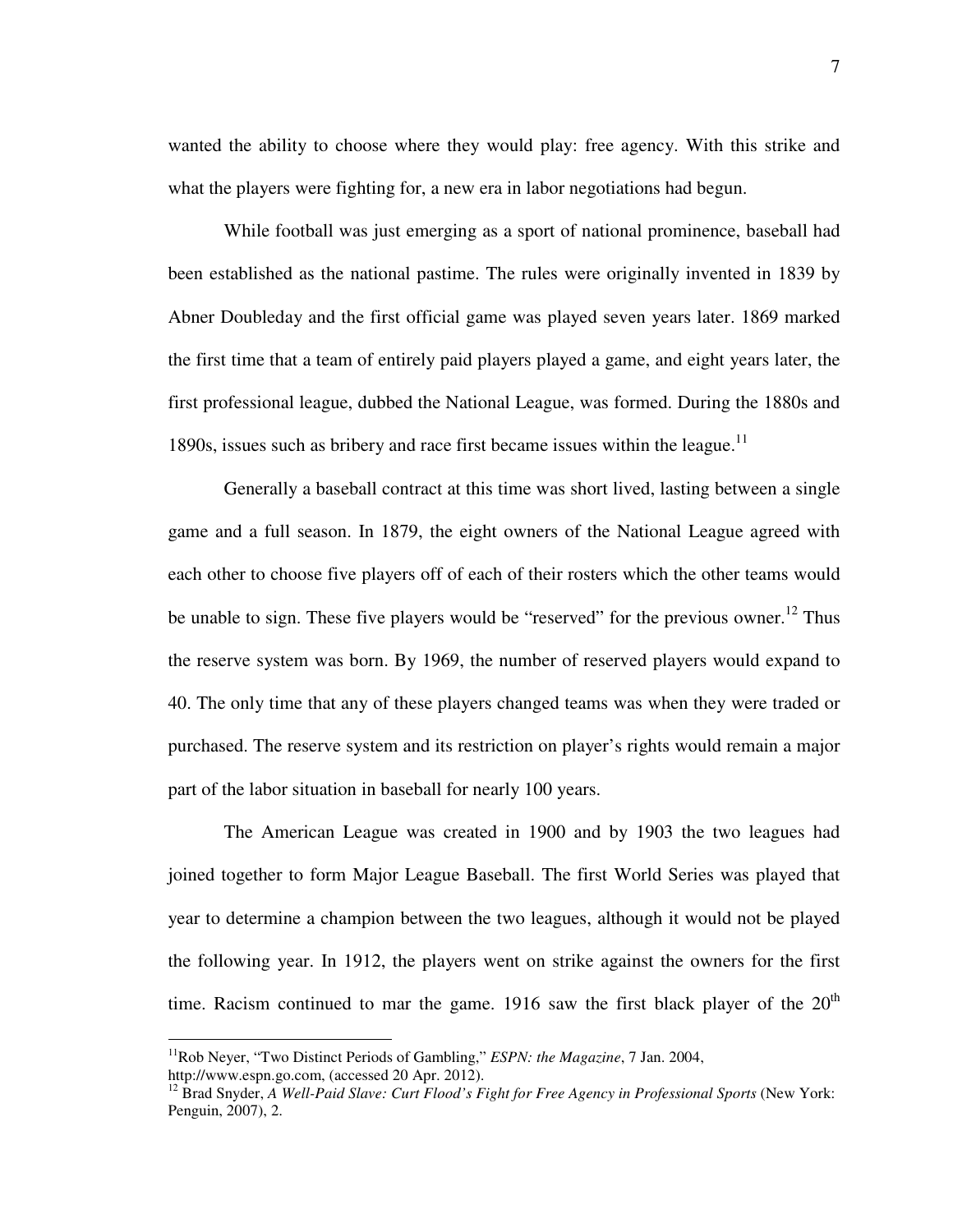century, Jimmy Claxton, expelled from the league because of his race. No other black player would play in the Major Leagues until 1945.<sup>13</sup>

In the 1920s the first baseball game to be broadcast on the radio brought the game to more people than ever before. The league also tried to limit the ability of players to barnstorm – that is, travel across the country playing baseball during the offseason. In order to keep profits high, the owners wanted spectators to visit the home stadiums and pay for the tickets to the game. Barnstorming allowed spectators to see the game for free or to pay the players directly, rather than purchasing tickets from the owners. In 1922, Babe Ruth was suspended for ignoring an order from the commissioner of baseball to stop barnstorming in the offseason. By 1930, he had signed the largest baseball contract to date: \$80,000 per year.

The 1940s saw the integration of baseball with Jackie Robinson in 1945 and Larry Dobby in 1948 breaking the color barriers in the National League and American League respectively. From the 1920s until the integration of MLB, black players had only been allowed to play in the Negro Leagues.<sup>14</sup> 1947 was the first year in which the World Series was televised as the popularity of the game continued to grow across the nation. Ten years later, the Major Leagues reached the west coast when the Brooklyn Dodgers and New York Giants moved to Los Angeles and San Francisco.

The examination of labor negotiations in professional sports has covered almost every issue involved in the Collective Bargaining Agreements. Free agency used to be one of the key issues to these negotiations, but has since become a commonly accepted

<sup>13</sup> William C. Rhoden, *Forty Million Dollar Slaves: The Rise, Fall, and Redemption of the Black Athlete* (New York: Three Rivers Press, 2006), 113.

<sup>14</sup> *Ibid,* 100.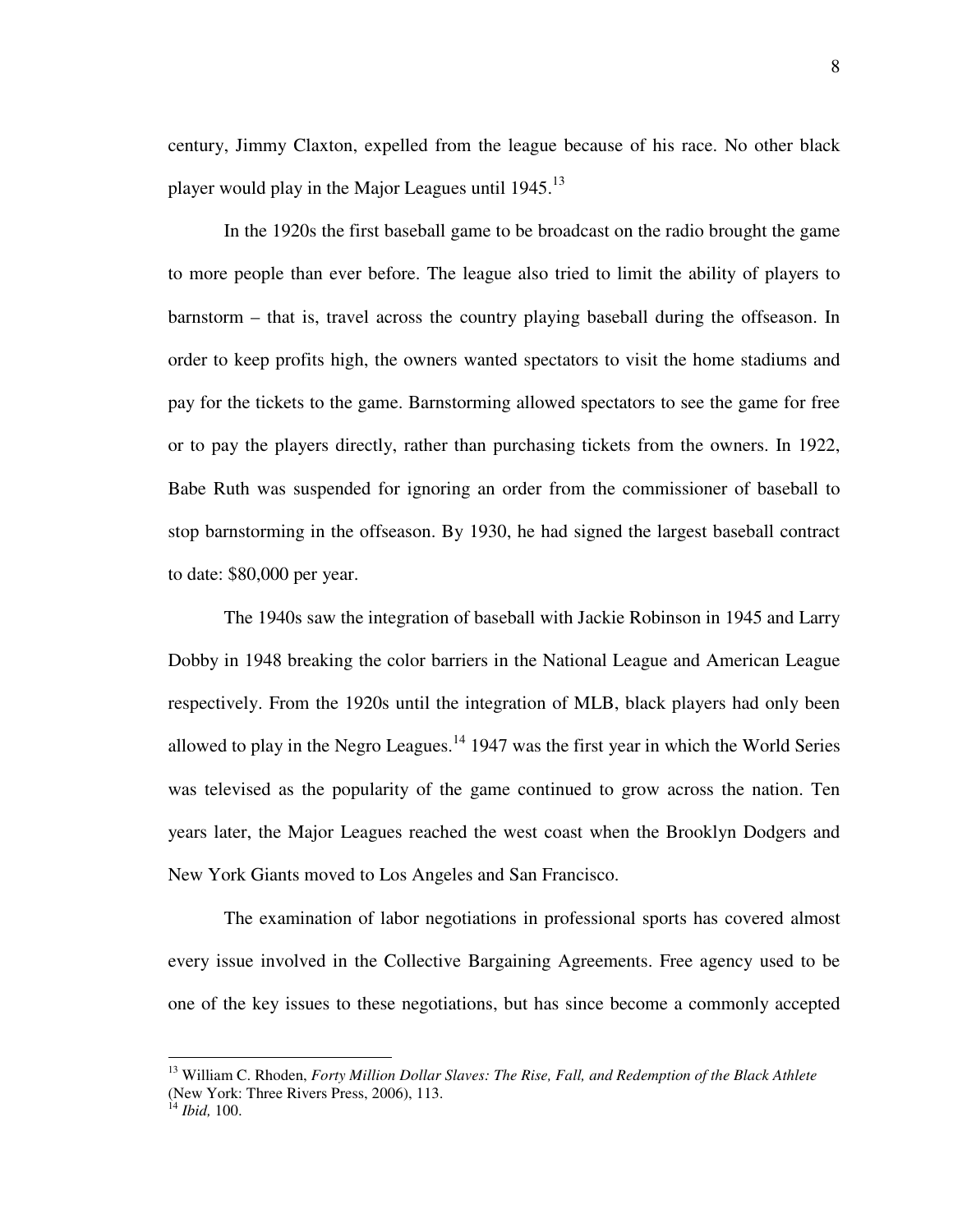part of sports. However, there are still issues at play in the current CBAs for the NFL and MLB which have an impact on the rights and restrictions of players who wish to change teams.

*A Well –Paid Slave*, by Brad Snyder, is the biography of Curt Flood, the first baseball player to sue Major League Baseball for the right to choose his own team and break the power of the reserve system. Snyder argues that, while Flood's suit ultimately lost in the Supreme Court, his efforts led to the abolition of the reserve system and the establishment of free agency in Major League Baseball. In the decades since Flood's decision to fight MLB, the rights of players have expanded dramatically.<sup>15</sup>

In 1997, Jeffrey S. Moorad argued against the owners and the reserve clause in "Major League Baseball's Labor Turmoil: The Failure of the Counter-Revolution." His main point was that the actions of owners throughout the history of MLB created distrust on the part of the players, especially with the creation of the reserve clause. Moorad explained how the owners were able to maintain the reserve system by obtaining exceptions to antitrust legislation. This poor treatment at the hands of the owners caused the players to create the Players Association in order to gain bargaining power.<sup>16</sup>

At the same time, Marc Chalpin offered a more owner-friendly view of the history of baseball in "It Ain't Over 'Til It's Over: The Century Long Conflict between the Owners and the Players in Major League Baseball." While he did not advocate a complete return to the reserve system, Chalpin said that player salaries were escalating too quickly, and that the power of the players had gotten out of hand. Owners could not

<u>.</u>

<sup>15</sup> Snyder, *A Well-Paid Slave*, 349.

<sup>&</sup>lt;sup>16</sup> Jeffrey S. Moorad, "Major League Baseball's Labor Turmoil: The Failure of the Counter-Revolution," *Villanova Sports & Entertainment Law Journal*, vol. 4 (1997), 53-86, http://home.heinonline.org/ (accessed 10 Oct. 2011).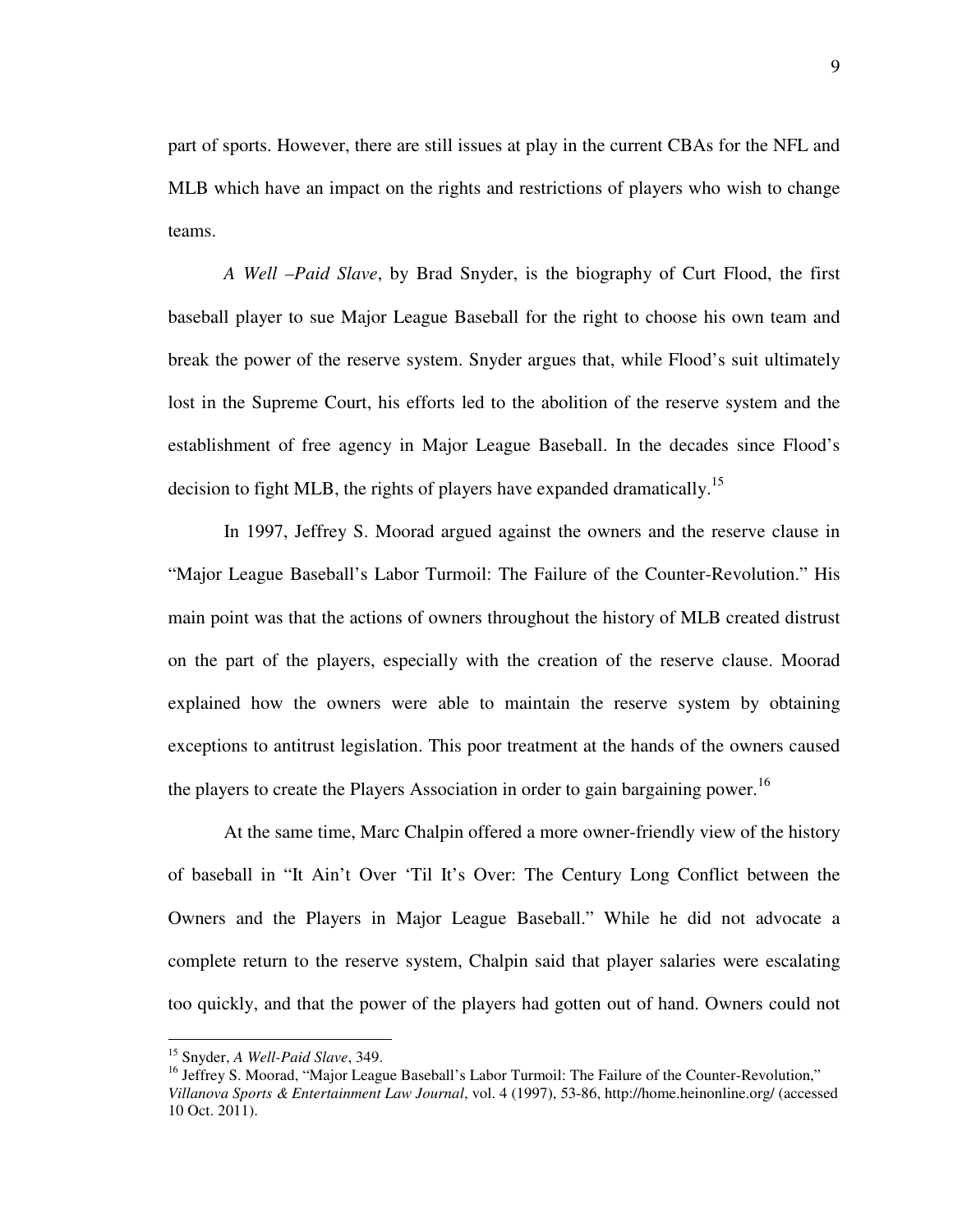keep up with the rapidly rising salaries of not only exceptional players, but the average ones as well. Chalpin also agreed that distrust and hatred between owners and players contributed to difficult negotiations.<sup>17</sup>

In "Labor Issues in Professional Sports: Reflections on Baseball, Labor, and Antitrust Law" William B. Gould IV examines baseball free agency, salary arbitration and antitrust law. He focuses on the issue of a salary cap and whether baseball will soon be forced to adopt a model similar to those used in the NFL and National Basketball Association. Gould also argues that labor negotiations seem to be moving in a peaceful direction where management and players will be able to settle disputes without labor interruptions or major controversies.<sup>18</sup>

In 2002, Scott Backman outlined the history of NFL labor turmoil in "NFL Players Fight for Their Freedom: The History of Free Agency in the NFL." Players fought the NFL for the right to play for any team that they chose. Similarly to the early MLB owners, the NFL owners agreed to only sign certain players. Any player who left for another football league was subsequently blacklisted from the NFL. The NFL also had a draft rule which, similarly to the reserve clause in MLB, prevented NFL players from leaving one team for another on their own volition.<sup>19</sup>

Each of these articles outlines a slightly different aspect of the rise of free agency from labor negotiations in the NFL and MLB. They all fail to analyze the shift in

<sup>&</sup>lt;sup>17</sup> Marc Chalpin, "It Ain't Over 'Til It's Over: The Century Long Conflict between the Owners and the Players in Major League Baseball," *Albany Law Review*, vol. 60 (1996), 205-238, http://home.heinonline.org/ (accessed 21 Sep. 2011).

<sup>&</sup>lt;sup>18</sup> William B. Gould IV, "Labor Issues in Professional Sport: Reflections on Baseball, Labor, and Antitrust Law," *Stanford Law and Policy Review*, vol. 15.1 (2004), 61-97, http://home.heinonline.org/ (accessed 21 Sep. 2011).

<sup>&</sup>lt;sup>19</sup> Scott E. Backman, "NFL Players Fight for Their Freedom: The History of Free Agency in the NFL," *Sports Lawyers Journal*, vol. 9 (2002), 1-55, http://home.heinonline.org/ (accessed 21 Sep. 2011).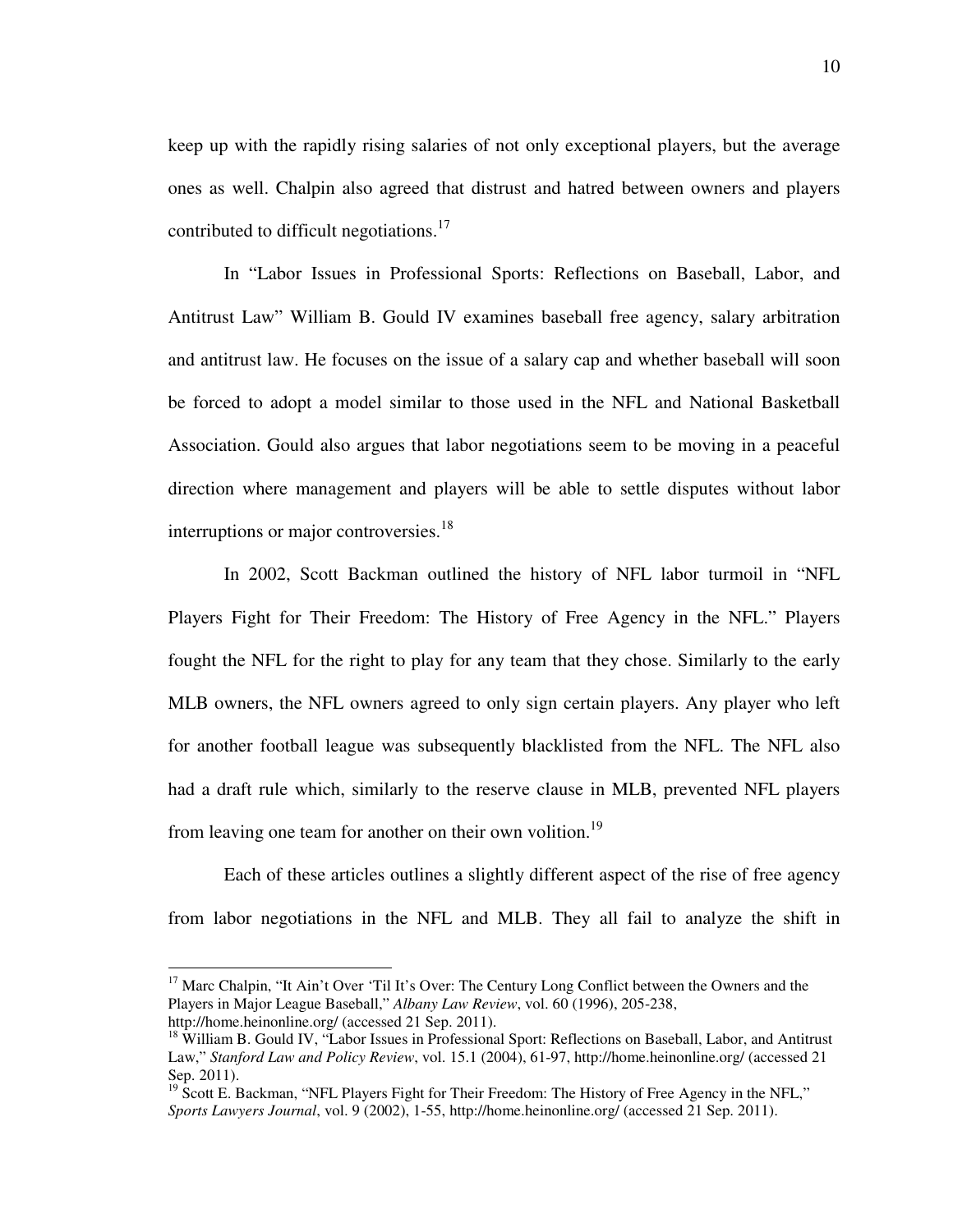motivation for the players unions from the 1970s to the modern day. This paper will outline the unions' shifts in focus from procuring free agency in the 1970s and 1980s to their modern goals of ensuring financial equality with the owners and guaranteeing pensions, safety standards and other rights for their members.

Chapters in this paper will alternate between baseball and football, outlining and comparing their respective struggles during each period of labor negotiations. Chapter two will focus on Curt Flood, his lawsuit against MLB, and how it led to a system of free agency in baseball. Chapter three will explain how the NFLPA achieved free agency around the same time as MLB players did, but then negotiated that right away. They did not earn it back until the early 1990s. Chapter four shows the tumultuous period after the free agency system replaced the reserve system in MLB and how the owners attempted to combat that change. Chapter five outlines the state of prosperity and labor peace which the NFL achieved in the 1990s and early 2000s before another major work stoppage in 2011.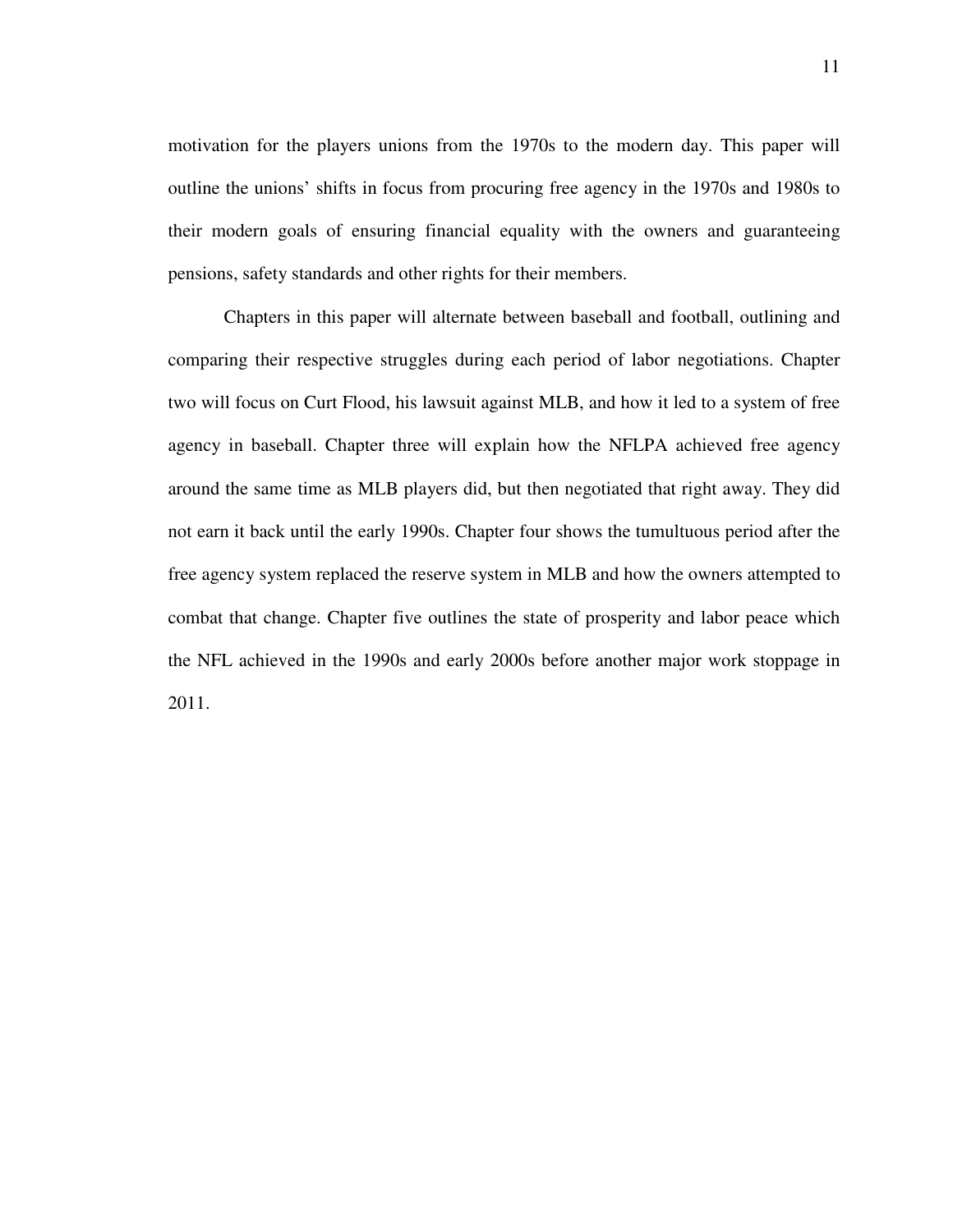### Chapter 2 – Flood v Kuhn

 Curt Flood was a twelve-year veteran outfielder for the St. Louis Cardinals of the National League when he was traded to the Philadelphia Phillies in 1969. Because he had been in St. Louis for so long, Flood did not wish to play for the new team and so he petitioned for the right to become a free agent.<sup>1</sup> In a letter to Bowie Kuhn, the Commissioner of Major League Baseball, he declared that he was "not a piece of property to be bought and sold irrespective of [his] wishes."<sup>2</sup> Free agency would have given him the right to take bids from any team that wanted him and choose the team for which he wanted to play. Commissioner Kuhn denied Flood's petition and instructed him to report to the Philadelphia organization. Rather than give in, Flood chose to put his playing career on hold and sue the Commissioner, the presidents of the two major leagues, and the 24 major league teams. $3$ 

 Flood's motivation for suing Commissioner Kuhn and MLB was not a problem with going to Philadelphia or any "particular city but was the reserve clause, which afflicted all players equally no matter where they played."<sup>4</sup> Even if he managed to convince the Court to reverse its previous decisions and strike down the reserve system, Flood would not have received damages. His annual salary of \$90,000 was based on player contracts which had been legal according to the Supreme Court for nearly half of a

<sup>&</sup>lt;sup>1</sup> Bowie Kuhn, *Hardball: The Education of a Baseball Commissioner* (New York: Random House, 1987), 83.

<sup>2</sup> *Ibid.* 

<sup>3</sup> *Flood v. Kuhn,* 407 U.S. 258 (1972).

<sup>4</sup> Curt Flood, "My Rebellion," *Sports Illustrated,* 1 February 1971,

http://www.sportsillustrated.cnn.com/vault (accessed 17 Apr. 2012).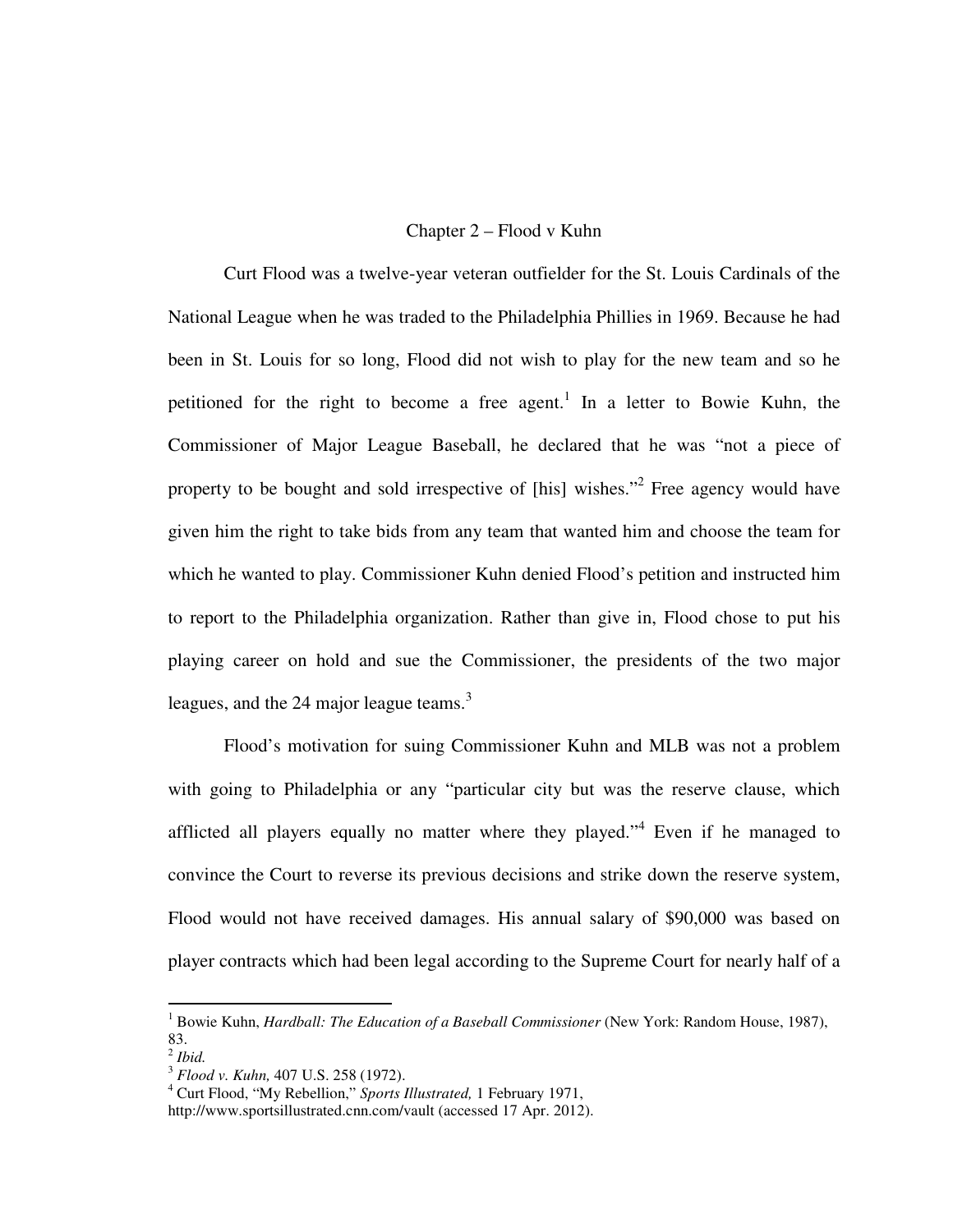century. No court would find him in need of financial support. Additionally, the case would take several years to reach the Supreme Court and the baseball owners would not be likely to sign him to play during that time. Flood's loss in salary would approach \$300,000. The owners would also have been unlikely to sign Flood as a manager or scout, both careers that he had been considering after his playing days were over. By pursuing this case, Flood was effectively ending his career in professional baseball in every capacity.<sup>5</sup>

 Well aware of the sacrifices which he was undertaking, Flood's motivation was to benefit the other players as well as those yet to come into the league. Flood felt the owners treated the players like "used cars."<sup>6</sup> The reserve system was only one aspect of the poor treatment. Players were forced to play when sick or injured. If they did not do so, they were accused of faking injuries, or "jaking," in order to get more rest.<sup>7</sup> Jakers were portrayed negatively in the press and were seen as a bad influence on a team. Many players were traded because of reputations as troublemakers. These players were often playing through serious injuries and illnesses which teams refused to acknowledge or treat and could have led to worse health problems for the players.<sup>8</sup>

 Poor treatment extended beyond just the players but also to who was allowed to be a player. Until Jackie Robinson's debut in 1946, black players had only been allowed to participate in the Negro Leagues, which were underfunded and unstable, but provided

-

<sup>5</sup> Brad Snyder, *A Well-Paid Slave: Curt Flood's Fight for Free Agency in Professional Sports* (New York: Penguin, 2007), 24-25.

<sup>&</sup>lt;sup>6</sup> Flood, "My Rebellion."

<sup>7</sup> Curt Flood, *The Way It Is* (New York: Pocket Books, 1972), 66.

<sup>8</sup> *Ibid.*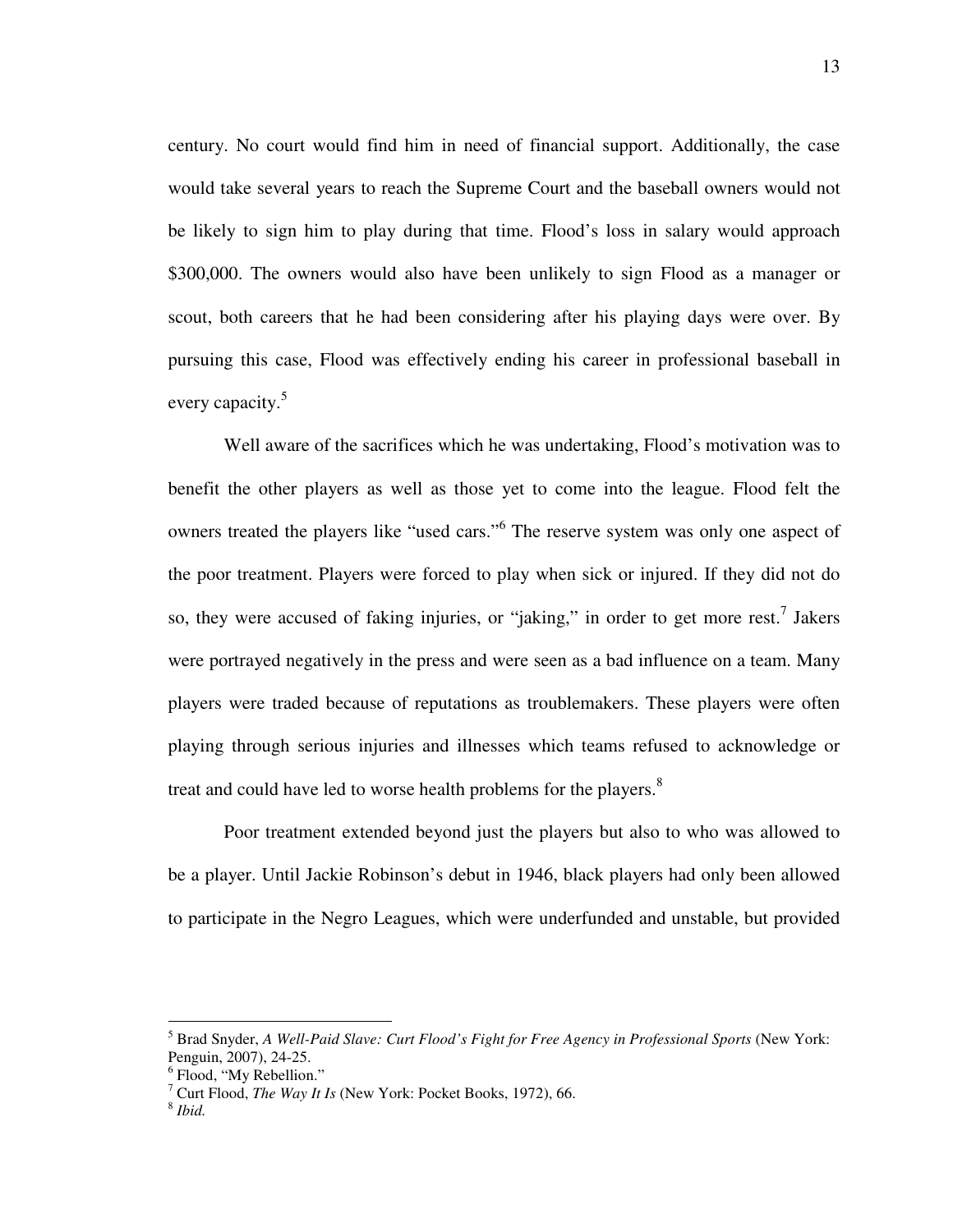black players a way to play professional ball.<sup>9</sup> When Flood, who was black, was breaking into professional baseball a decade after Robinson had broken the color barrier, MLB had become far more integrated. However, the fans in many towns, especially those in the South where spring training was held, were less willing to accept black baseball players. The Supreme Court's decision to integrate public schools and public buses had infuriated many people. Flood and other black players experienced the full extent of that hatred from fans during ballgames. $10<sup>10</sup>$ 

 It was to end these injustices that Flood brought suit against Commissioner Kuhn and Major League Baseball. The ensuing case, *Flood v. Kuhn,* reached the Supreme Court of the United States in 1972. Flood argued that the reserve clause in baseball represented a violation of US antitrust laws and civil rights statutes and a form of involuntary servitude which conflicted with the  $13<sup>th</sup>$  Amendment.<sup>11</sup> The decision of the Court came down 5-3 in favor of Major League Baseball, preserving the status quo.

Contracts which were restrictive in precisely the manner which Justice Douglas described had become common practice in professional baseball. In fact, every contract that a player signed with a team included a clause which said that the team had the right to renew the contract for another year at as low as 80 percent of the previous year's salary.<sup>12</sup> Because the renewed contract contained the same provision for renewal, the club in effect owned the player for as long as it chose to keep him. The only way for a player to change teams was if his contract were sold or traded to another team. Even if the

<sup>9</sup> William C. Rhoden, *Forty Million Dollar Slaves: The Rise, Fall, and Redemption of the Black Athlete* (New York: Three Rivers Press, 2006), 102.

<sup>10</sup> Snyder *A Well-Paid Slave*, 44.

<sup>11</sup> *Ibid.*

<sup>12</sup> *Ibid,* 2.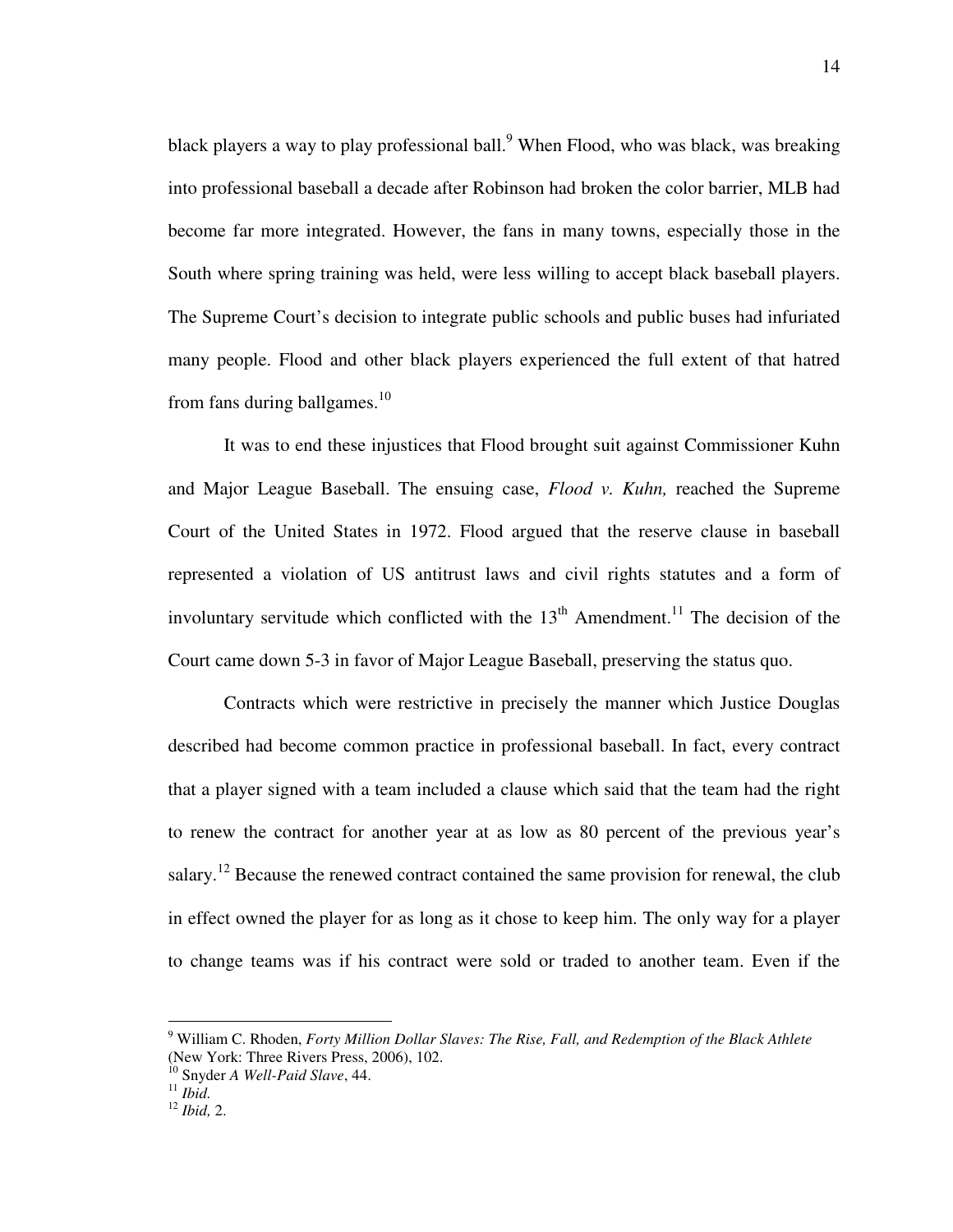player stopped playing baseball, the team could keep the contract in order to prevent him from joining another team at a later date. The only restriction on the reserve clause was the number of players which could be reserved. In 1879, when the system originated, the limit was set at five players. By 1969, the limit had reached  $40<sup>13</sup>$ 

Challenges to the reserve clause did not begin with Curt Flood. In 1890, Congress enacted the Sherman Antitrust Act which made illegal any contract which inhibited interstate trade. In 1922, the court handed down the decision for *Federal Baseball Club of Baltimore, Inc. v. National League of Professional Baseball Clubs*, which declared that baseball was not interstate commerce and therefore not protected by the Sherman Act.<sup>14</sup> Because each game was played within one state there was no interstate commerce occurring despite the fact that players crossed state lines in order to play. 1953 saw the next major case involving the monopoly status of baseball in *Toolson v. New York Yankees*. This case was combined with two other similar cases and presented to the Supreme Court. The plaintiffs argued that the expansion of television and radio broadcasts had clearly caused the sport to grow into a form of interstate commerce and therefore make it subject to the Sherman Act. The Court maintained its previous position and reaffirmed the decision from the *Federal Baseball* case, and even expanded the reasoning for baseball's monopoly.<sup>15</sup>

When Curt Flood decided to take the reserve clause back to court, he had to do more than just prove his own case. First he had to overcome the precedent from two major Supreme Court decisions and *stare decisis*, or the idea that the court was obligated

<sup>13</sup> *Ibid.*

<sup>14</sup> *Ibid*, 20.

<sup>15</sup> *Ibid*, 22-23.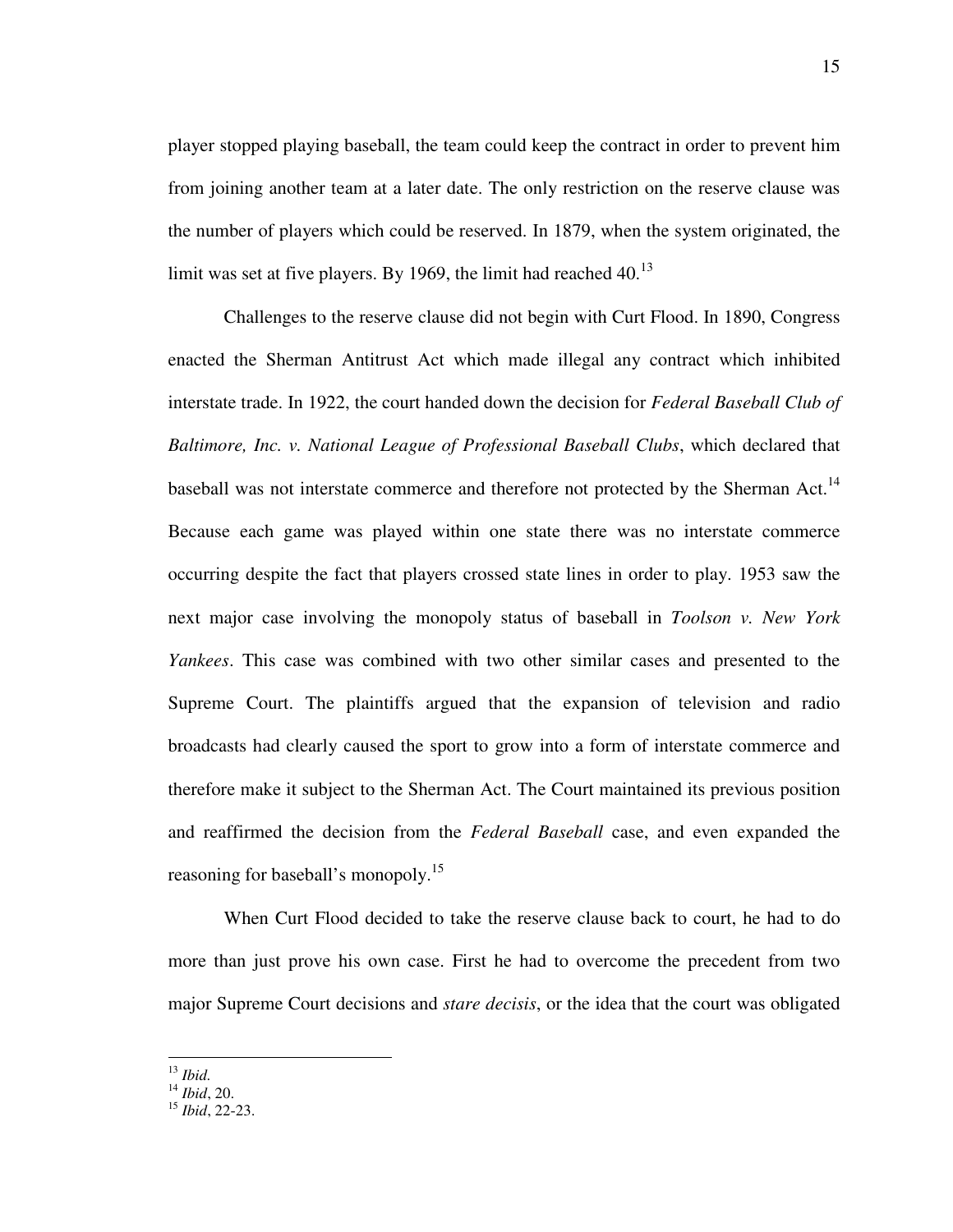to respect an established precedent. Then he could actually present his own argument for why the reserve clause was illegal.<sup>16</sup> One of the keys to separating himself from the previous cases was establishing the differences between himself and the previous plaintiffs.

In *Federal Baseball*, the party seeking to end the reserve clause was a team arguing that the reserve clause was preventing it from participating effectively in the league. In *Toolson,* the party was a minor-league player who had little influence in the game of baseball. The difference between these two parties and Curt Flood was that Flood was an established major-league player. He had won three World Series in St. Louis during a five year span and had received many personal awards as well. He was a team co-captain, three-time All-Star and seven-time winner of the Gold Glove award for the best defensive player at his position.<sup>17</sup> He was a prominent member of a fun and successful clubhouse.<sup>18</sup>

Flood was therefore attacking the reserve clause from a new angle. As a player, he had more individual rights than a team, which was the plaintiff in *Federal Baseball*. A team had more power to go find new players and work around the reserve clause, therefore the clause was less monopolistic. Players had less of that power. They were forced into the reserve system and had no way out. The difference between Flood and the players in *Toolson* was Flood's popularity. While this popularity may not have established more legal right inside of a courthouse, it did create more of a public spectacle which brought more attention to the issue. Part of the controversy surrounding

<u>.</u>

<sup>16</sup> *Ibid,* 23.

<sup>17</sup> *Ibid*, 1.

<sup>18</sup> Curt Flood, *The Way It Is*, 68.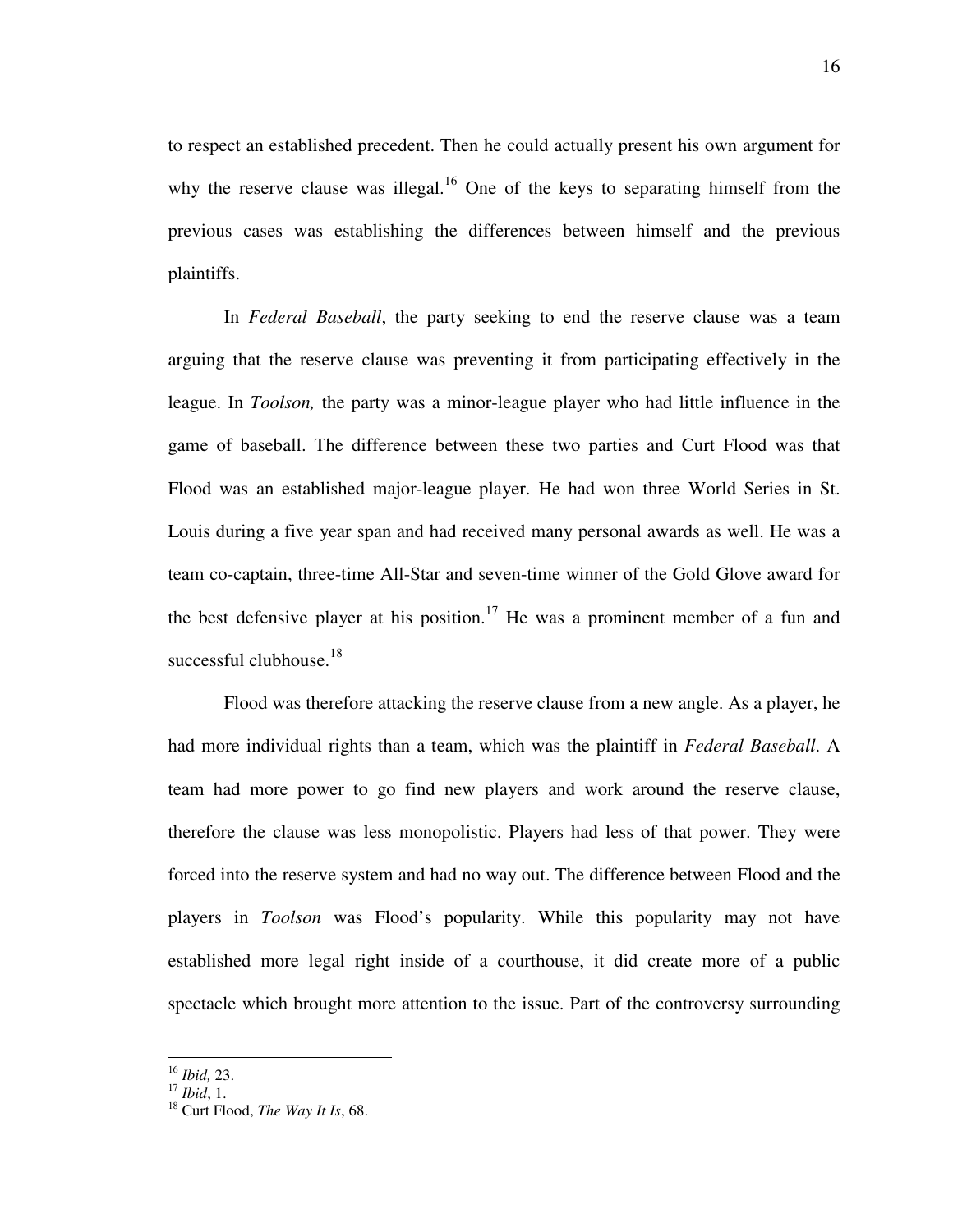the case was sparked by Flood's reaction to a question he received while appearing on *ABC's A Wild World of Sports*. When asked what was so hard about being traded when he was making \$90,000 per year, Flood answered "A well-paid slave is nonetheless a slave."<sup>19</sup> Flood's concern was not that he was underpaid, but that he was being stripped of his humanity and treated like livestock.

Other athletes in other sports harbored similar feelings. Muhammad Ali declared in May of 1970 that he was done fighting because he saw it as a competition between two owners over whose slave could win the fight. The feeling that owners stripped the athletes of their humanity was not limited to just black athletes. In the same month that Ali made his comments, Chip Oliver and Dave Meggyesy, both white football players, retired from the NFL because of the "dehumanizing" effect that it had on players.<sup>20</sup>

The majority opinion was written by Justice Blackmun who declared that Major League Baseball was a business which engaged in interstate commerce which would normally mean that federal antitrust laws would apply. However, the reserve system enjoyed by the Major League owners was an exception which was unique to baseball. The uniqueness of the reserve clause had been preserved through multiple Supreme Court cases. Were the clause to be struck down, it would occur in Congress, not in the Court.<sup>21</sup> In his concurrence, Chief Justice Burger said that he had reservations as to the correctness of the cases used as precedence for this case. However, he agreed that the proper place for the issue to be decided was in Congress and not in the courts.<sup>22</sup>

<sup>19</sup> Curt Flood, Quoted in Brad Snyder, *A Well-Paid Slave*, 103-4.

<sup>20</sup> Snyder, *A Well-Paid Slave*, 103-5.

<sup>21</sup> *Flood v. Kuhn.*

<sup>22</sup> *Ibid,* (Burger concurring opinion).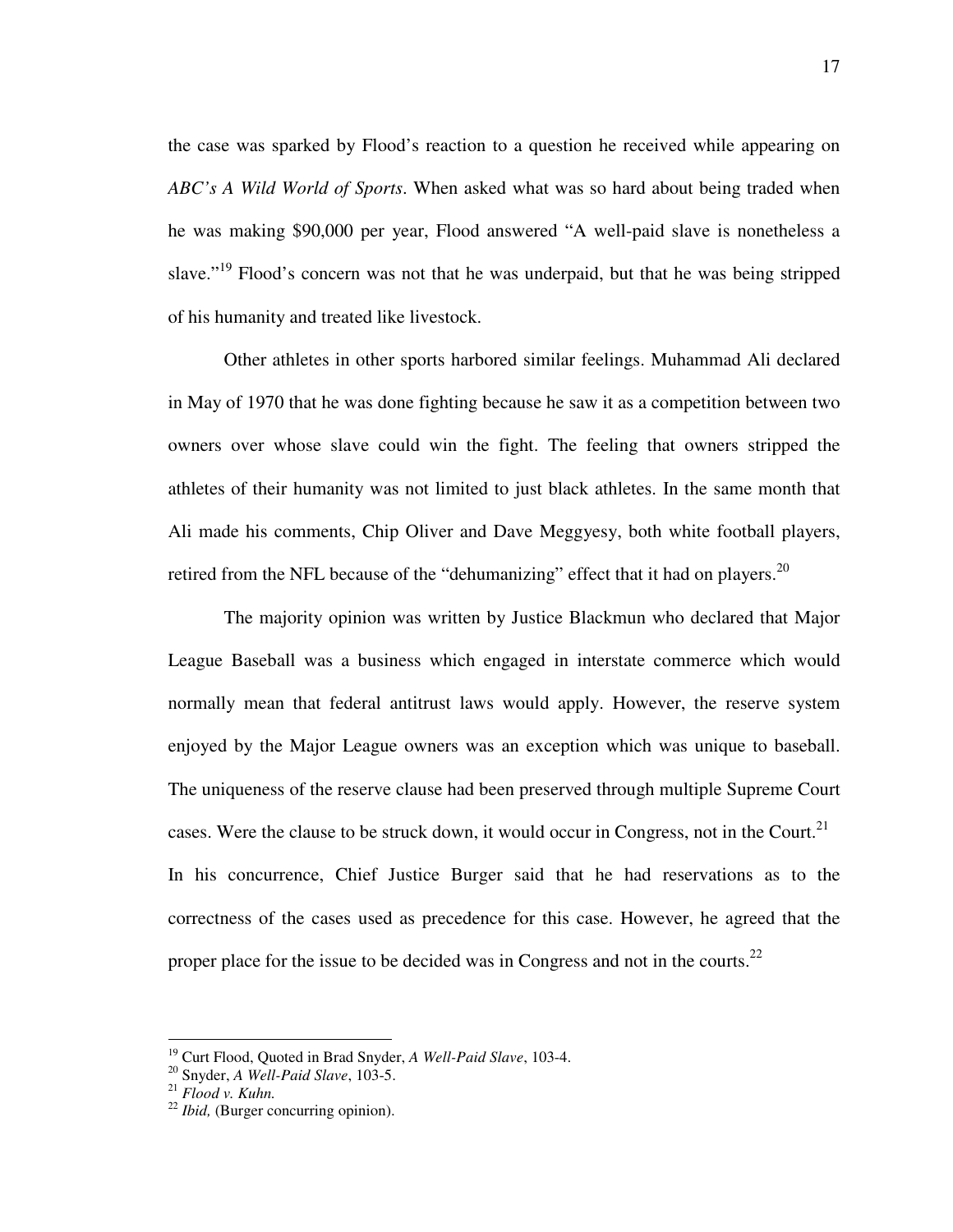In his dissent, Justice Douglas argued that the owners did not have the right to claim the players as equities, because those equities were in fact people who had rights. Justice Douglas referred to the players as victims in the sense of the Sherman Antitrust Act in order to establish that their rights were being violated by the owners. "A contract which forbids anyone to practice his calling is commonly called an unreasonable restraint of trade."<sup>23</sup> Justice Douglas also argued that the Court's decision in previous cases regarding the reserve clause was "a derelict in the stream of the law that we, its creator, should remove."<sup>24</sup>

 The decision occurred during the unrest of the Civil Rights movement and at the same time as the Vietnam War. The nation was also facing high unemployment; in December of 1964, President Johnson said "the number one priority today is more jobs. That is our dominant domestic problem and we have to face it head-on."<sup>25</sup> While there were protests in the streets of the segregated South, soldiers dying in Vietnam, and everyday Americans were looking for work, Curt Flood wanted to turn down \$100,000 to feel like he was not just a piece of property.<sup>26</sup>

 Flood was a well-known player who had a positive reputation among baseball players. This reputation helped him gain the support of the Major League Baseball Players Association. That support gave his case a much greater financial backing than if Flood had chosen to proceed on his own. The resources of the Players Association did not

<sup>23</sup> *Ibid,* (Douglas dissenting opinion).

<sup>24</sup> *Ibid*.

<sup>25</sup> Lynden B. Johnson, Quoted in Melvyn Dubofsky and Foster Rhea Dulles, *Labor in America* (Wheeling, Ill: Harlan Davidson, 2004), 365.

<sup>&</sup>lt;sup>26</sup> Flood, "My Rebellion."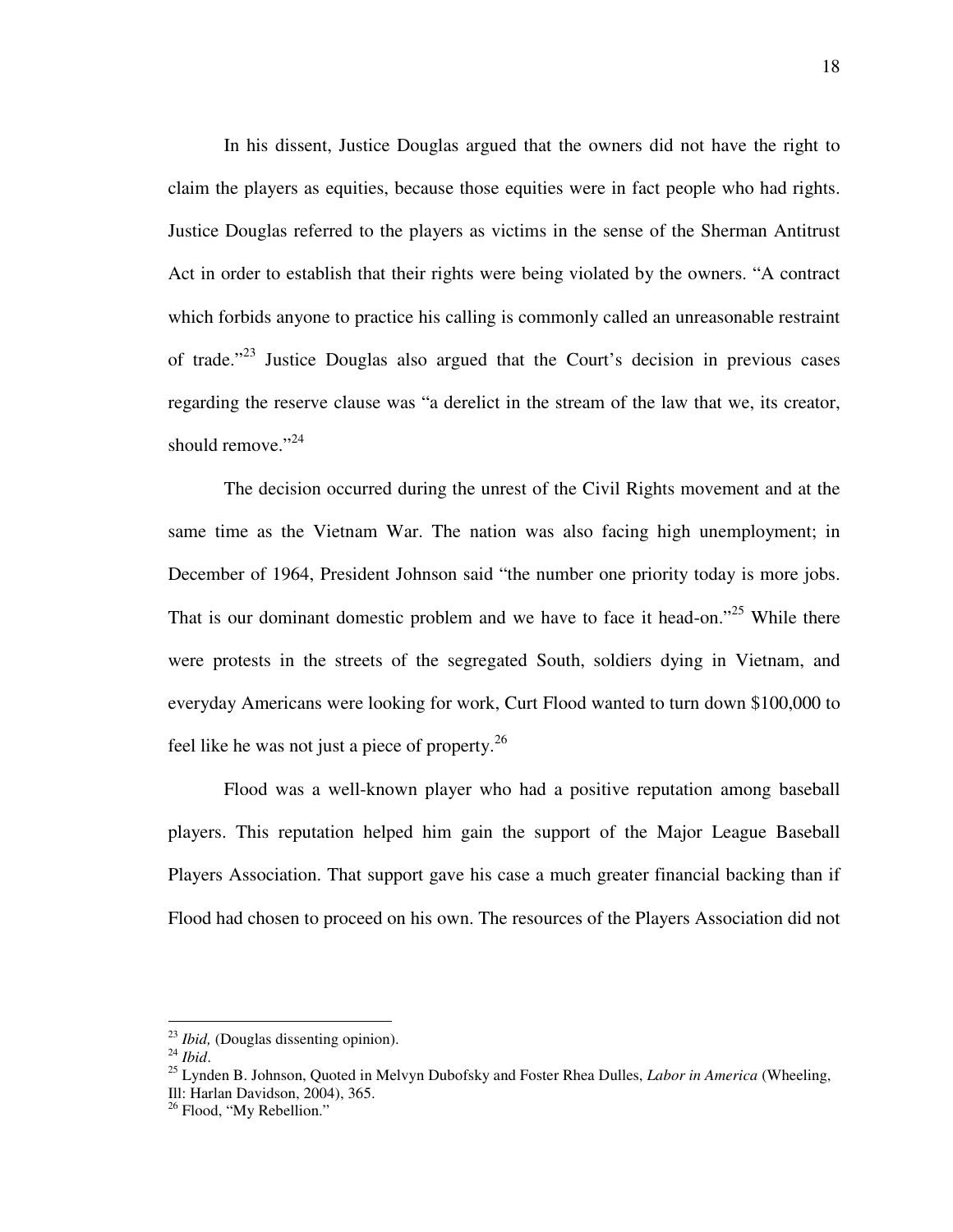just include money. The lawyers and other legal personnel employed by the Association would prove to be beneficial as well. $^{27}$ 

 The deck was stacked against the players in Flood's eyes through the use of media and public perception. Harry Caray was the play-by-play broadcaster on radio and television for the Cardinals while Flood played for them. Caray seemed to players to have great enthusiasm for the St. Louis organization and its successes as a whole, while being critical of any player's individual performance. As the voice of the team, Caray's descriptions of players had an impact on public opinion. That opinion was very important to players when they were negotiating their new contracts. Popular players were usually given significant pay raises, while other players could see their pay stagnate or even diminish.<sup>28</sup>

 Flood claimed that players were well aware of the importance of the fans' affections in determining their salary, and of their own difficulty in negotiating with ownership. They also felt that the owners' powerful negotiating position was unfounded. They felt that because the fans came to see them play, they were the true generators of income. If there were no players, then there would be no way for the owners to sell tickets, food or merchandise. Therefore, in their own eyes, the players should have had more freedom and more ability to earn the money which they themselves were generating.<sup>29</sup>

 To the players, a particularly bothersome aspect of the reserve clause was that it allowed the team to reduce their salary by as much as 20 percent each year. Generally,

<sup>27</sup> Snyder, *A Well-Paid Slave,* 24.

<sup>28</sup> *Ibid*, 73-74.

<sup>29</sup> *Ibid*, 109-110.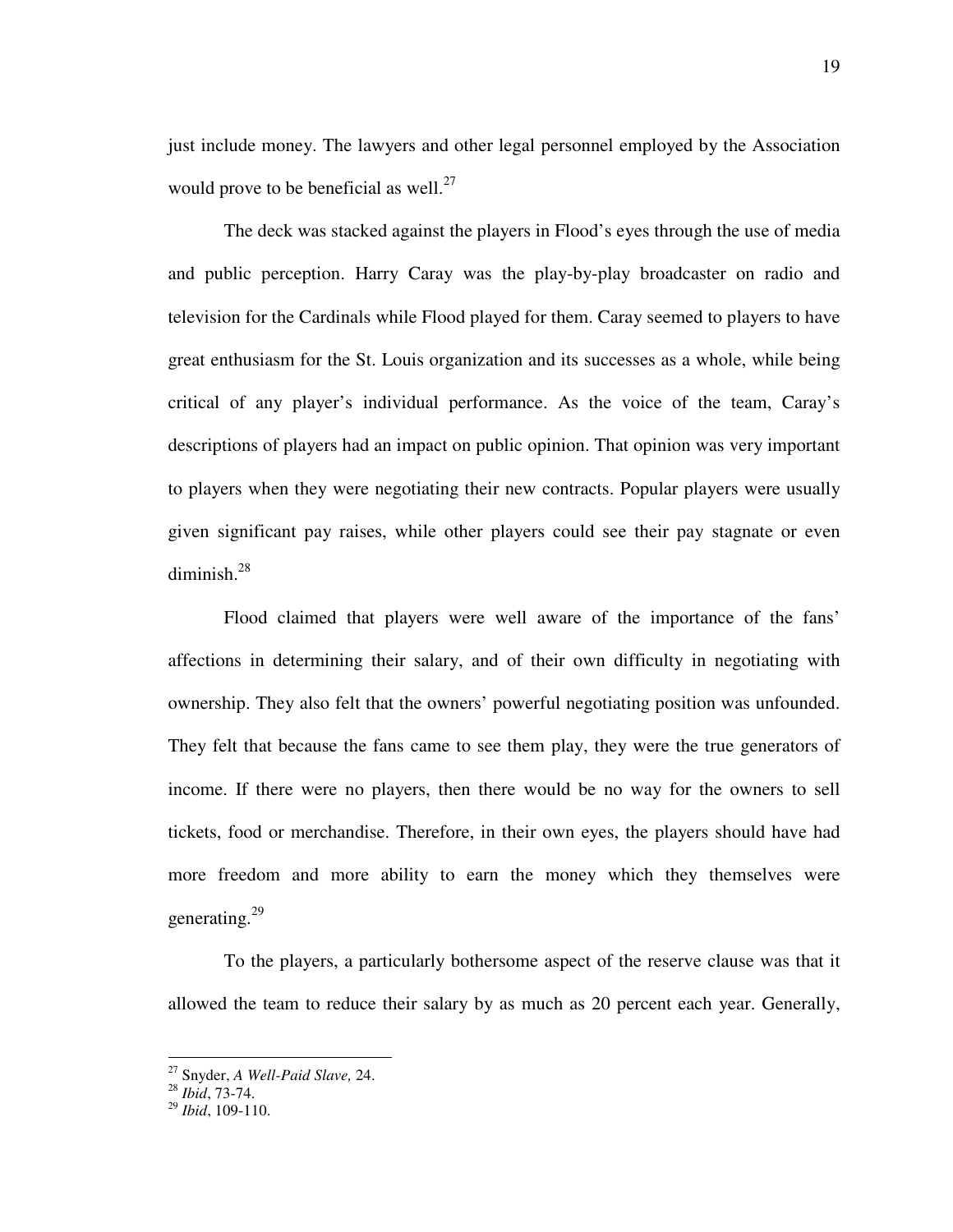the players' salaries would increase slowly over time as the player developed and improved. However, if there was a drop-off in production, then the player could expect a substantial decrease in his salary for the next season. Teams could also use new players as leverage to force veterans to sign for less money. If a veteran wanted too much money, there was always a young prospect willing to take his place on the roster for a fraction of the cost. The reserve system depressed athlete salaries compared to other entertainment industries which used a more open market as a means of labor acquisition.<sup>30</sup>

The supporters of the reserve system offered three strong arguments for its continuation. First, they argued that players were well paid compared to typical Americans and could not complain about their situation. They pointed to the fact that the average salary of a baseball player in 1970 was \$28,000 in a time when over 80 percent of American families were making less than \$15,000 per year.<sup>31</sup> Second, they argued that the structure of the reserve system ensured equality and fairness between the teams. In an open market system, the wealthiest teams would all buy the best players and would then be able to win the most games each year. This would ruin the competitiveness of the game and be worse for the owners, players and fans.<sup>32</sup> A less competitive game would be less interesting and therefore draw less fan attention, leading to lower income for owners and lower salaries for players, they argued. Thirdly, the owners also argued that the reserve clause protected them from financial ruin. A free market system would allow

<sup>30</sup> *Ibid*, 110.

<sup>31</sup> *Ibid*, 111; US Census Bureau, *Household Income in 1970 and Selected Social and Economic Characteristics of Households,* 1, http://www2.census.gov (accessed 13 Feb. 2012).

<sup>32</sup> Flood, *The Way It Is,* 114.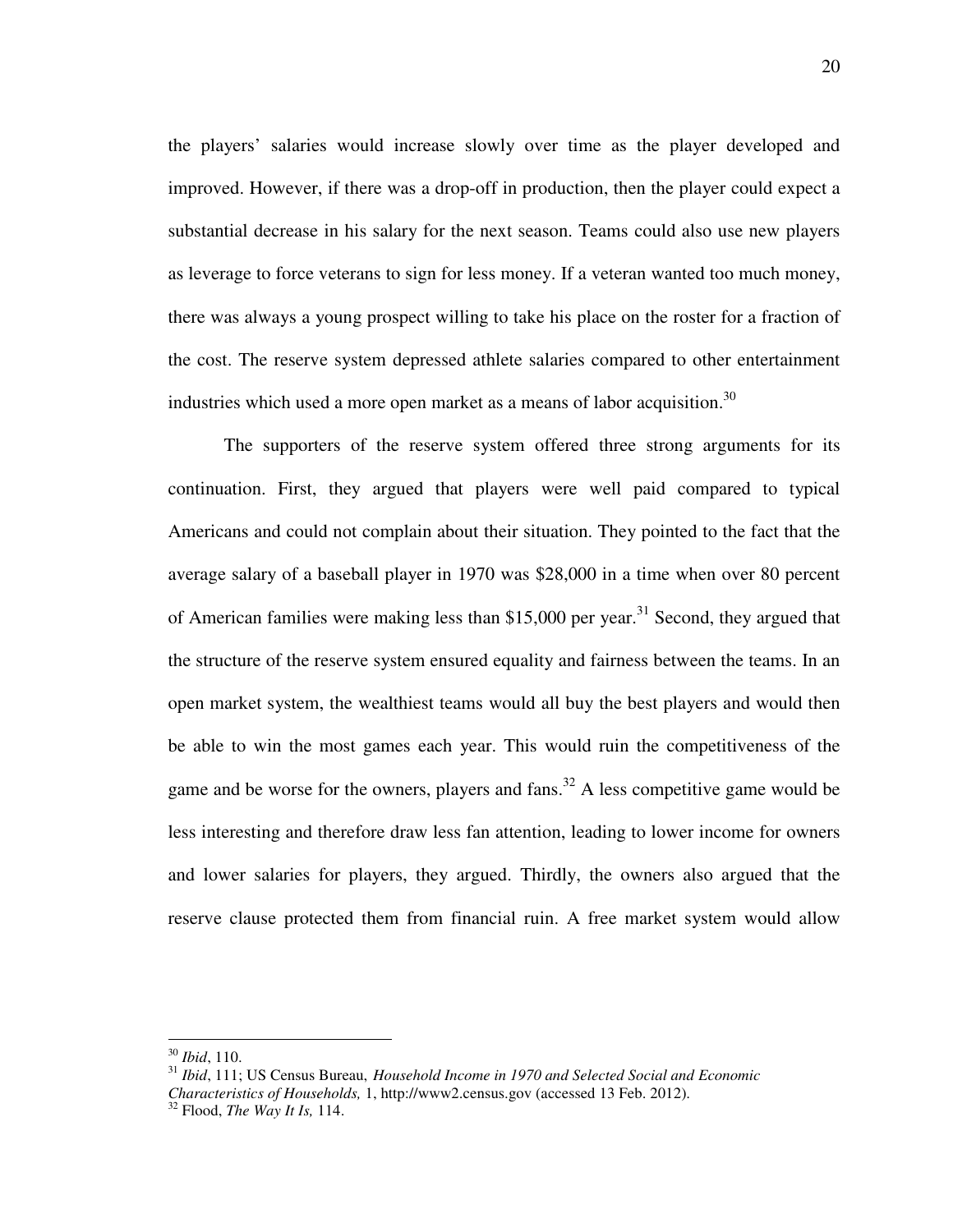salaries to escalate too rapidly for them to handle, causing them to go out of business and ending the entire league.<sup>33</sup>

Baseball owners had established and fought for the reserve clause because it was for the good of the game.<sup>34</sup> When the clause was first enacted, it was common practice for a player to leave one team in the middle of a season in order to seek a higher salary from another team. As teams began pilfering each others' rosters, the fans began to lose interest in both players and owners. Owners agreed to each reserve a set number of players whom the other teams would not be able to sign for the next season. Ford Frick, the Commissioner of MLB until 1965, argued that the plan worked and the rosters of the various teams stabilized without impeding the increases in salary which many players had feared. $35$ 

Frick further argued that the reserve clause had been in place for nearly a century, had seen the growth of the game into national prominence and had become the very backbone of the game.<sup>36</sup> While Major League Baseball had risen to tremendous success under the reserve clause, it needed tweaks throughout the years. Rules such as the draft and waiver rules protected players by spreading the talent of incoming players among all of the teams and preventing teams with particularly deep talent pools from holding talented players in the minor leagues when they were able to play at the highest level of competition.<sup>37</sup>

-

<sup>33</sup> Kuhn, *Hardball*, 113.

<sup>34</sup> William Leggett, "A Bird in Hand and a Burning Busch," *Sports Illustrated*, 23 Mar. 1970, http://www.sportsillustrated.cnn.com/vault (accessed 17 Apr. 2012).

<sup>35</sup> Ford Frick, *Games, Asterisks, and People* (New York: Crown Publishers, 1973), 14.

<sup>36</sup> *Ibid*, 185.

<sup>37</sup> *Ibid,* 186-7.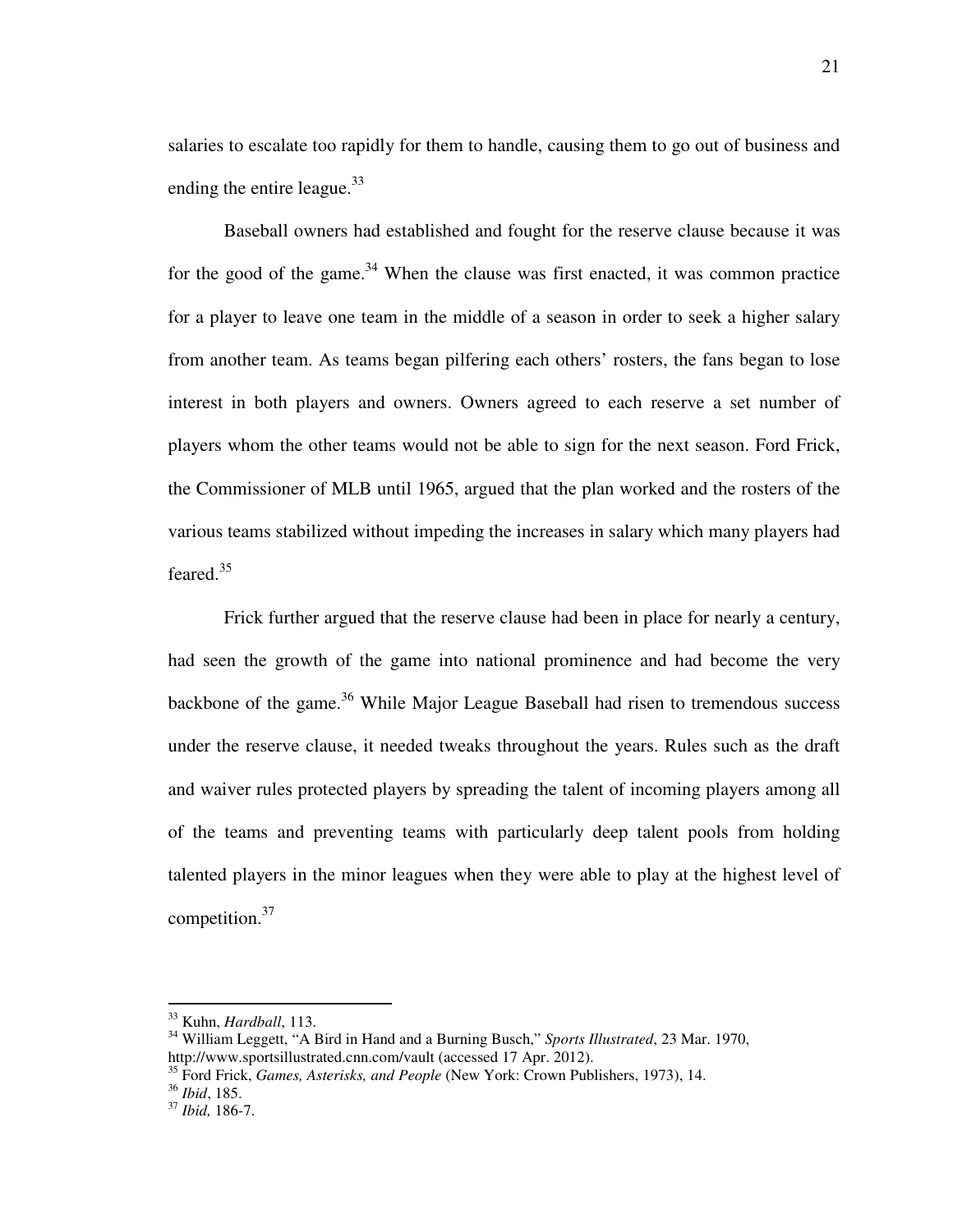In 1967, the MLBPA and MLB established an agreement which structured contracts for players. Part of that agreement included the reserve clause in every contract. Kuhn argued that if they had wanted to remove the reserve clause, the players ought to have negotiated for it at that time. He also saw the attempt at litigation as "the union trying to take two bites of the apple."<sup>38</sup> He felt that Miller was unwilling to try to negotiate the clause away because doing so would likely have involved a players strike, and he doubted that the players would have been able to strike for long enough to enact major change. Kuhn saw Flood's lawsuit as a second tactic to enact that change, through litigation rather than negotiation.<sup>39</sup>

 To the owners' first point, Flood had two rebuttals. He first pointed out that the best baseball players were paid at a substantially higher rate than typical players and this disparity distorted the average salary. He argued, based on numbers from the Players Association, that the majority of players were paid less than \$20,000 per year, and nearly one in five were paid the league minimum of  $$10,000<sup>40</sup>$  While an annual salary of \$10,000 was still around the  $60<sup>th</sup>$  percentile of household incomes for 1970, it made the average income of baseball players seem far less outlandish compared to the average person.<sup>41</sup>

His second counterpoint to the idea that ball-players were overpaid was to consider their income in comparison to the income of the industry as a whole and then view that in light of what other industries paid their workers. Flood cited the MLBPA in saying that the salary of all baseball players in 1969 totaled \$20 million plus \$5.5 million

<u>.</u>

<sup>38</sup> *Ibid.* 

<sup>39</sup> *Ibid* .

<sup>40</sup> *Ibid*, 111.

<sup>41</sup> US Census Bureau, *Household Income in 1970,* 1.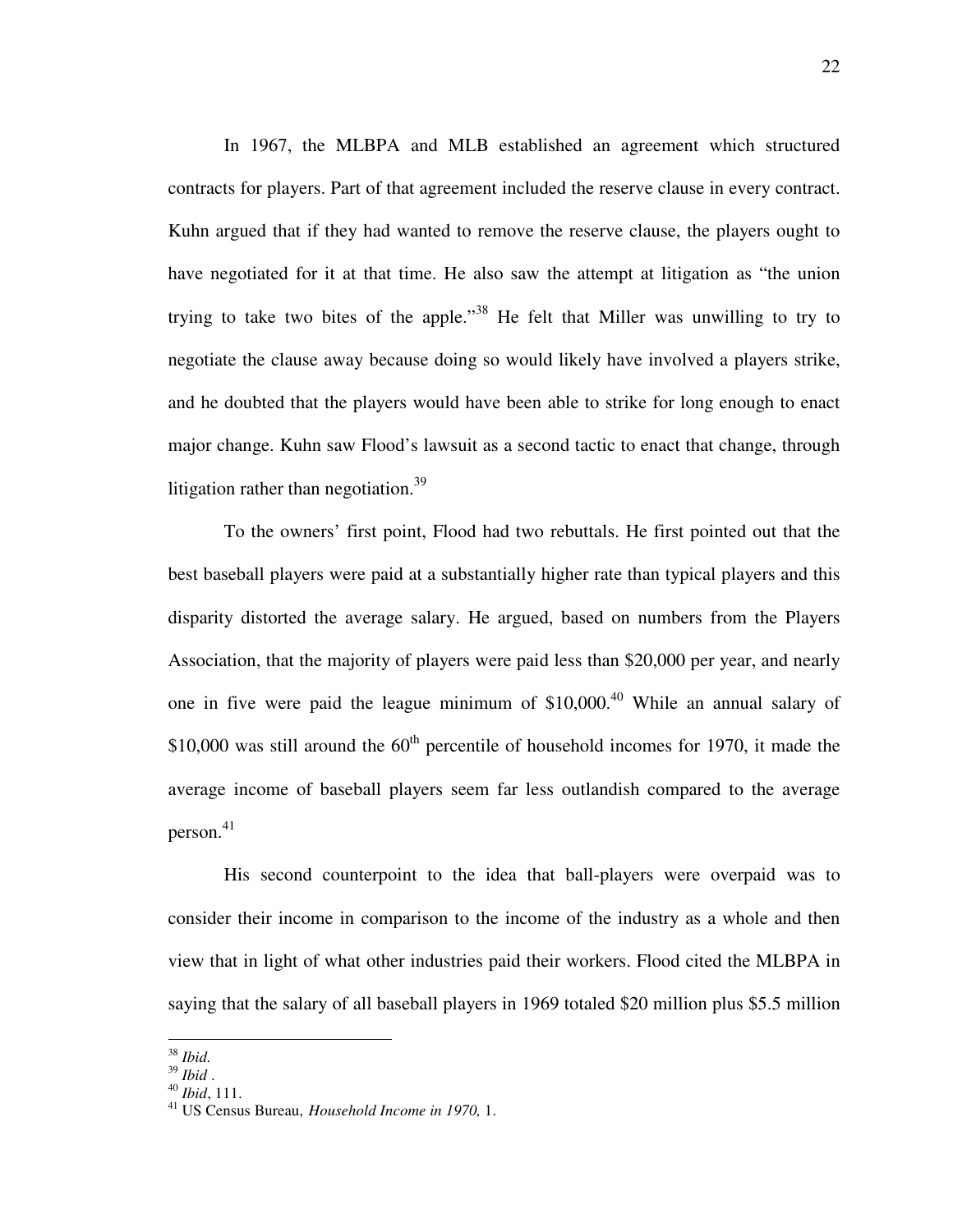paid into the players' benefit plan, but that the estimated income of baseball's revenue from all sources to be approximately  $$150$  million.<sup>42</sup> When including the salary paid to minor-league players, Flood estimated that about 20 percent of baseball's income was paid to its players. To give perspective, Flood offered the rates of other industries. In manufacturing, about 24 percent of income was paid to workers with some companies, such as U.S. Steel, paying as high as 40 percent. Some entertainment industries paid their performers above 50 percent of the industry income. Additionally, in 1929 the players were paid 35 percent of the operating income, meaning that the players' share of the revenue had been declining over the 40 years prior to his case.<sup>43</sup>

Flood acted on behalf of all baseball players in his decision to reject his trade to Philadelphia and stand against the reserve system. He was trying to remove the limits that they had on their salaries as well as on the restrictions on their movement among teams. While he saw himself as fighting for the rights of the players, many saw him as a troublemaker who was simply looking to increase the benefits of a wealthy group of people who were paid to play a game. $44$ 

Interestingly, Kuhn felt that Flood's case hurt the relationship between the players and owners enough that it weakened the negotiating power of the union with respect to the reserve clause. Some executives had been open to negotiating for some sort of free agency and while they were outnumbered by those who supported the reserve system, their number would likely have grown as newer and younger executives were brought

<sup>42</sup> Flood, *The Way It Is,* 111-12.

<sup>&</sup>lt;sup>43</sup> *Ibid* – All figures cited by Flood in his autobiography.

<sup>44</sup> Snyder, *A Well-Paid Slave,* 105.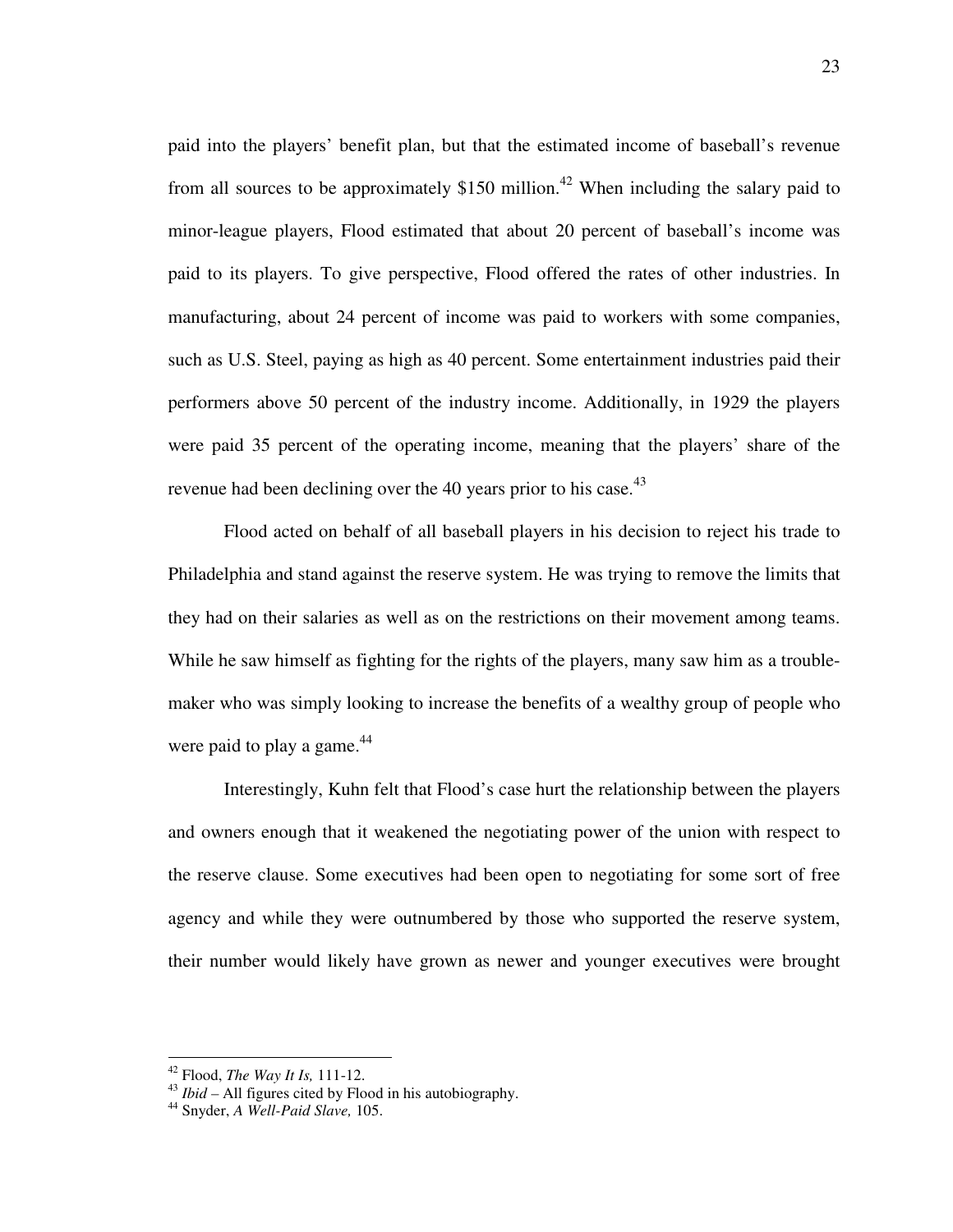into the industry. <sup>45</sup> However, after the *Flood* case, the relationship between owners and players was even more strained and the owners were less willing to negotiate any form of free agency into the reserve system.<sup>46</sup>

After the decision was handed down in *Flood*, Kuhn saw change in the air. He did not claim the decision as a victory for baseball, but declared that collective bargaining would be the most effective way to negotiate change in the reserve system, whatever change that might be. It was unlikely that he saw the change happening in the manner in which it did.

At the beginning of the 1975 season nine players were competing without having signed contracts for the new season, meaning that they were playing on the renewal option of their 1974 contracts. While most of them ended up signing new contracts during that season, Andy Messersmith of the Los Angeles Dodgers completed the season under his 1974 contract. He was then entered in a free agency grievance by the Players Association.<sup>47</sup> The grievance would enter arbitration which would find in favor of Messersmith and the Players Association. The owners and players would have to begin a new labor negotiation which Bowie Kuhn declared as "the most important labor negotiation ever."<sup>48</sup> Out of that bargaining, free agency would emerge.

While *Flood v. Kuhn* may not have taken down the reserve clause on its own, it was a key factor in the eventual introduction of free agency to Major League Baseball. The language of the decision suggested that, while the Court would not strike it down on its own, the reserve clause was certainly assailable. This helped motivate the Players

<sup>45</sup> *Ibid.* 

<sup>46</sup> *Ibid,* 90.

<sup>47</sup> *Ibid,* 155.

<sup>48</sup> *Ibid,* 161.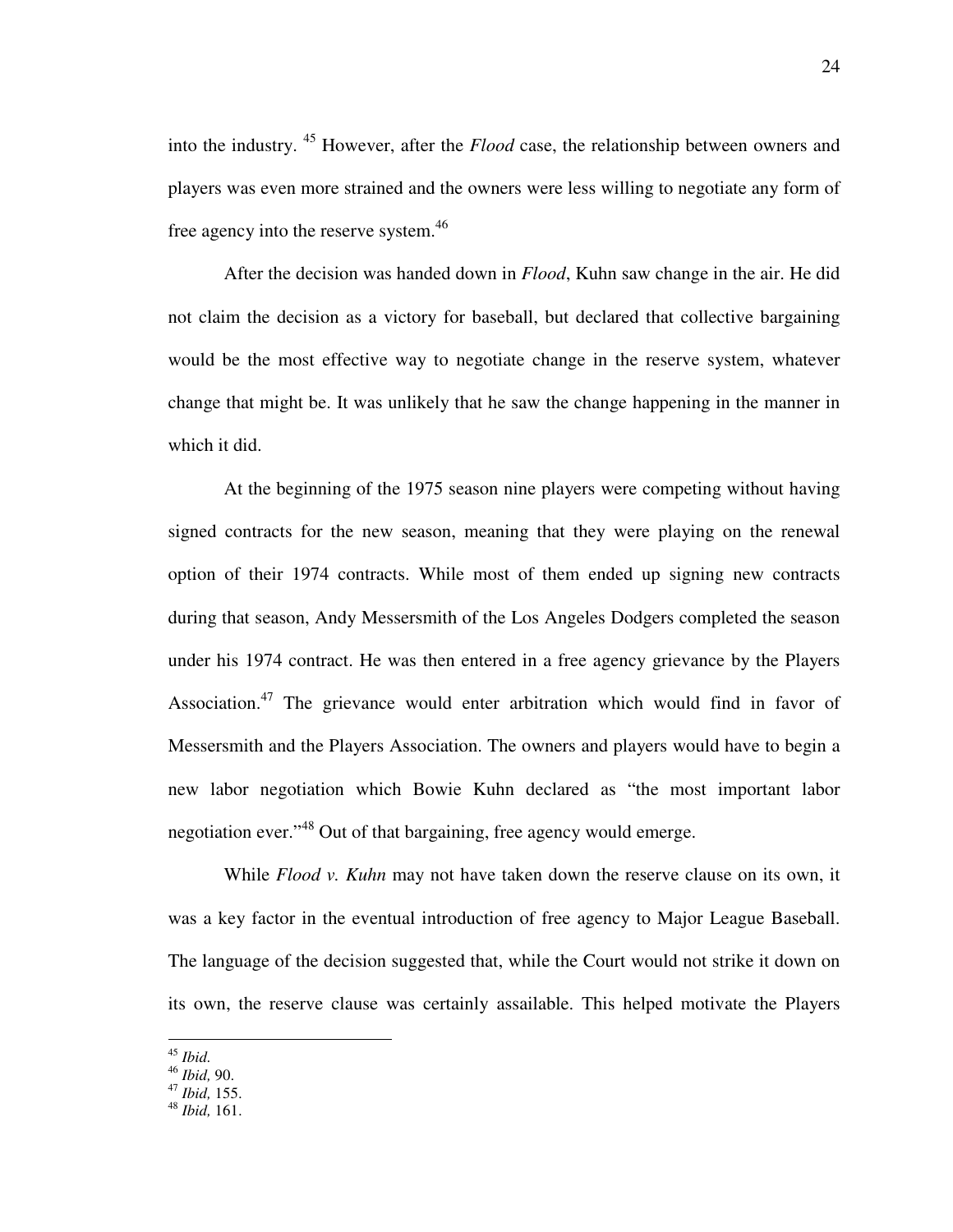25

Association to keep searching for a means of striking down the reserve system and eventually did lead to its demise and the advent of free agency. Flood's actions were an important step on the path for the union leading from being seen as property to partners.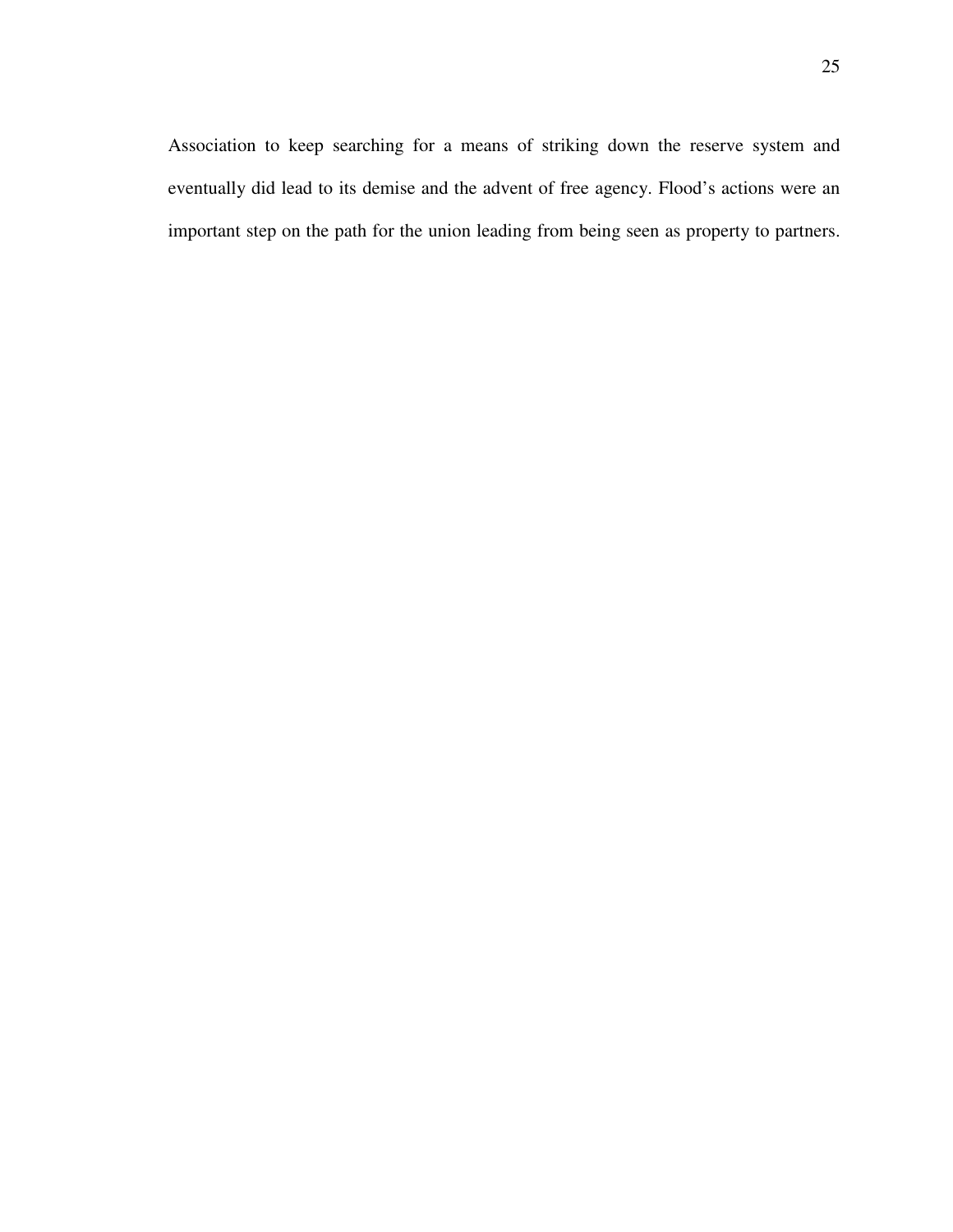#### Chapter 3 – Scabs and Picket Lines

In 1975 the National Football League Players Association (NFLPA) was able to accomplish what Curt Flood and the MLBPA had been unable to do a few years earlier: gain the right to free agency through the courts. Prior to 1975, the Rozelle Rule had declared that any team which signed a player from another team was to compensate the other team with players, draft picks or money. This rule stifled player movement between teams. From 1963 to 1975, only four players signed as free agents with new teams.<sup>1</sup> In *Mackey v. NFL* (1976), the  $8<sup>th</sup>$  Circuit ruled that the Rozelle Rule was an unreasonable restraint of trade and fell within what was prohibited by the Sherman Antitrust Act of 1890 because the rule deterred player movement within the league. $2$ 

After this decision, players could negotiate with new teams after playing out their contracts and did not need to be concerned with the problems of compensation between teams. Yet in 1977, the NFLPA bargained away this newly earned right in favor of a different method of determining compensation for free agent signings. The new Collective Bargaining Agreement gave players the ability to remove the option clause from their contract, but at the cost of a reduction in salary, and gave owners the ability to match any offer made to one of their players by another team. This system allowed a player to escape the option year, essentially the same as the reserve clause in a MLB

 1 Paul D. Staudohar, "The Football Strike of 1987: the Question of Free Agency," *Monthly Labor Review,* vol. 26 (1988), 26, http://home.heinonline.org/ (accessed 22 Feb. 2012).

<sup>2</sup> *Ibid*, 28; *Mackey v. NFL* 543 F.2d 606 (1976).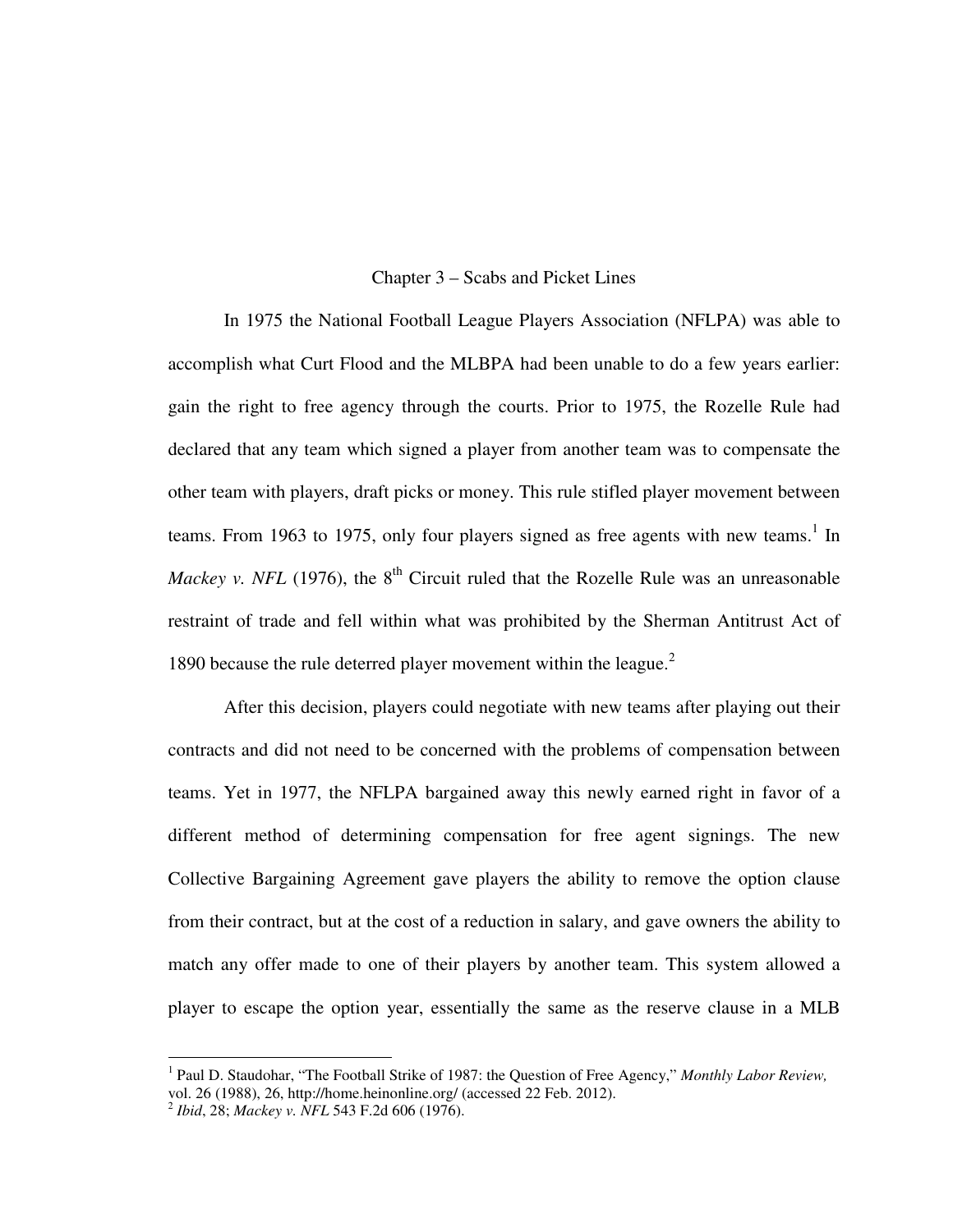contract, but at the risk of a reduced salary. Under this new system only one player signed on to play with a new team. Players were willing to give up the right to free agency in 1977 in favor of an increased pension and other benefits which were better for all players as opposed to the elite and popular alone. The majority of the players felt that free agency was less beneficial to them compared to athletes in other sports and the NFLPA acted on behalf of that majority.<sup>3</sup>

While free agency would have given NFL players more freedom to move about the league as they pleased, it was projected to be less effective at increasing player salaries in football than in baseball for three reasons: First, signing one player, even a star, had less of an impact on the success of a NFL team than it did in other sports. Football is the only major sport in which players do not play both offense and defense. There is also a greater reliance upon the other players on a team in football than in other sports.<sup>4</sup> In baseball, if a player is capable of hitting a lot of home runs in a season, then he is likely to do so regardless of the quality of his team. In basketball, a player who can shoot the ball very well will still be able to shoot regardless of the abilities of his teammates. However, in football a quarterback cannot complete passes unless the offensive line protects him, the receivers run the play properly and catch the ball and the defense keeps the other team's offense off of the field. No matter the skills of one player, the game is ultimately won by the better team – more so than in other sports.

An additional confounding factor restricting player movement is the strategy and scheming involved in football. A player who was very successful for one team may have limited success for another simply because of how his abilities matched up with what the

<sup>&</sup>lt;sup>3</sup> Staudohar, "The Football Strike of 1987," 29.

<sup>4</sup> *Ibid.*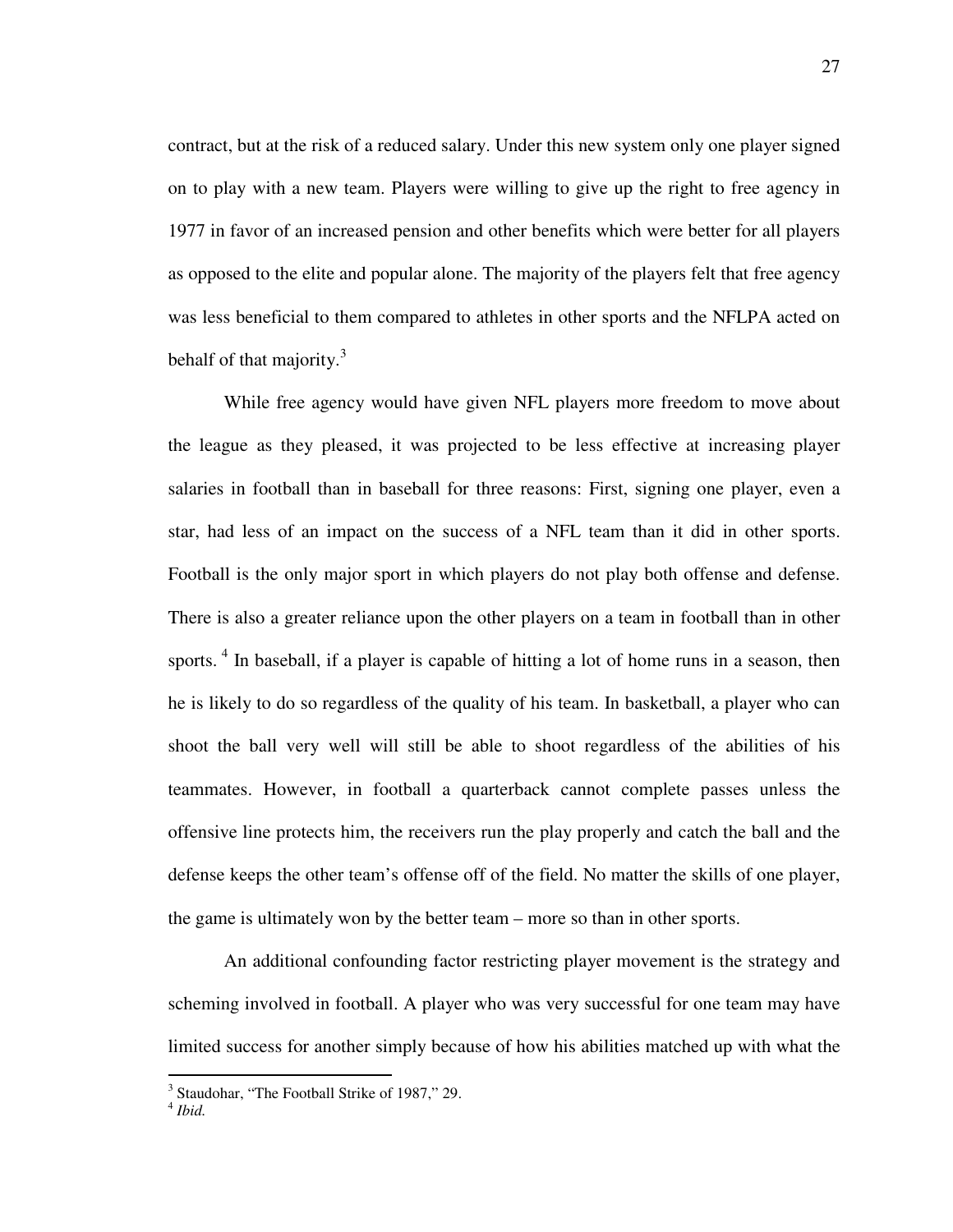coaches expected him to do. While in baseball, for the most part, a power-hitter is a power-hitter and a shortstop is a shortstop, in football there is a lot more variability in what each position may need. Because each team has a different scheme that has specific needs which may differ from other teams, there would logically be less overall demand for a player around the league because he may not fit into every scheme.

The NFLPA felt that the only players who would receive even a marginal benefit from free agency would have been the elite players at marquee positions like quarterback and wide receiver. While these super stars would garner more attention from the teams, the average players or those who played an unremarkable position, such as offensive line or kicker, would continue along with similar salaries.<sup>5</sup>

Second, NFL teams also were set to profit less from signing a better player because almost all games sold about 95 percent of their tickets, meaning that there was little room to increase revenue on game-day, regardless of their won-loss record.<sup>6</sup> While a baseball team might have seen a dramatic increase in attendance to watch a new player, NFL teams were already tremendously popular and there would be little evidence of the player's impact on ticket sales. The NFL also had far fewer games than Major League Baseball, meaning that there were far fewer opportunities for a new player to have whatever impact on attendance that he may have had. While baseball teams had close to 100 home games every year to sell tickets, NFL teams had less than 10.

The NFL further decreased the competition for elite players by engaging in revenue sharing. All NFL clubs earned approximately the same amount of money

<sup>&</sup>lt;sup>5</sup> Ed Garvey, "Foreword to 'The Scope of the Labor Exemption in Professional Sports': A Perspective on Collective Bargaining in the NFL," *Duke Law Journal*, Vol. 1989, No. 2 (1989), 335-6.

<sup>6</sup> Staudohar, "The Football Strike of 1987," 29.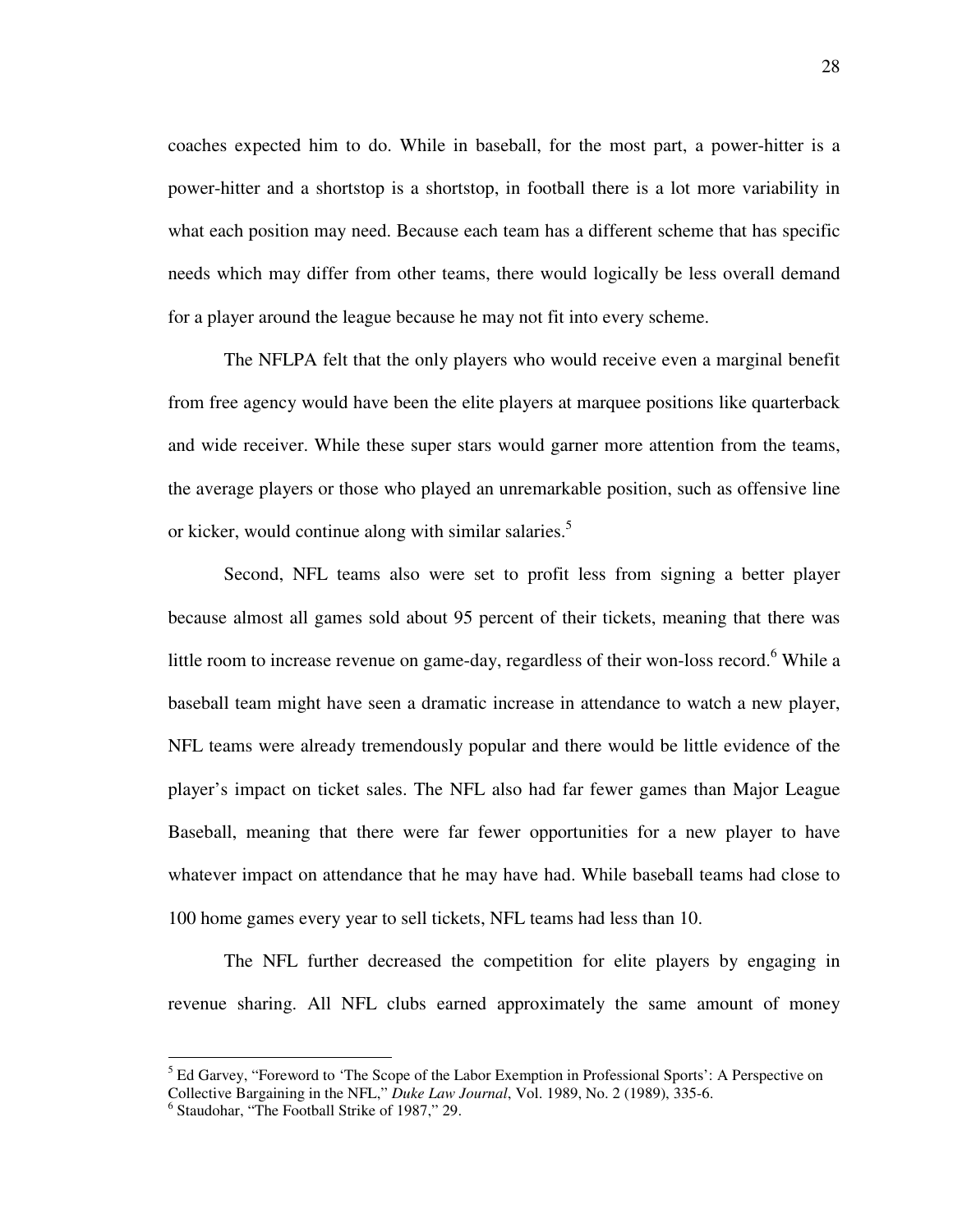regardless of their on-field performance. This sharing of revenue included TV contracts and ticket revenue, the two largest forms of income for the league.<sup>7</sup> If a team stood to gain very little by signing a player from another team, there was little incentive to add that player's increased salary to the payroll. While MLB owners spent millions of dollars on free agents in the decade after their inception of free agency in 1976, the NFL owners were unlikely to engage as aggressively in the bidding for top talent.<sup>8</sup>

Finally, because of the physicality of the game, injuries were more prevalent in the NFL than in other sports and therefore the average playing career of a football player was shorter than that of a baseball or basketball player. This shorter duration afforded players fewer opportunities to take advantage of the already limited benefits of free agency. Star players who were destined to have long careers may have benefited from the ability to sell their talents to the highest bidder, but the average players who made up most of the league were more concerned with an improved pension plan.<sup>9</sup>

 For these reasons, the NFLPA gave up the right to have free agency in 1977. In 1982, as they negotiated with the owners on a new CBA, they once again fought the idea of free agency and instead demanded a specific share of the NFL teams' total revenues, namely 55 percent, and then pay players based on a formula which ignored position and focused on years in the league and performances such as Pro Bowl appearances. The owners did not like the idea of the formula and instead favored negotiations with each

<sup>7</sup> Robert H. Boyle, "The 55 Percent Solution," *Sports Illustrated*, 1 Feb. 1982, http://www.sportsillustrated.cnn.com/vault (accessed 22 Feb. 2012).

<sup>8</sup> Staudohar, "The Football Strike of 1987," 29.

<sup>9</sup> *Ibid*.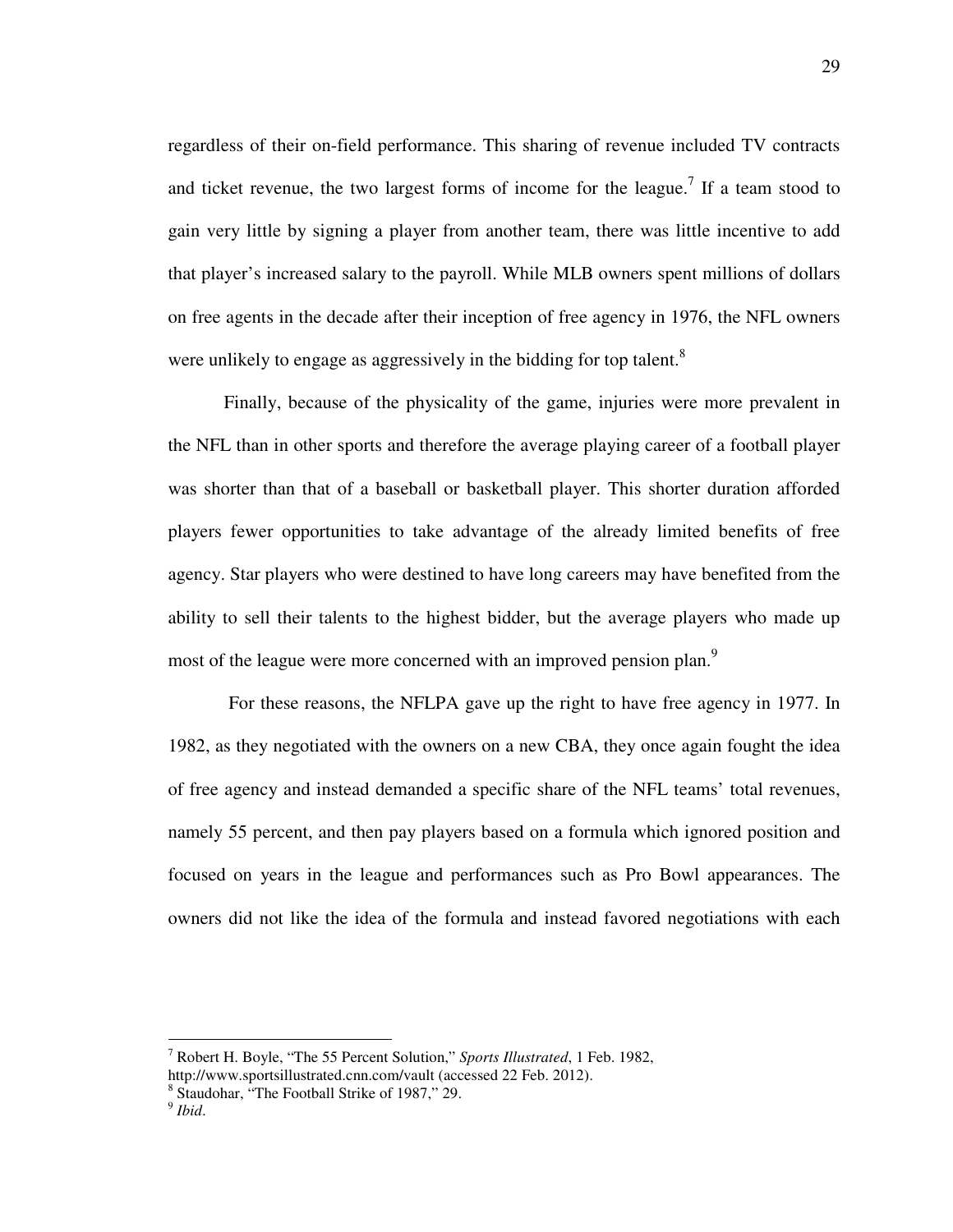individual player.<sup>10</sup> The NFLPA argued that the revenue sharing among the owners offered no incentive for teams to pay better players more money. They thought that owners could actually save money by replacing expensive veteran players with less skilled but cheaper rookies and that there was actually an incentive for the owners to  $\cos^{-1}$  If owners cut or traded all expensive players and replaced them with cheap, less talented players, then they would likely not play as well because their team would be less talented. However, they would still make money because of the structure of the NFL's revenue sharing system which protected struggling teams.<sup>12</sup>

Ed Garvey, the executive director of the NFLPA, pointed out that the NFL had paid 67.7 percent of its revenue to player salaries in 1967 while the AFL had competed for the top players. In 1982, he claimed that the players' share had fallen to between 26 percent and 30 percent, although the owners claimed that it was  $44$  percent.<sup>13</sup> Additionally, pro football players were paid an average of \$78,000 per year in 1980 when the average NBA salary was \$186,000 and baseball players averaged \$143,000.<sup>14</sup> Garvey argued that the only way for NFL players to get their fair share was to be guaranteed a share of the revenue which would then be divvied up among the players based on years in the league, as well as performance incentives.<sup>15</sup>

<sup>10</sup> Robert H. Boyle, "And Then the Clock Showed 00:00," *Sports Illustrated*, 27 Sep. 1982,

http://www.sportsillustrated.cnn.com/vault (accessed 22 Feb. 2012).

<sup>&</sup>lt;sup>11</sup> Boyle, "The 55 Percent Solution."

<sup>12</sup> *Ibid.* 

<sup>13</sup> *Ibid.* 

<sup>14</sup> *Ibid.* 

<sup>15</sup> *Ibid.*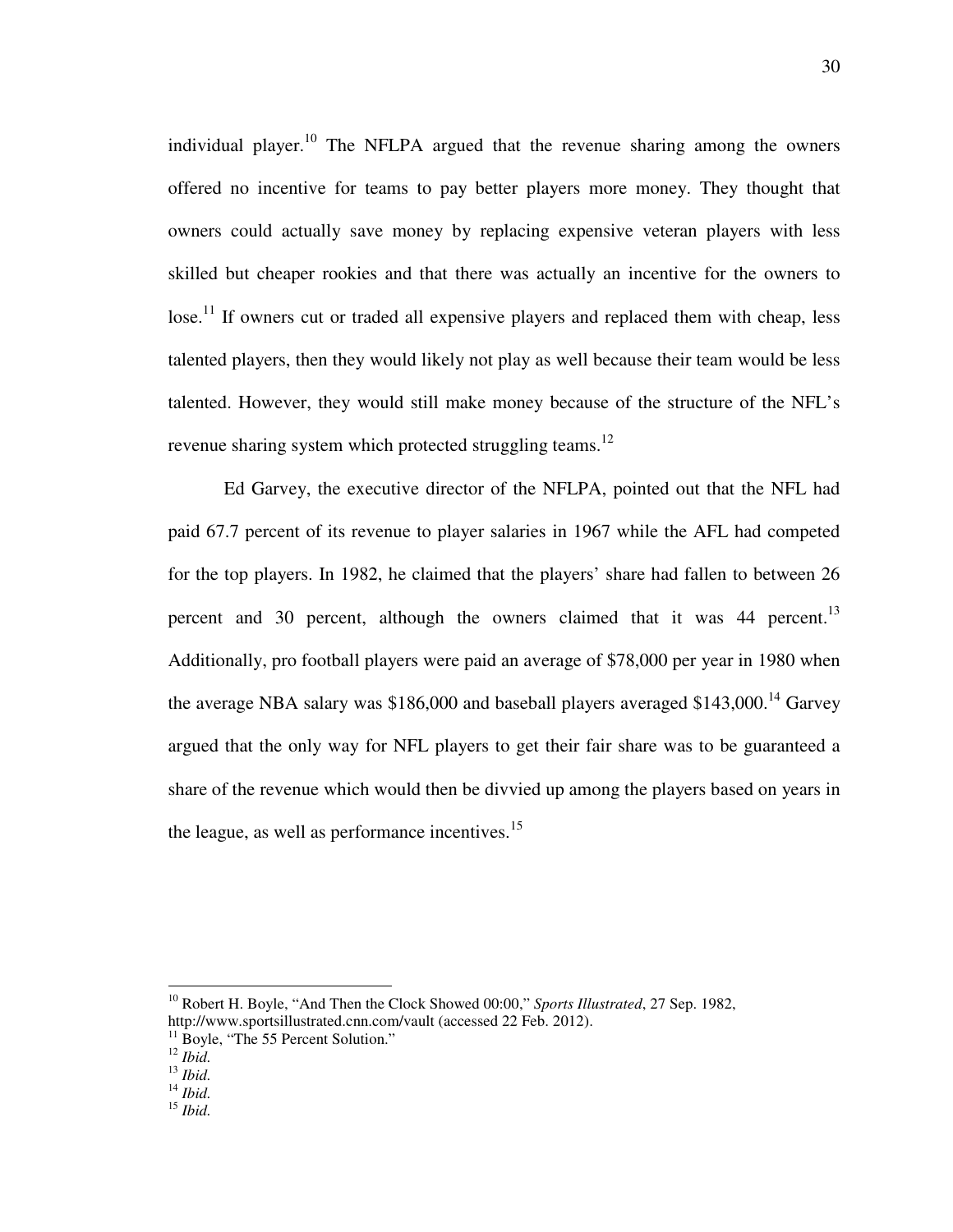These figures were at a time when the average American household was making slightly more than \$21,000 annually.<sup>16</sup> A recession in the early 1980s had caused a reduction of wages in union contracts by between seven and eight-and-a-half percent, and forced unions to concede on issues like two-tiered wage systems and reduction in vacation days, retirement and medical benefits. There was also concern among unions that the Civil Rights Act of 1964 had damaged the leverage of unions. When the Act guaranteed legal protection for women and minorities, it allowed gave them more leverage as individuals and they therefore were less dependent on unions for protection.<sup>17</sup>

Garvey wanted to create a wage scale which would pay each player the same base salary, regardless of position, based on the number of years in the league. Using the figures from 1980, Garvey projected an increase in salary of about \$24,000 for first year players, \$37,000 for third year players, and \$52,000 for players in their fifth year.<sup>18</sup> The difference would continue to grow as players spent more time in the league. However, owners feared that paying each player the same wage would not create enough incentive for the players to create the most competitive, entertaining, and therefore, profitable product on the field. To remedy this, Garvey included performance bonuses in his plan. These bonuses ranged from a \$1,750 for every game started and a proportional scale based on playing time to a \$50,000 payday for making the Pro Bowl.<sup>19</sup> There would also be a large sum of money to be given to the players whose teams make the playoffs each year. Garvey argued that his plan would have paid any player on the Super Bowl-

-

<sup>&</sup>lt;sup>16</sup> U.S. Census Bureau, "Money Income of Households, Families, and Persons in the United States: 1980," 2, http://www2.census.gov (accessed 22 Feb. 2012).

<sup>&</sup>lt;sup>17</sup> Melvin Dubofsky and Foster Rhea Dulles, *Labor in America* (Wheeling, Ill: Harlan Davidson, Inc.), 396. <sup>18</sup> *Ibid.*

<sup>&</sup>lt;sup>19</sup> *Ibid*; Boyle, "And Then the Clock Showed 00:00."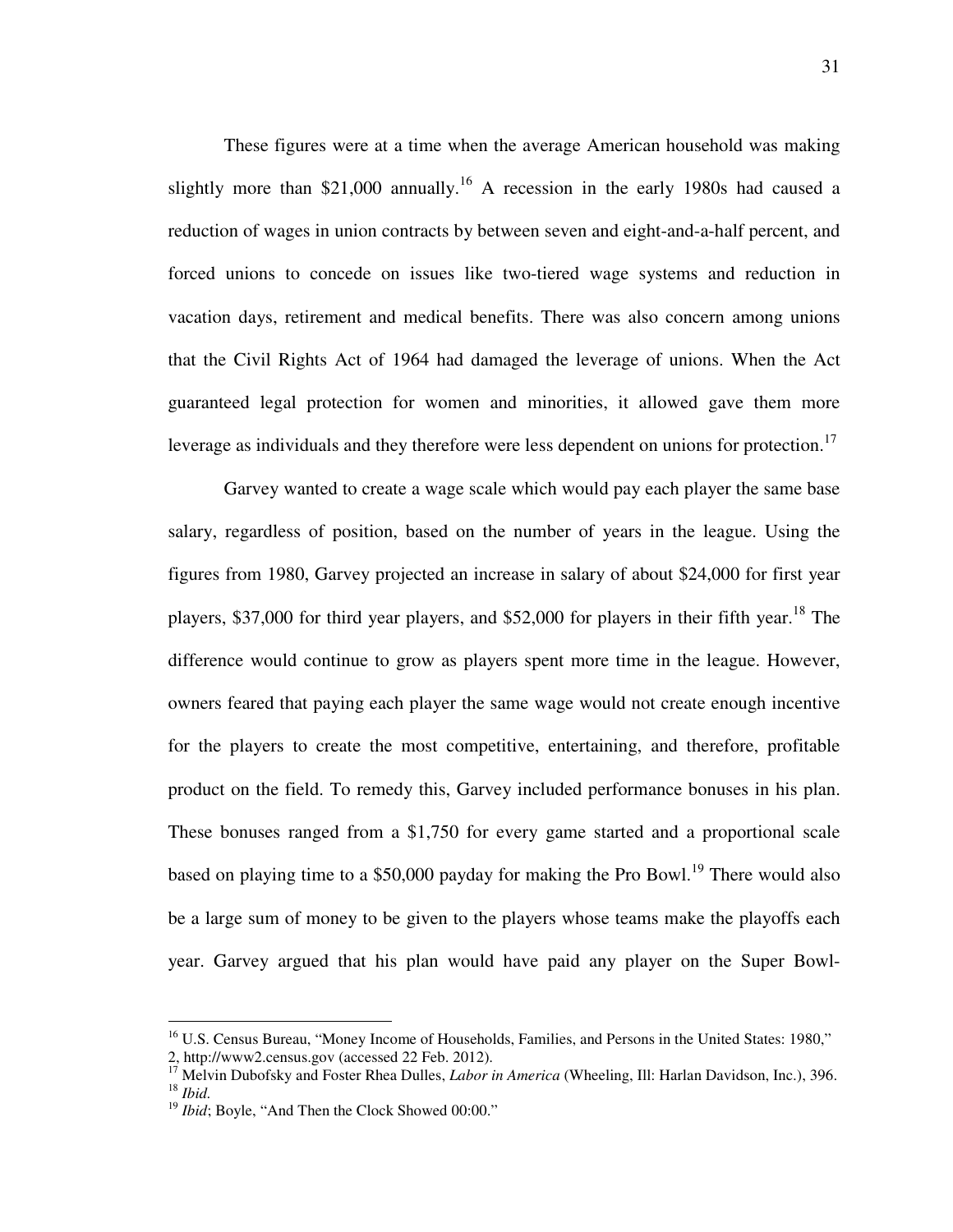champion San Francisco 49ers more than \$195,000, in addition to their base salary in  $1982.<sup>20</sup>$ 

The owners rejected the Union's offer of a shared revenue system, not because they felt that 55 percent was too high, but because they did not wish to share a specific percentage of football revenue, be it 55 percent or five percent.<sup>21</sup> John Donlan, the executive director of the owners' Management Council, said "You really equate a percentage with control, and when you get a percentage of anything you want to change things. The owners are not going to let the Union run their business."<sup>22</sup> They also rejected the deal because they saw the salary scale as a minimum, not a standard. Donlan argued that there was nothing to prevent a player from holding out for more money.<sup>23</sup>

The wage scale was an issue for the owners for the precise reason that Garvey preferred it: the scale would raise the salaries of the average players while doing little to benefit the best players. He felt that the best players were already well compensated and would continue to be in a new system because they would reach many of the performance incentives within the proposed pay system. Donlan explained that "the wage scale destroys incentive. You end up overpaying people on your own team… It would increase the salaries of the marginal players, and it doesn't reward the guys who are genuine contributors."<sup>24</sup> Art Rooney told one of his employees "... It doesn't matter what you pay Lambert…Swann, Franco, Bradshaw, Webster, or Ham. You can never overpay the good athletes. Where you get in trouble in this business is when you pay the guys who can't

<sup>&</sup>lt;sup>20</sup> Boyle, "The 55 percent Solution."

<sup>21</sup> *Ibid.* 

<sup>22</sup> *Ibid.* 

 $^{23}$  Boyle, "And Then the Clock Showed 00:00."

<sup>24</sup> *Ibid.*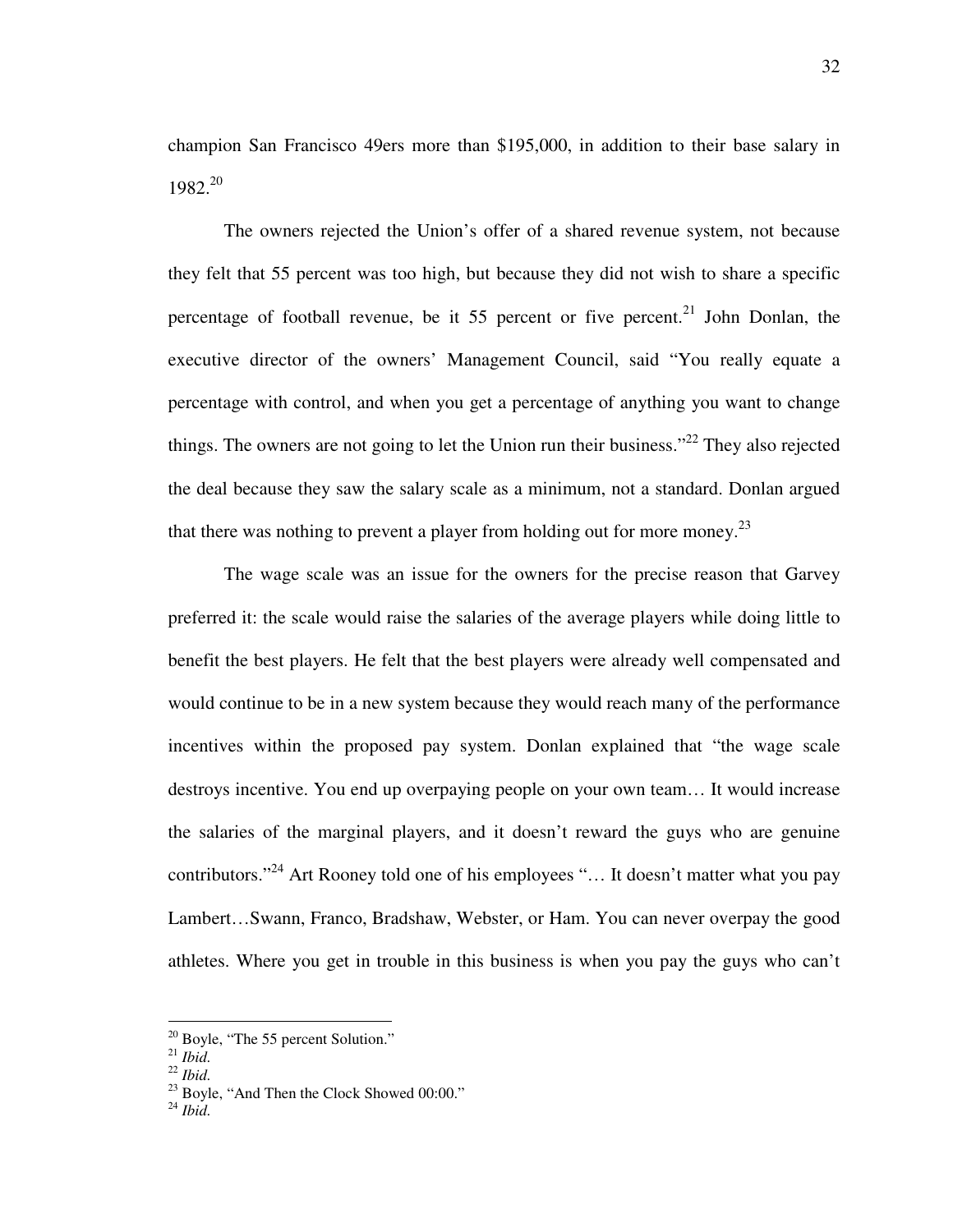play."<sup>25</sup> The owners were clearly willing to give more money to the players who they felt deserved more; they were just unwilling to pay more money to the average players.

The NFLPA backed down from their demand of a 55 percent share of all revenue and instead asked for half of the television revenues over four years, a sum totaling \$1.6 billion. They still wanted the system to be set up with a scale based on years in the league with incentives for Pro Bowl selections, player voting for top performers, and other individual and team-based bonuses. The owners were willing to accept this deal with only two changes: they wanted to pay the \$1.6 billion total over five years instead of four, and they wanted to negotiate each individual player's salary with that player. If after 5 years some of the \$1.6 billion remained, then the owners would give to the players what was left to divide amongst themselves. The players however, stuck to their guns. They wanted to have a wage scale and were willing to fight for it.<sup>26</sup>

The establishment of a new rival, the United States Football League, or USFL, was an additional concern for the owners. The new league was set to begin with several advantages. For one, it had a television agreement, and therefore guaranteed revenue, in place. David Dixon, the founder of the USFL, was also very careful with who he allowed to be owners. Each new franchise had to have the financial support and ability to sustain itself for three seasons before it was allowed into the league. The timing of the league was lucky as well because the labor struggles in the NFL provided for the potential poaching of the established league's players. $27$ 

<sup>25</sup> Rob Ruck, *Rooney: A Sporting Life* (Lincoln: University of Nebraska Press, 2010), 503 .

<sup>&</sup>lt;sup>26</sup> Boyle, "And Then the Clock Showed 00:00."

<sup>27</sup> John A. Fortunato, *Commissioner: The Legacy of Pete Rozelle* (Lanham: Taylor Trade Pub., 2006), 176.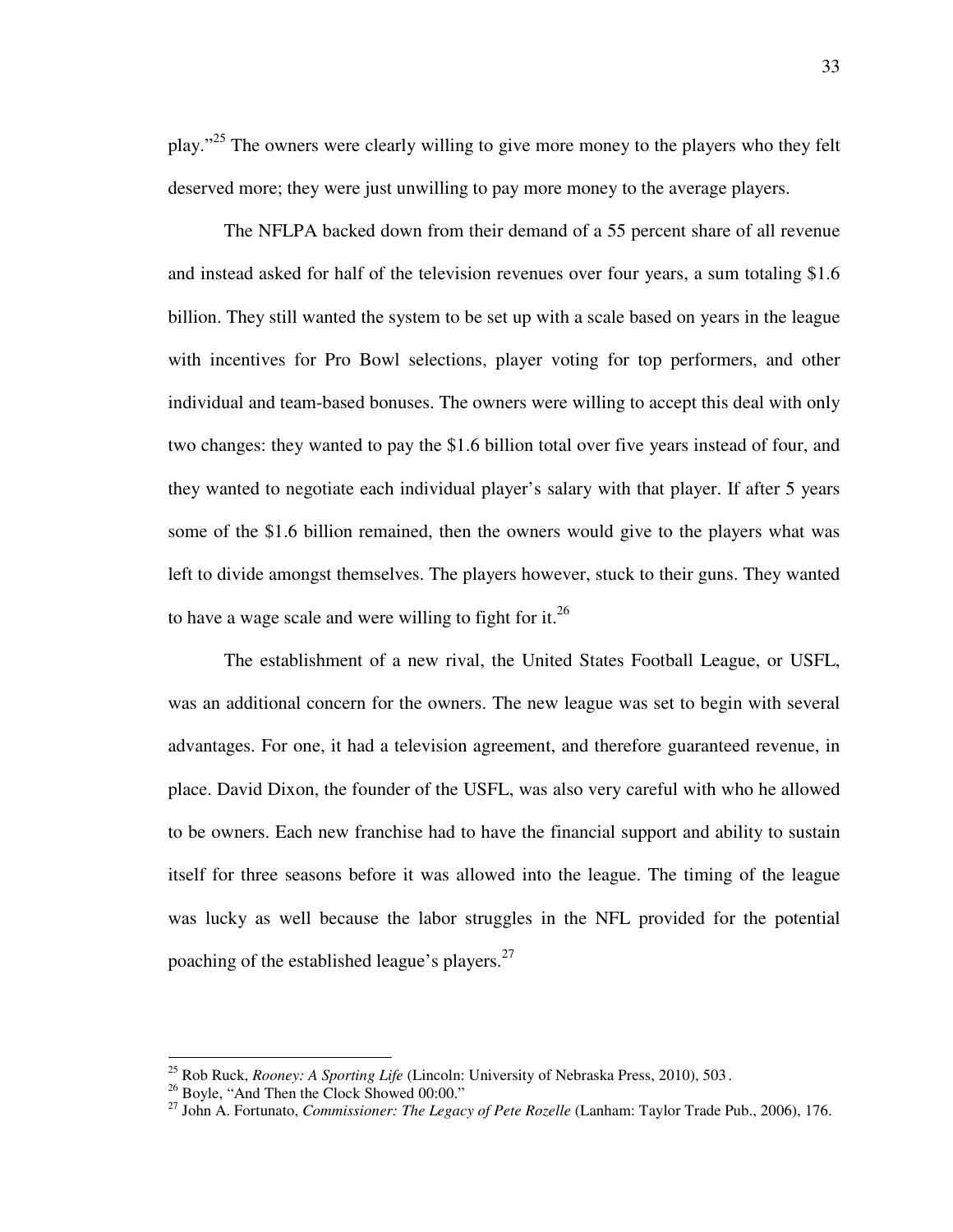Interestingly enough, the USFL did not wish to steal the best players from the NFL. Dixon and his new league hoped to develop superstars of their own. The cost of signing veteran players from the NFL was simply too high and too risky for the young league. They did, however, attempt to draft the same elite college prospects.<sup>28</sup> They also searched the NFL's ranks in order to fill their coaching staffs and in many ways that was just as offensive to the NFL owners as any attempts to steal players. Art Rooney, the owner of the Pittsburgh Steelers and one of the original NFL owners, was upset by the defection of coaches to the USFL and the conflicts of interest which often arose among the owners of the two leagues. $2^9$ 

On September  $20<sup>th</sup>$ , the NFLPA went on strike after two weeks of regular-season play. It was the first time in the history of the league that there was a work stoppage during the season.<sup>30</sup> The players believed that it would take three weeks for the owners to feel the economic pinch enough to accept the Union demands. The strike would last for 57 days, ending in mid-November, and resulted in a very strange season. The agreement between the players and the owners was that the league would continue under very similar rules to the previous CBA for the next five years. Effectively, the players had gained very little. What they had gained, however, was the respect of the ownership for proving that they could sustain a strike as well as compromise on some basic issues over which they had struck. The players got their wage scale, severance pay and the right to reject any agents who they saw as unfit. However, they still commanded the lowest

<sup>28</sup> *Ibid,* 178.

<sup>29</sup> Ruck, *Rooney*, 509.

<sup>30</sup> *Ibid.*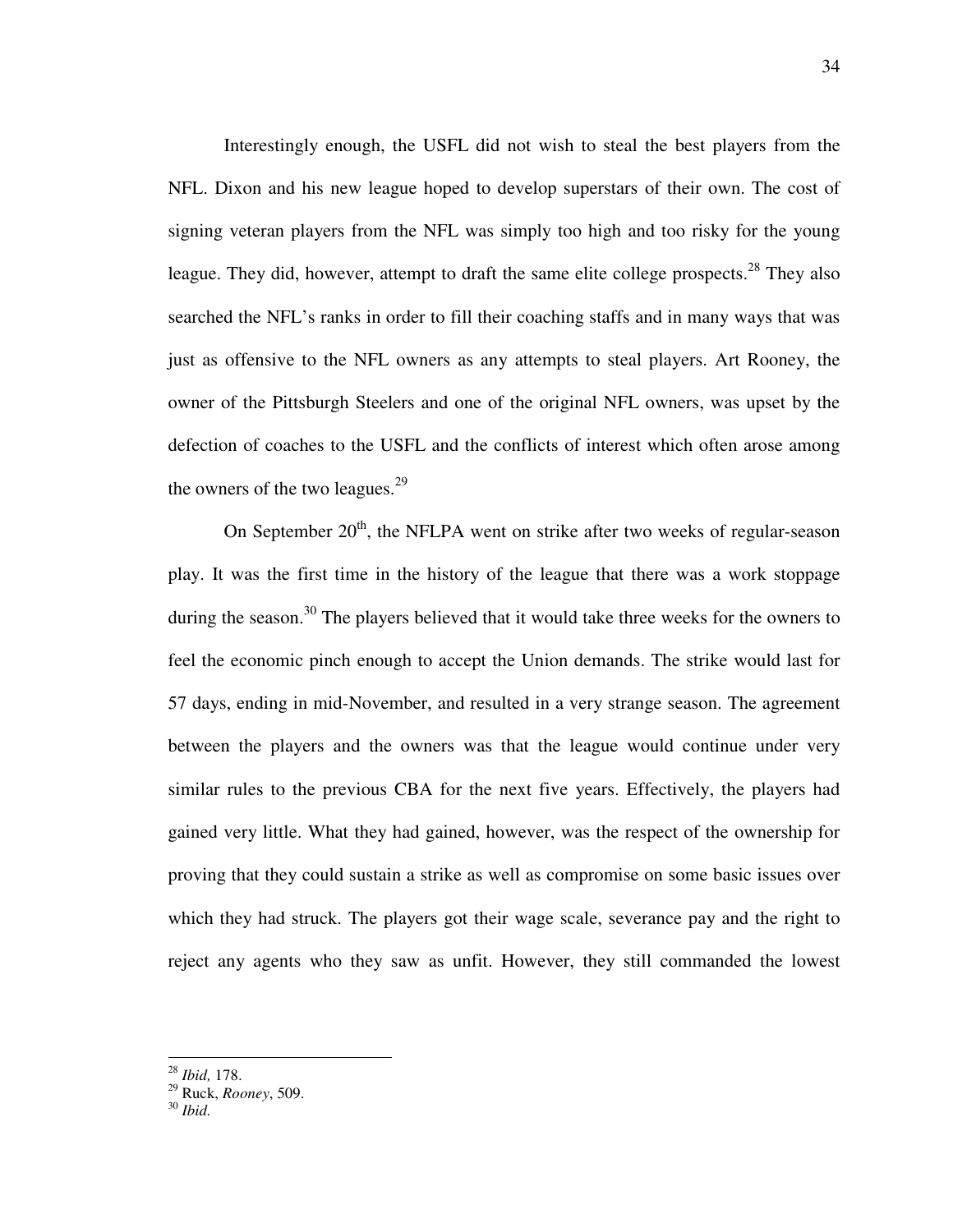average salaries in professional sports and did not get any central fund or a pay structure based on the revenues of the league. $31$ 

The owners were able to so effectively endure the strike because they had planned ahead and taken provisions against such an event. In their contract with the major television networks ABC, NBC and CBS, the NFL owners had included a clause that the networks would advance the league \$30 million in the first two weeks of any strike. While the money would eventually have to be paid back, it was effectively and interestfree loan of slightly more than \$1 million per team. This loan along with the fact that the owners did not have to pay the salaries of the players during the strike was enough to offset, at least temporarily, the owners' lost revenue.<sup>32</sup>

Financially, the owners had every advantage. The loan from the television networks was only part of their financial-security. Season-ticket owners had also paid for their tickets and the owners had not been required to pay that money back yet. On the other hand, the players did not have any financial parachute. By November, when the owners put an offer on the table, the teams began to vote for its acceptance almost immediately. While the NFLPA was able to negotiate some more minor benefits into the agreement, they were largely forced to agree to what the owners put in front of them. Their hopes for a better deal would have to be put off until  $1987$ <sup>33</sup>

In 1987, five years after a strike that lasted nearly two months, the players and owners were facing another major labor battle with the expiration of the latest CBA.

<sup>&</sup>lt;sup>31</sup> Paul Zimmerman, "Scorecard. The Strike: The Winners. The Losers. And Who Did What to Whom" *Sports Illustrated*, 29 Nov. 1982, http://www.sportsillustrated.cnn.com/vault (accessed 22 Feb. 2012). <sup>32</sup> William Taaffe, "They Weren't Stricken by the Strike," *Sports Illustrated*, 4 Oct. 1982,

http://www.sportsillustrated.cnn.com/vault (accessed 22 Feb. 2012).

<sup>&</sup>lt;sup>33</sup> Zimmerman, "Scorecard."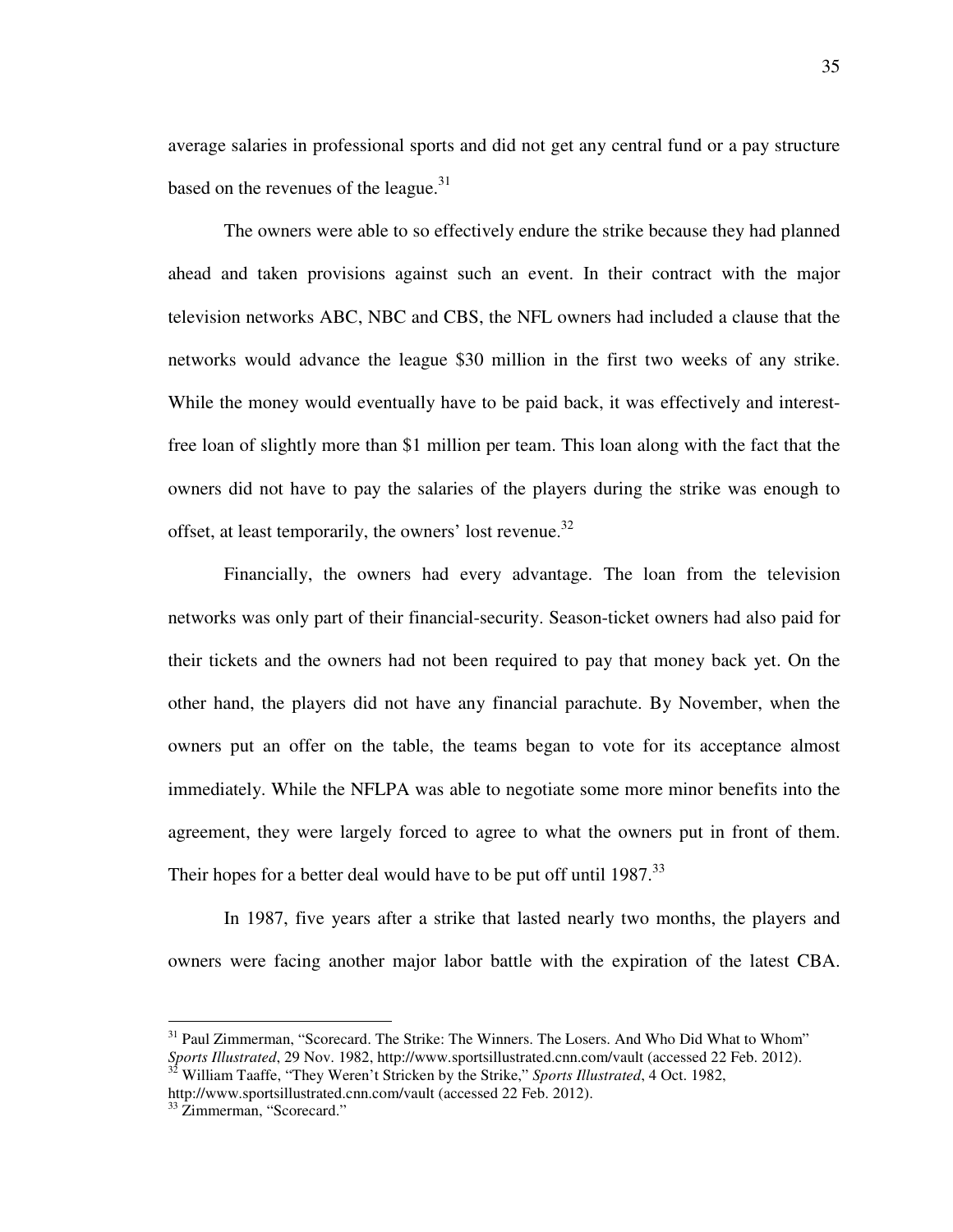Many of the issues which were at issue previously remained – including free agency, pensions, severance pay. The television deal between the owners and the networks was also paying each owner \$17 million per year and the players wanted their share of that money.<sup>34</sup> There was speculation that the players were less organized than they had been a half decade earlier and would therefore be less willing to strike. The fact that they had never won a major battle with the owners except through the courts was another concern for the players.<sup>35</sup> However, after only one player had been able to change teams in the past ten years, the players came to the negotiating table claiming that they were willing to sit out the entire 1987 season if the owners did not allow unrestricted free-agency. On September 22, 1987, the players once again struck.<sup>36</sup>

Once again, the owners were much better prepared than the players to endure the time in between paychecks. The Union had not learned its lesson from five years earlier and did not form a strike fund or seek a line of credit through which players would have been able to take out loans. The NFLPA was able to establish more credibility with local unions and garner more fan support against the owners, yet this did not help to alleviate the income which the players were missing by striking.<sup>37</sup> Fans' support for players was particularly weak in cities which lacked a strong union presence.<sup>38</sup> During the strike, the players lost about \$15,000 per player per game; adding up to nearly \$80 million in lost income altogether.<sup>39</sup>

<sup>&</sup>lt;sup>34</sup> Staudohar, "The Football Strike of 1987," 26.

<sup>35</sup> *Ibid,* 28.

<sup>&</sup>lt;sup>36</sup> Scott E. Backman, "NFL Players Fight for Their Freedom: The History of Free Agency in the NFL," *Sports Lawyers Journal*, vol. 9 (2002), 20, http://home.heinonline.org/ (accessed 21 Sep. 2011).  $37$  Staudohar, "The Football Strike of 1987," 29.

<sup>38</sup> Jill Lieber, "A Test of Unity and Loyalty," *Sports Illustrated*, 5 Oct. 1987,

http://www.sportsillustrated.cnn.com/vault (accessed 22 Feb. 2012).

<sup>&</sup>lt;sup>39</sup> Staudohar, "The Football Strike of 1987," 29.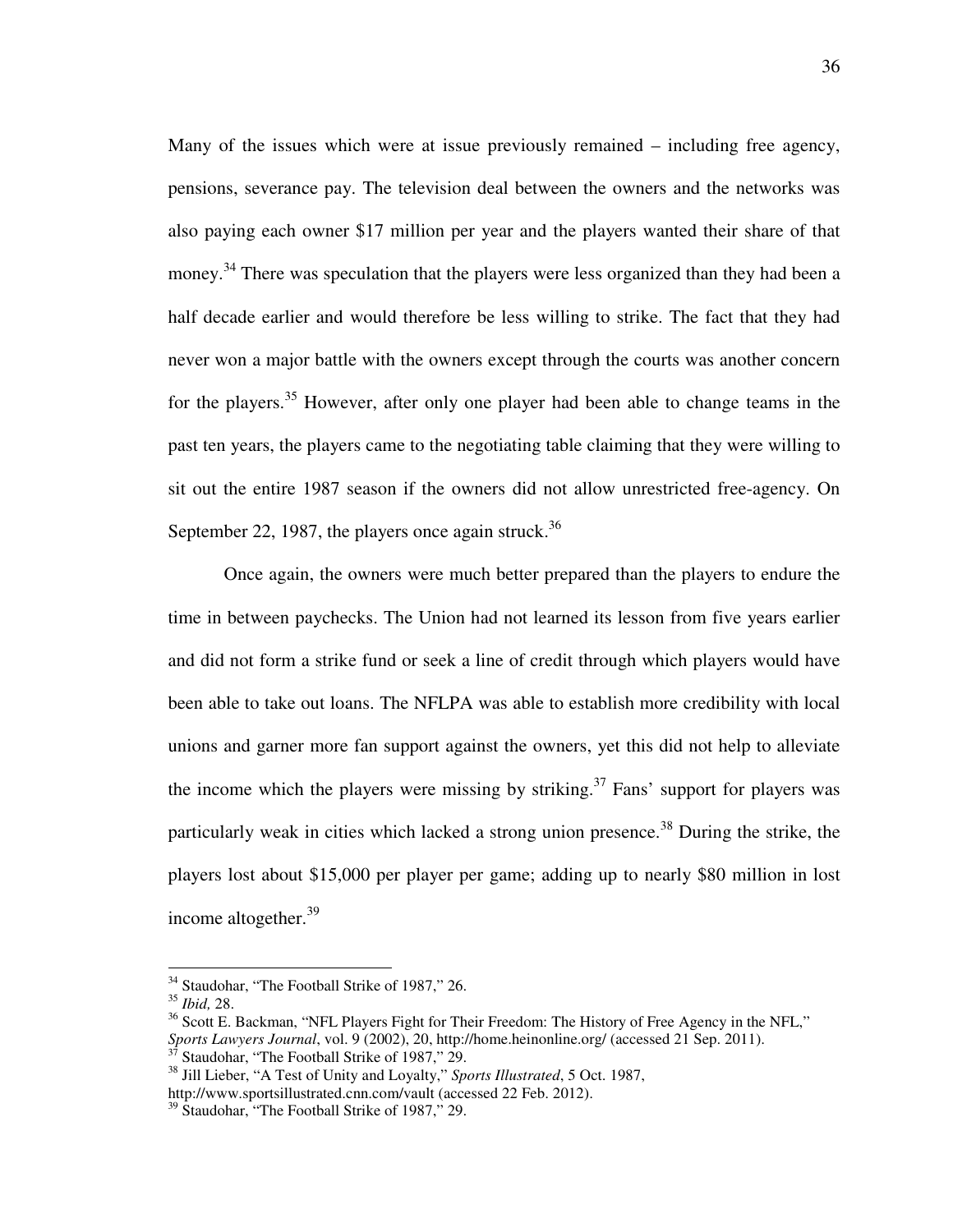Rather than simply wait out the players, as they had done in 1982, the owners tried a much more aggressive strategy: they hired replacement players. Every NFL season began with a training camp in which nearly 100 players would show up to try out for each team. This group of players would be whittled down to the final roster, which had a maximum number of players established by the league. Because the players' strike began early in the season, not long after training camp, every team had a list of young men who were willing to play during the strike. The team simply offered each of these players a small amount of money to stand by as potential replacements in case of a strike. When the strike came, the owners had a cheap way to maintain their revenue.<sup>40</sup>

The games played by replacement players, dubbed "scab ball" by the striking NFL players, drew fewer fans both to the games and through television viewership.<sup>41</sup> Television views started close to the same level as for regular football, but fell as the strike wore on. Ticket sales, however, started very poorly but rose from the first week of the strike to the later weeks. Even though there was less revenue from ticket sales and television, the owners actually made more money during the strike because of the tremendously lower prices commanded by the scab players. The average owner's profit increased by nearly  $$121,000$  per game.<sup>42</sup>

The replacement games were not only an attempt by the owners to keep making money during the strike; they were a legal tactic as well. Tex Schramm, the president of the Dallas Cowboys said that the teams had "a contractual relationship with [their]

<sup>40</sup> *Ibid.*

<sup>41</sup> Paul Zimmerman, "When Push Came To Shove," *Sports Illustrated,* 5 Oct. 1987, http://www.sportsillustrated.cnn.com/vault (accessed 22 Feb. 2012); Staudohar, 29.

<sup>42</sup> Staudohar, "The Football Strike of 1987," 29.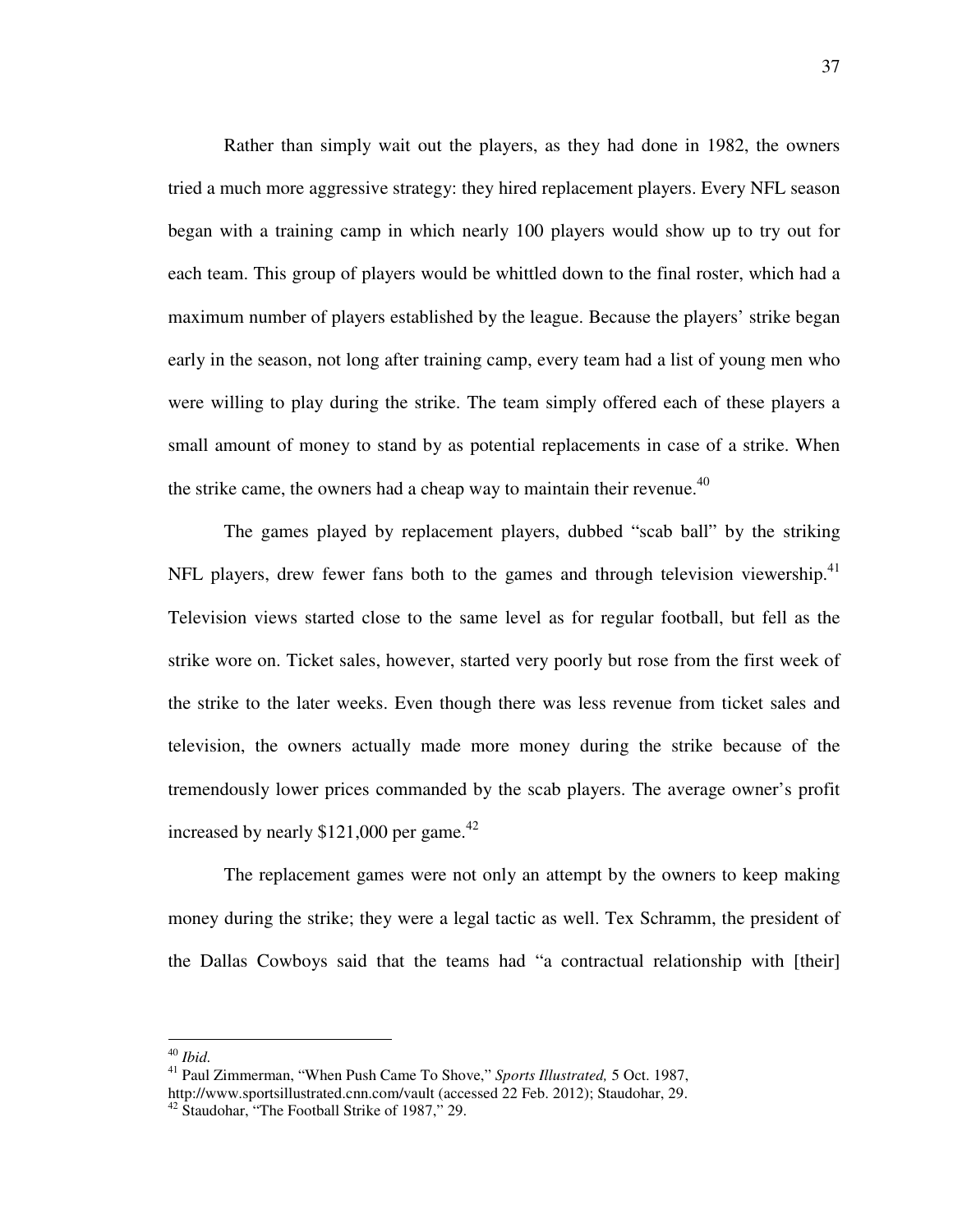players, and [they had] to be ready to honor it."<sup>43</sup> Not honoring that agreement may have voided the players' contracts. Without teams for which they could play, the players may have been able to argue that they were already free agents, precisely what the owners were trying to avoid during the negotiations in the first place.<sup>44</sup>

Further adding to the owners' advantage was the temptation which the scab games created among the players. A player who was keenly feeling the hardship of the lack of income need only cross the picket line to join the "scabs" and he could continue playing under his previous contract. Additionally, any player who had no issue with his present contract or who felt that the NFLPA was wrong could cross as well. Many players did. From average players to superstars, nearly 15 percent of the players crossed the picket lines.<sup>45</sup> On October 15, the players strike ended, only 24 days after it began.<sup>46</sup>

The players who crossed the lines weakened the bargaining position of the union as a whole and in many ways led to the rapid end of the strike. Without unity, the NFLPA crumbled. Those who did not cross were very upset with those who did. Atlanta Falcons' Linebacker Tim Green was the only regular player on the team who played in every scab game. When he was asked about his teammates returning to work, he said "I will be ostracized. A lot of guys have so much anger and frustration over the strike. Of course, they'll take it out on me." $47$ 

<sup>&</sup>lt;sup>43</sup> Zimmerman, "When Push Came to Shove."

<sup>44</sup> *Ibid.*

<sup>45</sup> Rick Reilly, "Thirty Pieces of Silver," *Sports Illustrated,* 26 Oct. 1987, http://www.sportsillustrated.cnn.com/vault (accessed 22 Feb. 2012). <sup>46</sup> Backman, "NFL Players Fight for Their Freedom," 20.

<sup>47</sup> Jill Lieber, "I Will Be Ostracized," *Sports Illustrated,* 26 Oct. 1987, http://www.sportsillustrated.cnn.com/vault (accessed 22 Feb. 2012).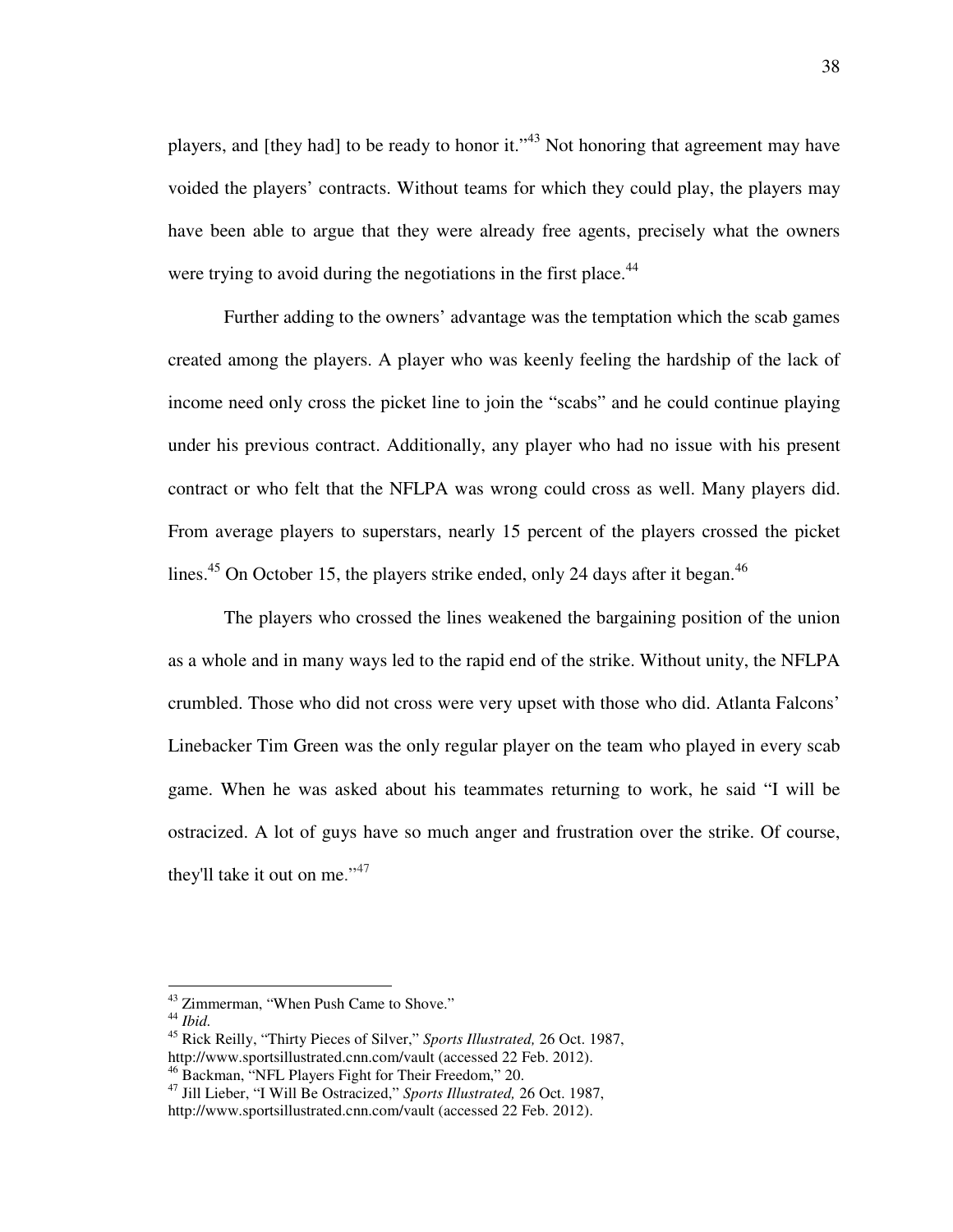Unlike in 1982, when the NFLPA had at least gained respect for maintaining a long-term strike, 1987 was a complete loss for the players.<sup>48</sup> The union had claimed that free agency was their biggest issue. Yet many players were unconcerned with free agency.<sup>49</sup> Regardless of the opinions held by many of the players regarding free agency, the owners completely rejected it – even after the players backed down from unlimited free agency to a system which began after a player had been in the league for four years. Owners felt that free agency would "destroy a system that [had] brought prosperity to the players and owners alike."<sup>50</sup> The players were no closer to attaining free agency than they had been a month earlier.<sup>51</sup>

In addition to free agency, the players had wanted guaranteed contracts for all players with two or more years in the league. The owners were willing to guarantee the contracts for only those players who had four years of experience. The players also wanted the NFL to create a pension fund for the players and contribute \$25 million annually. Owners were willing to contribute half of that amount. The players were fighting for a scale of minimum salaries as well, ranging from \$90,000 for a rookie to \$320,000 for a player in his  $13<sup>th</sup>$  year. The NFL was willing to set the minimums at \$60,000 and \$180,000 for those same levels of experience.<sup>52</sup>

The players achieved none of their goals during the strike. There was much speculation at the time that the players had been beaten so badly in the boardroom that even their on-field performance was suffering, and the players often admitted the same

-

<sup>&</sup>lt;sup>48</sup> Staudohar, "The Football Strike of 1987," 31.

<sup>49</sup> *Ibid.* 

<sup>&</sup>lt;sup>50</sup> Zimmerman, "When Push Came to Shove."

<sup>&</sup>lt;sup>51</sup> Backman, "NFL Players Fight for Their Freedom," 20.

 $52$  Staudohar, "The Football Strike of 1987," 27 – Table.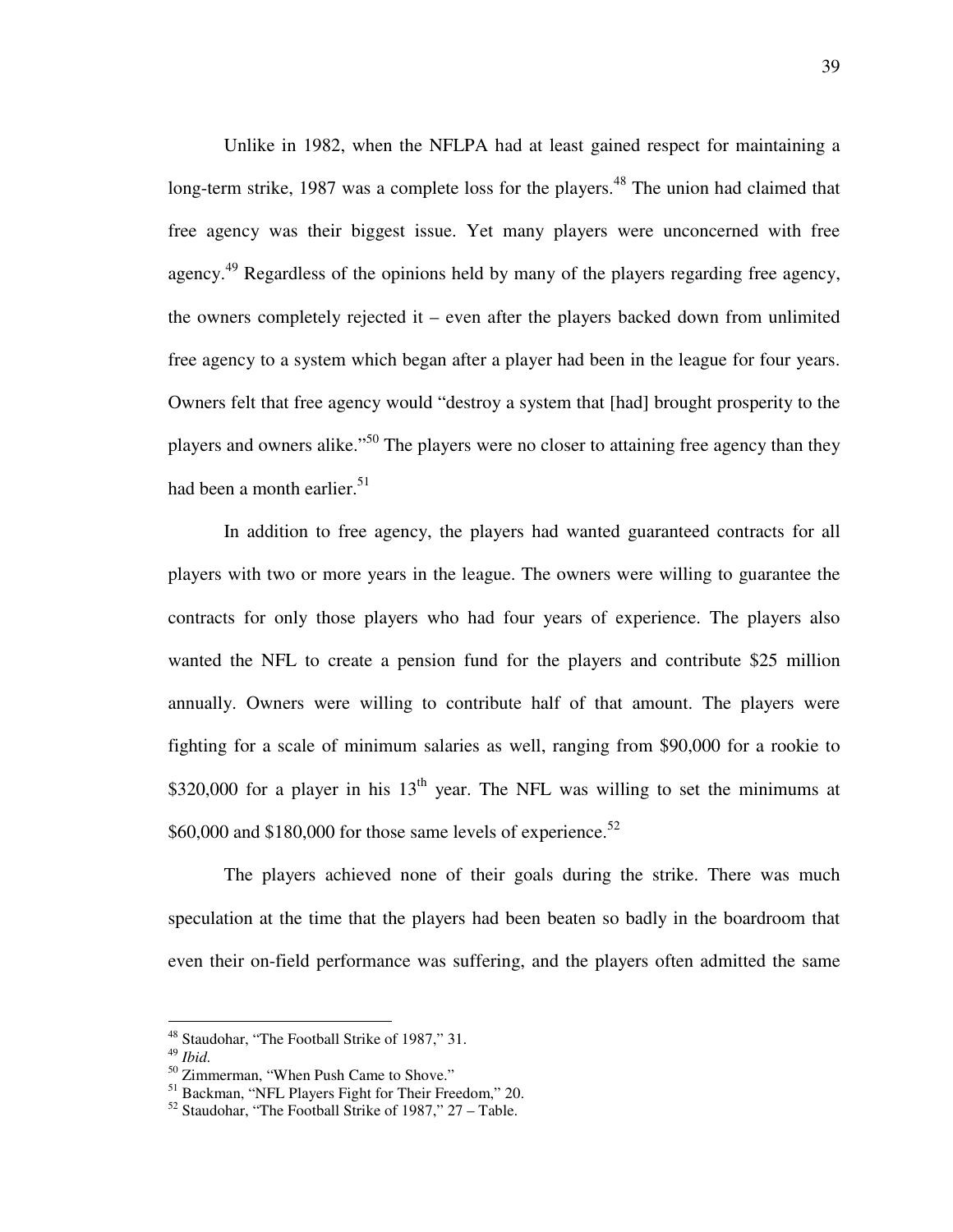feeling. Rocky Klever, a player for the New York Jets, was asked about the strike taking away some emotion and he replied "Yeah, at least emotion toward liking football. That might be the reason why guys haven't played with emotion."<sup>53</sup>

Because of their failure to achieve free agency through negotiation, the NFLPA filed a lawsuit on the day that the strike ended. This lawsuit was the beginning of a series of lawsuits, *Powell v. NFL I, II, & III* as well as *McNeil v. NFL,* which would slowly chip away at the NFL and its labor antitrust exemptions. *Powell I & II* set the stage for a case to determine if the owners were violating antitrust laws. In *Powell III*, the Eighth Circuit offered no guidance for settling the dispute other than the means which the Union had already exhausted.<sup>54</sup>

After the *Powell* decisions, the owners offered two different free agency options to the Union. One was little more than a few minor reductions in the already existing restrictions on player movement. The other diminished player benefits but gave free agency to a limited number of free agents on each team that the team chose not to retain. The Union rejected both plans, with president of the NFLPA Gene Upshaw saying "[m]anagement's proposal A and proposal B are really proposal bad and proposal worse for the players."<sup>55</sup> However, the NFL began to use the second plan despite the objections of the Union.

The new free agency system did allow for more player movement between teams, with 229 players changing teams that offseason. However, most of those players were older, over-priced players, recovering from injuries, or only average in talent. The best

<sup>53</sup> Rick Reilly, "Season for No Reason," *Sports Illustrated*, 30 Nov. 1987,

http://www.sportsillustrated.cnn.com/vault (accessed 22 Feb. 2012).

<sup>&</sup>lt;sup>54</sup> Backman, "NFL Players Fight for Their Freedom," 21-26.

<sup>55</sup> *Ibid,* 27.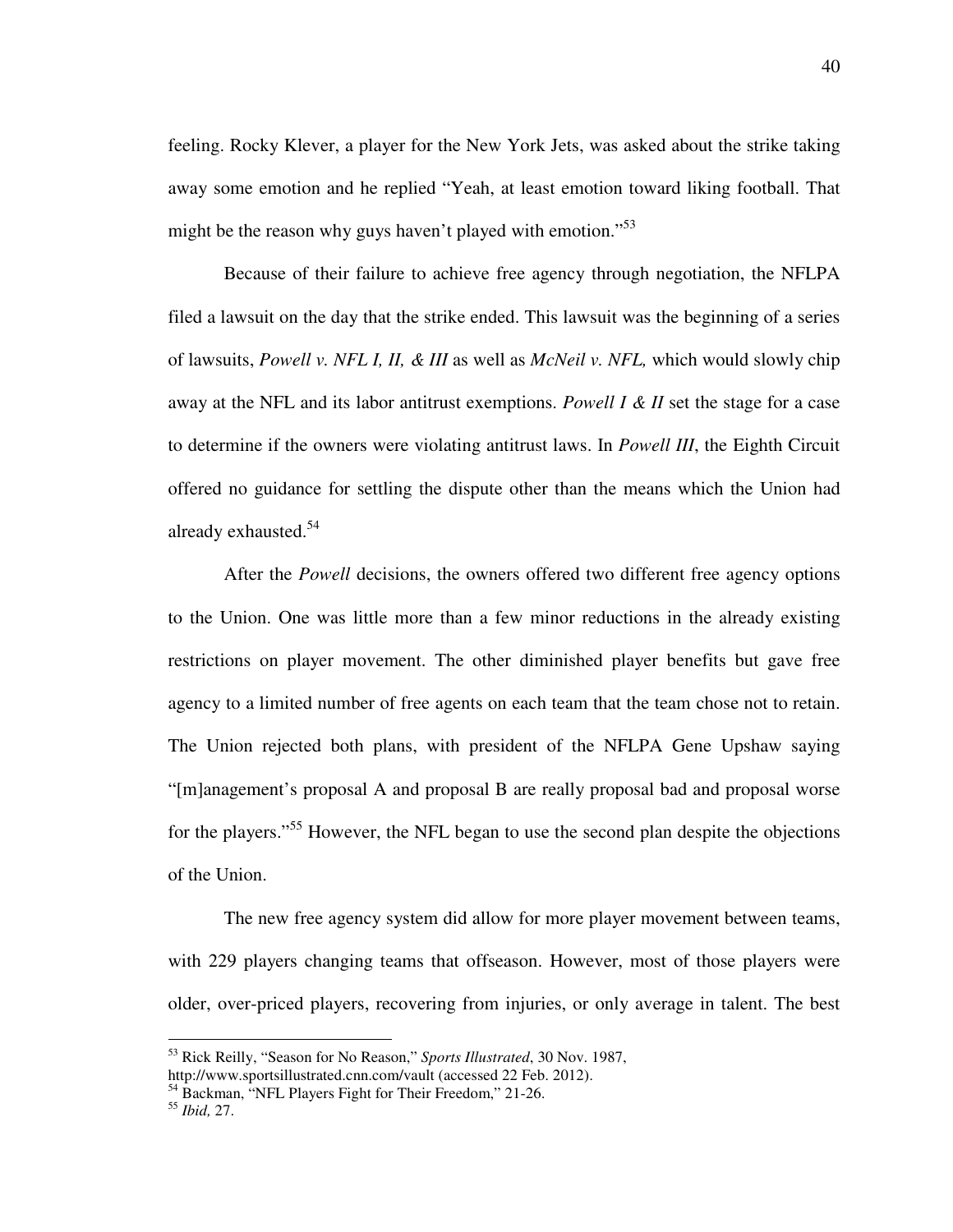players were still locked to their teams with no means of moving about the league. Despite the limited quality of the players who were capable of moving, the average salaries did substantially increase. The players pointed to this as evidence that the system was still repressing the salaries of the best players.<sup>56</sup>

In an effort to protect itself from the nonstatutory labor exemption and gain the protection of antitrust laws, the NFLPA gave up all collective bargaining rights. By forming a union, the players negotiated as a group which gave them much more leverage in dealing with the league, but cost them rights, such as the ability to sue over labor issues.<sup>57</sup> On February 1, 1990, eight players filed a suit, *McNeil v. NFL*, arguing that the NFL's free agency plan restricted player movement and therefore prevented competitive negotiation of their new contracts. The jury found the NFL's plan to be too restrictive and forced the two sides back to the bargaining table. Because of the legal success, more players began to file suit against the NFL. In 1993, a new CBA was finalized and agreed upon which created a new mechanism for free agency, a league-wide salary cap and restricted rookie players.<sup>58</sup>

The labor disputes between the NFL and the NFLPA came at an interesting time in US history. The 1980s were in many ways a very difficult time in the United State. The first strike, in 1982, came very quickly after an economic recession which saw 7-8.5 percent reductions in real wages of other labor unions and during which the national unemployment rate reached 10.8 percent.<sup>59</sup> Yet the players were fighting for major increases in their already very high salaries. Along with the dropping wages, the early

<sup>56</sup> *Ibid,* 28-29.

<sup>57</sup> *Ibid,* 29.

<sup>58</sup> *Ibid,* 29-30, 39-43.

<sup>59</sup> Dubofsky and Foster Rhea Dulles, *Labor in America*, 378, 396.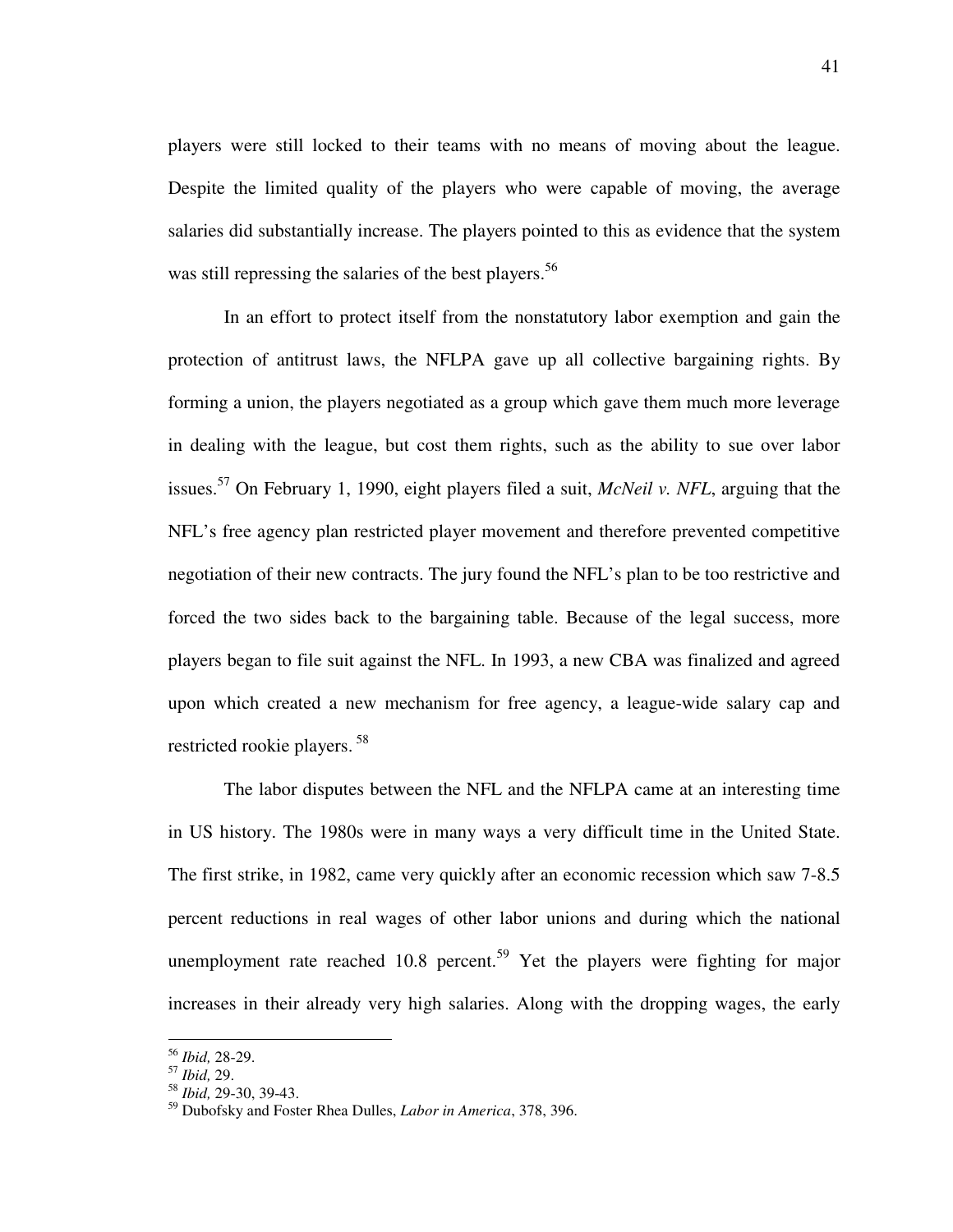'80s saw a dramatic drop in union membership as well with nearly 3 million workers leaving their respective unions. Yet the economic recovery in the mid 80's did not do anything to revive the number of union members. $60$  It was interesting that the NFL players stayed with their union so strongly during the 1982 strike while the rest of the labor force was abandoning organized labor.

Furthering the bizarre disconnect between the football negotiations and the rest of the population was the fact that many of the major figures involved in the NFL-NFLPA disputes had also been major players in other labor negotiations. Jack Donlan, the executive director of the Management Council for the owners, worked in industrial relations for nearly a decade for National Airlines. While he was there, he worked on more than 40 contracts with eight unions and experienced four strikes, and was known as a tough negotiator.<sup>61</sup> Not surprisingly, Donlan did a good job of upholding the NFL owners' wishes during his time as executive director.

Ed Garvey, on the other hand, had spent little time involved in unions beyond the NFLPA.<sup>62</sup> He was seen as a selfish negotiator, more concerned with his personal reputation and accolades and therefore had limited support from the players. Ahmad Rashad, a Pro Bowl wide receiver and team captain for the Minnesota Vikings, said "like a lot of guys I'm pretty pro-union anyway; I'm just not very pro-Garvey."<sup>63</sup> Needless to say, he was not an overly popular figure among the NFLPA members after the 1982 strike. He did, however, have some members of his staff who had worked in other unions

<sup>60</sup> *Ibid,* 395.

<sup>&</sup>lt;sup>61</sup> Boyle, "The 55 percent Solution."

<sup>62</sup> *Ibid.* 

<sup>63</sup> Ahmad Rashad, "Journal of a Plagued Year," *Sports Illustrated*, 18 Oct. 1982, http://www.sportsillustrated.cnn.com/vault (accessed 17 Apr. 2012).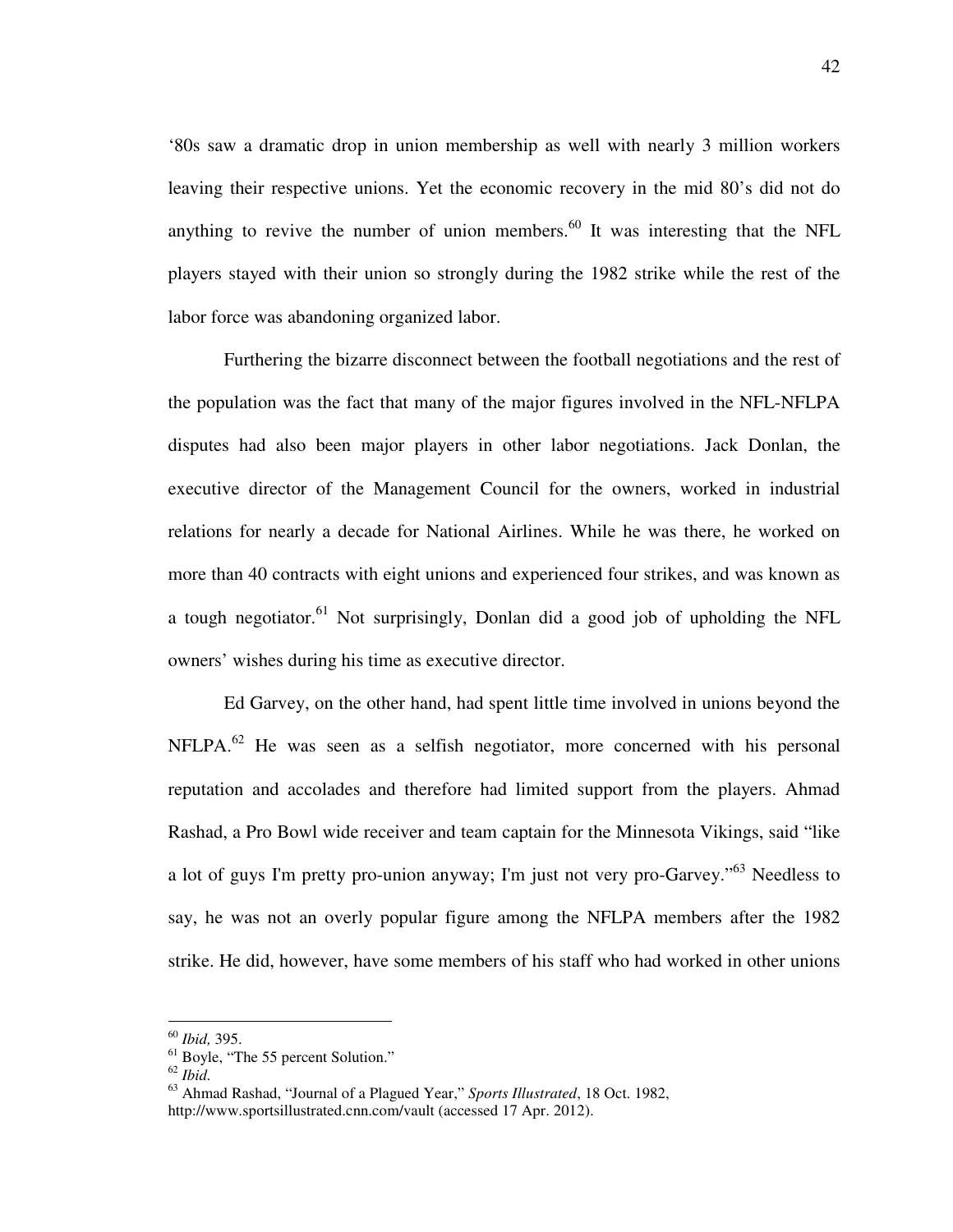and experienced labor upheaval at a more grounded level. Chip Yablonski was an NFLPA labor counsel who had led reform of the United Mine Workers in 1969.<sup>64</sup>

While the rest of the country was fighting for their livelihood in many ways through economic downturns, the NFL players were doing the same for theirs. They felt that they were underpaid and engaged in any means necessary to obtain fair compensation. The 1980s were a time that was very difficult for labor unions and the NFLPA experienced those troubles as well. They were able to gain very little during the decade. However, by constantly struggling against the power of the NFL owners, they were eventually able to reach an agreement which gave them the freedom that they felt they deserved.

<sup>64</sup> Boyle, "And Then the Clock Showed 00:00."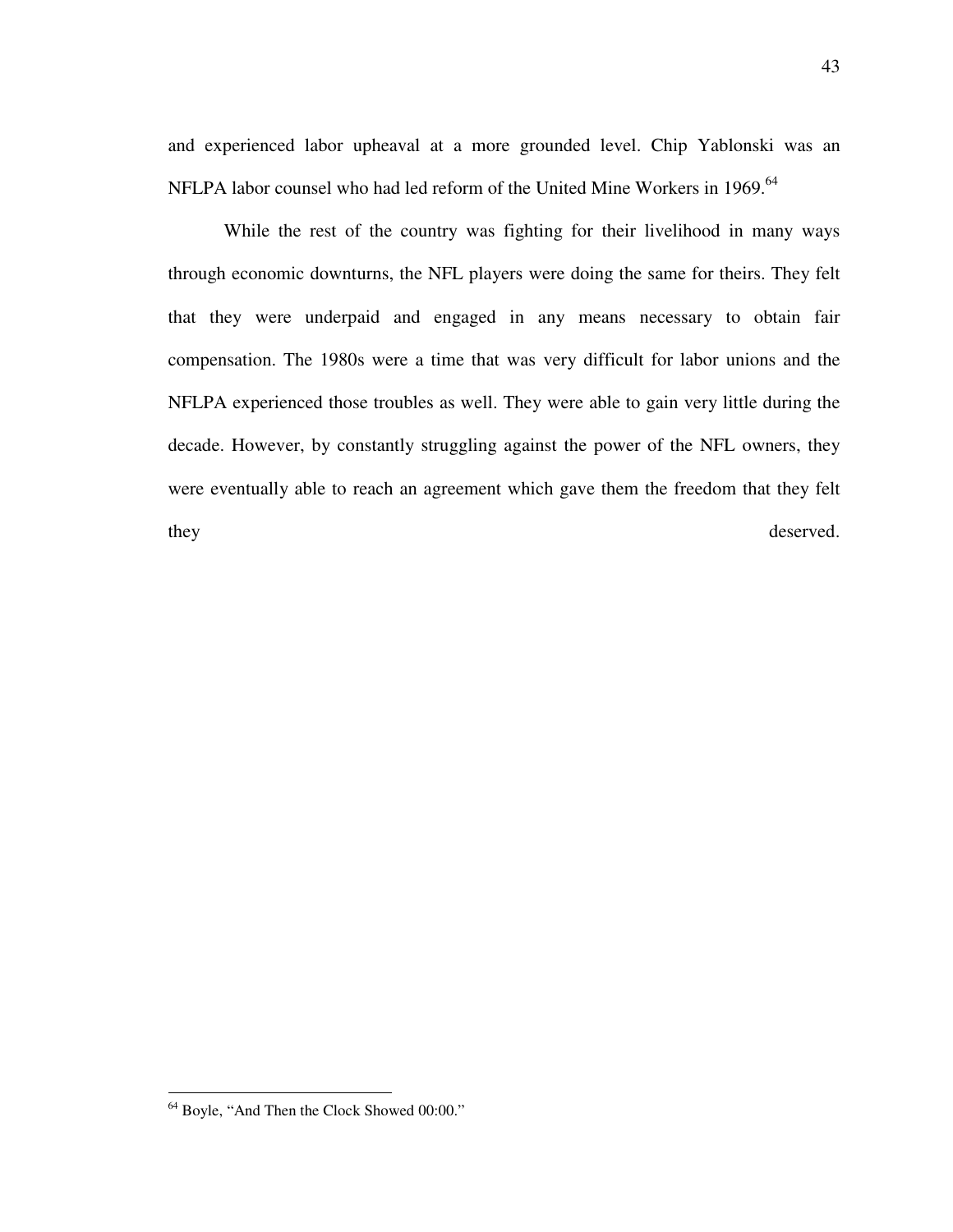## Chapter 4 – The World Series That Wasn't

 After Curt Flood "sounded the alarm about players' lack of economic freedom" across all sports and the subsequent striking down of the Reserve Clause in 1975, Major League Baseball (MLB) and the Major League Baseball Players Association (MLBPA) had to negotiate a new system to determine how players would be able to move between teams.<sup>1</sup> Players felt that the recent decision had given them the right to move between team-based on their own accord, rather than just when they were told to do so. The owners wanted to maintain the old Reserve Clause, with some even demanding that the MLBPA forfeit the rights that they had just won, claiming that they had "a duty to do so" to protect the league and the game as a whole. $2^2$ 

What would eventually become a free agency system would grant the players the rights and liberties that they had been seeking since the inception of the reserve clause. Once free agency was established, the two sides would spend the next two decades fighting over exactly how to set up the limits and controls on that system. Players would also begin to fight for issues which were less based on infringement of their rights and more on the fairness of the economic structure of the game. Namely the fact that they were underpaid when considering the amount of money that baseball generated and how much actually made it back to them. Because they were no longer able to be moved and

<sup>&</sup>lt;sup>1</sup> Brad Snyder, *A Well-Paid Slave: Curt Flood's Fight for Free Agency in Professional Sports* (New York: Penguin, 2007), 349.

<sup>2</sup> Douglas S. Looney, "O.K. What's the Pitch?" *Sports Illustrated*, 8 Mar. 1976, http://www.sportsillustrated.cnn.com/vault (accessed 13 Mar. 2012).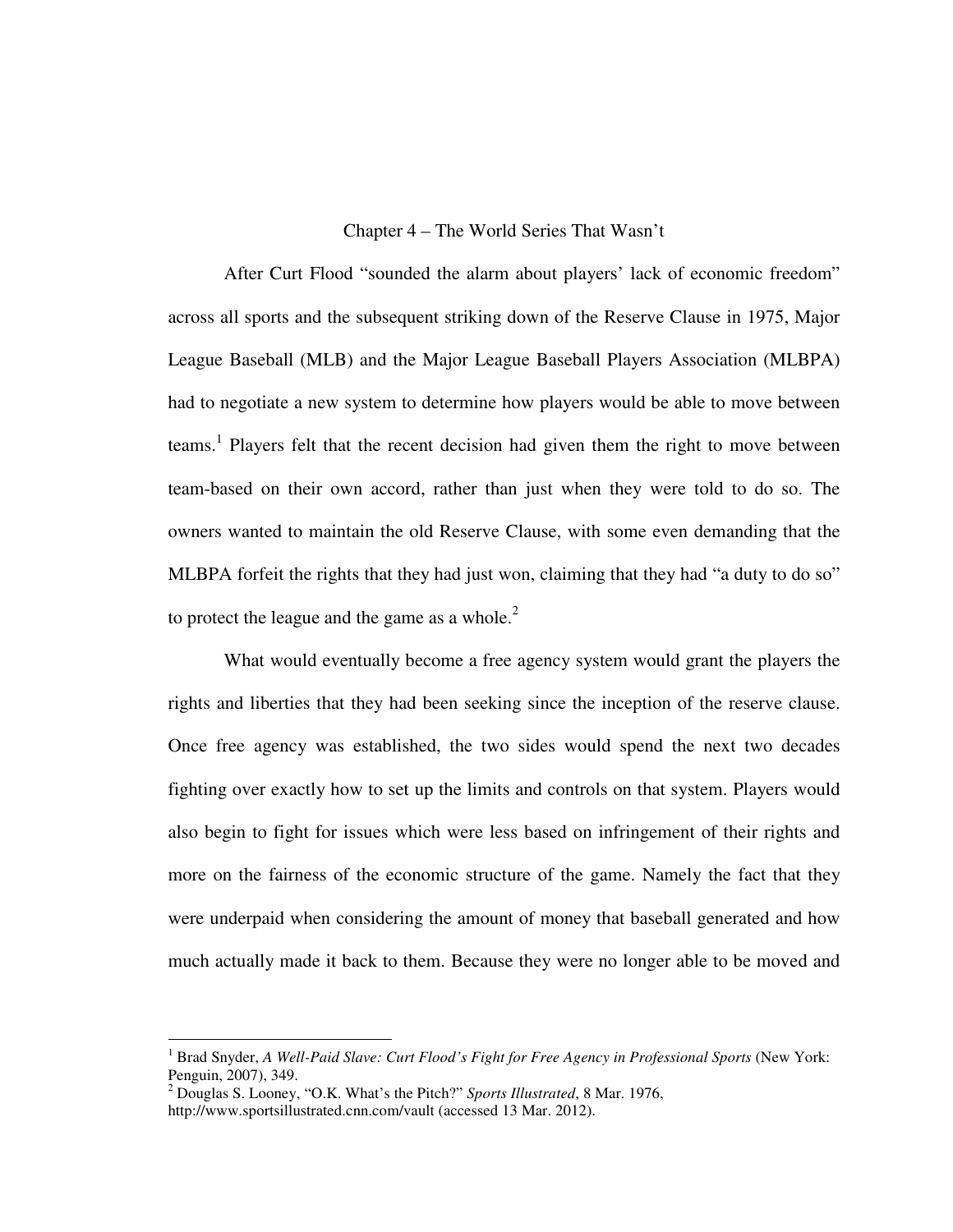sold like "pieces of property," the players were more partners with the owners than employees.<sup>3</sup> Both sides had incentive to see the growth and benefit of the entire league.

Prior to the 1976 season, the two sides spent many months in negotiation on that new system. During that time, the players were locked out by the owners. Spring training – the usual pre-season period spent evaluating talent and preparing for the upcoming season – was delayed by over two weeks. $4$  The owners originally refused to go forward without some sort of agreement regarding free agency and the players who would soon have the freedom to move about the league.<sup>5</sup> However, the players successfully argued that the season should begin at the normal time because they were all under contract through the entire season and would not be free agents until after the season was completed. $^6$ 

 Players wanted only what was upheld in the Messersmith case, which was what had finally struck down the Reserve Clause. Namely, they wanted the ability to solicit offers from multiple teams after they had played out their contracts with their current team. They were not demanding that every player immediately become a free agent. The Union did not demand free agency for all players for two reasons: first, the owners would not have accepted that proposition, and second, because a smaller pool of free agents would create higher demand for those players and therefore they would receive higher salaries.<sup>7</sup> Owners were unwilling to completely give in to the Messersmith decision and

 3 Curt Flood, quoted in Snyder, *A Well-Paid Slave,* 94.

<sup>4</sup> Douglas S. Looney, "At Last, Spring is Sprung," *Sports Illustrated*, 29 Mar. 1976,

http://www.sportsillustrated.cnn.com/vault (accessed 13 Mar. 2012).

<sup>&</sup>lt;sup>5</sup> Looney, "O.K. What's the Pitch?"

<sup>6</sup> Looney, "At Last, Spring is Sprung."

<sup>&</sup>lt;sup>7</sup> Jeffrey S. Moorad, "Major League Baseball's Labor Turmoil: The Failure of the Counter-Revolution," *Villanova Sports & Entertainment Law Journal*, vol. 4 (1997), 66, http://home.heinonline.org/ (accessed 10 Oct. 2011).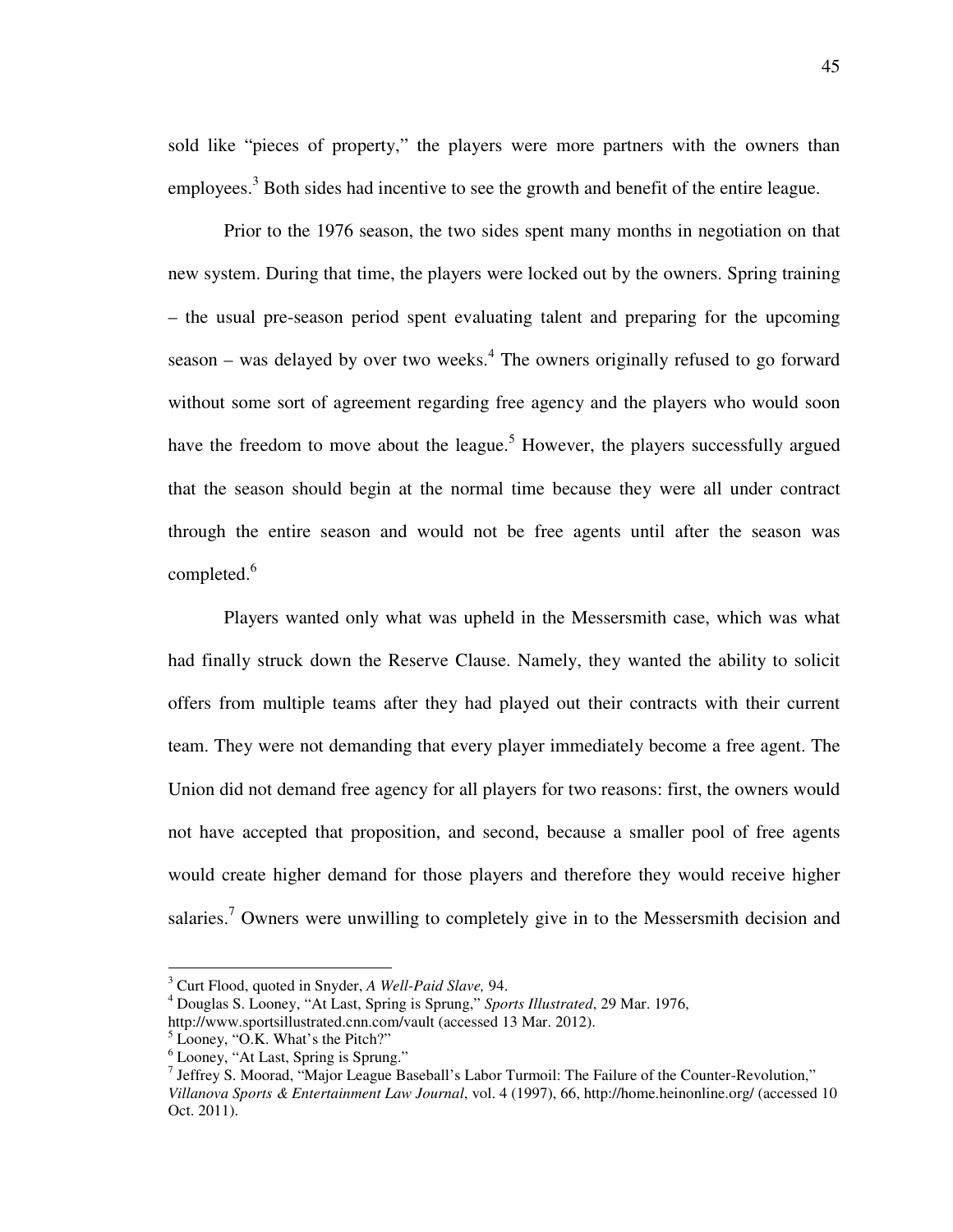wanted to compromise. They first submitted an offer to the players which would have allowed a veteran of nine Major League seasons to become a free agent when his contract expired. Considering that the average Major League career was only slightly above four years at the time, the players rejected this offer.<sup>8</sup>

 Owners were largely concerned that the player's ability to move freely from team to team would destabilize team rosters, create excessive salary inflation (making it difficult for teams to cover their costs) and kill competition between all of the teams. To further compound these problems, fans would lose interest because they would grow tired of watching all of their favorite players sign with teams in larger markets for more money. If the fans lost interest then the entire league would lose money and could eventually shut down. Owners favored the Reserve Clause because, in their view, it was created in the best interest of the game.<sup>9</sup>

 The MLBPA largely disregarded many of these concerns. They pointed to the fact the fans did not lose interest when their favorite players were traded, so they would not lose interest because a player left via free agency. They rejected the owners concerns about team profitability, claiming that few of them could claim to be poor to begin with. The notion that they would all sign with big teams for bigger contracts was also rejected. Many of the players liked where they were and would not want to shop their talents around. Most others would not be willing to take a big contract to go play behind a better player with an even bigger contract. Therefore the owners were not going to see all of their best players follow the money to wealthy teams, like New York or Los Angeles.<sup>10</sup>

<sup>&</sup>lt;sup>8</sup> Looney, "O.K. What's the Pitch?"

<sup>9</sup> *Ibid.* 

<sup>10</sup> *Ibid.*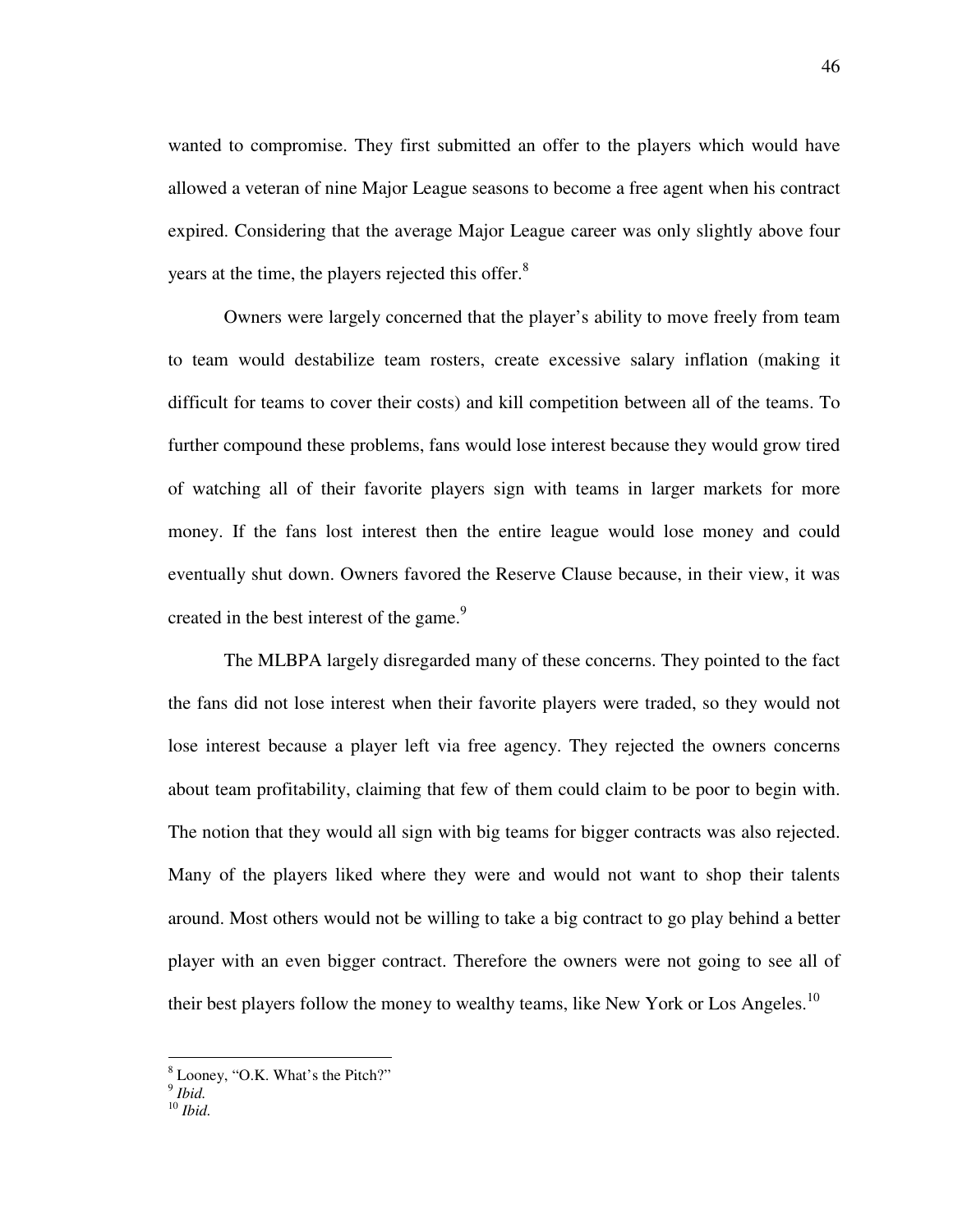Not all members of baseball's management were so dead-set against the removal of the Reserve Clause. Buzzy Bavasi, the president of the team in San Diego, said "I think without the reserve clause baseball will be fun again. If I need a shortstop, I'll decide who the best shortstop is and go after him."<sup>11</sup> Others agreed that the Reserve Clause was not necessary for the prosperity of the league to continue, with some even calling the it "morally and legally indefensible," as Bill Veeck, owner of the Chicago White Sox, had said in a 1941 letter to Judge Landis, the commissioner of baseball at the time. $12$ 

These owners argued that the Reserve Clause may have been worse than free agency for the bottom lines of the teams. They argued that the best players would certainly be paid much more through free agency, but that those players were worthy of much higher salaries. The above average players would likely receive a slight increase as well. However, the majority of players who were considered average at best would likely gain little or even lose ground on their salaries through free agency. Bavasi argued that "… a lot of \$25,000 journeyman players are going to go out on the free market and find they are worth  $$23,000$ ."<sup>13</sup> If the majority of players made less in the free agent market, that would have offset most or all of the cost of paying the top players more.

After a delay of seventeen days, the Players Association finally convinced the owners to allow the players into spring training. While there was no agreement between the two sides, each had made minor concessions and the owners realized, with the help of the Players Association, that there were no players who would be a free agent prior to the

<sup>11</sup> *Ibid.* 

 $\int_{12}^{1}$  *Ibid.* 

<sup>13</sup> *Ibid.*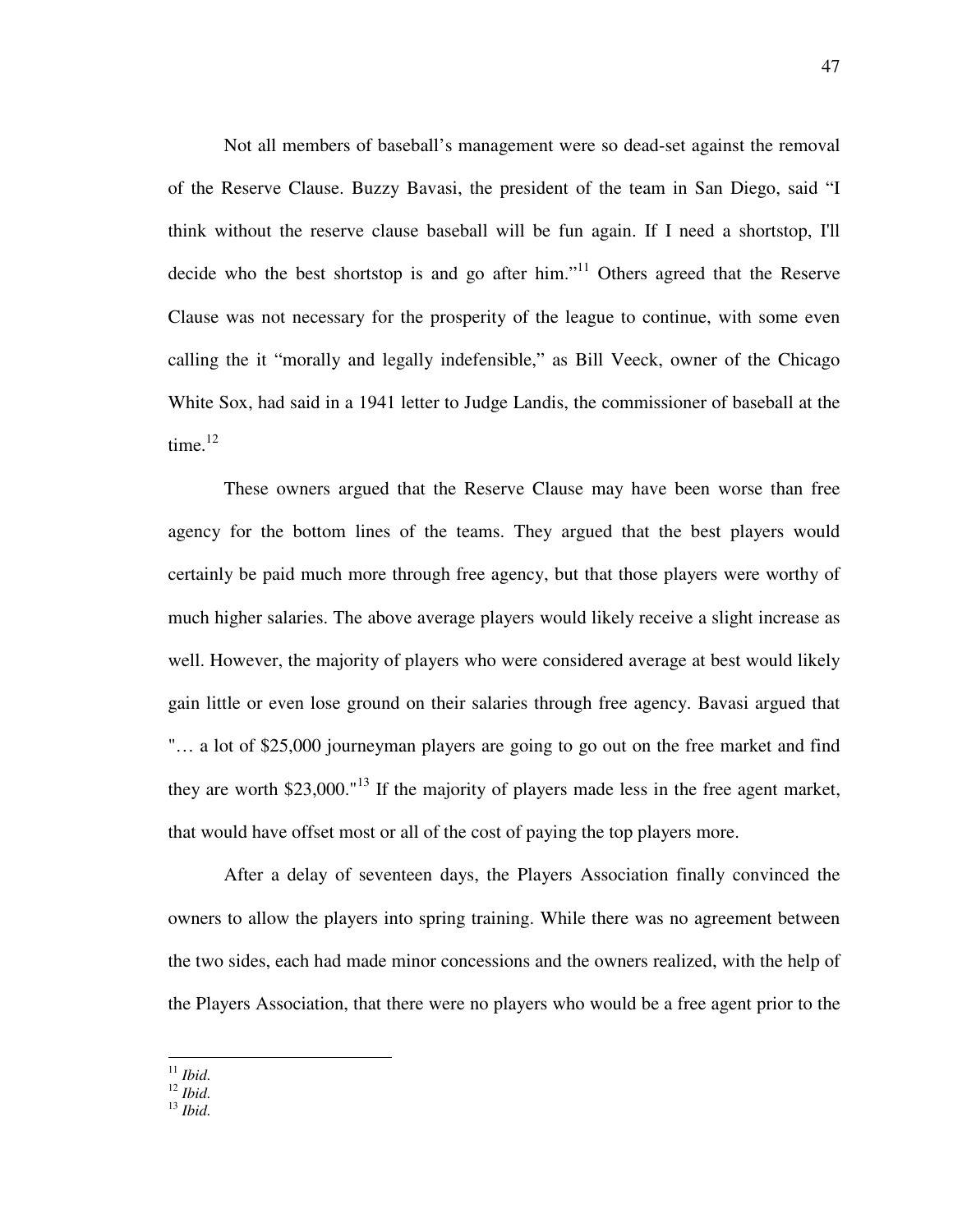end of the season. So long as there were an agreement in place by October, there was no reason to delay the season, and further upset fans. Commissioner Kuhn instructed his owners to open their camps. Despite the delay in the opening of camps, the season was able to begin at the scheduled time. $14$ 

 By the end of the 1976 season, the teams and players had come to an agreement. Their new system was most beneficial to veteran players because it did not create a completely open market among the teams for players. The new agreement did not grant complete free agency to any player without a contract. The reasoning for maintaining the ability of teams to temporarily reserve players was based on the cost of training a player and getting him from the amateur level through the minor leagues and to the Major League level, which some owners claimed was around \$1.5 million per year.<sup>15</sup> Owners felt, and were able to convince the players, that the investment was worth some forced loyalty.

The new agreement only granted free agency to those players who had an expiring contract and six or more years of major league experience. However, any player with greater than two years of experience could have their contract submitted to arbitration. Generally, neither sided desired arbitration because it did not give either the players or the teams exactly what they wanted. Usually, players were given a higher salary than teams wanted to pay, but most contracts from arbitration were one-year deals when most players wanted long-term contracts. Any player with less than two years of experience was still subject to the renewal rights of their team.<sup>16</sup>

<sup>&</sup>lt;sup>14</sup> Looney, "At Last, Spring is Sprung."

<sup>&</sup>lt;sup>15</sup> Looney, "O.K. What's the Pitch?"

<sup>&</sup>lt;sup>16</sup> Moorad, "Major League Baseball's Labor Turmoil," 66.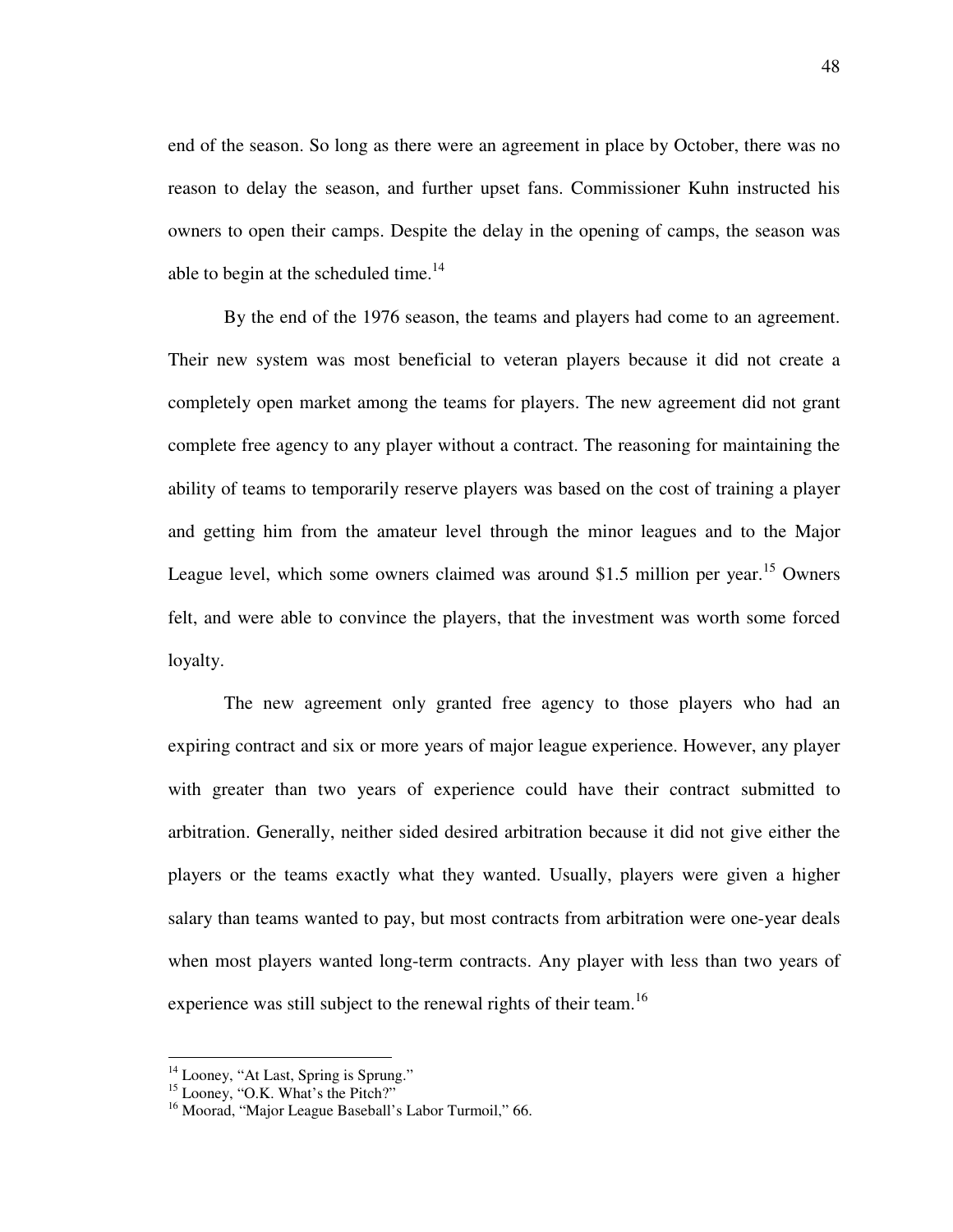The new system had a wrinkle in it that prevented a completely open market for free agents. Players who had played out their contracts were placed into a draft pool in which each team indicated if they wanted to negotiate with a certain player. No more than twelve teams could try to sign one player. By having a draft in this fashion, many teams were prevented from signing players in whom they may have been interested. Once the draft was over, then there was complete open-market bidding for the players' services among those teams which had indicated their interest through the draft.<sup>17</sup>

Reggie Jackson was the biggest name to enter into the first free agency class. A talented player who could clearly help a team win games, he was also an engaging person who could help draw fans to the stadium. Jackson had played for two teams, Oakland and Baltimore, prior to his free agency and both had seen a tremendous shift in their attendance numbers after he left the Bay Area. In the midst of a very successful season in 1976, Jackson addressed his coming free agency by saying "I'll soon be an overpaid athlete. I'll probably get a million more than I should, but I didn't make the rules. I'm just taking advantage of them."<sup>18</sup>

Teams were willing to pay for the talents of a player like Jackson because of the increased revenue which he and others like him could generate. When he was traded from Oakland to Baltimore prior to the 1976 season, the attendance in Oakland dropped by over 300,000 people throughout the season, while Baltimore saw an increase of 67,000 after acquiring the star.<sup>19</sup> Jackson's talents on the baseball diamond were certainly part of

<sup>&</sup>lt;sup>17</sup> Larry Keith, "Rudi As In Booty, Grich As In Rich," Sports Illustrated, 30 Aug. 1976, http://www.sportsillustrated.cnn.com/vault (accessed 13 Mar. 2012).

<sup>18</sup> Ron Fimrite, "He's Free At Last," *Sports Illustrated*, 30 Aug. 1976, http://www.sportsillustrated.cnn.com/vault (accessed 13 Mar. 2012). <sup>19</sup> *Ibid.*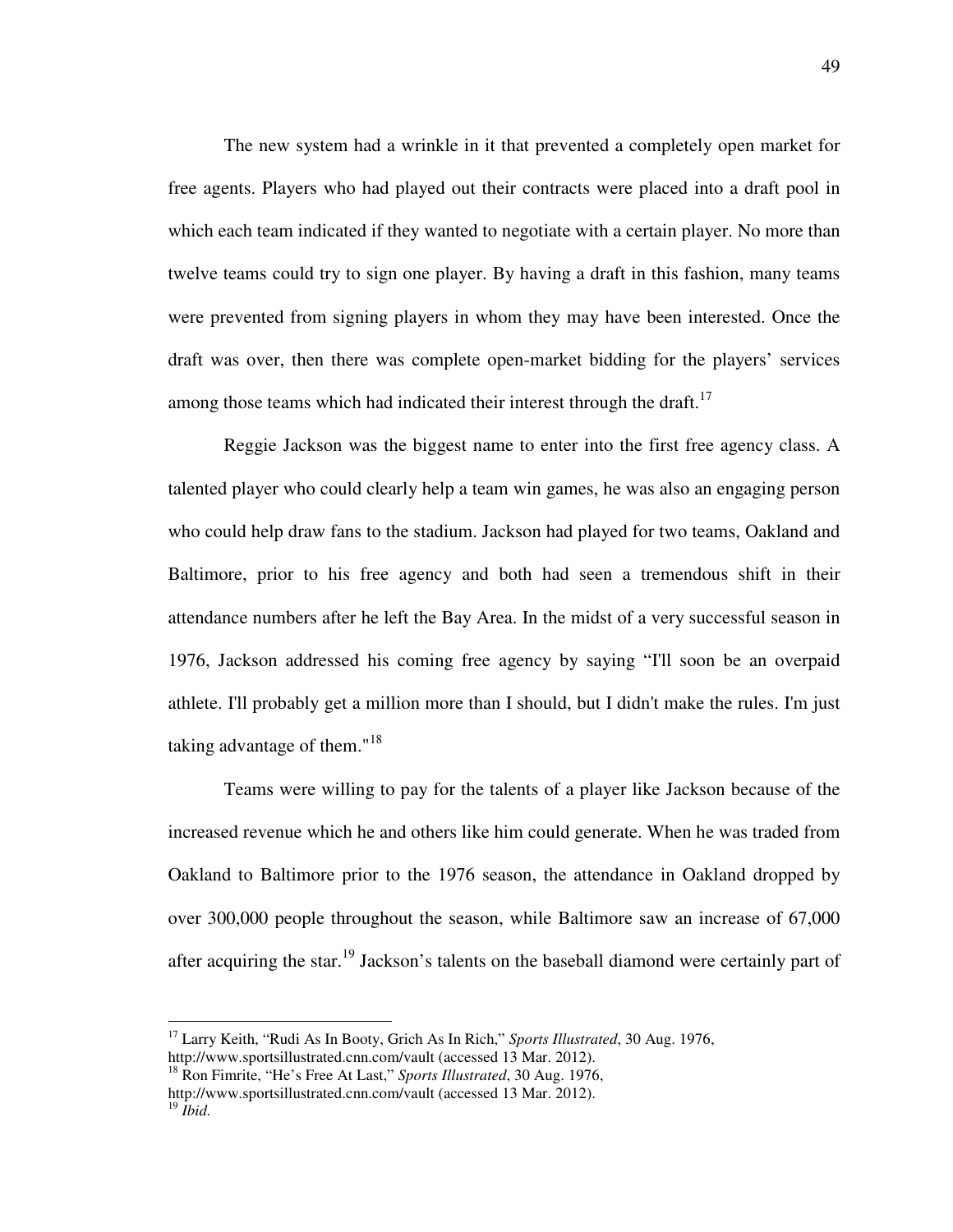his ability to attract such crowds. He was among the league leaders in home runs and runs batted in, or RBIs. However, his personality off the playing field made him even more of a fan favorite.<sup>20</sup>

When the first group of players to reach free agency began to sign contracts with their new teams, it became quite apparent that the average salaries were going to explode. From the 1975 season to 1976, the average salary grew from \$51,000 to \$76,000 and nearly doubled that by  $1980<sup>21</sup>$  Just as the owners had feared, the increased spending was caused by their own willingness to pay large amounts for players whom they felt would generate even greater revenue.<sup>22</sup> Teams began spending more, not only on players' salaries, but on the acquisition of players from other teams as well. This phenomenon led to teams such as the Boston Red Sox spending \$1 million each to purchase Joe Rudi and Rollie Fingers from the Oakland Athletics. The two players' agent, Jerry Kapstein, said that he would keep that price in mind when it came time for him to negotiate their next contracts.<sup>23</sup>

Commissioner Kuhn blocked Oakland's sale of these players and others because he felt that the Oakland owner was simply trying to liquidate his team. In his statement explaining the reasoning for his action, Kuhn said that "public confidence in the integrity of club operations and in baseball would be greatly undermined should such assignments not be restrained."<sup>24</sup> Kuhn saw the ability of the smaller market teams to simply dump all of their good players on the wealthier teams for cash as a disruption of competitive

<sup>20</sup> *Ibid.* 

 $21$  Moorad, "Major League Baseball's Labor Turmoil," 66.

<sup>22</sup> *Ibid,* 67.

<sup>23</sup> Larry Keith, "He's Baseball's Not-so-secret Agent," *Sports Illustrated*, 28 Jun. 1976, http://www.sportsillustrated.cnn.com/vault (accessed 13 Mar. 2012).

<sup>&</sup>lt;sup>24</sup> Bowie Kuhn, *Hardball: The Education of a Baseball Commissioner* (New York: Random House, 1987), 178.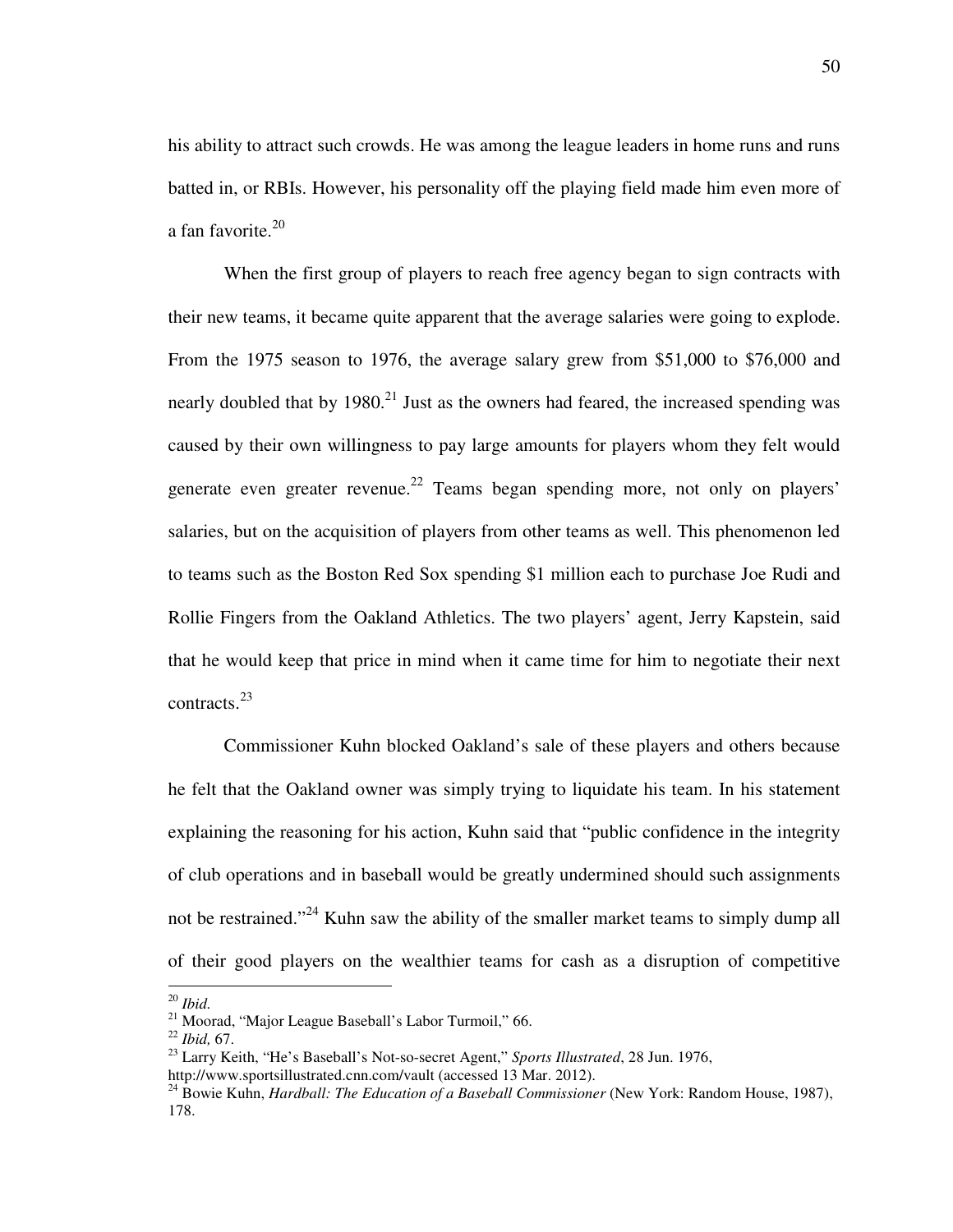balance. Allowing these moves would have opened the door to purchasing success by wealthier clubs and aroused public suspicion wholly changing the way in which players were developed and acquired.<sup>25</sup>

In spite of Kuhn's decision, teams like Boston and New York were able to spend exorbitant amounts of money on acquisition of veteran players. The Yankees would sign Reggie Jackson to a contract worth \$3 million over five years after he had made \$20,000 as a rookie in 1969 and \$40,000 the following year.<sup>26</sup> Oakland, the team for which Jackson had played in his early career, and other small market teams were not able to compete with the spending of their wealthier rivals. Oakland was seen as the biggest loser in the new free agent system. An organization that had won three World Series in four years during the early 1970s with star-studded rosters was stripped of many of its best players.<sup>27</sup> Baltimore was also a big loser during free agency, watching Reggie Jackson leave for the Yankees, Bobby Grich for the Angels, and Wayne Garland for the Indians. Those two franchises had won fifteen of sixteen possible division titles in the eight years prior to free agency. They were each projected to finish last in their divisions the first year after its inception.  $28$ 

Teams with similar constraints on their ability to spend money on players were equally harmed by the new system. Bill Veeck, who had long opposed the Reserve System, was the owner of the Chicago White Sox in 1976. The team's financial struggles not only eliminated their ability to attract new players to the team through free agency,

<sup>25</sup> *Ibid.* 

<sup>26</sup> *Ibid,* 168, 127.

<sup>27</sup> Robert W. Creamer, "Scorecard" *Sports Illustrated*, 13 Dec. 1976,

http://www.sportsillustrated.cnn.com/vault (accessed 13 Mar. 2012). <sup>28</sup> Larry Keith, "After the Free-for-all Was Over," *Sports Illustrated*, 13 Dec. 1976,

http://www.sportsillustrated.cnn.com/vault (accessed 13 Mar. 2012).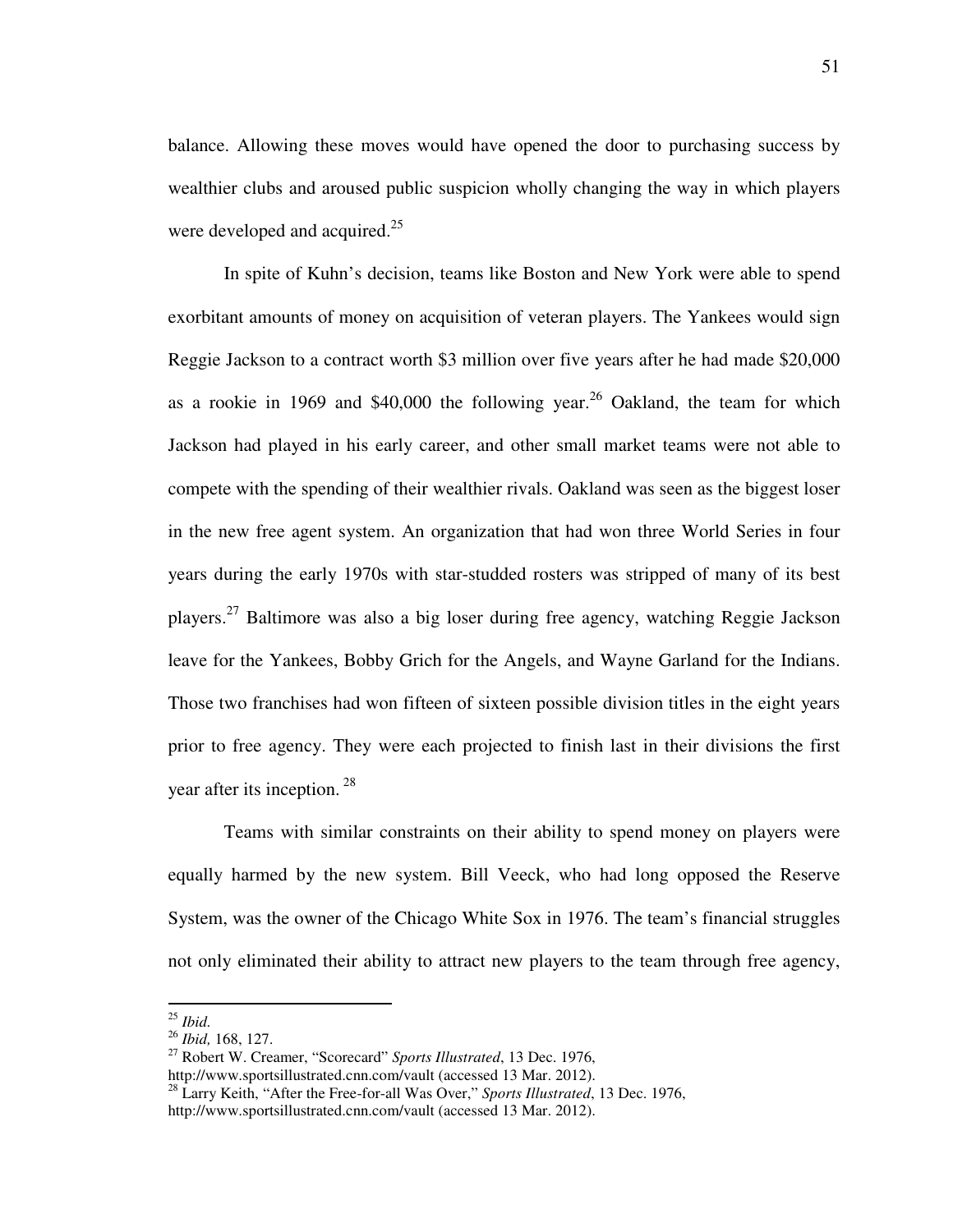they actually had difficulty retaining their own players. They also turned down several advantageous trades which would have improved the team, but increased the team salary.<sup>29</sup>

By 1980, the players and owners were once again negotiating a new Basic Agreement, and only agreed to one after nearly facing a midseason strike. They did, however, face a strike a year later which lasted 50 days and resulted in 719 missed games.<sup>30</sup> The new agreement did little to change the free agency system which had been established four years prior and essentially only created further escalation of players' salaries. From the 1980 season to 1985, the average salary went from just under \$144,000 to just over \$371,000, an increase of more than  $150$  percent.<sup>31</sup> As a result, in 1985 the owners attempted to negotiate for a salary cap as well as restrictions on the raises that arbitration could award to players. However, after another midseason strike for only two days, the owners only succeeded in increasing the minimum years of service for arbitration from two to three. Beyond that change, the original free agency system from 1976 remained in place. From that point on, the battle between ownership and the MLBPA centered less around free agency and whether or not it should remain in place, and more around the fight over the growing salaries.<sup>32</sup>

One of the reasons that the strike ended so quickly in 1985 seemed to be due to an agreement between the owners to limit the salaries of players through collusion rather than negotiation. When Detroit's Kirk Gibson, the 1984 MVP, entered free agency that

<sup>29</sup> Robert W. Creamer, "Scorecard" *Sports Illustrated,* 28 Mar. 1977,

http://www.sportsillustrated.cnn.com/vault (accessed 13 Mar. 2012).

<sup>&</sup>lt;sup>30</sup>Moorad, "Major League Baseball's Labor Turmoil," 67.

<sup>31</sup> *Ibid.*

<sup>32</sup> *Ibid,* 67-8.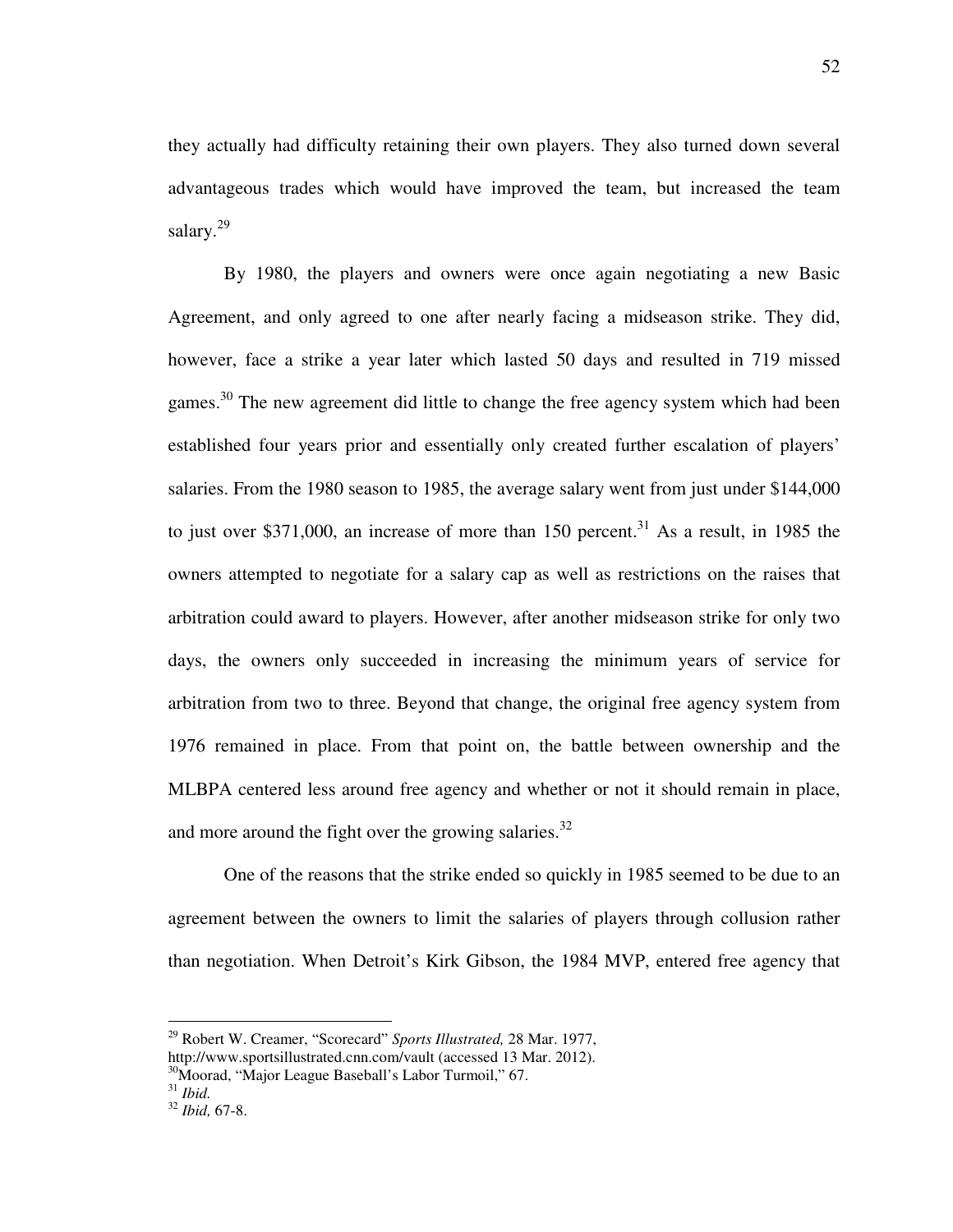offseason, he was hoping to garner a contract worth \$8 million over five years. Yet not a single team, except for Detroit, offered him a contract at all; and their offer was for three years and less than \$4 million.<sup>33</sup> This lack of interest in Gibson's talents was strange considering the fact that only one year earlier, the Atlanta Braves had spent \$42 million on new players' salaries in total. Gibson's own team also had players who were on the payroll through the 1992 season due to previous contracts. Yet now they refused to offer their best player any contract that was longer than three years.<sup>34</sup>

In fact, none of the free agents that year were offered more than three years. Gibson and other free agents were told that other teams would not talk to them until after the January deadline to resign with their own team had passed. Once that deadline passed, they would be unable to resign until after the season had started. Their current teams each offered them contracts worth much less than what they had expected to earn on the free market. Some such as Andre Dawson were forced to sign deals which were worth less than their previous contracts.<sup>35</sup> Because of the lack of offers from other teams and because of the fear of being unemployed if the deadline passed, no "big-name free agents" changed teams in the offseason between 1985 and 1986. The owners considered this very good news.  $36$ 

After a decade of uncontrolled spending, the owners appeared to have all simultaneously decided to exercise restraint and stop paying the players at continuously growing levels. The players were suspicious and claimed collusion in a grievance against

<sup>33</sup> Steve Wulf, "Where Have All the Big Spenders Gone?" *Sports Illustrated,* 9 Dec. 1985, http://www.sportsillustrated.cnn.com/vault (accessed 13 Mar. 2012). <sup>34</sup> *Ibid.* 

<sup>35</sup> Moorad, "Major League Baseball's Labor Turmoil," 69.

<sup>36</sup> Craig Neff, Robert Sullivan, "Scorecard" *Sports Illustrated*, 20 Jan. 1986,

http://www.sportsillustrated.cnn.com/vault (accessed 13 Mar. 2012).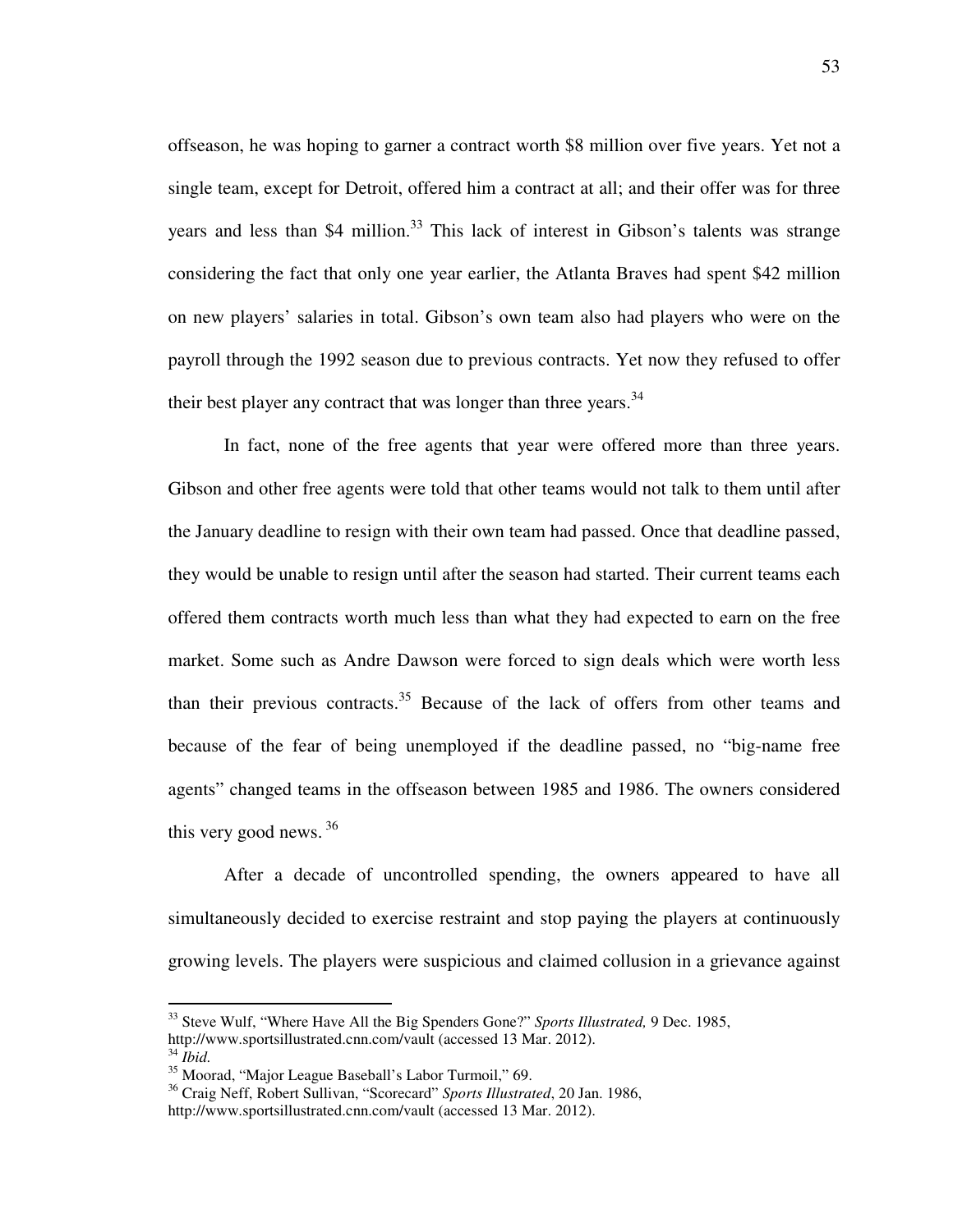the teams. After the owners continued to attempt to prevent the movement of players during the 1986 and 1987 off-seasons, the players filed further complaints against the behavior of the owners. The three cases became known as Collusion I, II, & III. The players were victorious in each of these suits against the owners, at least from the long term perspective. In the short term, the owners were able to change their tactics slightly after each decision and continue suppressing the player salaries. The average salary from 1986 (\$412,520) actually decreased slightly by 1987 (\$412,454). The next year, salaries only rose about six percent to \$438,729.<sup>37</sup>

Owners, however, argued that they had finally come to their senses and realized that over-spending in free agency was not an effective way to build a winning team. In 1986, the Yankees and Braves had the highest player salaries in baseball and yet one was in the second-longest division title drought in baseball while the other finished dead-last in their division. Of the previous eight teams to win the World Series, none were major players in the free agent market. The owners realized that salaries had increased faster during the 1980s than they had during the initial five years of free agency from 1976 to 1980 and that each team's television revenue was projected to decrease significantly by 1989.<sup>38</sup>

The three Collusion decisions each declared that the owners had been "act[ing] in concert to eliminate the free agent market."<sup>39</sup> Damages were difficult to establish because of the varying degrees of speculation on the value of the depressed free agent and arbitration markets. The cases were finally settled for \$280 million, which was distributed

<sup>37</sup> Moorad, "Major League Baseball's Labor Turmoil," 69.

<sup>38</sup> Peter Gammons, "Playing Hardball," *Sports Illustrated,* 12 Jan. 1987,

http://www.sportsillustrated.cnn.com/vault (accessed 13 Mar. 2012).

<sup>&</sup>lt;sup>39</sup> Moorad, "Major League Baseball's Labor Turmoil," 70.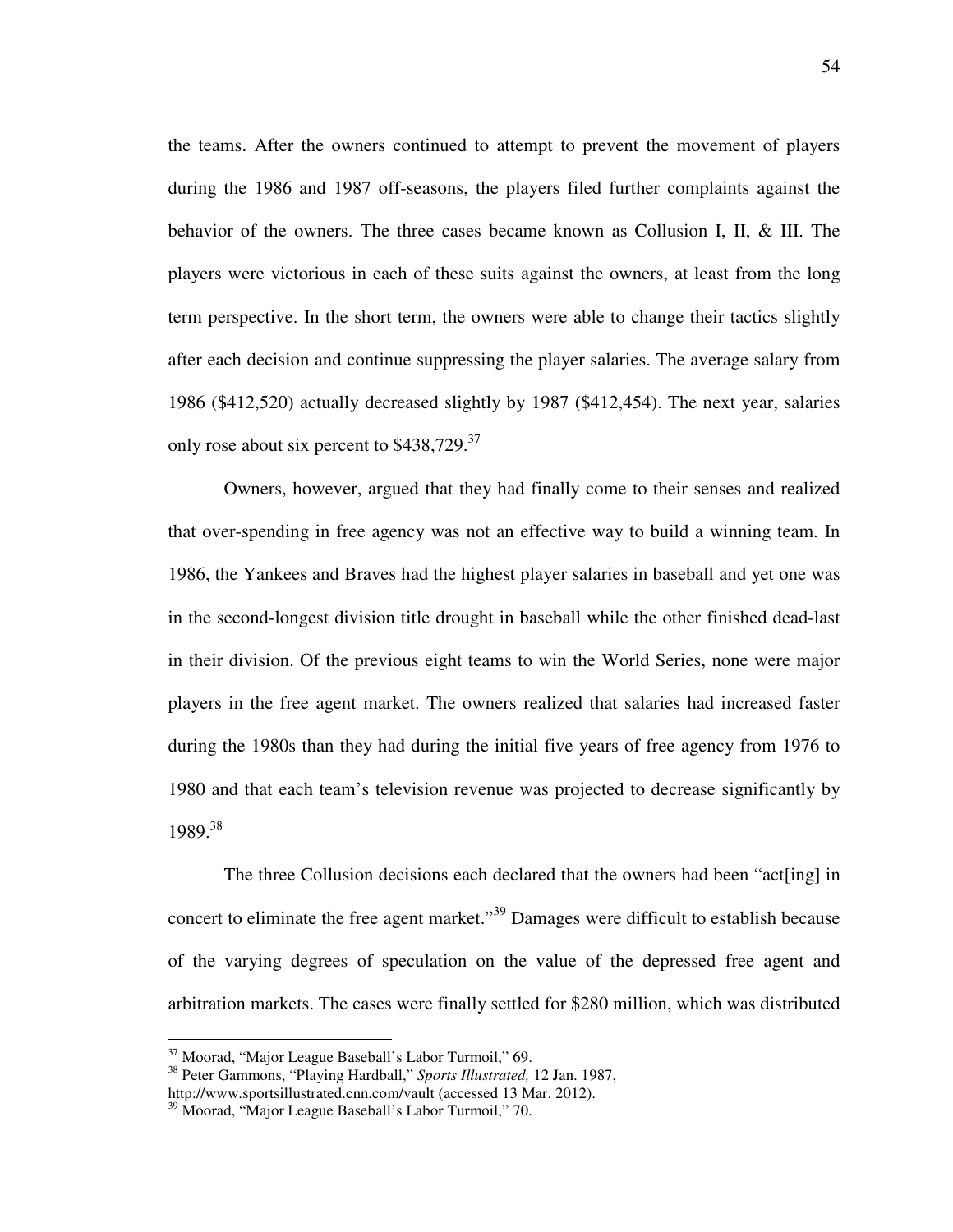to players by the Players Associations.<sup>40</sup> Additionally, the arbitrator who decided the Collusion cases granted immediate free agency to seven players who had been particularly impacted by the unfair actions of the owners.<sup>41</sup> Kirk Gibson was the only one of these players who was still young enough to command a large market value, and he immediately signed a larger contract with the Los Angeles Dodgers. $^{42}$ 

With the end of collusion, player salaries once again exploded prior to the 1990 season. Players who were not considered particularly good, let alone superstars, were being offered contracts worth in excess of \$1 million annually. In February of 1989, Roger Clemens signed a contract worth \$7.5 million over three years to become the highest paid player in baseball. By December of that year, he was the seventh highest paid. "When salaries got to one million dollars (in 1980), I said that was the top," says Toronto Blue Jay president Paul Beeston. "Then it hit two million. Now, who knows?"  $43$ 

Unlike the 1980s, when player income exploded while the average American's income stagnated, the 1990s were prosperous for all. The median family income rose by 2.2 percent annually between 1995 and 2000; a dramatic increase over the average of 0.4 percent it had risen annually in the previous two decades. However, it was the wealthiest in society whose income grew the most. From 1995 until 1999, the wealthiest one percent of Americans saw their salary grow by 59 percent, as opposed to a nine percent increase

<sup>40</sup> *Ibid.* 

<sup>41</sup> Craig Neff, "Scorecard," *Sports Illustrated*, 1 Feb. 1988, http://www.sportsillustrated.cnn.com/vault (accessed 13 Mar. 2012).

<sup>42</sup> Peter Gammons, "Now the Divorce is Final," *Sports Illustrated*, 8 Feb.1988, http://www.sportsillustrated.cnn.com/vault (accessed 13 Mar. 2012).

<sup>43</sup> Peter Gammons, "Rich Man's Game," *Sports Illustrated*, 11 Dec. 1989, http://www.sportsillustrated.cnn.com/vault (accessed 13 Mar. 2012).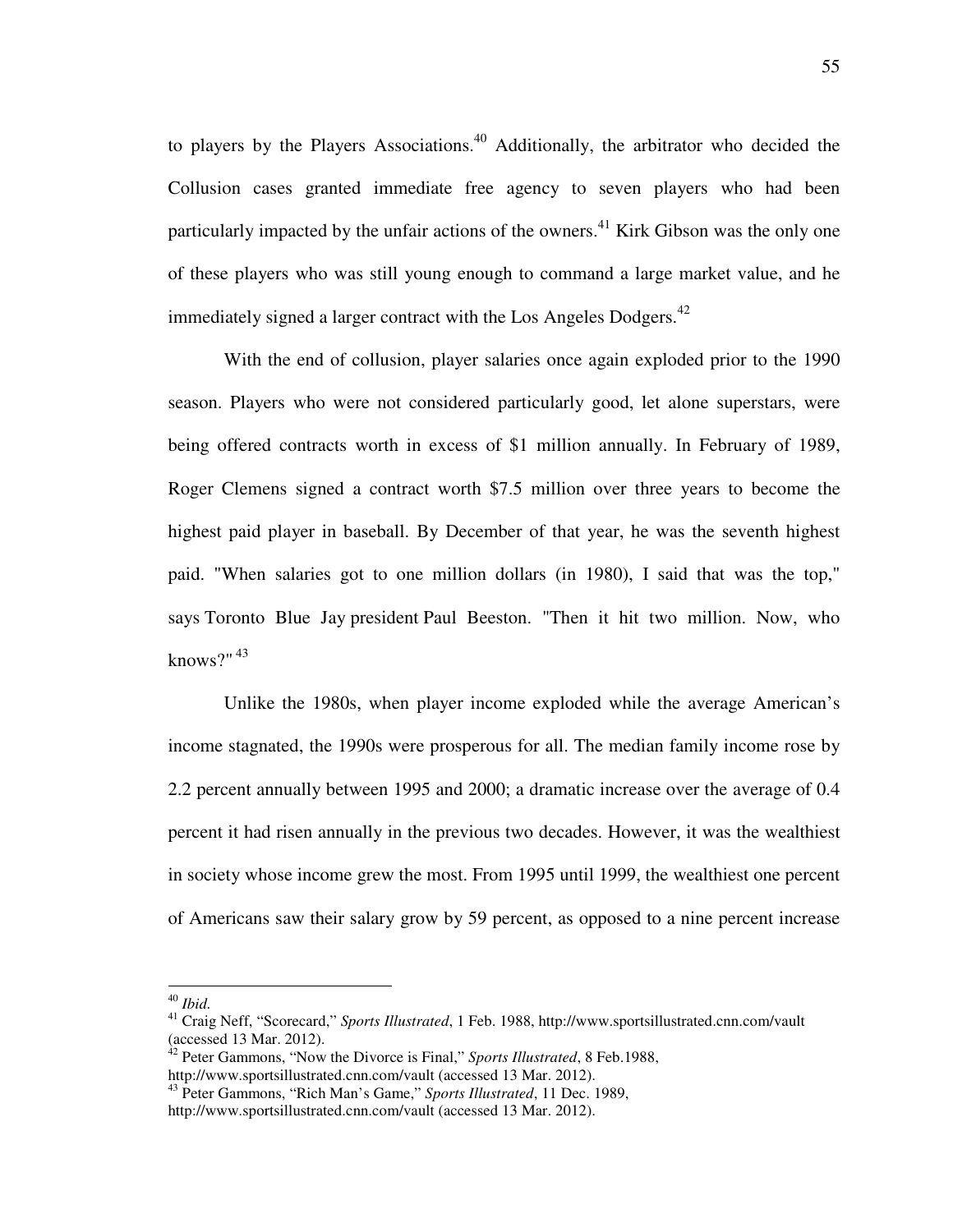for the bottom half. The economy was booming in the late 1990s and this allowed for even more money to flow into MLB and into the pockets of the owners.<sup>44</sup>

Owners were able to afford the increasing salaries because the popularity of the game was causing a huge increase in the revenue that they were generating. Merchandising, media and television contracts as well as the growing demand for luxury boxes at games were all feeding nearly \$20 million in revenue to each team per year. It had also become profitable to win in baseball. The Oakland A's lost \$15.5 million in 1983 and 1984. Over the next few years they invested in elite coaches, better scouting and player development and more aggressive marketing strategies. Combined with the reduced salaries caused by collusion, by 1989 these moves led to Oakland not only reclaiming their position as one of the most successful teams on the field, they had also become one of the most profitable.<sup>45</sup>

This explosion of salaries counteracted the tactics used by the smaller market teams, such as Oakland, and diminished their opportunities for profitability. It was a common belief among the owners, especially those in large and wealthy markets, that any redistribution of profits to poorer clubs should come from the players first and the wealthy owners second. When the Basic Agreement of 1990 expired at the end of 1993, the owners were concerned with the well-being of the smaller owners and with their own profitability. However, both sides agreed not to use a work stoppage prior to the 1994 season, so that season began on time but without a Basic Agreement in place.<sup>46</sup>

<sup>44</sup> Melvyn Dubofsky and Foster Rhea Dulles, *Labor in America* (Wheeling, Ill: Harlan Davidson, 2004), 410.

<sup>45</sup> *Ibid.*

<sup>&</sup>lt;sup>46</sup> Moorad, "Major League Baseball's Labor Turmoil," 75-76.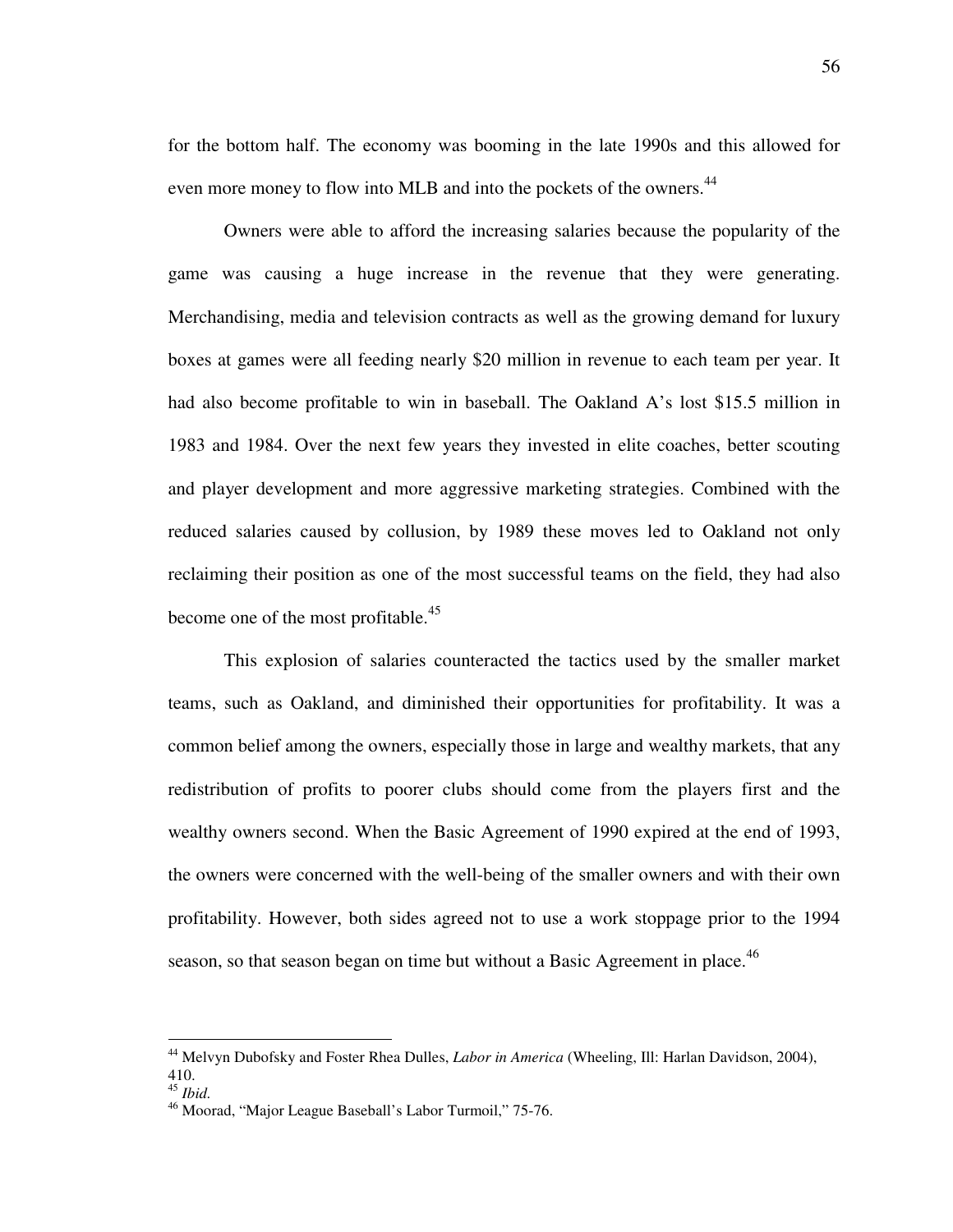The owners' first offer to the players in June of 1994 proposed an equal share of revenue for the players and the owners, removal of the salary arbitration process, and the implementation of a salary cap, with some other provisions as well. One month later, the MLBPA countered with a reduction in arbitration to two years of service, an increase in minimum salaries and pension payments, as well as no salary cap. Following their counter proposal, the players set a strike deadline of August 12. When that day came the two sides had been unable to bridge the gap between their two positions. $47$ 

The main issue was the creation of a salary cap, which the owners said was mandatory, while the players said they would not allow.<sup>48</sup> Because there had been no progress, and because the players were upset that the owners failed to make a required \$7.8 million payment to the players' pension fund, the players struck. In the next month, the two sides met sparingly and with little progress. On September 14 Bud Selig, the new Commissioner of Baseball, cancelled the rest of the 1994 season, including the World Series.<sup>49</sup>

The biggest issue facing the two sides in the winter after the cancelled season was the fact that for the first time, they were facing a black and white issue. Where previous issues in negotiation, such as free agency, compensation, and salary arbitration, had all offered the ability to meet in the middle with compromise, the salary cap was more dichotomous and neither side was willing to back down.<sup>50</sup>

-

<sup>47</sup> *Ibid,* 76-78.

<sup>48</sup> Tom Verducci, "In the Strike Zone," *Sports Illustrated,* 1 Aug. 1994, http://www.sportsillustrated.cnn.com/vault (accessed 13 Mar. 2012).

<sup>49</sup> Moorad, "Major League Baseball's Labor Turmoil," 76-78.

<sup>50</sup> Verducci, "In the Strike Zone."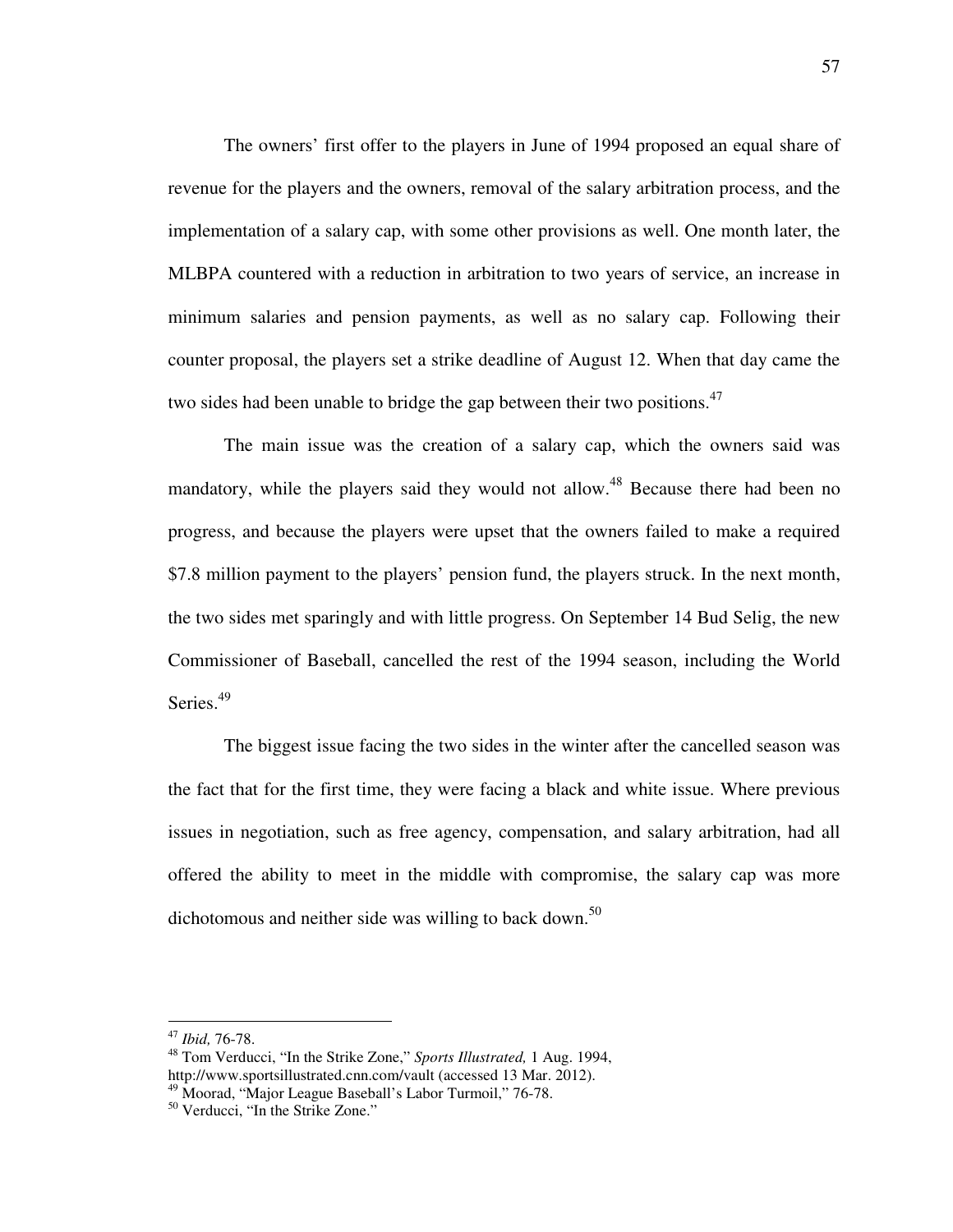The two sides were unable to reach an agreement throughout the winter, even after President Bill Clinton and Congress got involved. They began spring training in 1995 with "replacement players" – largely consisting of minor league players and former major leaguers.<sup>51</sup> However, the two sides were forced to come together when, on March 31<sup>st</sup>, Judge Sonia Sotomayor issued a decree stating that the owners had not bargained in good faith and granted an immediate injunction against the owners. After this decision, the players agreed to return to work and the owners agreed not to lock them out. The start of the season was delayed until the end of April.<sup>52</sup>

In 1996 the MLBPA and owners agreed to a new CBA which created the first attempt at revenue sharing between all of the teams. By 2001, each of the thirty teams was taxed based on their net revenue. Three-quarters of this revenue was distributed to all teams equally while the remaining 25 percent was given to those teams which had belowaverage revenue.<sup>53</sup> This revenue sharing was completely new to baseball and changed the league from an entirely free market system where each team was effectively left to its own devices to remain financially stable into a joint network in which the worst teams were supported by the best teams.<sup>54</sup>

Interestingly, revenue sharing may have created a more imbalanced league in terms of the competitiveness of each team on the field. The teams which knew that they would not perform well in the upcoming season could trade or sell their most expensive players which would reduce costs, but also their performance and therefore their

<sup>51</sup>*Ibid,* 81.

<sup>&</sup>lt;sup>52</sup> William B. Gould IV, "Labor Issues in Professional Sport: Reflections on Baseball, Labor, and Antitrust Law," *Stanford Law and Policy Review*, vol. 15.1 (2004), 76, http://home.heinonline.org/ (accessed 21 Sep. 2011. <sup>53</sup> *Ibid*, 77.

<sup>54</sup> *Ibid.*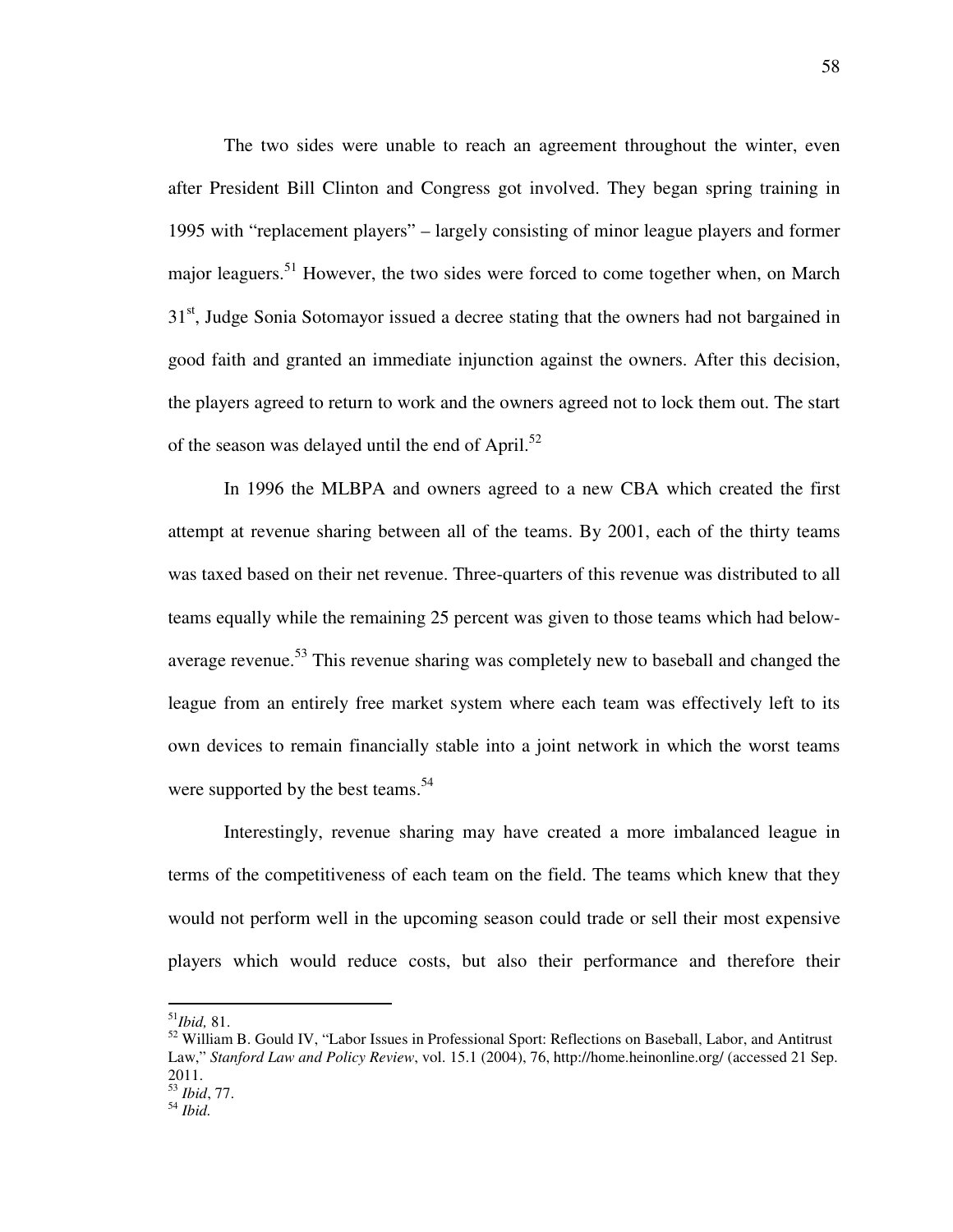performance-based revenues. However, the revenue-sharing program would pay that team more than if they had held on to their best players. In order to counteract this competitive imbalance, a luxury tax was created. The luxury tax was imposed on the five teams with the highest payroll. They each paid 35 percent of the amount by which they exceeded the payroll of the sixth largest team.<sup>55</sup>

While it was not officially a salary cap, the luxury tax had a similar effect in that it reduced the spending of the wealthiest teams. Whereas a cap would have created a hard limit for all teams, the tax only punished the biggest spenders and still allowed for a faster growth in player salaries than a cap would have.<sup>56</sup> This system was different from the NFL's cap which set a hard limit on the amount that any team could spend on players and also created a minimum amount that teams had to spend.<sup>57</sup> No such minimum existed in MLB.

Without a salary cap or other means of enforcing competitive balance, the 2000s saw the continued expansion of the gap between the best teams and the worst. While some teams have not made the playoffs in a decade, or three, other teams are perennial powers. These powerful teams, most notably the New York Yankees and the Boston Red Sox, simply spend more on players than their competitors are capable of spending in order to attract the best players to their teams. While not every marquee free agent ends up in New York, Boston or another big market, it is generally remarkable when a smaller team signs such a player.

<sup>55</sup> *Ibid.* 

<sup>56</sup> *Ibid.* 

<sup>57</sup> Will be covered in Ch. 5.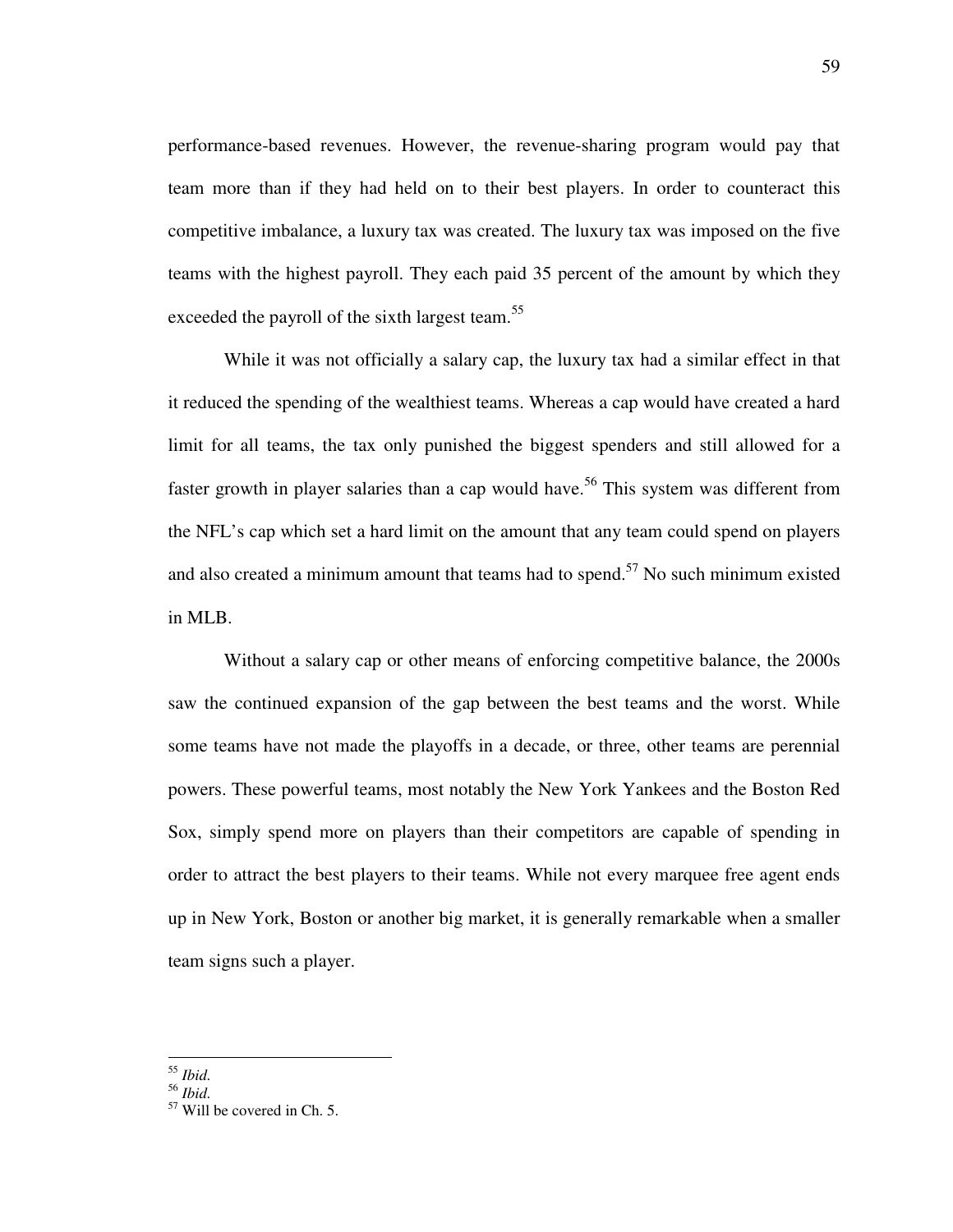The 2011-2012 offseason saw the signing of two of the best hitters in the game for extremely large contracts, and neither of them signed with the Yankees or Red Sox. Albert Pujols left St. Louis and the team for which he had set records with his consistent productivity in order to sign a ten-year \$254 million deal with the Los Angeles Angels of Anaheim.<sup>58</sup> Pujols's career batting average at the time he signed was .316 and his only season in which he hit below .300 was in 2011 when he hit .299. He also had 445 home runs and at 32 years of age, was projected to have plenty of productivity left.<sup>59</sup>

The Angels organization was able to sign Pujols to this large contract because of a television deal which they signed just prior to reaching their agreement with him. That deal was worth over \$50 million annually and actually allowed the Angels to sign the best pitching free agent as well in CJ Wilson for five years and \$77.5 million. Prince Fielder also left his former team, the Milwaukee Brewers, to sign a nine year \$214 million contract with the Detroit Tigers. Fielder, a career .282 hitter with 230 home runs in only six Major League seasons, was considered the second biggest free agent on the market.<sup>60</sup>

In the pursuit of these two players, teams knew that they would have to offer massive contracts if they wanted to sign Pujols, Fielder, or even Wilson. Yet some teams were unable to spend the kind of money necessary to attract a top level free agent. In 2012, there will be five teams which spend less than \$50 million in total on their team

<sup>58</sup> Tom Verducci, "TV Repairs," *Sports Illustrated*, 19 Dec. 2011,

http://www.sportsillustrated.cnn.com/vault (accessed 13 Mar. 2012).

<sup>59</sup> Major League Baseball, "Albert Pujols Stats Summary," *Angels Baseball,* http://losangeles.angels.mlb.com/index.jsp?c\_id=ana (accessed 22 Mar. 2012).

<sup>60</sup> Major League Baseball, "Prince Fielder Stats Summary," *Tigers Baseball,* http://detroit.tigers.mlb.com/index.jsp?c\_id=det (accessed 22 Mar. 2012).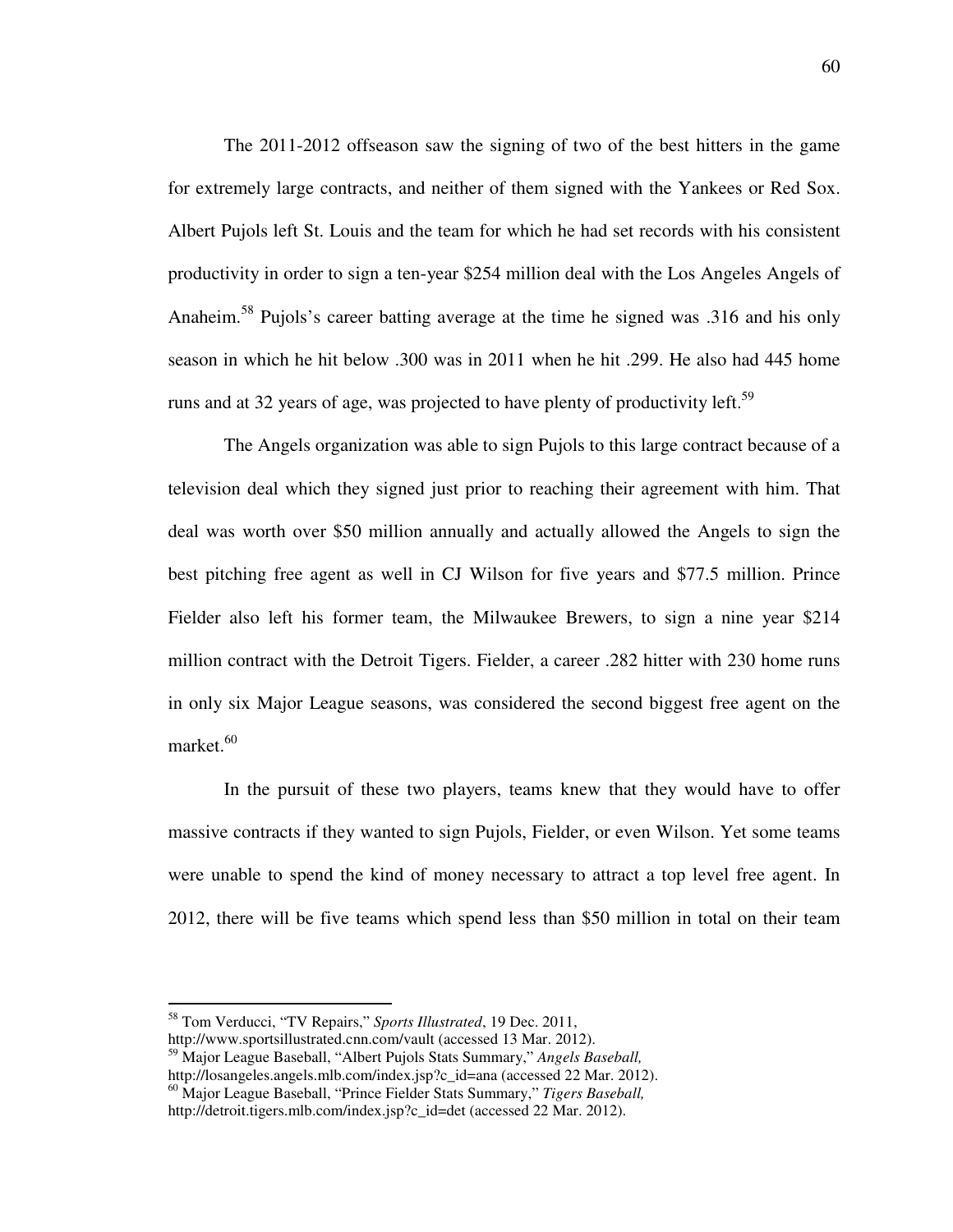salaries.<sup>61</sup> Yet at the same time, the Angels will spend approximately \$40 million on just the contracts of their two newly acquired stars. This discrepancy was made possible by the lack of balance and revenue sharing in Major League Baseball.

This spending came in spite of the fact that the US was several years into a significant recession and the national unemployment rate hovered around 9%, as it had for over two years. $62$  The success and popularity of baseball had reached a point where the MLBPA and owners were at least partially protected from the influence of the economy and relied on the popularity of the sport to generate ever increasing revenue. The players had successfully fought for their rights to free agency, and had then successfully fought for fair payment and equal partnership with the owners as well. They had done all of that by emphasizing the rights of each individual player to act on his own accord and by arguing with the owners for a completely open market.

<sup>&</sup>lt;sup>61</sup> ESPN.com, "Pittsburgh Pirates Salary/Payroll Information," http://espn.go.com/ (accessed 22 Mar. 2012).

<sup>62</sup> Bureau of Labor Statistics Online, "Unemployment Rate Falls to 8.6 Percent in November, 2011", *Ted: The Editor's Desk,* http://www.bls.gov/opub/ted/2011/ted\_20111205.htm (accessed 22 Mar. 2012).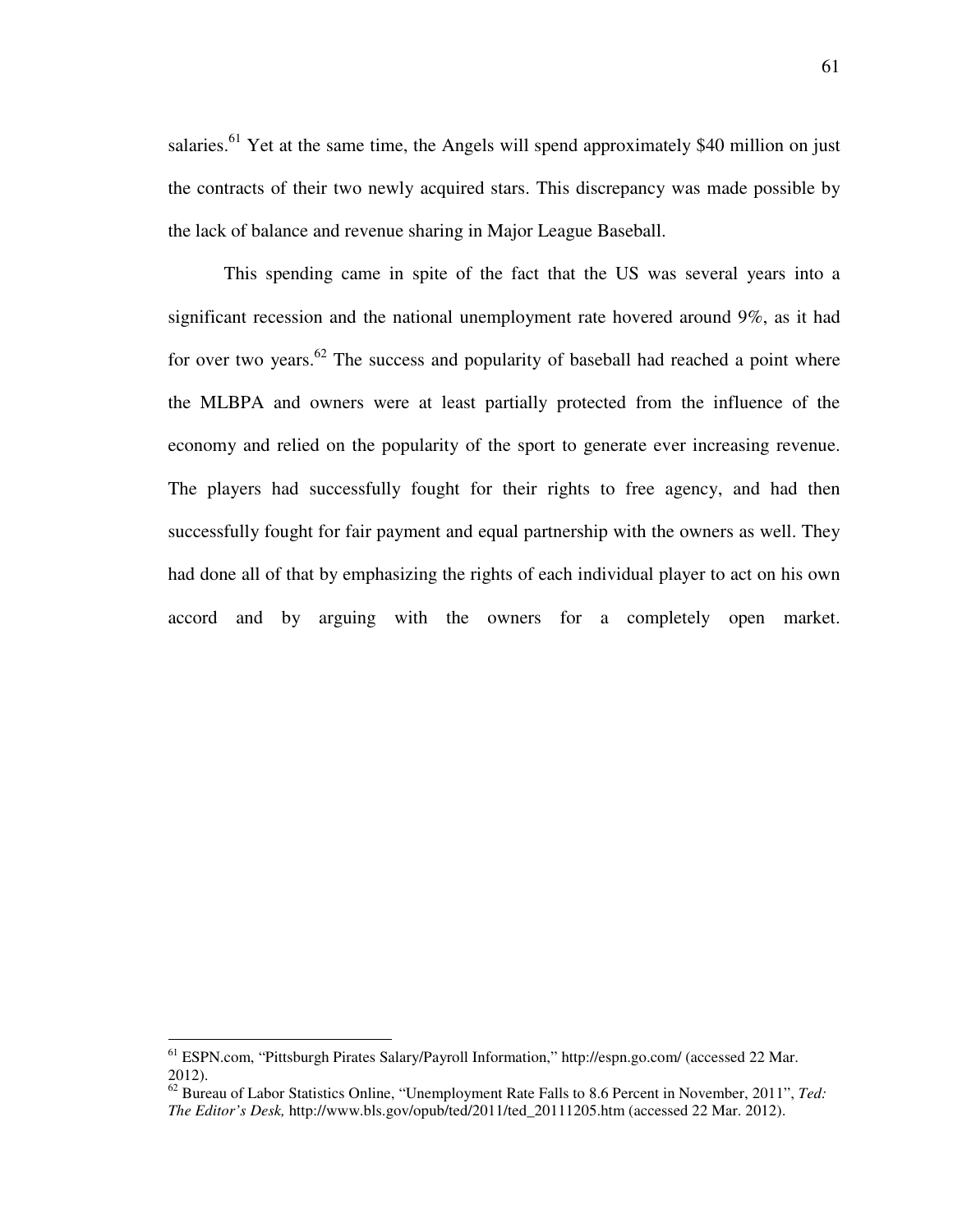## Chapter 5 – The Season That Almost Wasn't

In 1987, Tex Schramm told NFLPA executive director, Gene Upshaw, with regard to free agency that "You're not going to get it! You're not going to get it in five years, you're not going to get it in ten years, you're not ever going to get it. Don't you see? You're the cattle, we're the ranchers!"<sup>1</sup> Schramm, the General Manager of the Dallas Cowboys, had been negotiating with Upshaw during the players' strike. And yet, by 1993 the players and owners had agreed to a new CBA which created a free agency system along with a salary cap for total player salaries. Both sides were not completely happy with the new deal because they had to give up something important to get something in return. However, it turned out to be beneficial for everyone involved.<sup>2</sup>

The new CBA granted complete freedom to move from team to team to any player who played out his contract and had more than four years of experience in the NFL. Any player who played out his contract with less than four years of experience would become a restricted free agent. Unlike Major League Baseball's arbitration system, which only allowed the player to negotiate with his own team, restricted free agents were free to negotiate with any team that they chose. If they signed an agreement with another team, their original team had the right to match that offer as long as they had tendered a qualifying offer at the beginning of the restricted-free agency period.<sup>3</sup> If the team chose

-

<sup>&</sup>lt;sup>1</sup> Michael MacCambridge, *America's Game: The Epic Story of How Pro Football Captured a Nation* (New York: Anchor Books, 2005), 384.

<sup>2</sup> *Ibid,* 386.

<sup>&</sup>lt;sup>3</sup> Scott E. Backman, "NFL Players Fight for Their Freedom: The History of Free Agency in the NFL," *Sports Lawyers Journal*, vol. 9 (2002), 46, http://home.heinonline.org/ (accessed 21 Sep. 2011).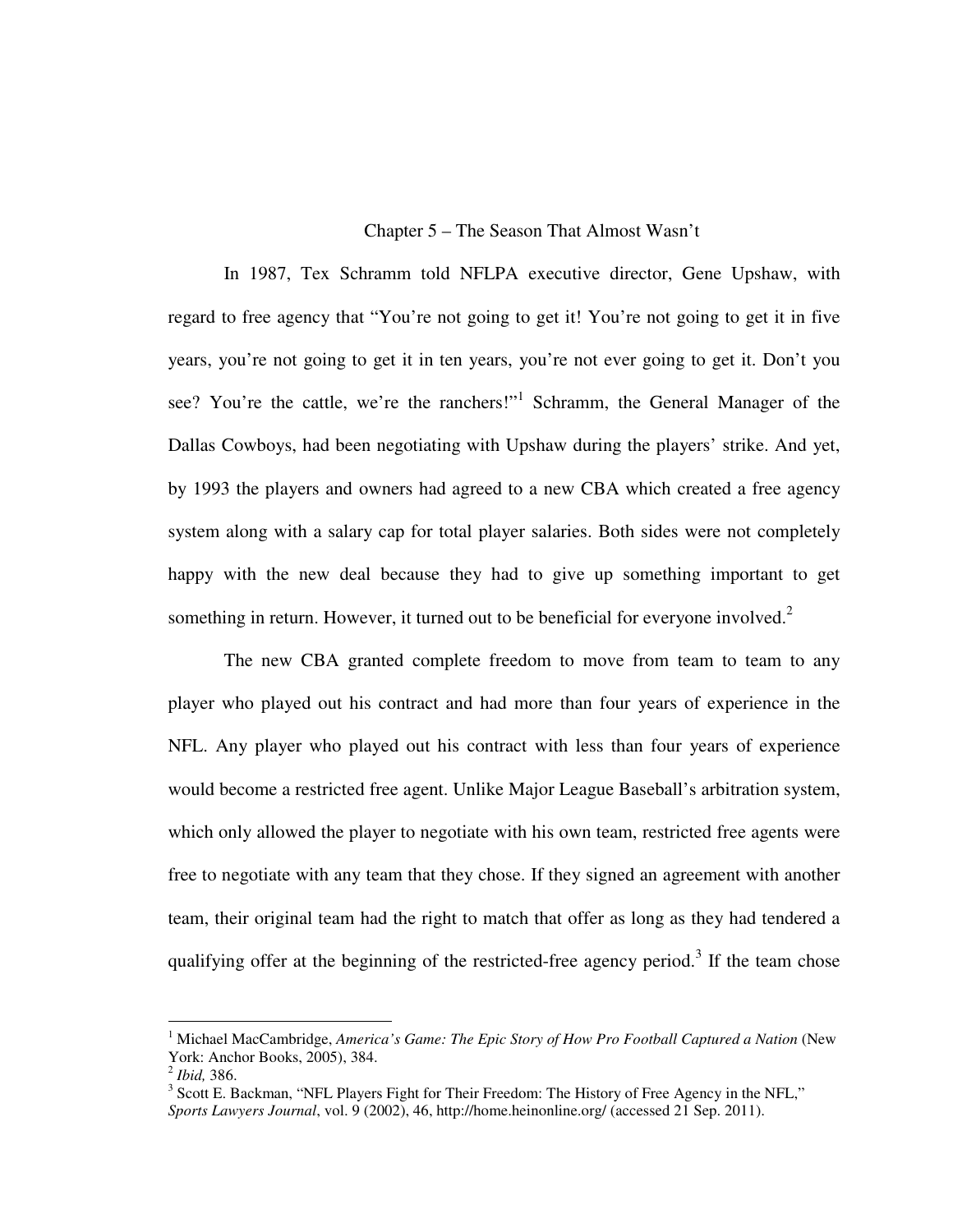not to match the offer, the new team would have to compensate the old team with a draft pick in the next amateur draft. The quality of the pick was determined by the quality of the player and the amount of money in his new contract. $4$ 

In order to achieve this level of freedom which they had never before enjoyed, the players were required to make concessions. The first was the salary cap, which limited the amount that each team could spend on its players and therefore the amount that the league as a whole could spend. The cap was structured through a revenue sharing system which limited the salaries of the entire league to 67 percent of the designated league gross revenue, which consisted of profits from ticket sales and television deals. After player salaries and benefits reached the 67 percent level, they would be incrementally forced down year by year to 62 percent. Teams were also required to spend a minimum of 58 percent of their designated revenues on player salaries and benefits each year every year that had a cap in place. That minimum level of spending on player salaries reflected the NFLPAs desire to benefit all of the players and reach a higher level of pay for all of them, not just the best players. $5$ 

Another limit on player movement was the "Franchise Player" tag, which allowed each team to restrict one of their players from becoming a free agent for one year.<sup>6</sup> Whenever a player was tagged as a franchise player, he was given a one-year contract worth the average of the five highest paid players at his position, or a 20 percent increase in his previous salary, whichever was greater. The franchise tag was meant to be a

 4 Anthony C. Krautmann, Peter von Allmen, and David Berri; "The Underpayment of Restricted Players in North American Sports Leagues," *International Journal of Sports Finance,* vol. 4 (2009), 75-93.

<sup>5</sup> Mitch Truelock, "Free Agency in the NFL: Evolution or Revolution" *SMU Law Review*, vol. 47 (1994), 1947.

<sup>6</sup> *Ibid,* 1946.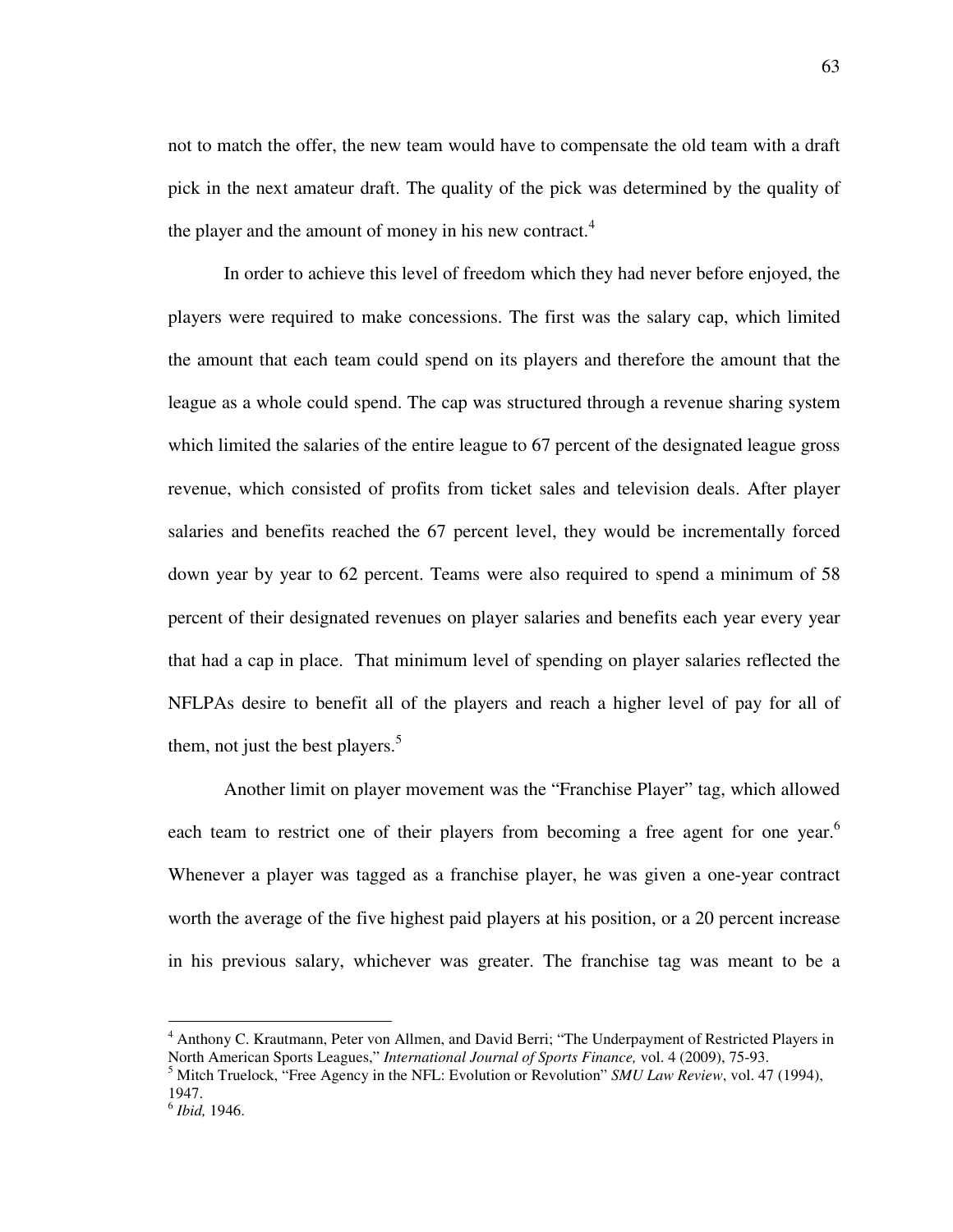protection for those teams which felt that their best player was about to leave in free agency and that they may not be able to re-sign him. A similar tag, called the "transition tag," was available in the first, second, and final years of the CBA and allowed the team to retain a player for the average salary of the top ten at his position or 120 percent of his previous salary.<sup>7</sup>

Interestingly, the salary cap and other provisions of the new CBA were not applicable in every year of the agreement. The teams and players agreed to play the first year of the agreement without any cap at all. The reasoning was that it would allow for a significant increase in player salaries, enough to reach the 67 percent of the designated revenue mark, and therefore enact the salary cap and floor the following season.<sup>8</sup> This unrestricted year allowed the defending Super Bowl champion Dallas Cowboys to re-sign their star running back Emmitt Smith, who held out at the beginning of the season, as well as other top-free agents and make another Super Bowl run. The back-to-back champions labeled themselves "America's Team" and quickly became a polarizing team for the entire nation. Fans either liked their entertaining, and successful, style of play, or disliked the brash attitudes of the players and owner, Jerry Jones.<sup>9</sup>

The final year of the CBA was also set out as a cap-less year. This was meant to be used as motivation for the owners to reach an agreement with the players on a new CBA or an extension prior to that final year. Similarly, the players faced the extension of restricted free agency from four to six years in the event that the CBA reached its final year. Furthermore, the four teams which played for the Conference championships the

 7 *Ibid.* 

<sup>8</sup> *Ibid.* 

<sup>9</sup> MacCambridge, *America's Game*, 392.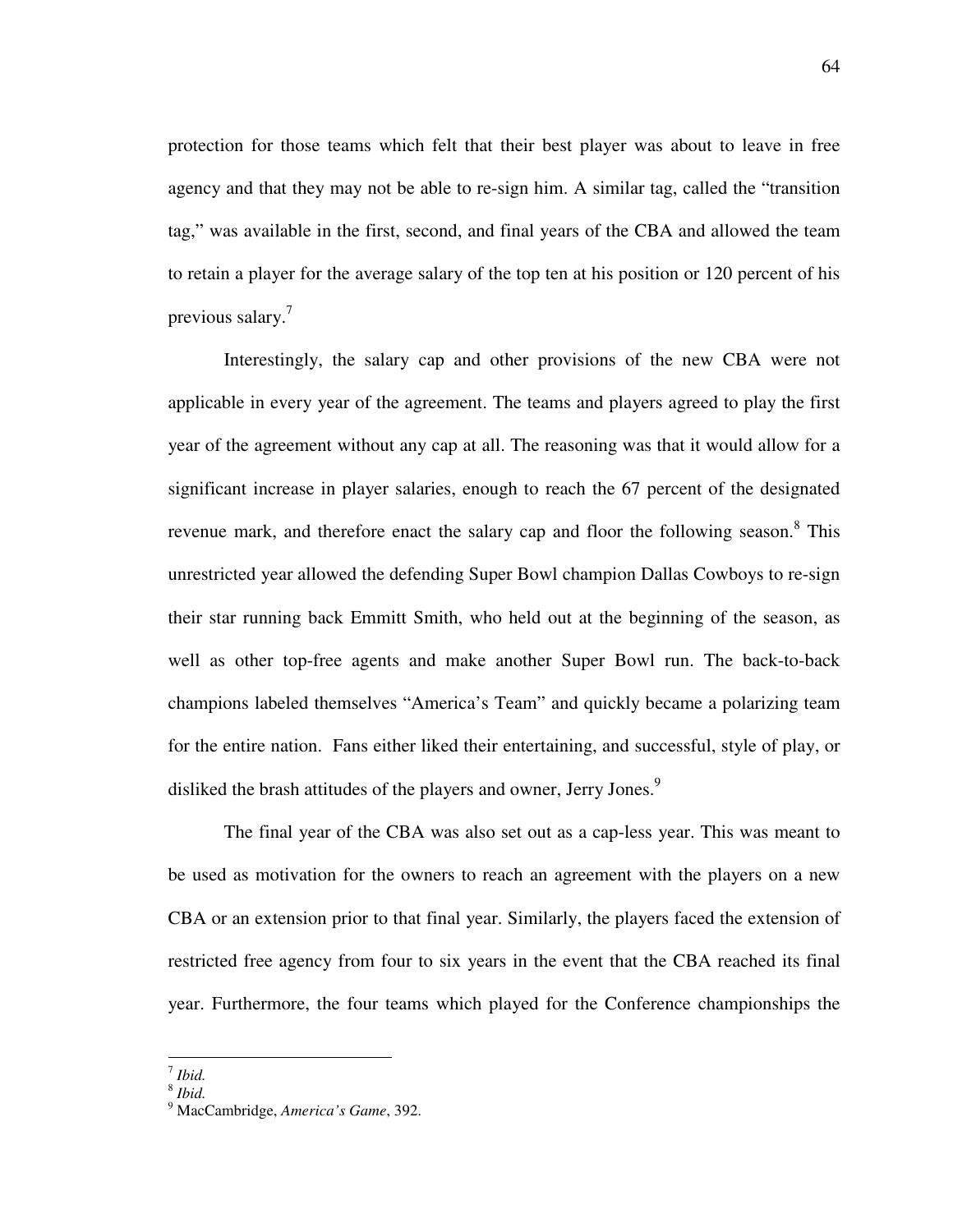previous year would not be allowed to enter the free agent market, except to replace a player who departed via free agency. Both sides were trying to create a system which would prevent further labor stoppages by preventing the CBA from even reaching its final year. $^{10}$ 

Both the players and the owners were upset at what they were required to give up in order to reach an agreement. The owners had fought against the adoption of free agency for so long that Carmen Policy, president and CEO of the San Francisco 49ers, said "To accept free agency is worse than having to go through chemotherapy. Chemotherapy's supposed to cure cancer, whereas free agency's a form of cancer itself."<sup>11</sup> Some players were just as upset about the introduction of a salary cap. Michael Irvin, a star wide receiver for Dallas, viewed the cap as a limit on the salaries of star players more than regular players. He said "free agency with a cap is like no free agency."<sup>12</sup>

In spite of the fears from both sides, the new CBA oversaw one of the most successful decades in NFL history. The league brought in more money and saw more competitive balance than ever before and was able to expand by several franchises during the decade. During the first free agency period in 1993, nearly 120 players changed teams. Those players saw an average salary increase of 125 percent. The owners' worry that all of the players would immediately flock to the largest city and largest contract available turned out to be largely unfounded. Pro Bowl defensive end Pierce Holt turned

 $10$  Truelock, "Free Agency in the NFL," 1948.

<sup>11</sup> MacCambridge, *America's Game*, 386.

<sup>12</sup> *Ibid.*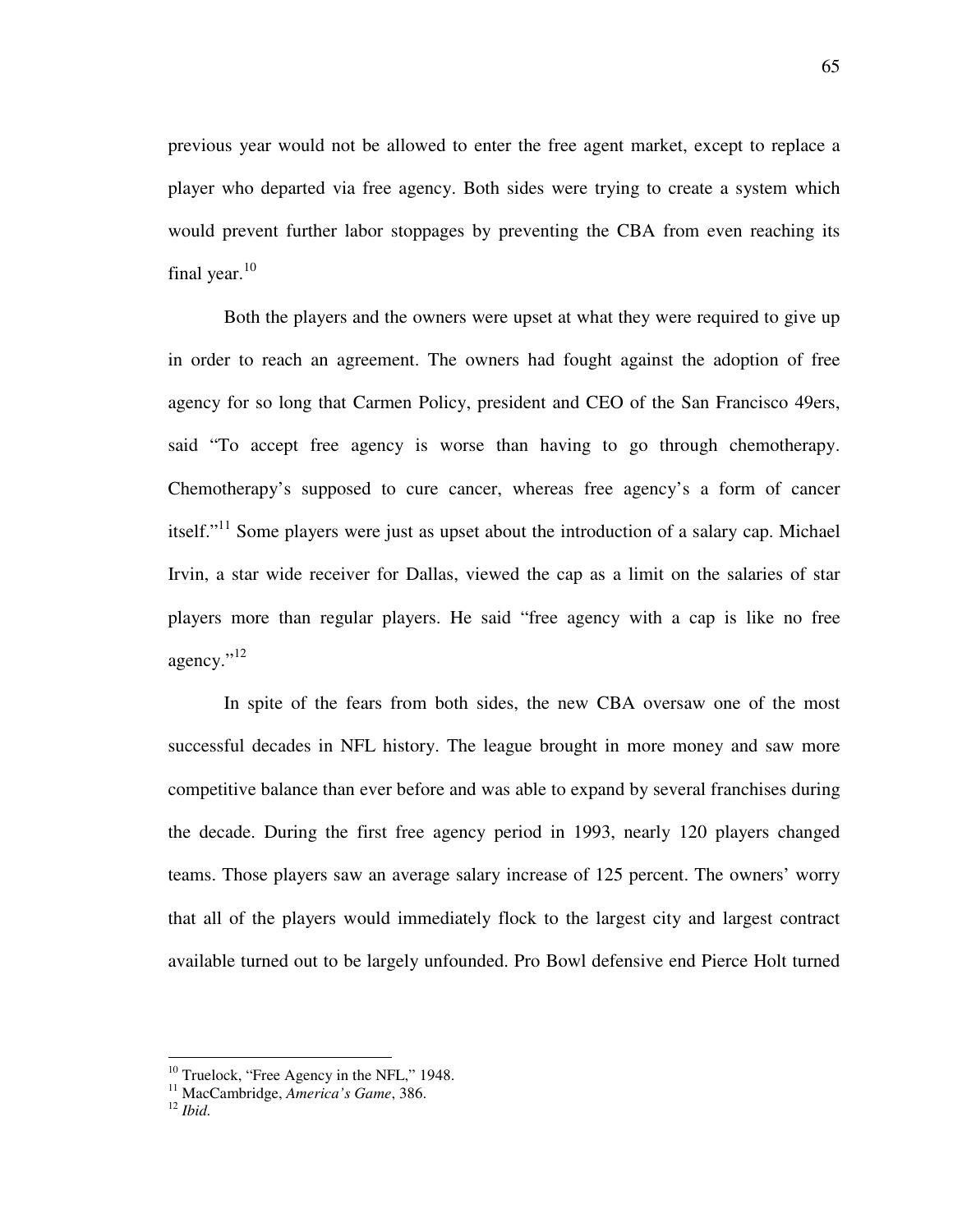down an offer from the New York Jets in order to take a smaller offer from the Atlanta Falcons, a team that had been the worst defensive team in the league the previous year.<sup>13</sup>

Strangely enough, the 1990s were not only a time in which players were able to change their locations; teams exercised their rights to move as well. The NFL consisted of 27 cities in 1993 and after the CBA was settled, the league announced that it would expand. Baltimore, which had lost the Colts franchise to Indianapolis in 1984, was considered a strong candidate to receive a franchise. However, the expansion franchises were awarded to Charlotte, North Carolina and Jacksonville, Florida. Baltimore and St. Louis, another city which had lost a franchise and felt that they deserved a new one, were both shocked and upset with the decisions and with what they said was patronizing treatment from the league. $14$ 

Following the awarding of two new franchises in the Southwest, teams began to move around the country. In April of 1995 the Los Angeles Rams, citing their poorquality stadium and lack of popularity while playing in Anaheim, left for St. Louis to replace the Cardinal franchise which had moved to Arizona a decade before. In order to attract the Rams, St. Louis promised to build a new domed stadium, a high-end practice facility and grant 100 percent concession revenue to the franchise, among other perks. The state of California, and particularly the Los Angeles area could not compete with these offers because the recent streak of riots and earthquakes made the political climate unfavorable to spending money on a football franchise.<sup>15</sup>

 $13$  Truelock, "Free Agency in the NFL," 1948.

<sup>14</sup> MacCambridge, *America's Game*, 390-391.

<sup>15</sup> *Ibid*, 394-395.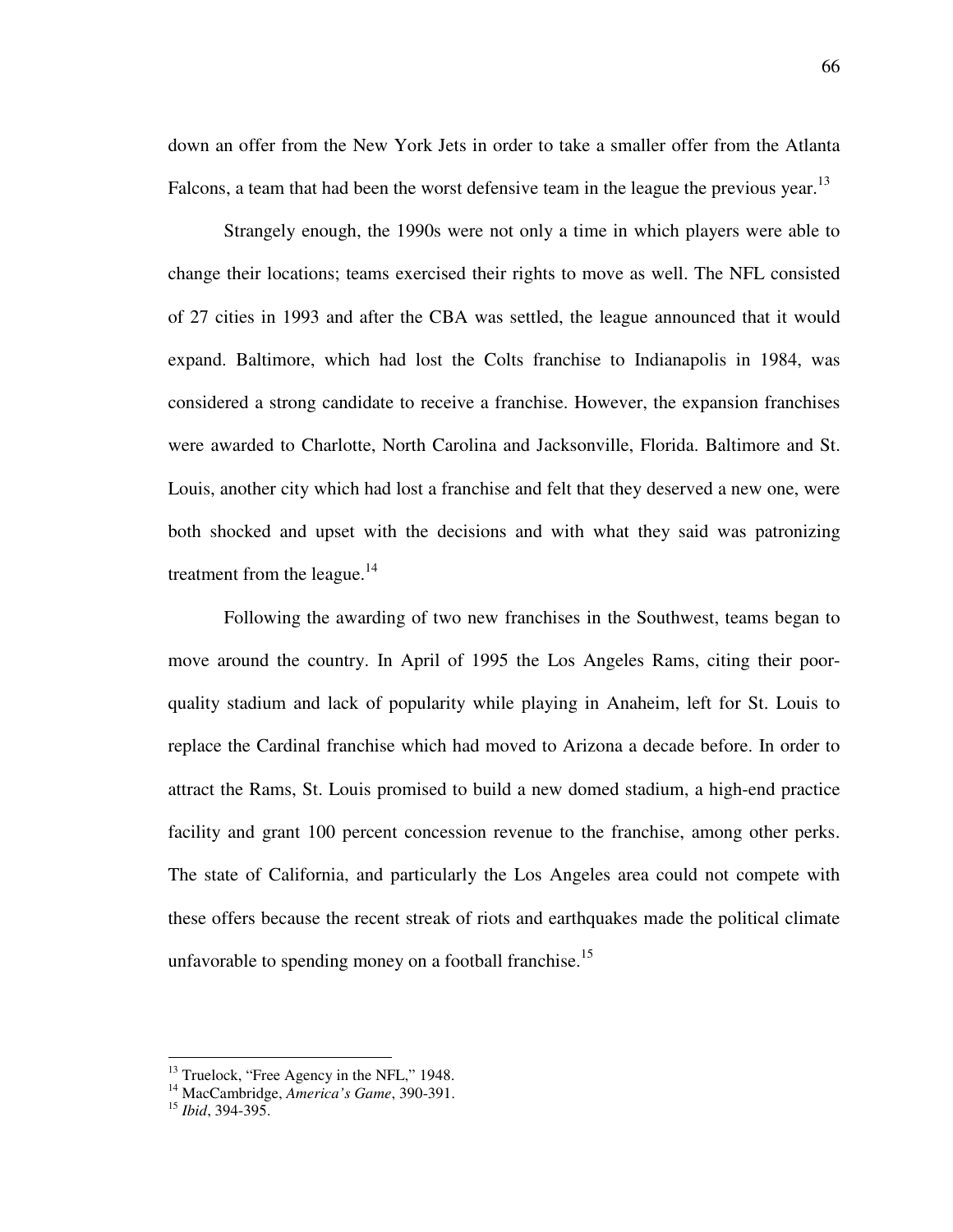With the Rams gone, the Raiders were left as the only franchise in Los Angeles. As the rap movement of the 1990s grew, Raider memorabilia became an acceptable sign of street toughness, but without the drawback of attracting police attention or inciting violence in the same way that open affiliation with a gang may have. However, the hiphop community's consumption of Raider gear did not translate into ticket sales. This lack of attendance combined with an old and outdated stadium caused the Raiders to move their franchise back to Oakland in June of 1995. In a single offseason, the second largest TV market in the nation had lost both of its professional football teams.<sup>16</sup>

In reaction to the two moves out of Los Angeles, Cleveland Browns owner Art Modell said "We can't hopscotch franchises around the country. We have built this business on the trust of fans."<sup>17</sup> On November 3, 1995 news leaked that Modell had signed an agreement to move his franchise to Baltimore and become the Baltimore Ravens. The promise of a new franchise by 1999 did little to assuage the anger of the Cleveland fans. They showed up to the last home game as if it were their "brother's funeral."<sup>18</sup>

In 1997, the Houston Oilers left a solid fan base in Texas to move to the unproven cities of Memphis and then Nashville, Tennessee. There, they were renamed the Tennessee Titans. As angry as fans may have been whenever one of their favorite players left their team, they were even more upset when an entire team left town.<sup>19</sup> Cleveland's move to Baltimore was "particularly wrenching for Browns fans who had supported the

<sup>16</sup> *Ibid*, 395-396.

<sup>17</sup> *Ibid*, 396.

<sup>18</sup> *Ibid*, 398.

<sup>19</sup> *Ibid,* 399.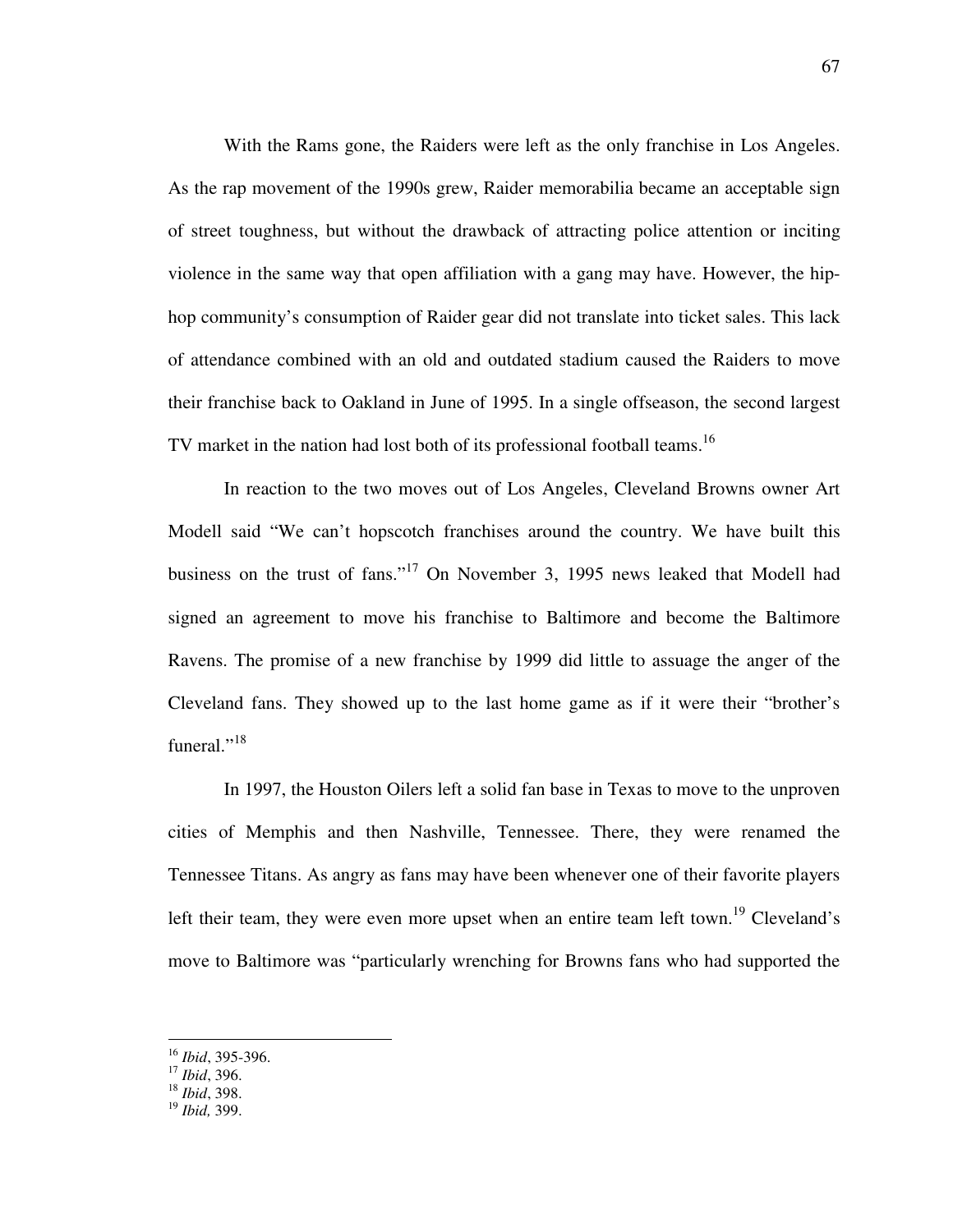team for the past 50 years."<sup>20</sup> Six franchises had either been established or moved locations in only three years, a level of turnover and expansion that the league had not seen in decades. $^{21}$ 

In spite of the franchise movement and subsequent chaos and fan unrest, the NFL continued to prosper in the 1990s. The new balance in the CBA allowed the league's smallest teams like the Green Bay Packers, located in a town of approximately 100,000 people, to remain competitive with teams in large cities like New York, Chicago, and Dallas. The Packers were able to attract marquee free agents away from other teams. Reggie White, an All-Pro defensive end from the Philadelphia Eagles, left to join the Packers and was a key part of their championship team in  $1996$ <sup>22</sup> Teams like the Packers were able to survive because the salary cap and other measures which restricted the cost of players and the revenue sharing which provided as much as 84 percent of their income. $23$ 

The ability of the players to move among teams on their own volition, combined with the use of a salary cap in fact helped to balance the competition in the league, rather than to ruin it as the owners had predicted. In the 19 Super Bowls that have come after the 1993 CBA, 12 different teams have won, the same number of teams that won during the 27 years prior to free agency. The number of repeat champions also fell from six prior to 1993 to two since then.<sup>24</sup> The league had become more balanced.

<sup>20</sup> Timothy W. Smith, "Calm in the Eye of the NFL Storm," *New York Times (1923-Current file);* Nov 17, 1995; Los Angeles Times, B17.

<sup>21</sup> MacCambridge, *America's Game*, 390.

<sup>&</sup>lt;sup>22</sup> Truelock, "Free Agency in the NFL," 1948.

<sup>23</sup> MacCambridge, *America's Game*, 401.

<sup>24</sup> "Super Bowl Standings," *2011 NFL Record & Fact Book* (New York: Time Inc. Home Entertainment, 2011), 475-6, http://www.nfl.com/history, (accessed 4 Apr. 2012).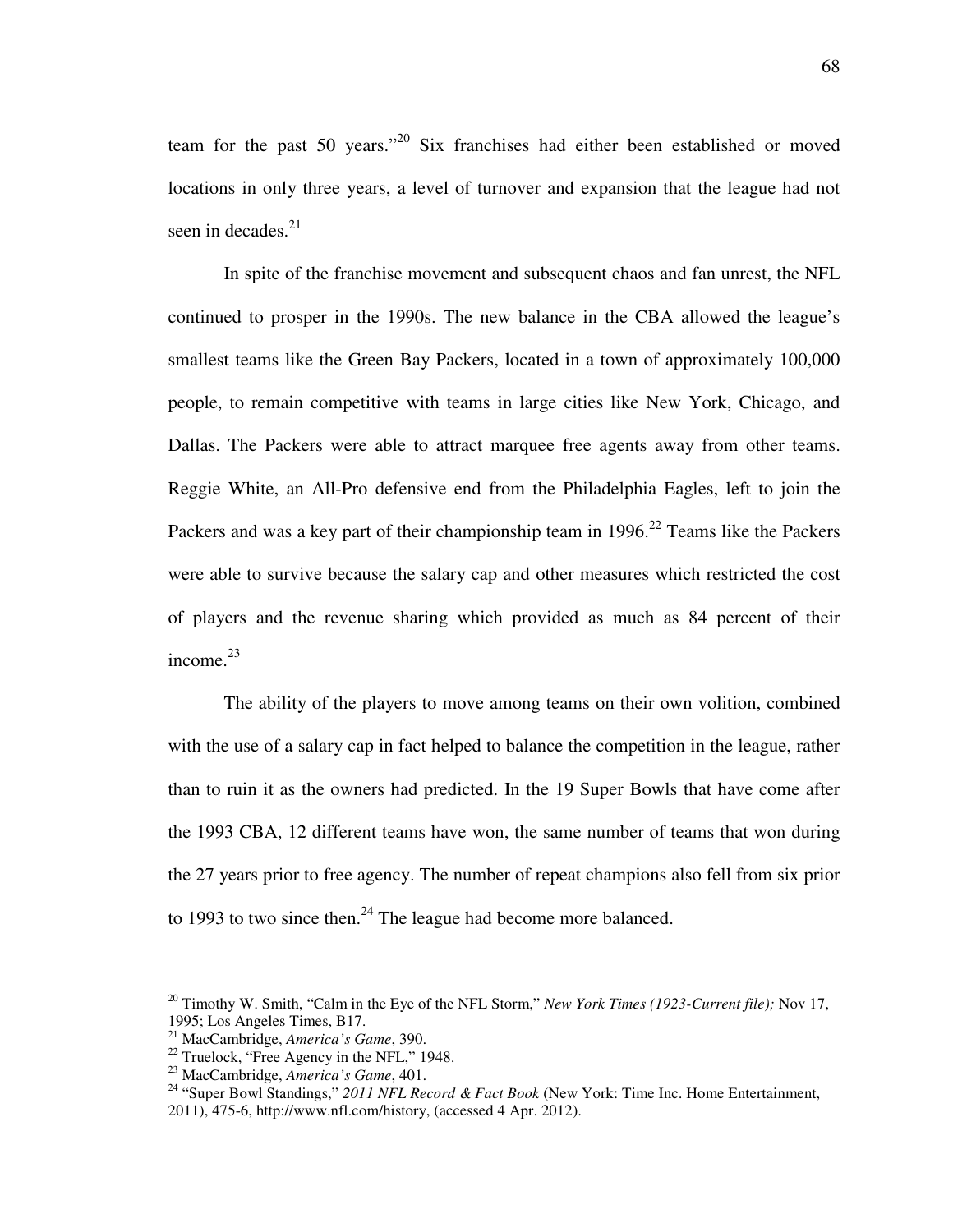Gone were the days when a team would grow and play together for years and years in order to become as good as possible. The new system meant that every roster had significant turnover each year. This turnover meant that the success of a team was more fleeting than it had been in the past. A team that may have been average one year could win a Super Bowl the next. Likewise, a team which played in the Super Bowl one year may not make the playoffs the next year. In fact, from 1998 until 2007 seven of the teams that lost the Super Bowl did not make the playoffs the next year, or even win half of their games.<sup>25</sup> For coaches and teams, the ability to find the right players to add to their team became more important than the ability to teach players the correct set of skills.<sup>26</sup>

A testament to the success of the 1993 CBA was the fact that not only did the league grow at an unprecedented rate, but the owners and players were able to settle subsequent labor negotiations with little turmoil. The two sides agreed to simply continue the 1993 CBA through 2007, knowing that the success of the agreement was mutually beneficial. In 2007, another CBA was agreed upon without much controversy between the two sides. Commissioner Tagliabue, who was nearing retirement at the time, was suspected of pushing through the new CBA without allowing for much discussion in order to prevent another work stoppage from marring his legacy. Because the CBA was agreed to so quickly, little was changed from the previous agreement which had been established sixteen years prior.

In May of 2008, the owners voted unanimously to reduce the length of the CBA by two years. The reduction meant that the CBA would run through the 2010 season and

<sup>25</sup> *Ibid*; NFL.com, "Playoff Game Summaries," *2011 NFL Record & Fact Book* (New York: Time Inc. Home Entertainment, 2011), 475-6, http://www.nfl.com/history, (accessed 4 Apr. 2012).

<sup>26</sup> MacCambridge, *America's Game*, 433-434.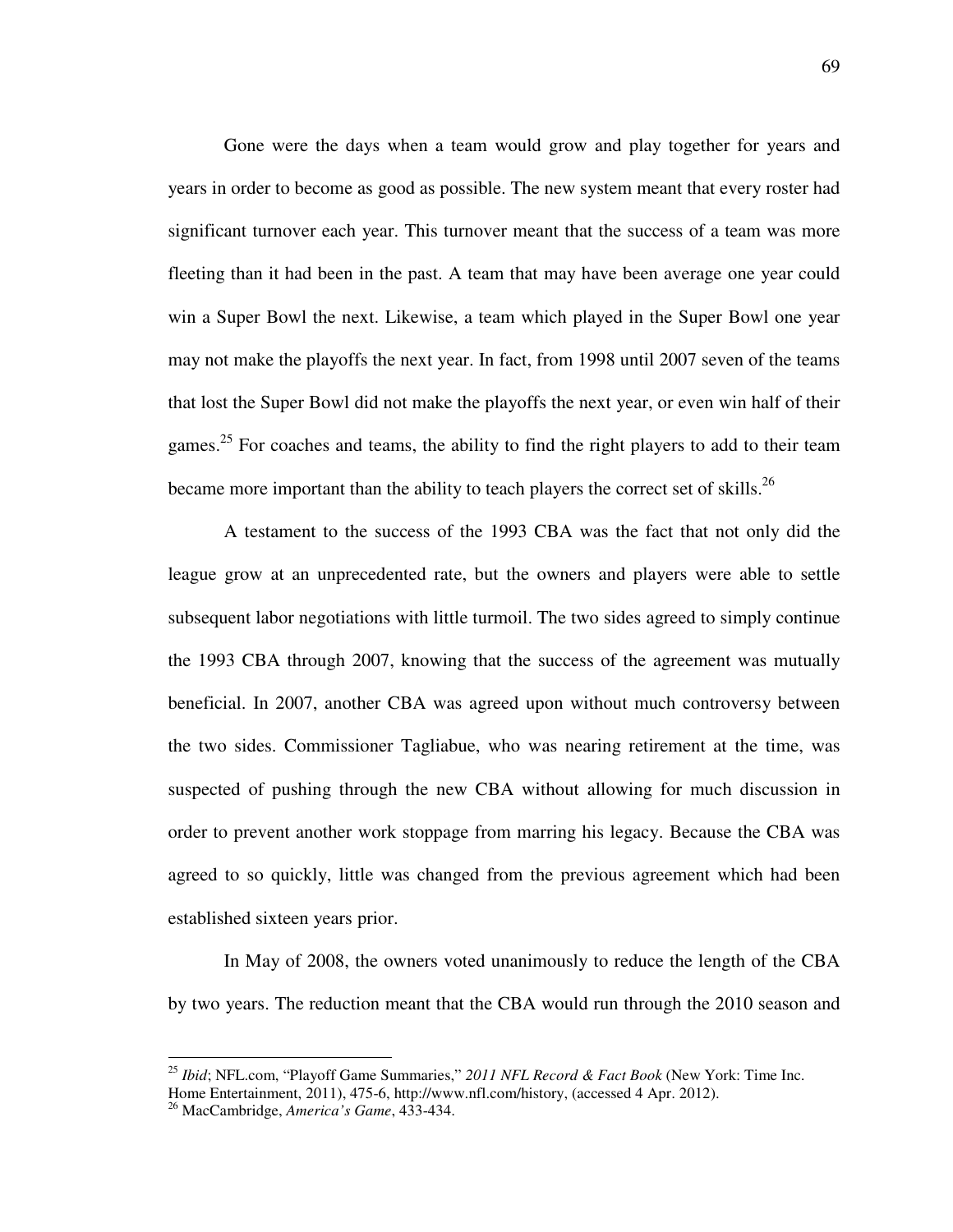2011 NFL amateur draft.<sup>27</sup> This move showed the owners were unhappy with the CBA and wanted significant changes in the near future. The main issues were the league's \$9.3 billion in revenue and how to split it with the players and how to slow the rapidly increasing rookie wages. $^{28}$ 

The 2006 CBA gave the players approximately 60 percent of the revenue that the league generated.<sup>29</sup> Unhappy with their share of that revenue, the owners were threatening to lock the players out at the end of the now shortened CBA unless they reached an agreement which was more favorable to the owners. In addition to the massive revenue generated during the 2010 season, the league also broke multiple television viewership records, including the most watched broadcast in the history of US television at 111 million viewers for the Super Bowl.<sup>30</sup> Public opinion at the time thought that a work stoppage would be ill-advised because according to DeMaurice Smith, the executive director of the NFLPA "no one wants to kill the golden goose."<sup>31</sup> However, Smith had a note written by his predecessor from a 1991 union meeting which read "The owners will always take short-term loss for long-term gain," and Smith was always aware of that mentality when preparing his tactics.<sup>32</sup>

Owners were concerned that they were giving too much of the revenue to the players, especially the early draft picks who had not played in the league at all and

<sup>28</sup> Doris Burke, Brian Hendrickson, and Daniel Roberts, "The Gross Football Product" *Sports Illustrated*, 14 Mar. 2011, http://www.sportsillustrated.cnn.com/vault (accessed 6 Apr. 2012).

<sup>27</sup> "Chronology of Professional Football." *2011 NFL Record & Fact Book* (New York: Time Inc. Home Entertainment, 2011), 348, http://www.nfl.com/history, (accessed 2 Dec. 2011).

<sup>29</sup> Peter King, "The Gathering Storm," *Sports Illustrated,* 18 Oct. 2010,

http://www.sportsillustrated.cnn.com/vault (accessed 6 Apr. 2012).

<sup>30</sup> Jim Trotter, "The Fighter," *Sports Illustrated*, 21 Feb. 2011, http://www.sportsillustrated.cnn.com/vault (accessed 6 Apr. 2012).

<sup>31</sup> *Ibid.* 

<sup>32</sup> *Ibid.*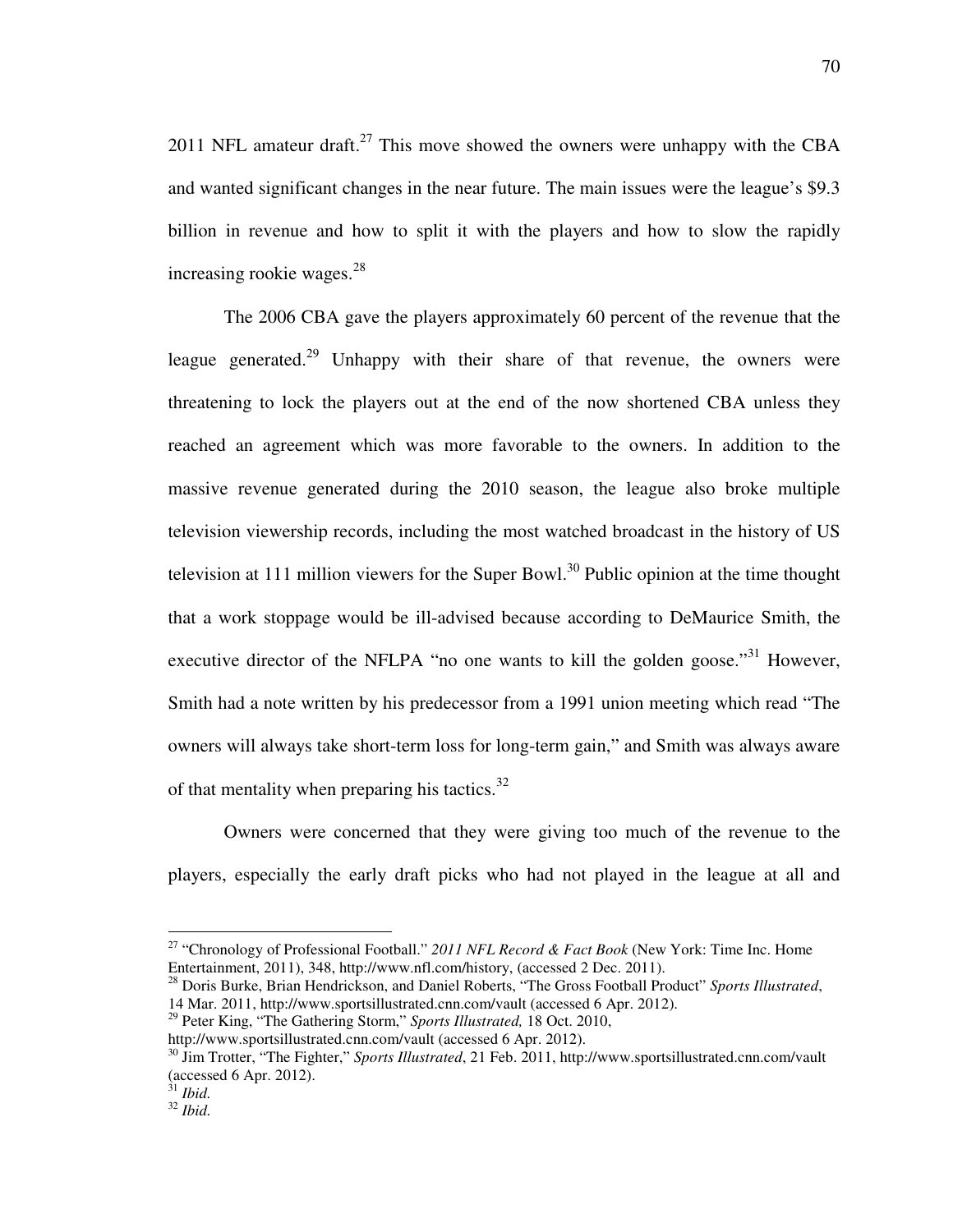therefore were unknown quantities. St. Louis Rams quarterback Sam Bradford, the first overall pick in the 2010 draft, signed a contract which gave him \$78 million over six years before he ever stepped onto a NFL field.<sup>33</sup> In September of 2010 Tom Brady, a two time Super Bowl MVP, signed a four-year deal worth just over \$75 million.<sup>34</sup> To solve this problem the two sides began to discuss the idea of a rookie wage scale which would cap the amount of money that could be spent on each pick in the draft. The estimated savings could be as high as \$200 million per year.<sup>35</sup> The issue that would then arise was what to do with that money. The owners wanted to keep it while the players would have rather seen it go to veteran players or into the pension fund for the retired NFL players.<sup>36</sup>

The owners also wanted to take about \$1 billion out of the pool that they shared with the players prior to dividing that pool. That money would go to the construction of new stadiums which were increasingly being built solely with private money. Players countered that workers were not asked to help finance the construction of factories, and they did not want to be first union to do so. In order to sway the players, the owners offered them a slightly larger proportion of the remaining revenue; essentially a bigger piece of a smaller pie. The players were unconvinced by this proposal, saying that they like the bigger pie just fine. $37$ 

The provisions which had been enacted to prevent the expiration of a CBA without a further agreement came into effect when the 2009 season ended and no deal had been struck. That meant that the 2010 season would be an uncapped year, which was

<sup>33</sup> Associated Press, "Bradford on Field with High Expectations," *ESPN.com*, 31 Jul. 2010, http://sports.espn.go.com/nfl/ (accessed 6 Apr. 2012).

<sup>34</sup> Mike Reiss, "Brady Receives \$16million Signing Bonus," *ESPNBoston.com,* 14 Sep. 2010, http://espn.go.com/boston (accessed 6 Apr. 2012).

<sup>&</sup>lt;sup>35</sup> King, "The Gathering Storm."

<sup>36</sup> *Ibid.*

<sup>37</sup> *Ibid.*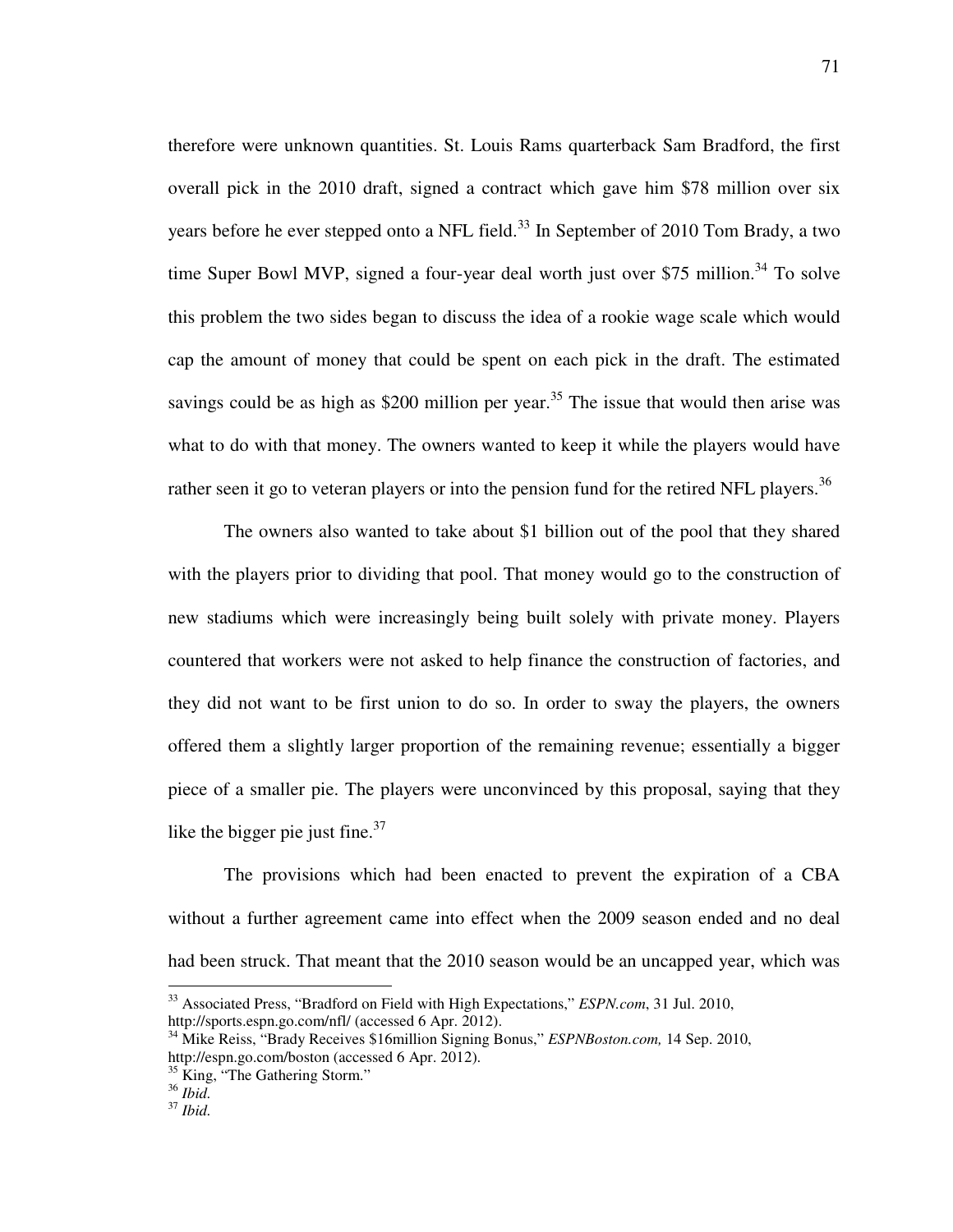good news for the players and bad news for the owners who wanted to win, particularly those in small markets. However, there was a silver lining for the frugal owners: the salary floor was removed along with the salary cap, meaning that they were free to cut costs and try to save money for the potential work stoppage that was a year away.<sup>38</sup>

The lack of a new CBA at the end of the 2009 season also meant that the restricted free agency requirement was extended from four years to six years. Players who had set up their contracts to end so that they would have the right to unlimited free agency were once again forced to negotiate with teams knowing that their own team could retain their rights or demand compensation. All told, there were 76 starters and 130 backup players who were up for restricted free agency that would have been eligible for complete free agency with the four-year system in effect. Even the unrestricted free agents were going to face limited benefits from being on the market. The eight teams which had played for the longest into the playoffs the previous season were limited to a combined four free agents unless they lost one of their own to free agency. This limited the pool of teams looking for the talents of each free agent.<sup>39</sup>

Prior to the 2010 season, the owners attempted to dismantle a Supplemental Revenue Sharing (SRS) pool, which helped between eight and twelve of the league's smaller-revenue clubs. The owners claimed that the uncapped season in 2010 did not require the pool under the 2006 CBA. The NFLPA disagreed, saying that they had to agree to any decision which was a part of current CBA, and Special Master Stephen Burbank agreed. The players saw the move by the owners as an attempt to limit the

<sup>38</sup> Peter King, "On the Cheap," *Sports Illustrated*, 22 Feb. 2010, http://www.sportsillustrated.cnn.com/vault (accessed 6 Apr. 2012).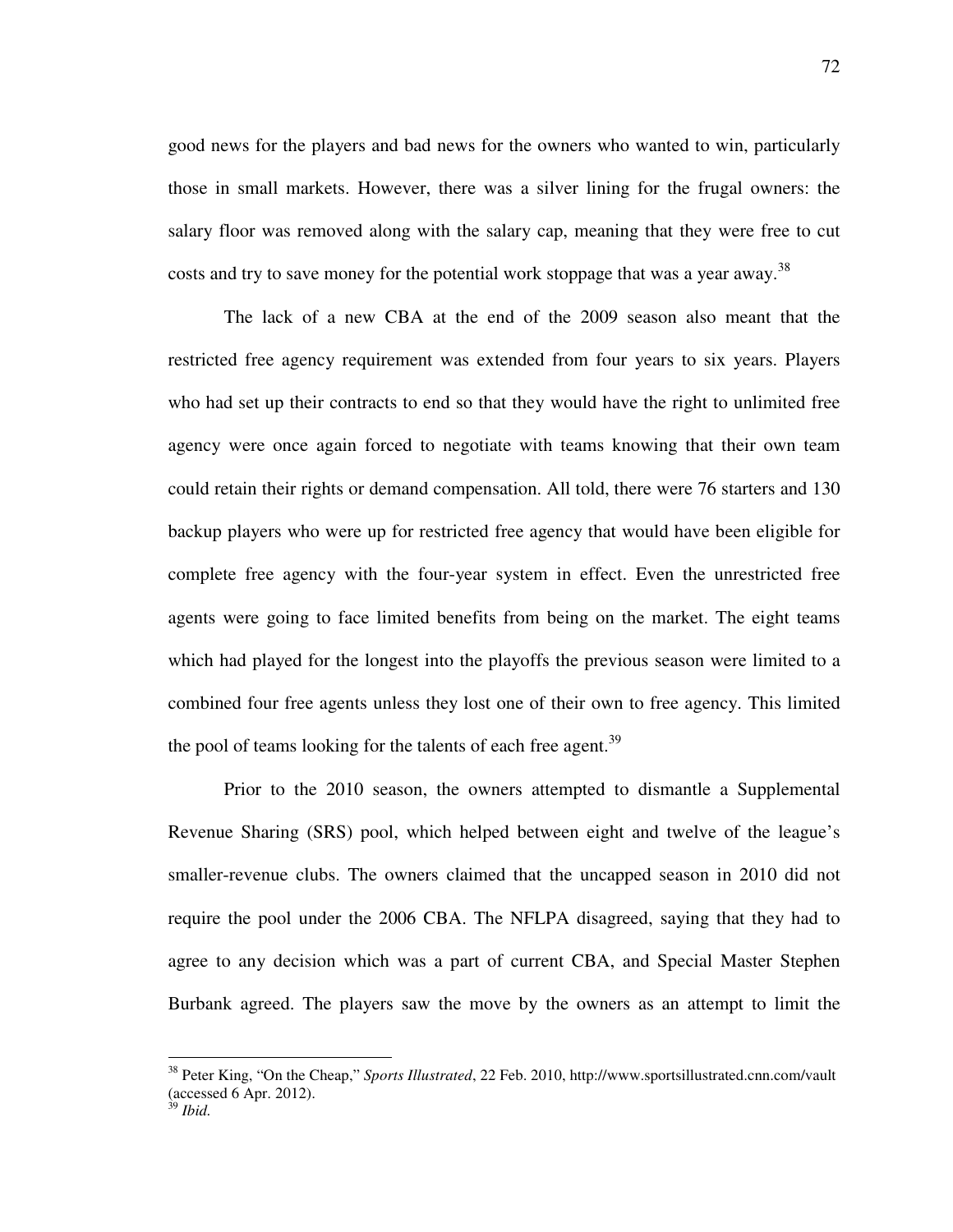amount of money which would be spent in free agency by limiting the money available to the poorer teams. This attempt to limit free agency spending was viewed as a hostile tactic to break the players in the upcoming negotiations over a new CBA. $^{40}$ 

Throughout 2010, the two sides met on occasion and discussed the coming expiration of the CBA, however little was actually accomplished. In February of that year, the new executive director of the NFLPA, DeMaurice Smith, was asked what the likelihood of a lockout during the 2011 season was on a scale of one to ten. His response was fourteen.<sup>41</sup> In late October, halfway through the season, the situation had not improved and Commissioner Goodell said he "would like to see more progress" regarding the negotiations.<sup>42</sup> In early December, Smith wrote a letter to the NFLPA regarding the ability to reach an agreement with the owners which said "That deadline has now passed."<sup>43</sup>

The deadline at which the existing CBA was set to expire was the end of the day on March 3, 2011. Prior to that deadline the two sides spent more time in court trying to gain leverage than they did in a room actually negotiating. One key decision was handed down on March 1 and said that the owners would not have access to the \$4 billion in revenue from their television agreements.<sup>44</sup> This removed a significant piece of leverage which the owners had used in previous disputes. The players won the decision on the argument that the owners had structured the deal to provide themselves with protection in

<sup>40</sup> Chris Mortensen, "Ruling Bars Owners From Ending Pool," *ESPN.com,* 2 Feb. 2010, http://sports.espn.go.com/nfl/ (accessed 6 Apr. 2012).

<sup>41</sup> Ian Thomsen, "On the Road to Reckoning," *Sports Illustrated*, 15 Feb. 2010, http://www.sportsillustrated.cnn.com/vault (accessed 6 Apr. 2012).

<sup>42</sup> Vinnie Iyer, "NFL Labor Timeline: 1987 to 2011," *Sporting News Online Edition*, http://aol.sportingnews.com/nfl/feed (accessed 6 Apr. 2012).<br><sup>43</sup> Ibid. <sup>43</sup> *Ibid. .*

<sup>44</sup> Associated Press, "Federal Judge Rules NFL Violated Deal," *ESPN.com,* 2 Mar. 2011, http://sports.espn.go.com/nfl (accessed 6 Apr. 2012).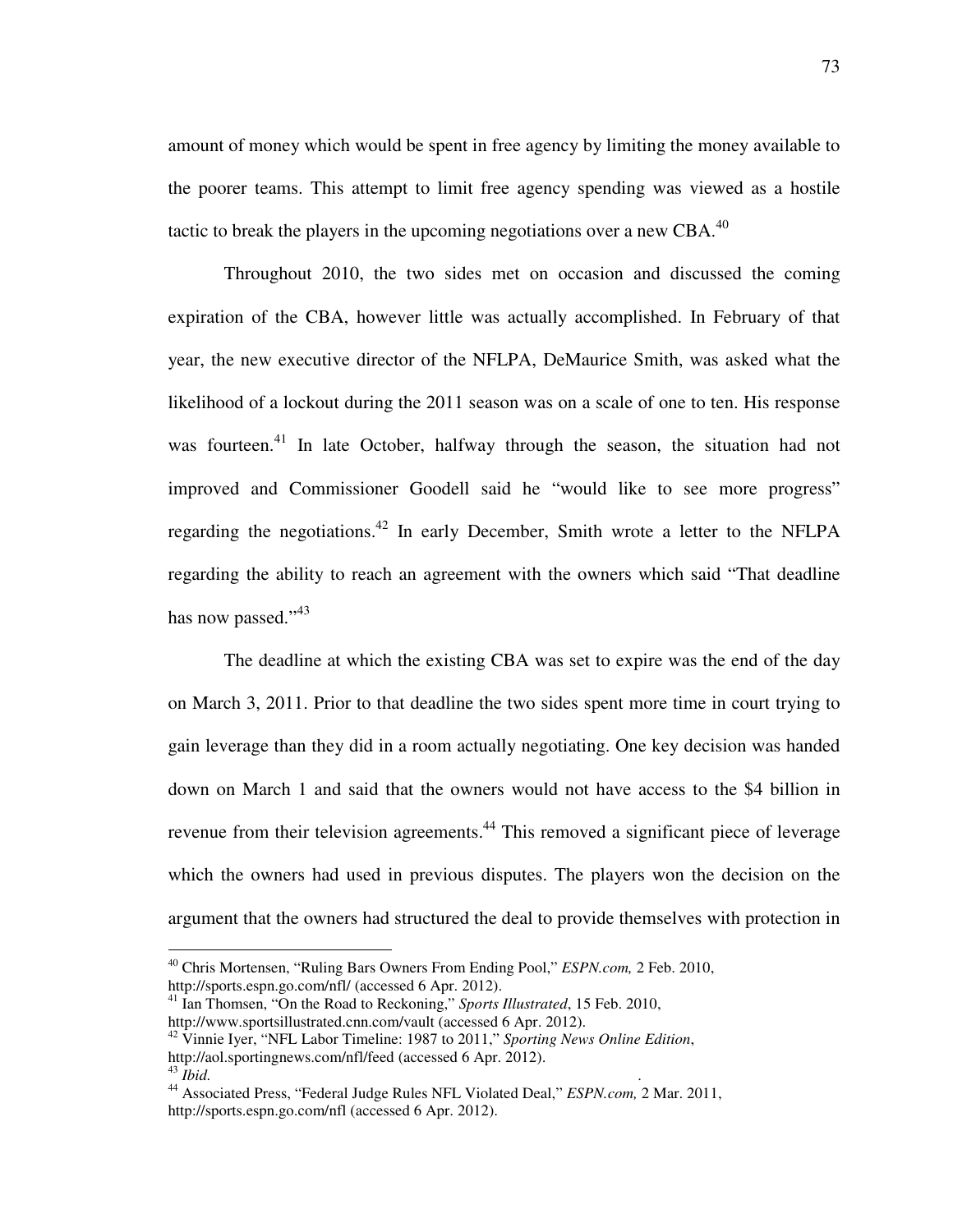case of a lockout, rather than making a good-faith effort to maximize the revenues which would be shared with players, a stipulation of the agreement between the two sides.<sup>45</sup>

On March 3, an agreement was reached to delay the expiration of the CBA for seven days. Yet the new deadline passed anyway without any agreement in place. As soon as the CBA expired, negotiations ended between the two sides, the owners locked the players out. In response, the NFLPA decertified. When the union decertified, the players were allowed to file antitrust lawsuits against the NFL, which they did immediately, with the goal of preventing the lockout via injunction.<sup>46</sup> The major lawsuit was filed with ten players listed as plaintiffs. The three biggest names among those plaintiffs were Super Bowl-winning quarterbacks Tom Brady, Peyton Manning, and Drew Brees. Another player worth noting in that case was Von Miller. Miller was significant because the team he had most recently played for was Texas A&M University – that is, he was a rookie who had yet to be drafted and yet he was willing to assist in suing the NFL owners. $47$ 

Because the already strained negotiations had broken off completely and the only end to the dispute was through the courts, it became clear that there would not be a quick solution. Speculation that the 2011 season would be partly or completely missed only escalated with the expiration of the deal. One of the most optimistic views came from Kevin Mawae, the president of the NFLPA, who said "We sit here at a time of uncertainty and say, 'When will football be played?' My answer to you as fans is I don't

<sup>45</sup> *Ibid*.

<sup>46</sup> Jim Trotter, "A Game in Flames," *Sports Illustrated,* 21 Mar. 2011,

http://www.sportsillustrated.cnn.com/vault (accessed 6 Apr. 2012). <sup>47</sup> Andrew Lawrence, "Locked and Loaded," *Sports Illustrated,* 18 Apr. 2011,

http://www.sportsillustrated.cnn.com/vault (accessed 6 Apr. 2012).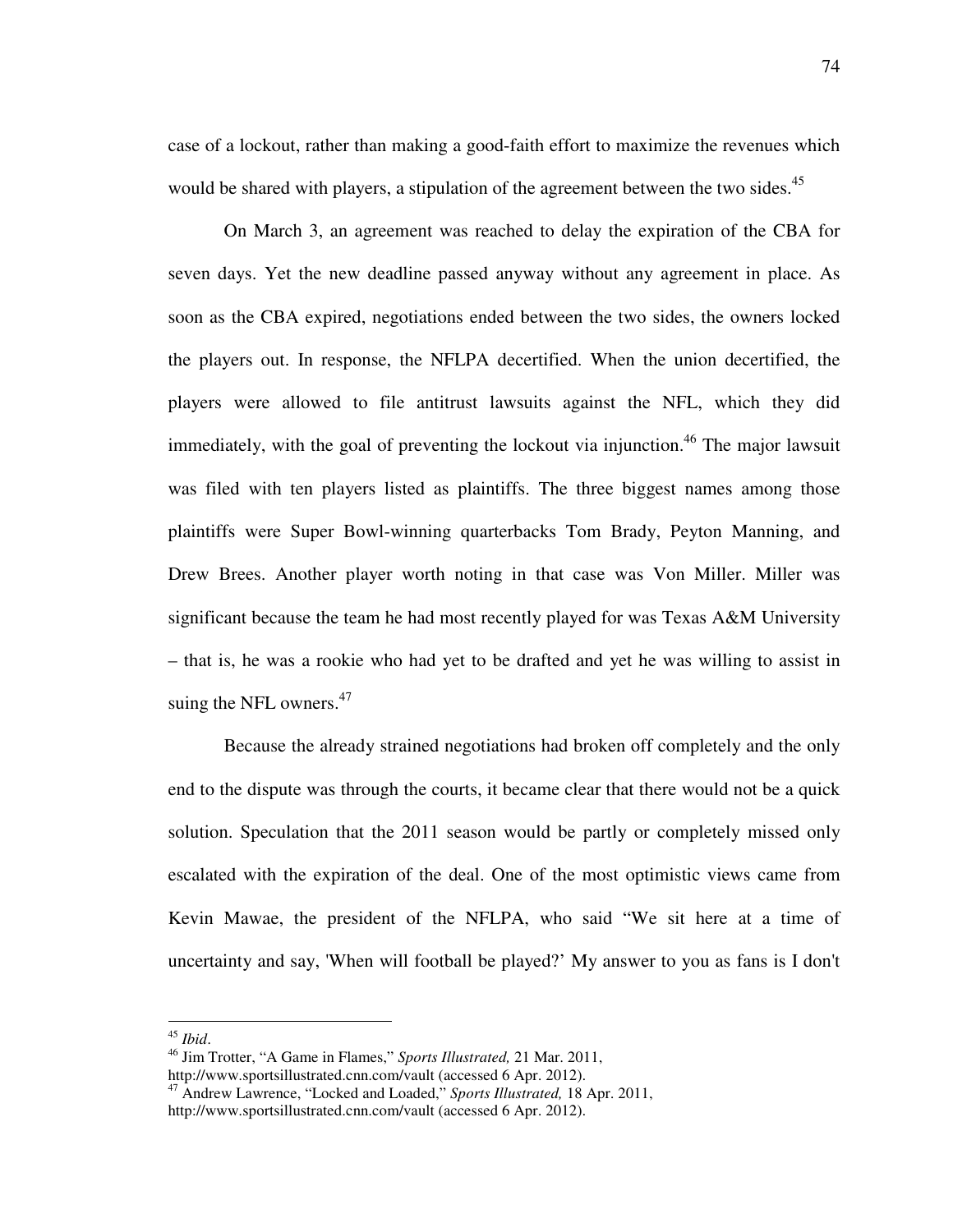know. My hope to you as the players' association president is that I believe that we will play in 2011 but under what system I do not know."<sup>48</sup>

As the lockout stretched on and little progress was made, the players and owners became more and more urgent in their attempts to reach an agreement. The spring had largely been spent in courtrooms arguing instead of boardrooms negotiating. In the early summer, at the behest of Robert Kraft who owned the New England Patriots, the two sides agreed to "get the lawyers out of the room" and sign a deal.<sup>49</sup> With both sides working toward finding a mutually beneficial agreement instead of defending their own interests and vilifying their opponents, they were able to reach an agreement in only a few weeks.<sup>50</sup>

In late July 2011, the two sides came together to agree to a decade-long agreement which included considerable changes to the way in which players and their teams interacted. Revenue sharing was resolved by removing the exemptions to the revenue pool which owners had previously reserved and reducing the share of the pool which went to the players. The players took a smaller piece of a bigger pie. Rookie wages were restricted by assigning each team a total amount that they could spend on their draft picks, based on their draft position. The \$150 million that this was expected to save would be redirected into the contracts of veteran players. Additionally, the number and duration of practices were limited to prevent injuries and extend careers and contracts

-

<sup>48</sup> Associated Press, "Kevin Mawae Still Optimistic for '11 NFL" *ESPN.com* 10 May 2011, http://sports.espn.go.com (accessed 6 Apr. 2012).

<sup>49</sup> Peter King, "Kraftwork," *Sports Illustrated,* 6 Feb. 2012, http://www.sportsillustrated.cnn.com/vault (accessed 6 Apr. 2012).

<sup>50</sup> Jim Trotter, "Game On," *Sports Illustrated*, 25 Jul. 2011, http://www.sportsillustrated.cnn.com/vault (accessed 6 Apr. 2012).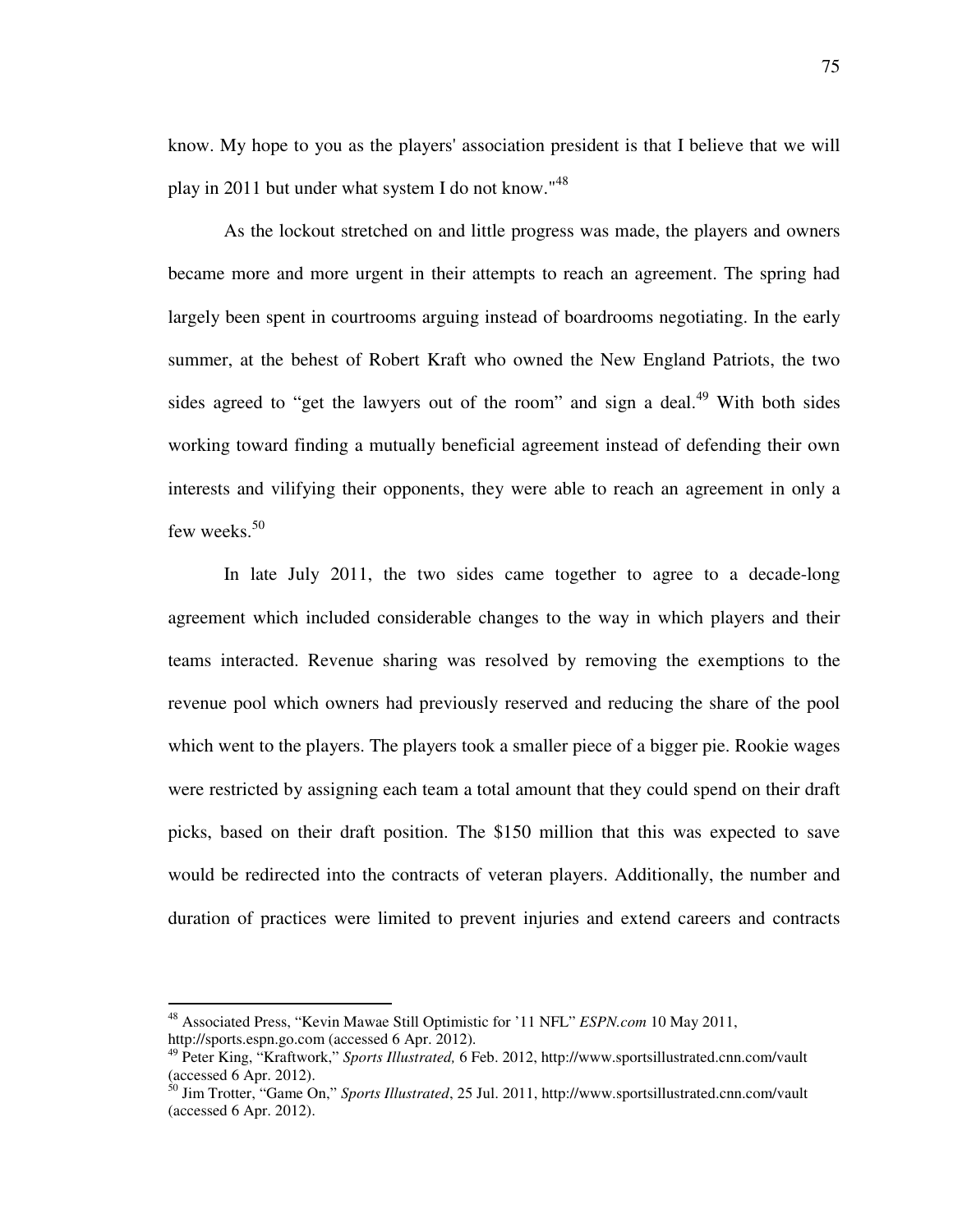were restructured so that there was some level of protection for players in case they were injured. $51$ 

With this new deal, the most popular and profitable league in the US reached an agreement which appeared to assure labor peace for the next decade and did so without missing any regular season games. However, the state of the game had changed from the previous major work stoppage. Much like the MLBPA, the NFL players had shifted the negotiations from a fight for their financial liberty and the right of the current players to choose their teams to a fight over the equality of the partnership between the players and owners and the safety of those players. Yet the NFLPA had used very different tactics to do so. Rather than trying to create a completely free market like baseball with little restriction on who could sign players and how much they could spend, the NFL had a restricted system which gave more power to role players and did not fully strip teams of their ability to maintain their team. Part of the difference between the two leagues could be attributed to the style of the two sports and the impact that one player can have on a team. To say that the previous two decades had been good for the state of the game and for both sides of the CBA would be an understatement.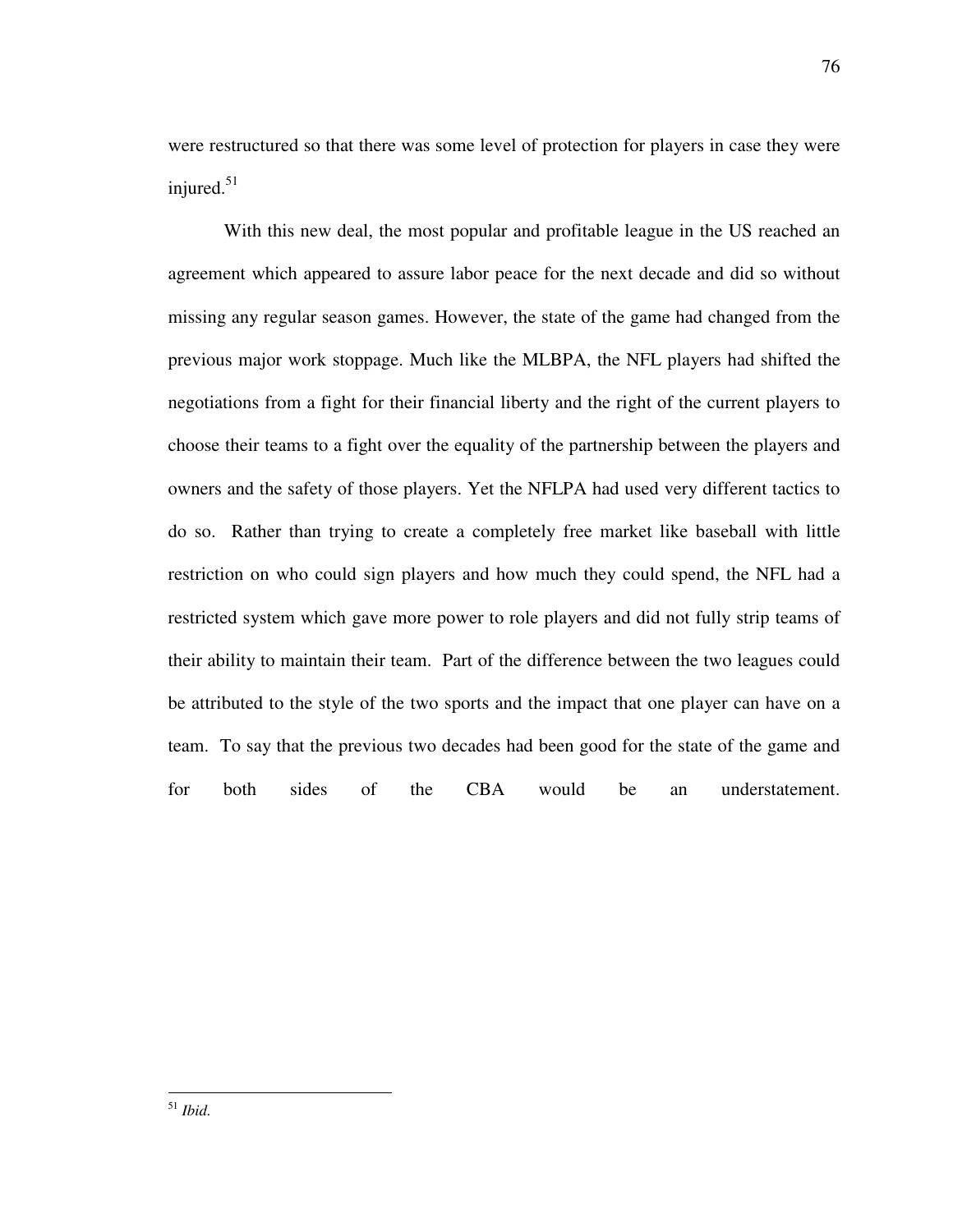## Chapter 6 – Conclusion

In the late  $19<sup>th</sup>$  and early  $20<sup>th</sup>$  centuries, the owners of the NFL and MLB each created systems which would heavily restrict the movement of players between teams. In doing so, they turned the players into a form of property to be bought, sold, and traded. This system of restriction denied the players their rights as well as reducing their income. While players in both leagues would earn more money than the typical citizen of the day, they were still making a pittance compared to the income the owners received from the teams, and they still had no choice on where or for whom they worked.<sup>1</sup>

A century later, players in both leagues made millions of dollars per year. While still subject to being purchased, sold, and traded, they had fought for and earned the right to seek employment among the many teams in each league and in doing so had a voice in where they would play. Furthermore, they were able to begin to fight for benefits like pensions, injury guarantees in their contracts, and minimum salaries. That progress had come through repeated labor struggles over the previous 40 years. Those labor struggles were initially the players struggling against the oppression of the owners and their reserve systems.<sup>2</sup>

Established by the owners in order to "maintain the integrity of the game and maintain honesty among clubs and players," the restrictive reserve clauses in each league

<sup>&</sup>lt;sup>1</sup> Michael MacCambridge, *America's Game: The Epic Story of How Pro Football Captured a Nation* (New York: Anchor Books, 2005); Bowie Kuhn, *Hardball: The Education of a Baseball Commissioner* (New York: Random House, 1987).

<sup>2</sup> *Ibid.*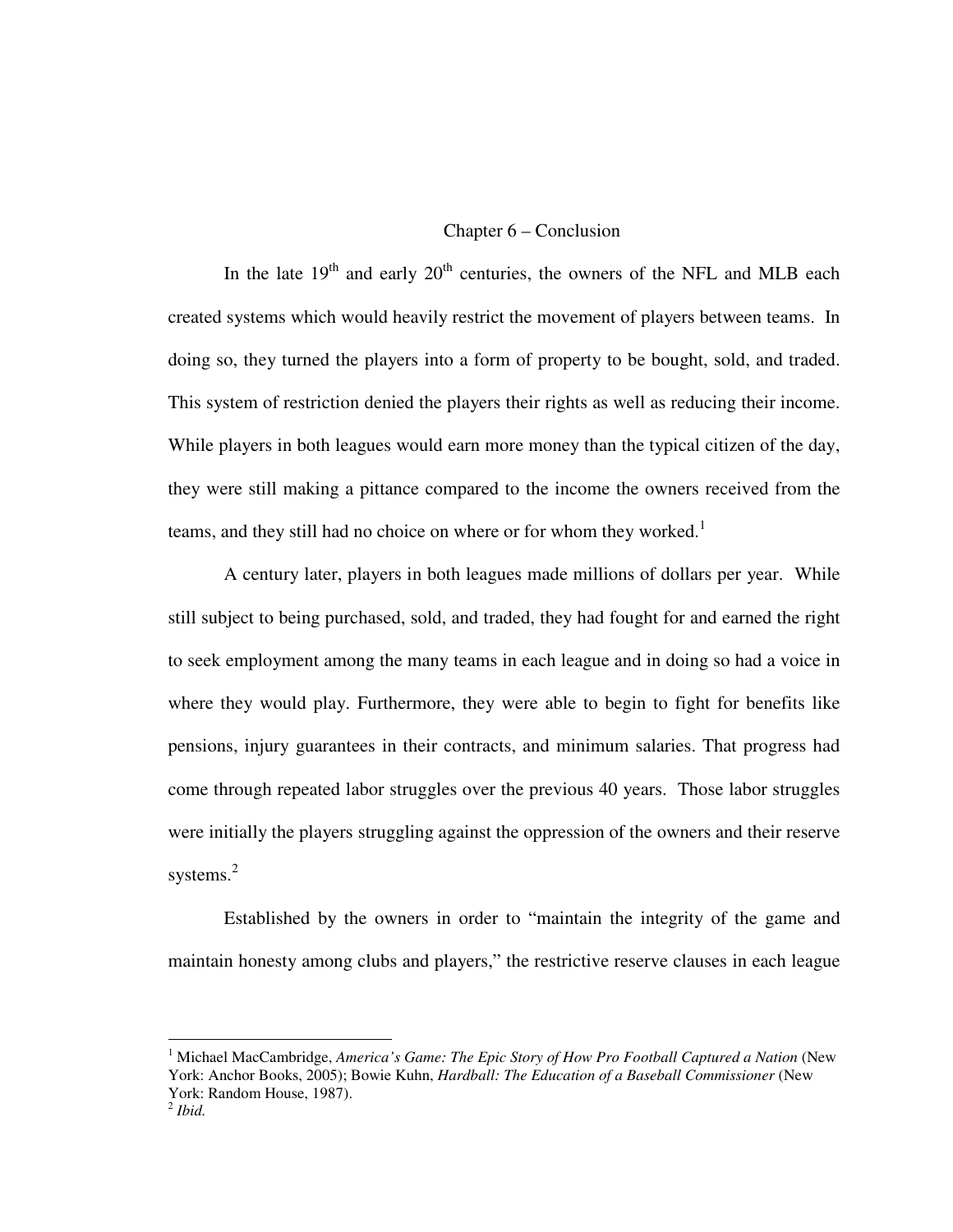would remain in place throughout the first half of the  $20<sup>th</sup>$  century.<sup>3</sup> When professional baseball and football were gaining prominence, there was absolutely no restriction on player movement, creating a chaotic system with little stability. In order for the teams to maintain fan interest, they needed to field consistent teams and not be constantly worrying about their players jumping to another team. The reserve clause was established to create this stability; first in baseball and then in other sports as they modeled themselves after the most popular team sport of the day. Those leagues that could create stability were able to generate fan support, make money and therefore outlast their competition.<sup>4</sup>

The NFL and MLB's respective systems that restricted player movement would be torn down over time as the players formed unions and began to demand fairness from the owners. In the early part of the  $20<sup>th</sup>$  century, players had sued both leagues unsuccessfully in attempts to establish free agency. Through the use of labor stoppages, negotiation, and further litigation the players in both leagues would eventually earn the right to play for the team that they wanted. Over the next two decades the two leagues fought with their players over how to protect the owners from the salaries which had grown considerably as a result of free agency. The two leagues adopted very different systems for handling the cost of players' salaries.<sup>5</sup>

Players had fought against the leagues and their oppressive reserve clauses even at the beginning of the  $20<sup>th</sup>$  century. Yet it was not until 1969 when All-Star outfielder Curt

<sup>3</sup> Bowie Kuhn, *Hardball*, 86.

<sup>&</sup>lt;sup>4</sup> William B. Gould IV, "Labor Issues in Professional Sport: Reflections on Baseball, Labor, and Antitrust Law," *Stanford Law and Policy Review*, vol. 15.1 (2004), 63. http://home.heinonline.org/ (accessed 21 Sep. 2011).

<sup>5</sup> Cambridge, *America's Game*; Kuhn, *Hardball.*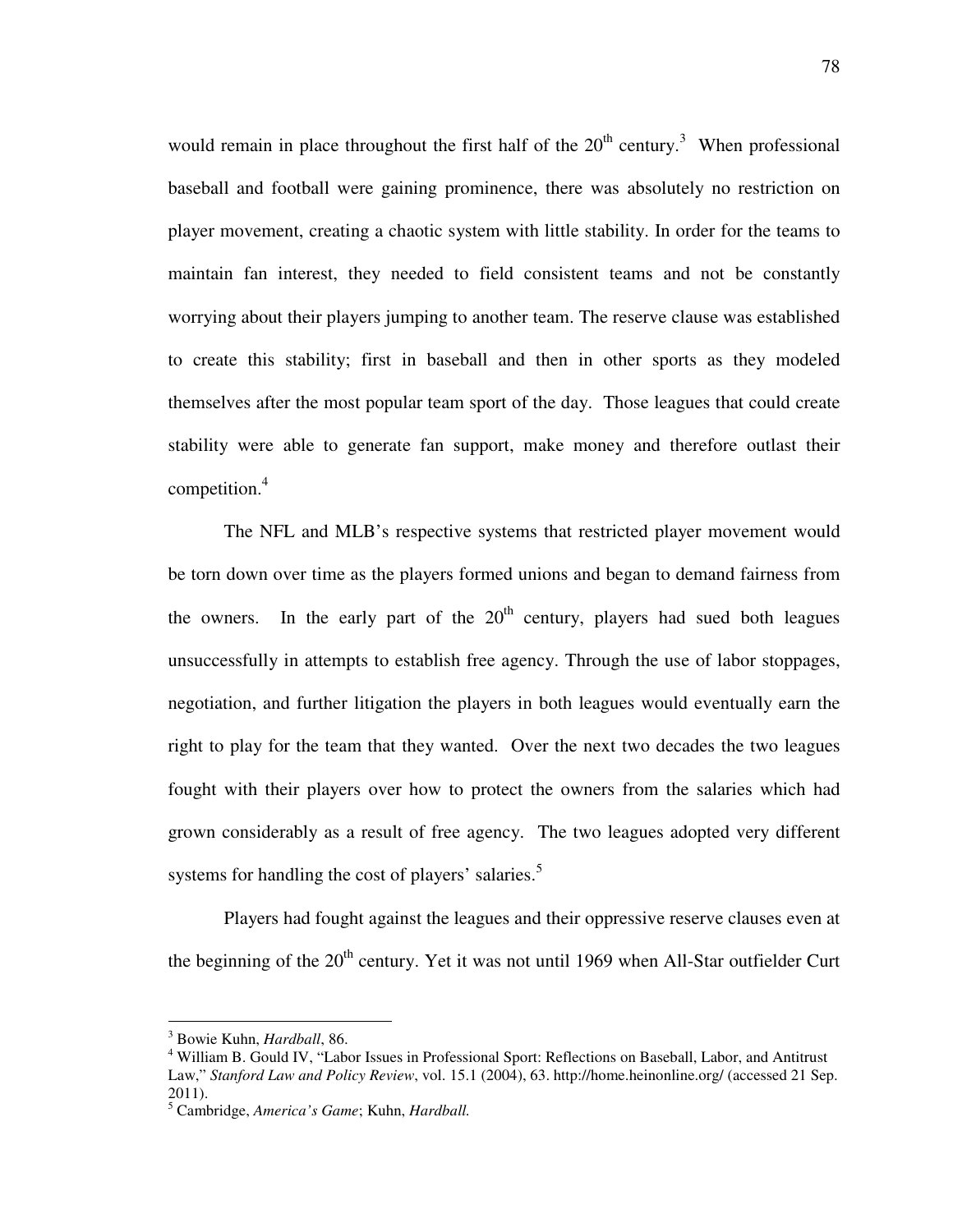Flood of the St. Louis Cardinals refused a trade to Philadelphia and instead sued Major League Baseball, that the players were able to significantly challenge the restrictive system. Because of who he was, as a successful player on a successful team as well as a black player, and when he sued, at the height of the Civil Rights movement of the 1960s, Flood's suit against MLB made the most successful claim against the reserve clause to date.

Flood said that he was tired of feeling like a piece of property and that he, as a human being, had certain rights which the reserve clause violated.<sup>6</sup> Despite his lucrative salary, he claimed that he and other players were enslaved because they had no freedom to choose for themselves. While Flood was unsuccessful in his attempt to tear down the reserve clause, the decision of the Supreme Court made it clear that the clause was not infallible.<sup>7</sup> Within a few years, the reserve clause would be struck down and the two sides would create a free agency system through which many players immediately were able to change teams and receive higher salaries.

Unlike the MLBPA, the players' union in the NFL relied on the continuity of the players as a group more than the influence of one star to earn their own free agency. The players were first granted free agency after a strike in the mid-1970s. While they would forego that right during negotiations in order to receive better benefits from the owners. Their general mode of negotiation was to present a united front and stand together. They went on strike again in 1982 in an attempt to earn guaranteed salaries, resulting in a shortened season. By 1987, they again desired free agency and struck once more. That

 6 Bowie Kuhn, *Hardball*, 83.

<sup>7</sup> *Flood v. Kuhn,* 407 U.S. 258 (1972).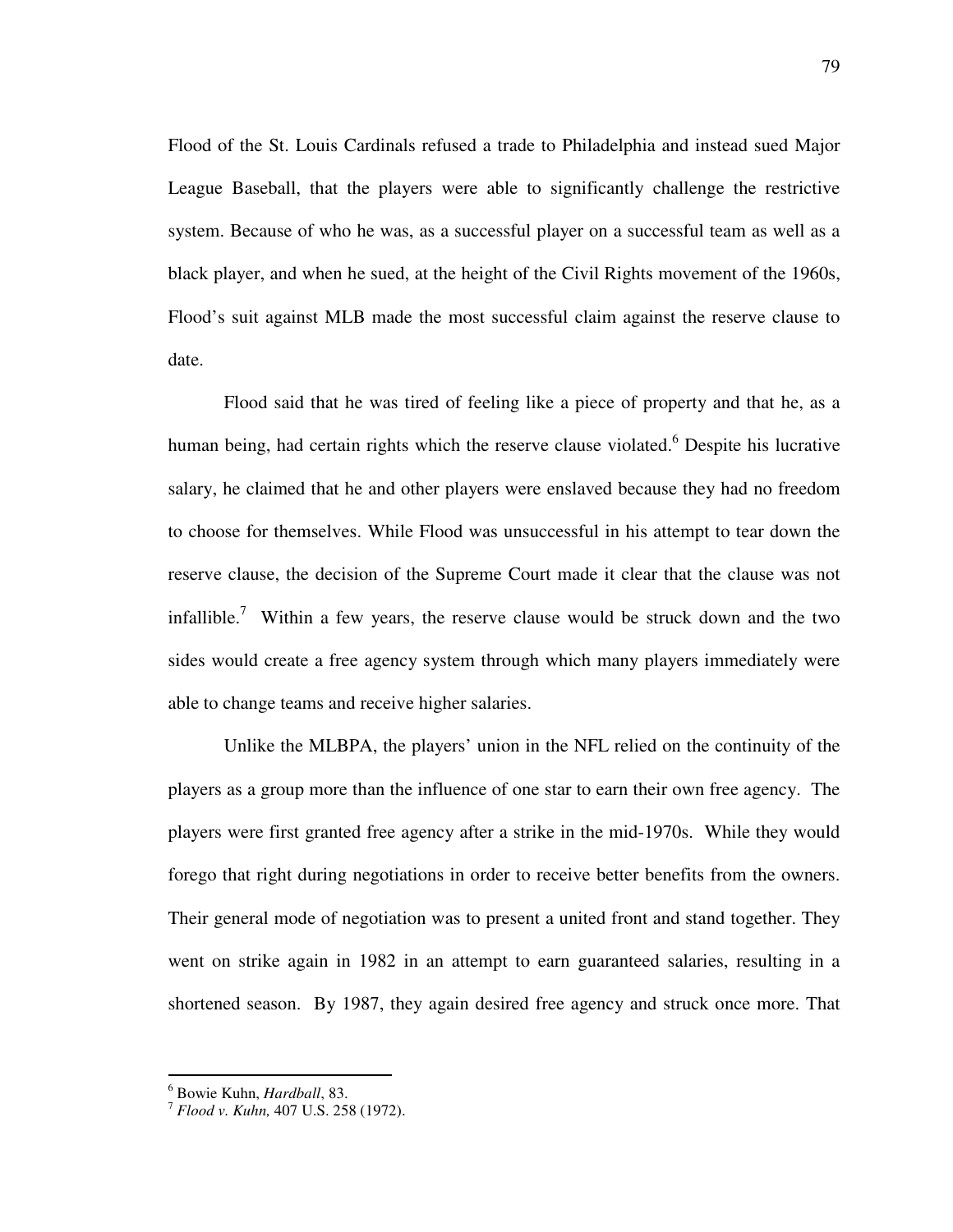time, the owners employed replacement players in order to continue playing the games and break the union sooner than they had in 1982.

After their successful breaking of the strike in 1987, NFL owners felt that they would not be forced to allow free agency to the players. The players, having lost in their use of both negotiations and work stoppages, returned to the courts to continue the fight. In 1993, after victories in multiple court cases the players finally got a CBA that included free agency. As baseball players had eighteen years prior, football players would have the right to choose where they worked and the ability to leave a team if they felt it was necessary to do so.

The free agency system created in MLB was very beneficial to the players. It was a sign that the owners had to treat them as people rather than possessions and gave them power over their own future. Immediately after it was accepted, they saw tremendous increase in their salaries, but that was at the expense of the owners' profit margins. Because of the lack of restrictions on the free agent market, there was little to prevent the owners and their spending from spiraling out of control. Their attempts to limit this spending included collusion in the 1980s which resulted in litigation, damages paid to players, and further cementing of the free agency system. Following this failure, the owners began to try to control themselves through negotiations with the players, often advocating for a salary cap. Eventually this led to the cancelation of the second half of the 1994 season, including the World Series. The owners never were successful in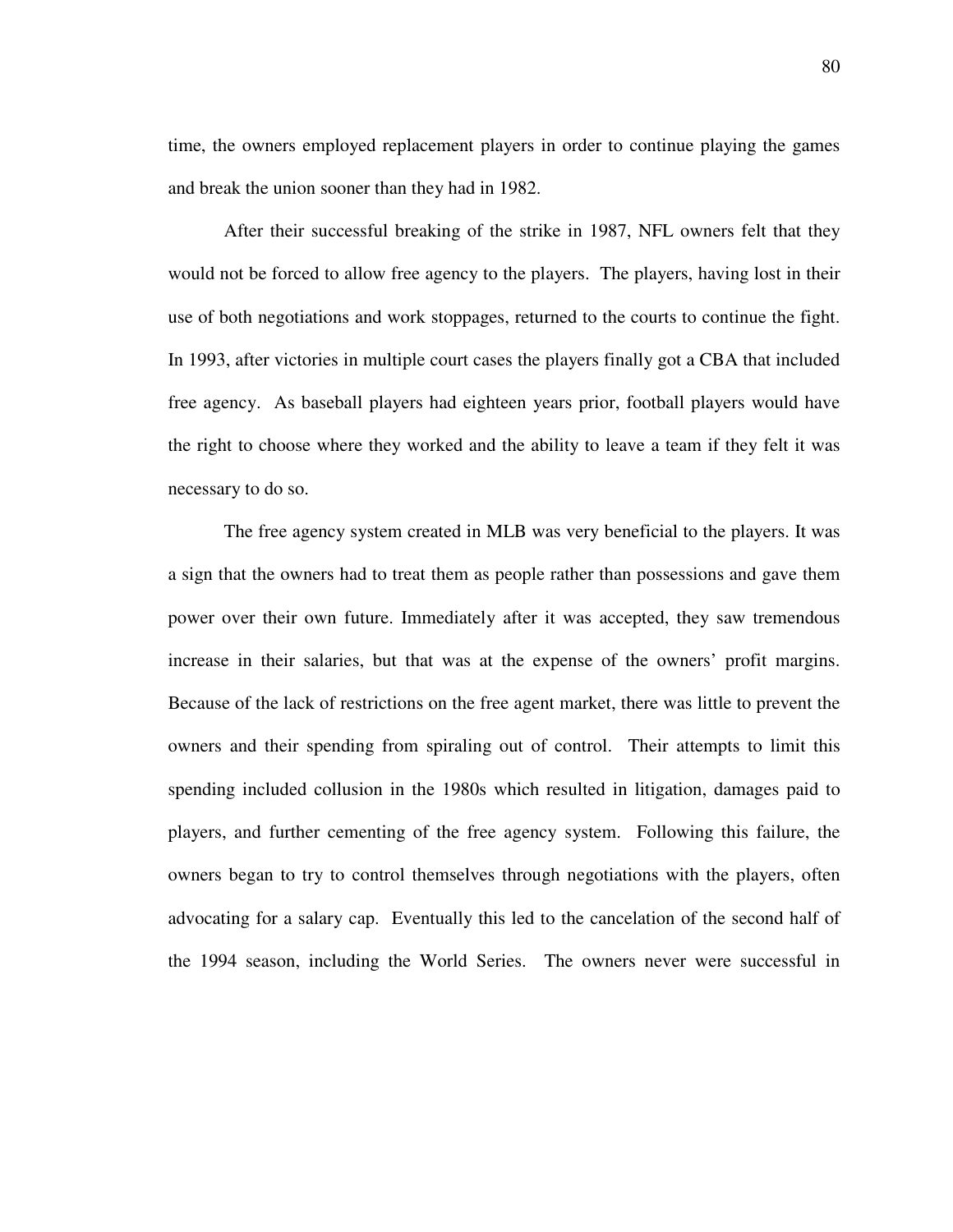creating a salary cap, but did establish a luxury tax which deterred teams from being among the five highest spenders in the league. $8$ 

Much like the players in MLB, football players received tremendous benefit from free agency. However, the owners would not agree to any free agency system which did not include more restrictions than MLB's system had. The most obvious was the creation of a salary cap which no team could exceed for any reason. In baseball, a team could spend as much as they liked so long as they had enough money to pay the salary and any accompanying tax. The NFL would not allow for such an unrestricted, and inherently unfair, system. Instead, they would place every team on equal footing in order to ensure balance. Teams in wealthy markets could not spend their way to success. Other restrictions included the franchise tag and similar provisions which protected teams from their best players leaving via free agency. In spite of these restrictions, NFL players were still able to move about the league; to attract offers from multiple teams and therefore make more money. The new CBA also guaranteed that the players would be given a minimum share of the revenue from the league.

After free agency was created in both leagues, the players began fighting for equal shares of the revenue, pensions, safety standards and other benefits. Both leagues saw an unprecedented growth in their revenues, even during difficult economic times, and popularity. With new CBAs in place and the continued popularity of both games, it is likely that the NFL, MLB, and both players unions will continue to have tremendous success for years to come.

<sup>&</sup>lt;sup>8</sup> William B. Gould IV, "Labor Issues in Professional Sport: Reflections on Baseball, Labor, and Antitrust Law," *Stanford Law and Policy Review*, vol. 15.1 (2004), 76, http://home.heinonline.org/ (accessed 21 Sep. 2011.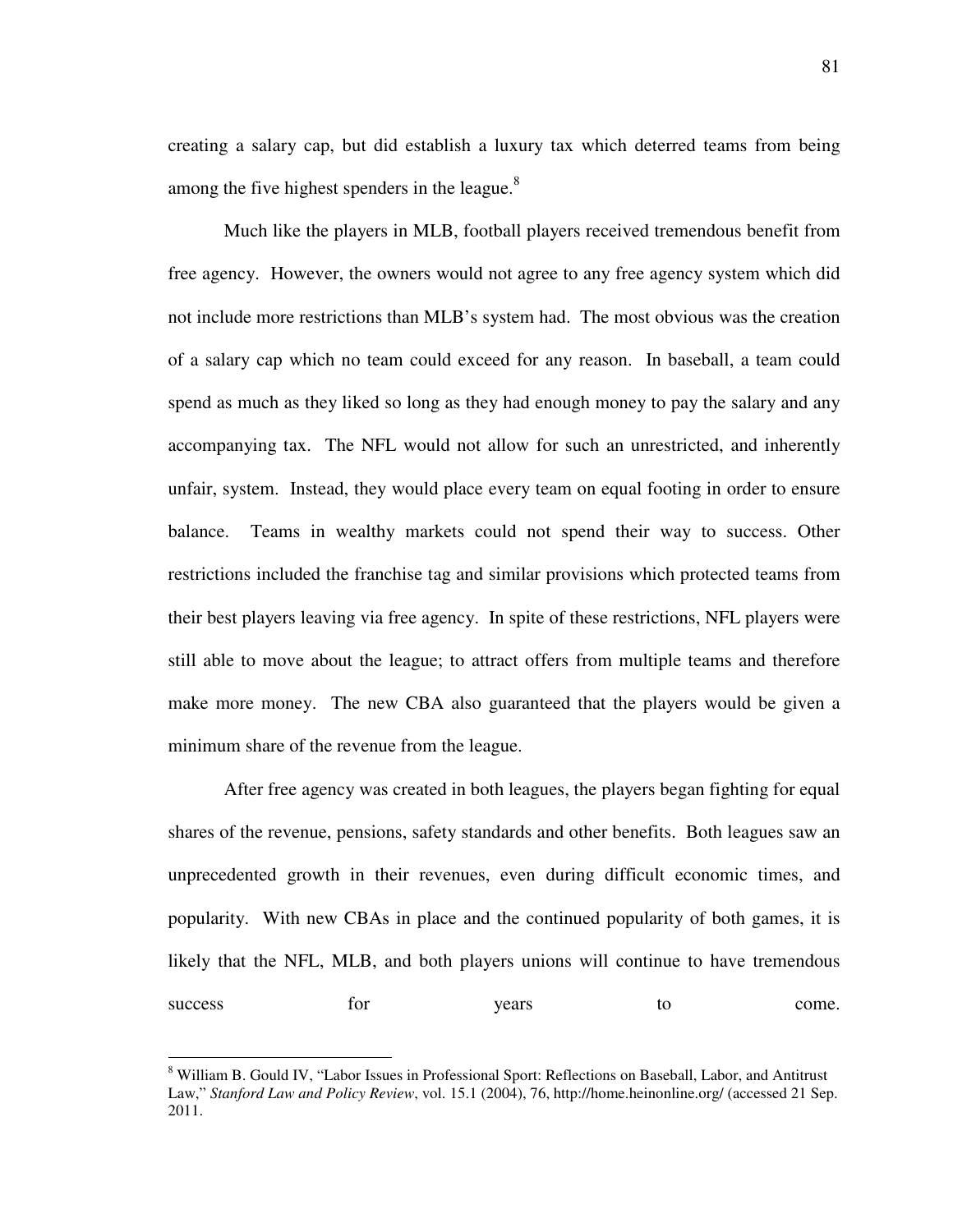Bibliography

Primary Sources

- Bureau of Labor Statistics Online. "Unemployment Rate Falls to 8.6 Percent in November, 2011." *Ted: The Editor's Desk.* http://www.bls.gov/opub/ted/2011/ted\_20111205.htm. Accessed 22 Mar. 2012.
- ESPN.com. "Pittsburgh Pirates Salary/Payroll Information." http://espn.go.com. Accessed 22 Mar. 2012.
- *Flood v. Kuhn.* 407 U.S. 258 (1972).
- Flood, Curt. "My Rebellion." *Sports Illustrated.* 1 Feb. 1971. http://www.sportsillustrated.cnn.com/vault Accessed 17 Apr. 2012.
- Flood, Curt. *The Way It Is*. New York: Pocket Books, 1972.
- Forbes.com. "MLB Team Values: The Business of Baseball." 22 Mar. 2011. http://www.forbes.com/lists/2011/33/baseball-valuations-11\_land.html. Accessed 17 Apr. 2012.
- Frick, Ford. *Games, Asterisks, and People*. New York: Crown Publishers, 1973.
- Garvey, Ed. "Foreword to 'The Scope of the Labor Exemption in Professional Sports': A Perspective on Collective Bargaining in the NFL." *Duke Law Journal*, vol. 1989, No. 2 (1989): 328-338.
- Kuhn, Bowie. *Hardball: The Education of a Baseball Commissioner*. New York: Random House, 1987.
- *Mackey v. NFL.* 543 F.2d 606 (1976).
- Major League Baseball. "Albert Pujols Stats Summary." *Angels Baseball.* http://losangeles.angels.mlb.com/index.jsp?c\_id=ana. Accessed 22 Mar. 2012.
- Major League Baseball. "Prince Fielder Stats Summary." *Tigers Baseball.* http://detroit.tigers.mlb.com/index.jsp?c\_id=det. Accessed 22 Mar. 2012.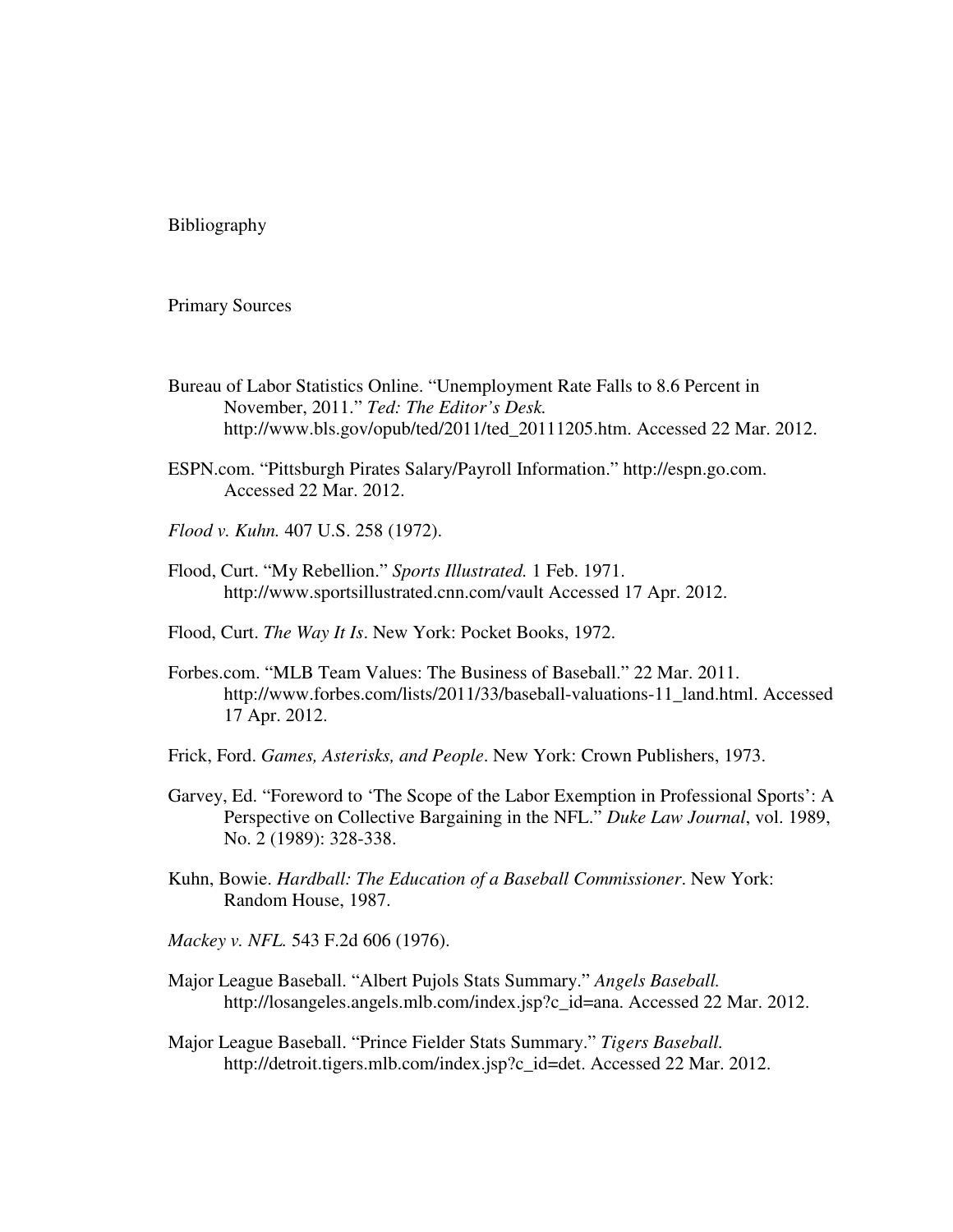- NFL.com. "Chronology of Professional Football." *2011 NFL Record & Fact Book.* New York: Time Inc. Home Entertainment, 2011. http://www.nfl.com/history. Accessed 2 Dec. 2011.
- NFL.com. "Playoff Game Summaries." *2011 NFL Record & Fact Book*. New York: Time Inc. Home Entertainment, 2011. http://www.nfl.com/history. Accessed 4 Apr. 2012.
- NFL.com. "Super Bowl Standings." *2011 NFL Record & Fact Book*. New York: Time Inc. Home Entertainment, 2011. http://www.nfl.com/history. Accessed 4 Apr. 2012.
- Rashad, Ahmad. "Journal of a Plagued Year." *Sports Illustrated*. 18 Oct. 1982. http://www.sportsillustrated.cnn.com/vault. Accessed 17 Apr. 2012.
- US Census Bureau. *Household Income in 1970 and Selected Social and Economic Characteristics of Households.* http://www2.census.gov. Accessed 13 Feb. 2012.
- U.S. Census Bureau. "Money Income of Households, Families, and Persons in the United States: 1980." http://www2.census.gov. Accessed 22 Feb. 2012.

Secondary Sources

- Associated Press. "Bradford on Field with High Expectations." *ESPN.com*. 31 Jul. 2010. http://sports.espn.go.com/nfl. Accessed 6 Apr. 2012.
- Associated Press. "Federal Judge Rules NFL Violated Deal." *ESPN.com.* 2 Mar. 2011. http://sports.espn.go.com/nfl. Accessed 6 Apr. 2012.
- Associated Press. "Kevin Mawae Still Optimistic for '11 NFL." *ESPN.com.* 10 May 2011. http://sports.espn.go.com. Accessed 6 Apr. 2012.
- Backman, Scott E. "NFL Players Fight for Their Freedom: The History of Free Agency in the NFL." *Sports Lawyers Journal*, vol. 9 (2002): 1-55. http://home.heinonline.org. Accessed 21 Sep. 2011.
- Boyle, Robert H. "The 55 Percent Solution." *Sports Illustrated*. 1 Feb. 1982. http://www.sportsillustrated.cnn.com/vault. Accessed 22 Feb. 2012.
- Boyle, Robert H. "And Then the Clock Showed 00:00." *Sports Illustrated.* 27 Sep. 1982. http://www.sportsillustrated.cnn.com/vault. Accessed 22 Feb. 2012.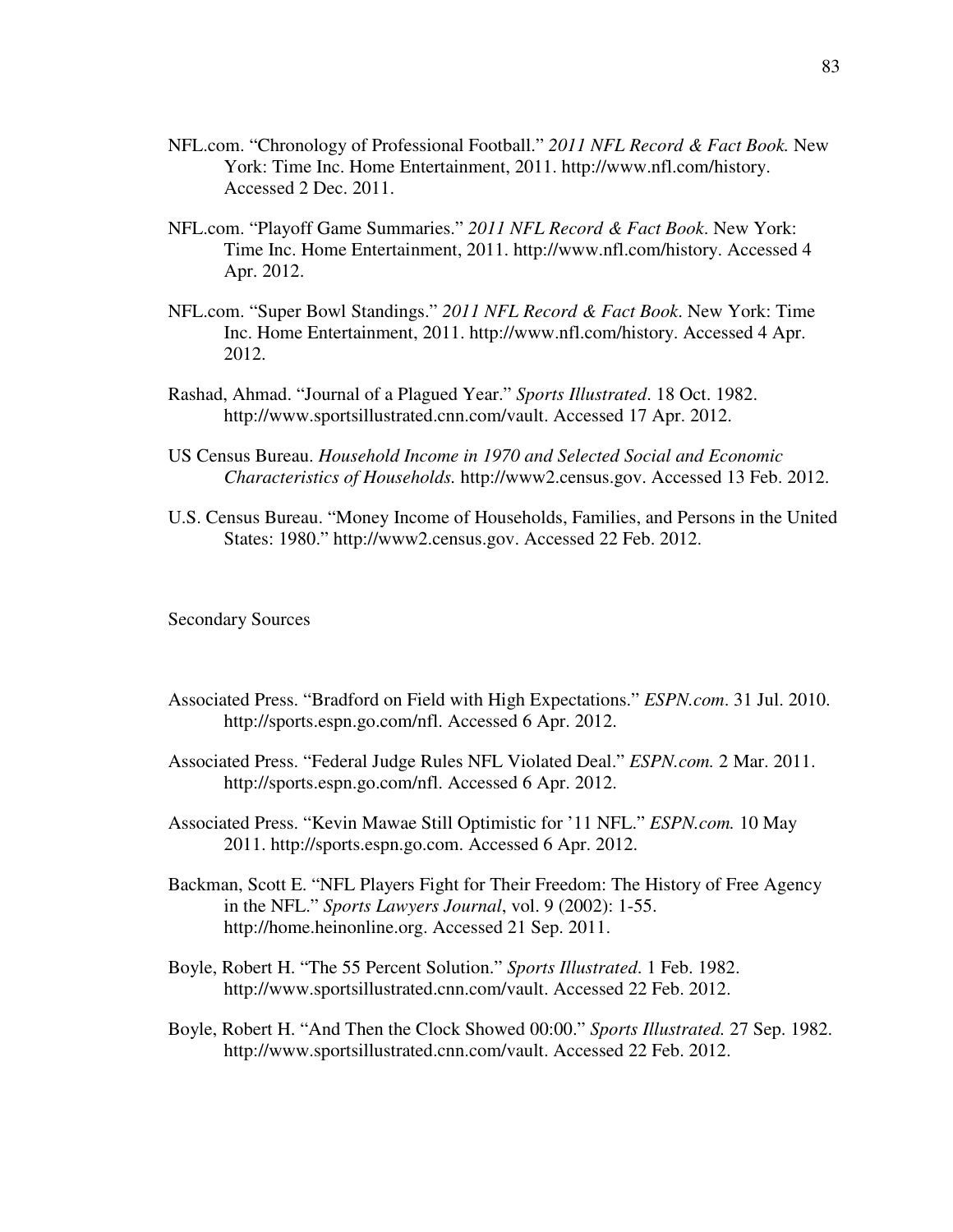- Burke, Doris, Brian Hendrickson, and Daniel Roberts. "The Gross Football Product." *Sports Illustrated*. 14 Mar. 2011. http://www.sportsillustrated.cnn.com/vault. Accessed 17 Apr. 2012.
- Chalpin, Marc. "It Ain't Over 'Til It's Over: The Century Long Conflict between the Owners and the Players in Major League Baseball." *Albany Law Review*, vol. 60 (1996): 205-238. http://home.heinonline.org. Accessed 21 Sep. 2011.
- Creamer, Robert W. "Scorecard." *Sports Illustrated*. 13 Dec. 1976. http://www.sportsillustrated.cnn.com/vault. Accessed 13 Mar. 2012.
- Creamer, Robert W. "Scorecard." *Sports Illustrated.* 28 Mar. 1977. http://www.sportsillustrated.cnn.com/vault. Accessed 13 Mar. 2012.
- Dubofsky, Melvyn and Foster Rhea Dulles. *Labor in America.* Wheeling, Ill: Harlan Davidson, 2004.
- Fimrite, Ron. "He's Free At Last." *Sports Illustrated*. 30 Aug. 1976. http://www.sportsillustrated.cnn.com/vault. Accessed 13 Mar. 2012.
- Fortunato, John A. *Commissioner: The Legacy of Pete Rozelle.* Lanham: Taylor Trade Pub., 2006.
- Gaines, Cork. "NFL Is Still King Among American Sport Fans." *Business Insider Sports Page.* 21 Oct. 2011. http://articles.businessinsider.com. Accessed 17 Apr. 2012.
- Gammons, Peter. "Now the Divorce is Final." *Sports Illustrated*. 8 Feb.1988. http://www.sportsillustrated.cnn.com/vault. Accessed 13 Mar. 2012.
- Gammons, Peter. "Playing Hardball." *Sports Illustrated.* 12 Jan. 1987. http://www.sportsillustrated.cnn.com/vault. Accessed 13 Mar. 2012.
- Gammons, Peter. "Rich Man's Game." *Sports Illustrated*. 11 Dec. 1989. http://www.sportsillustrated.cnn.com/vault. Accessed 13 Mar. 2012.
- Gould IV, William B. "Labor Issues in Professional Sport: Reflections on Baseball, Labor, and Antitrust Law." *Stanford Law and Policy Review*, vol. 15.1 (2004): 61-97. http://home.heinonline.org/ Accessed 21 Sep. 2011.
- Iyer, Vinnie."NFL Labor Timeline: 1987 to 2011." *Sporting News Online Edition*. http://aol.sportingnews.com/nfl/feed. Accessed 6 Apr. 2012.
- Keith, Larry. "After the Free-for-all Was Over." *Sports Illustrated.* 13 Dec. 1976. http://www.sportsillustrated.cnn.com/vault. Accessed 13 Mar. 2012.
- Keith, Larry. "He's Baseball's Not-so-secret Agent." *Sports Illustrated*. 28 Jun. 1976. http://www.sportsillustrated.cnn.com/vault. Accessed 13 Mar. 2012.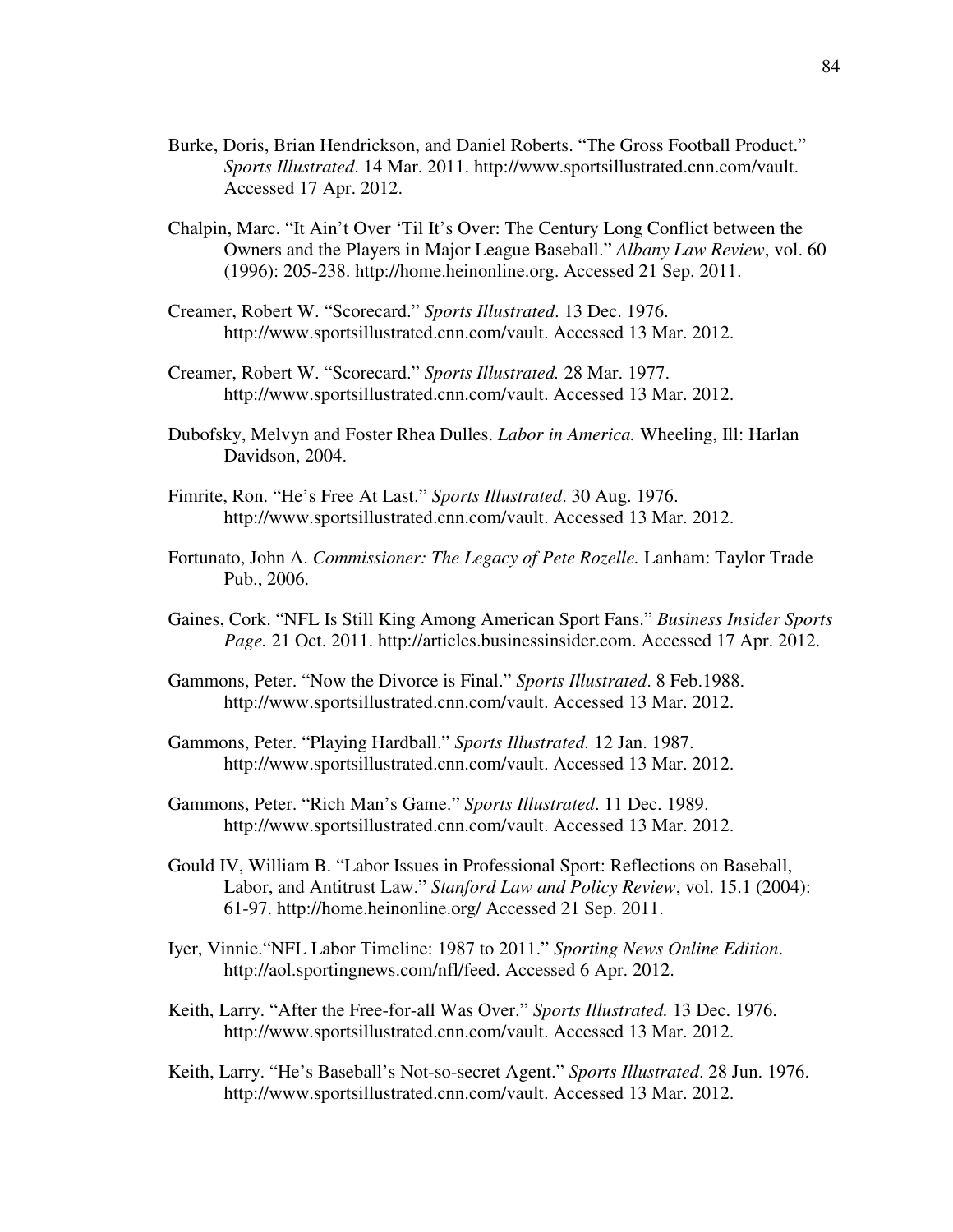- Keith, Larry. "Rudi As In Booty, Grich As In Rich." *Sports Illustrated.* 30 Aug. 1976. http://www.sportsillustrated.cnn.com/vault. Accessed 13 Mar. 2012.
- King, Peter. "The Gathering Storm." *Sports Illustrated.* 18 Oct. 2010. http://www.sportsillustrated.cnn.com/vault. Accessed 6 Apr. 2012.
- King, Peter. "Kraftwork." *Sports Illustrated.* 6 Feb. 2012. http://www.sportsillustrated.cnn.com/vault. Accessed 6 Apr. 2012.
- King, Peter. "On the Cheap." *Sports Illustrated*. 22 Feb. 2010. http://www.sportsillustrated.cnn.com/vault. Accessed 6 Apr. 2012.
- Krautmann, Anthony C., Peter von Allmen, and David Berri. "The Underpayment of Restricted Players in North American Sports Leagues." *International Journal of Sports Finance,* vol. 4 (2009): 75-93.
- Lawrence, Andrew. "Locked and Loaded." *Sports Illustrated.* 18 Apr. 2011. http://www.sportsillustrated.cnn.com/vault. Accessed 6 Apr. 2012.
- Leggett, William. "A Bird in Hand and a Burning Busch." *Sports Illustrated*. 23 Mar. 1970. http://www.sportsillustrated.cnn.com/vault. Accessed 17 Apr. 2012.
- Lieber, Jill. "I Will Be Ostracized." *Sports Illustrated.* 26 Oct. 1987. http://www.sportsillustrated.cnn.com/vault. Accessed 22 Feb. 2012.
- Lieber, Jill. "A Test of Unity and Loyalty." *Sports Illustrated*. 5 Oct. 1987. http://www.sportsillustrated.cnn.com/vault. Accessed 22 Feb. 2012.
- Looney, Douglas S. "At Last, Spring is Sprung." *Sports Illustrated*. 29 Mar. 1976. http://www.sportsillustrated.cnn.com/vault. Accessed 13 Mar. 2012.
- Looney, Douglas S. "O.K. What's the Pitch?" *Sports Illustrated*. 8 Mar. 1976. http://www.sportsillustrated.cnn.com/vault. Accessed 13 Mar. 2012.
- MacCambridge, Michael. *America's Game: The Epic Story of How Pro Football Captured a Nation.* New York: Anchor Books, 2005.
- Moorad, Jeffrey S. "Major League Baseball's Labor Turmoil: The Failure of the Counter-Revolution." *Villanova Sports & Entertainment Law Journal*, vol. 4 (1997): 53- 86. http://home.heinonline.org/ Accessed 10 Oct. 2011.
- Mortensen, Chris. "Ruling Bars Owners From Ending Pool." *ESPN.com.* 2 Feb. 2010. http://sports.espn.go.com/nfl. Accessed 6 Apr. 2012.
- Neff, Craig. "Scorecard." *Sports Illustrated*. 1 Feb. 1988. http://www.sportsillustrated.cnn.com/vault. Accessed 13 Mar. 2012.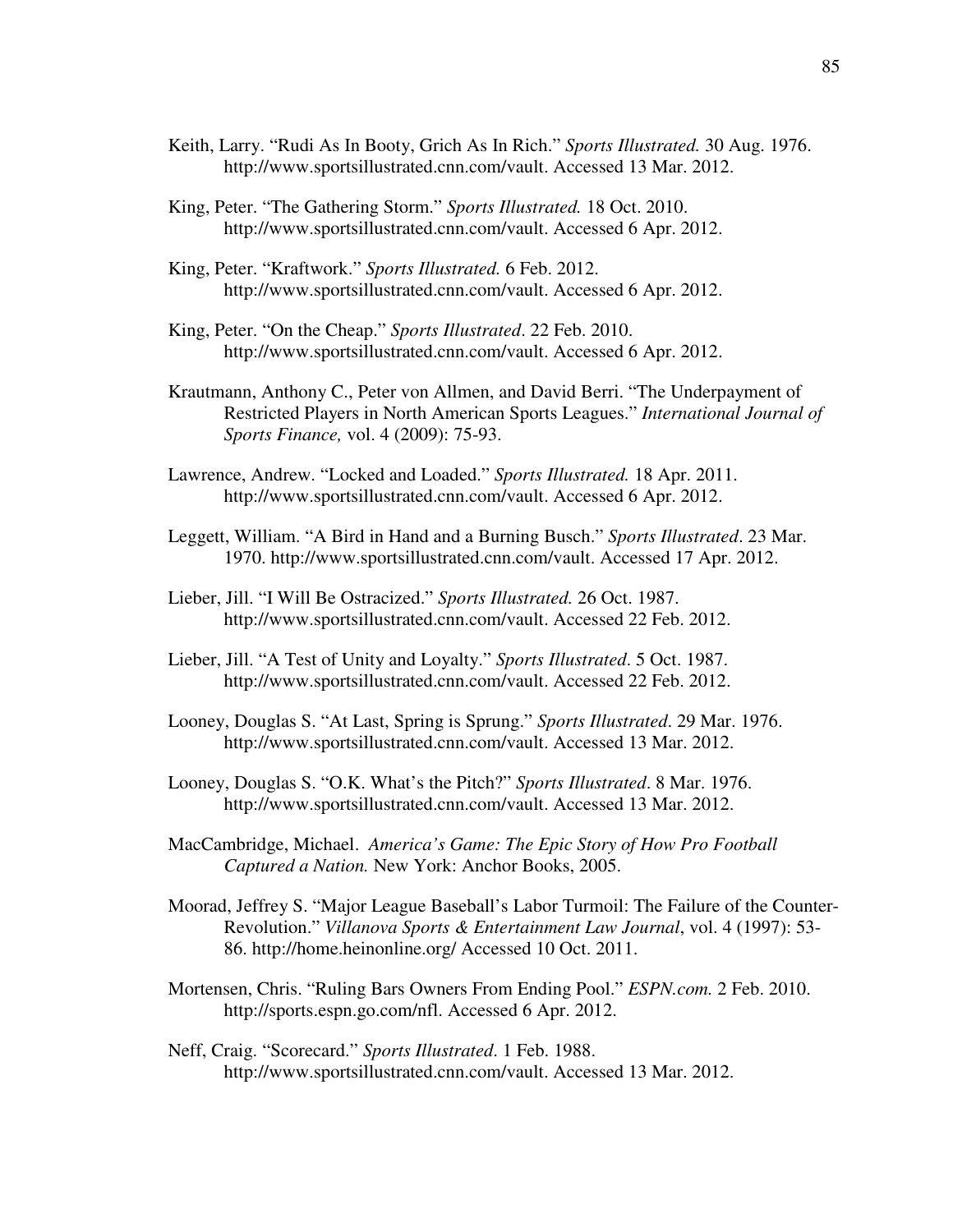- Neff, Craig and Robert Sullivan. "Scorecard." *Sports Illustrated*. 20 Jan. 1986. http://www.sportsillustrated.cnn.com/vault. Accessed 13 Mar. 2012.
- Neyer, Rob. "Two Distinct Periods of Gambling." *ESPN: the Magazine*. 7 Jan. 2004. http://www.espn.go.com. Accessed 20 Apr. 2012.
- Reilly, Rick. "Season for No Reason." *Sports Illustrated*. 30 Nov. 1987. http://www.sportsillustrated.cnn.com/vault. Accessed 22 Feb. 2012.
- Reilly, Rick. "Thirty Pieces of Silver." *Sports Illustrated.* 26 Oct. 1987. http://www.sportsillustrated.cnn.com/vault. Accessed 22 Feb. 2012.
- Reiss, Mike. "Brady Receives \$16million Signing Bonus." *ESPNBoston.com.* 14 Sep. 2010. http://espn.go.com/boston. Accessed 6 Apr. 2012.
- Rhoden, William C. *Forty Million Dollar Slaves: The Rise, Fall, and Redemption of the Black Athlete*. New York: Three Rivers Press, 2006.
- Ruck, Rob. *Rooney: A Sporting Life*. Lincoln: University of Nebraska Press, 2010.
- Smith, Timothy W. "Calm in the Eye of the NFL Storm." *Los Angeles Times*, B17. 17 Nov. 1995. Accessed through *New York Times (1923-Current file)* on 15 Apr. 2012*.*
- Snyder, Brad. *A Well-Paid Slave: Curt Flood's Fight for Free Agency in Professional Sports*. New York: Penguin, 2007.
- Staudohar, Paul D. "The Football Strike of 1987: the Question of Free Agency." *Monthly Labor Review,* vol. 26 (1988): 26-31. http://home.heinonline.org. Accessed 22 Feb. 2012.
- Taaffe, William. "They Weren't Stricken by the Strike." *Sports Illustrated*. 4 Oct. 1982. http://www.sportsillustrated.cnn.com/vault. Accessed 22 Feb. 2012.
- Thomsen, Ian. "On the Road to Reckoning." *Sports Illustrated.* 15 Feb. 2010. http://www.sportsillustrated.cnn.com/vault. Accessed 6 Apr. 2012.
- Trotter, Jim. "The Fighter." *Sports Illustrated*. 21 Feb. 2011. http://www.sportsillustrated.cnn.com/vault. Accessed 6 Apr. 2012.
- Trotter, Jim. "A Game in Flames." *Sports Illustrated.* 21 Mar. 2011. http://www.sportsillustrated.cnn.com/vault. Accessed 6 Apr. 2012.
- Trotter, Jim. "Game On." *Sports Illustrated*. 25 Jul. 2011. http://www.sportsillustrated.cnn.com/vault. Accessed 6 Apr. 2012.